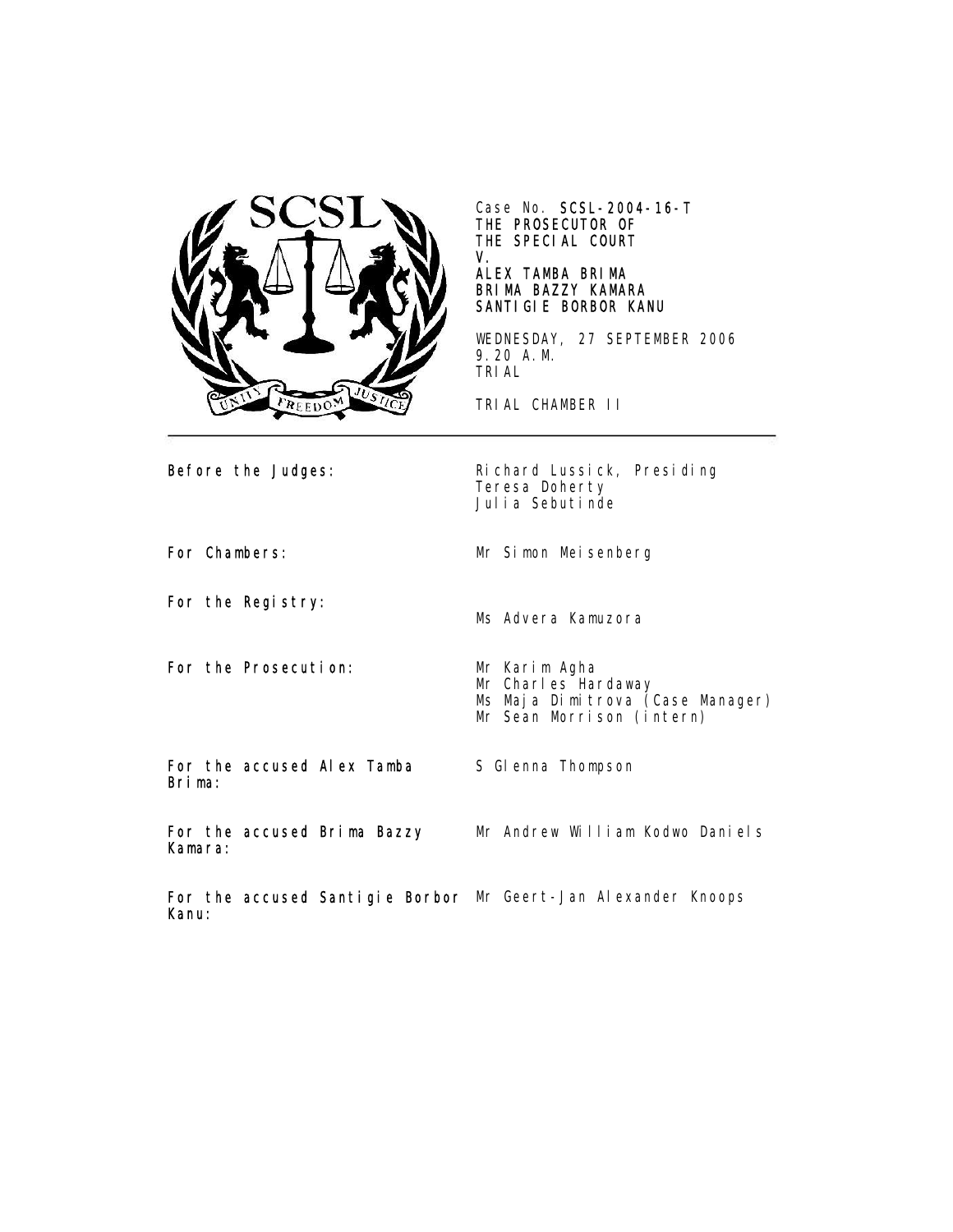BRIMA ET AL

27 SEPTEMBER 2006 OPEN SESSION

1 2 3 4 5 6 7 8 9 09:20:49 10 11 12 13 14 15 09:21:21 16 17 18 19 09:21:59 20 21 22 23 24 25 09:22:29 26 27 28 29 09:17:01 [AFRC27SEP06A-RK] Wednesday, 27 September 2006 [The accused present] [The witness entered court] [Open session] [Upon commencing at 9.20 a.m.] PRESIDING JUDGE: Morning. This gentlemen in the witness box is now DAB-110; is that right? MS THOMPSON: No, Your Honour, DAB-111. Your Honour, before the witness is sworn, and I think the witness's microphone ought to be turned off. Perhaps I need to appraise the Court of the latest developments. Shortly before we came to Court, Your Honour, I received a telephone call from WVS to say that DAB-110 and 109 are, apparently, ill this morning. This gentlemen is DAB-111, and he will be giving evidence first this morning. DAB-059 who, in my mail yesterday, was backup, will then follow DAB-111. As far as update on DAB 156 and 157 are concerned, we received a mail yesterday from the psychologist giving us an update on their medical condition. One of them is going to have a minor -- well, some form of medical intervention this morning. She will then need 48 hours to recuperate. That will happen at 11.00 a.m. this morning and she will then need 48 hours to recuperate. The other one has been given some treatment, but is not up to giving evidence yet. I'm told the medication that they are on are more antibiotics rather than sedative. Therefore, it should not actually affect the quality of the evidence, it's just a question of when they will be physically fit to come to Court. My estimation is that, given what the psychologist has told us, then it may well be that they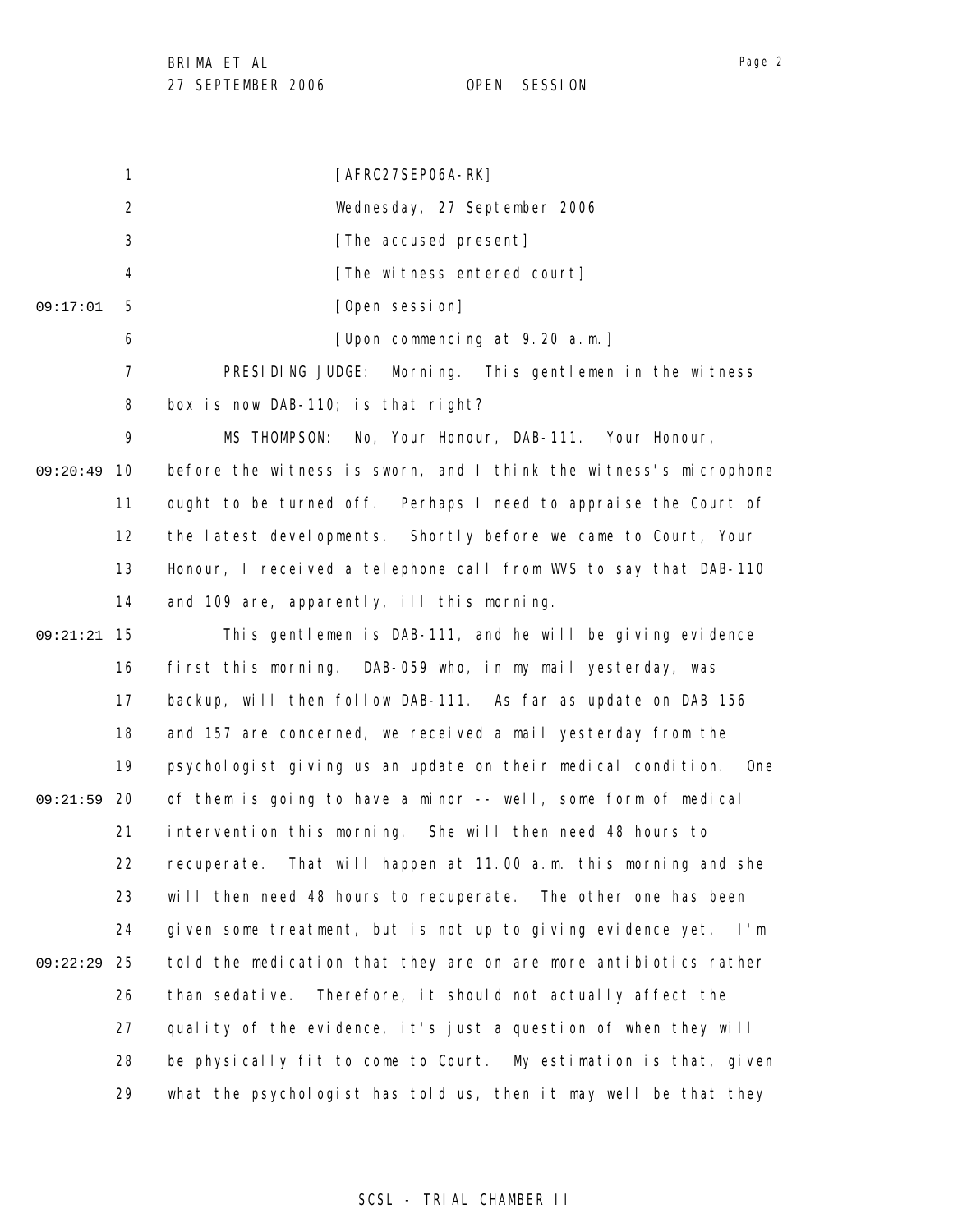1 2 3 4 will have to -- we cannot get them to Court before Friday. One of them perhaps on Friday, the other maybe later. So therefore, I think they will be taken out of the equation for today and tomorrow.

5 6 7 8 9 09:23:46 10 11 12 13 14 15 09:24:13 16 09:23:06 As far as today is concerned, it is DAB-111 and DAB-059. DAB-100 came in yesterday and the plan is now to take him tomorrow, after cross-examination and then, as before, DAB-093 Friday afternoon. I don't know what the prognosis is for DAB-110 and 109, as I think they only complained of their illness this morning, and I don't know whether they have seen any medical personnel or what their opinion is of the medical personnel at the moment. What I shall do, Your Honour, is to continue with DAB-111 and then, perhaps during the break, find out from WVS the medical position of these other two witnesses, because if they are well enough later, if they do recover, then they can obviously come in the afternoon.

17 18 19 09:24:33 20 21 22 23 24 25 09:24:55 26 27 28 29 PRESIDING JUDGE: Yes, thank you, Ms Thompson. Well, it is good that there are some witnesses to give evidence today. I would just like to comment that I find it extraordinary that there is such a percentage of illness amongst the Defence witnesses. Are they recruited to give evidence while they are ill, or do they come to the WVS and fall ill? MS THOMPSON: Your Honour, the time the statements were taken from them, they were not ill. When they came in -- for the two ladies, I'm aware that one of them there is definitely something that happened to her before and which was not cleared up and kind of exacerbated when she got into the witness house. That is all I can say, is that this is a mystery -- apart from these two who seem -- well, there is a medical intervention, so I

SCSL - TRIAL CHAMBER II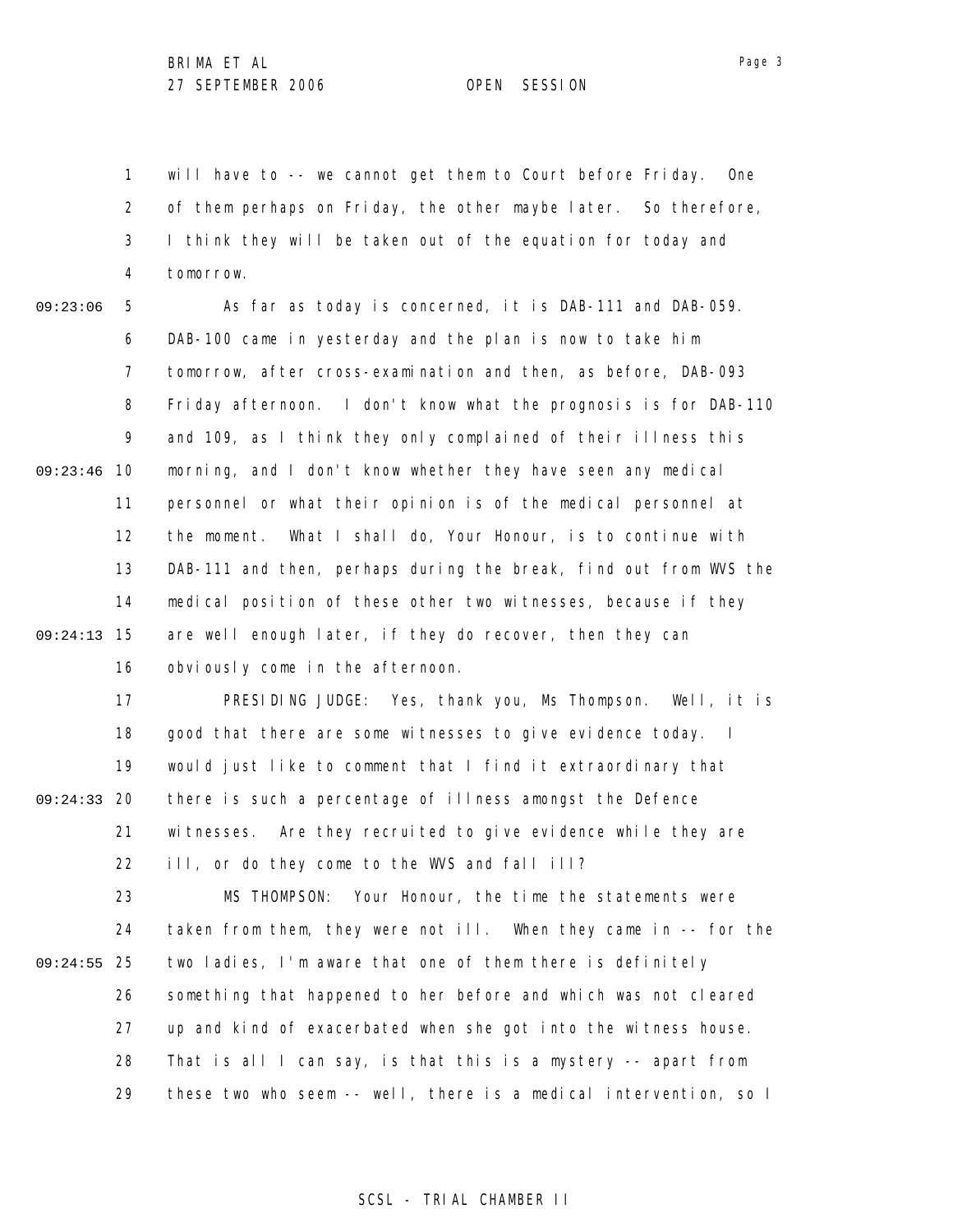1 2 3 4 5 6 7 8 9 09:25:57 10 11 12 13 14 15 09:26:21 16 17 18 19 09:26:38 20 21 22 23 24 25 09:26:50 26 27 28 29 09:25:39 guess there was something seriously wrong there. The other illness is a mystery to me, as it is to you, Your Honour. I'm not a medical personnel so I can't actually comment on that. PRESIDING JUDGE: No, I would not expect you to, Ms Thompson, and I'm not suggesting for one moment that you've got any control over this whatsoever. But apart from that, we've now got four out of the last six witnesses who are receiving medical attention and there was at least one or two last week, from memory, who needed medical attention. I hope it is not the fact that these witnesses are coming into the WVS to receive free medical attention. MS THOMPSON: I don't know, Your Honour. It does cross one's mind from time to time but I can't actually say. I'm amazed, Your Honour, and, in fact, I thought well, if it was April, I would have thought it was a late April Fool's day joke, but it wasn't. JUDGE SEBUTINDE: Of course the other issue is, isn't it possible for these people to receive medical attention after their testimonies? Are these life-threatening conditions? MS THOMPSON: Your Honour, I, in fact, did put that proposal to -- when I received the phone call from WVS this morning, I did mention that they could actually say to them that if they are physically fit, and perhaps one does get a headache or something from time to time, then they could actually give evidence this morning and then receive whatever medical attention that is required after, because I'm sure WVS wouldn't throw them out if they are ill. But I'm told that even though that was put to them, they still insisted that they were not feeling well enough to come to Court.

Page 4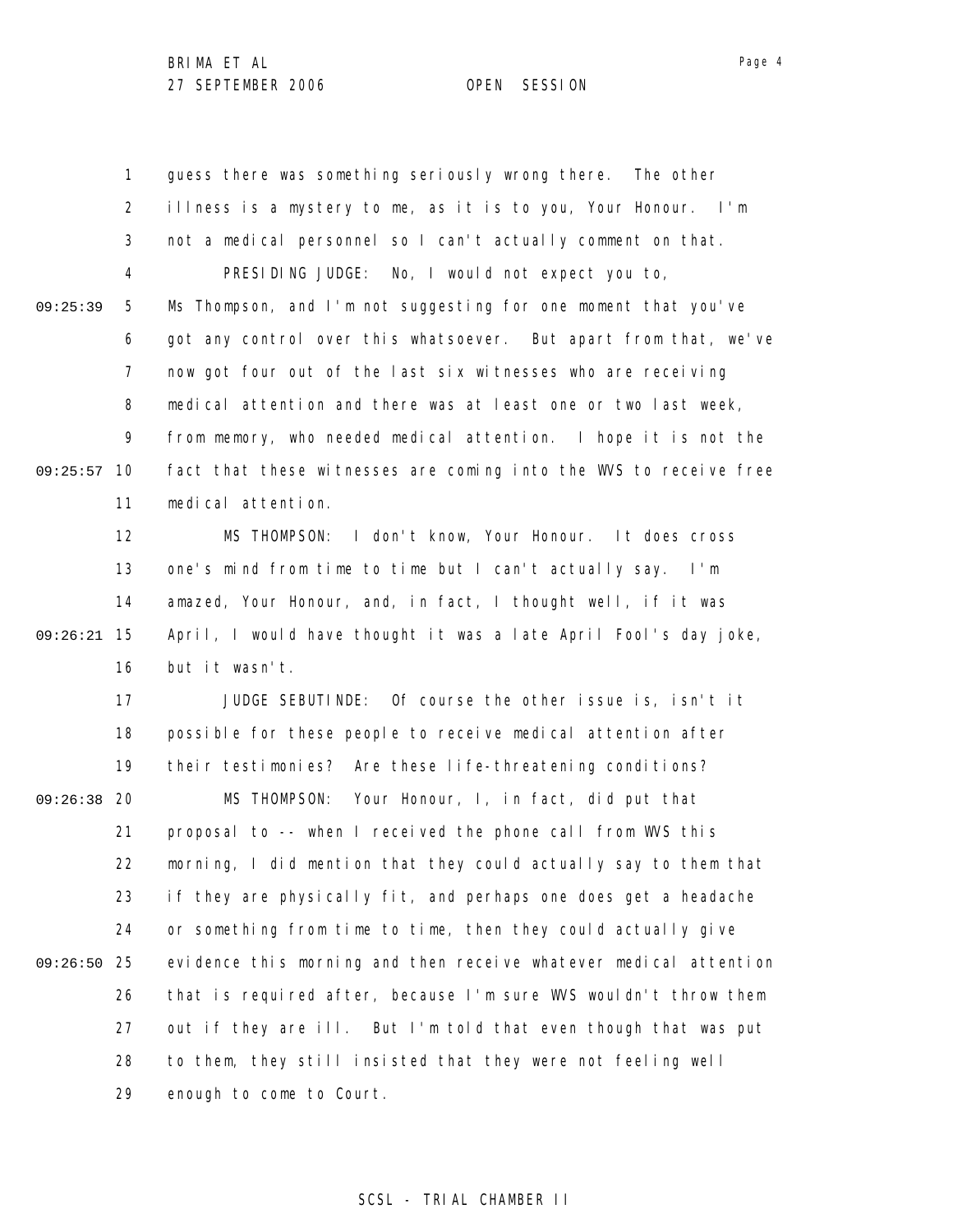1 2 3 4 5 6 7 8 9 09:27:46 10 11 12 13 14 09:28:07 15 16 17 18 19 09:28:24 20 21 22 23 24 25 09:28:43 26 27 28 09:27:26 PRESIDING JUDGE: Well, to me, and admittedly I'm saying this without having any medical certification at all, but it seems to me that these people had these conditions, surely, before they came to the WVS as witnesses; certainly psychological problems would probably take some time to develop. Now, if they could have borne these illnesses out until such time as they are taken into the WVS and receiving free medical treatment, why couldn't they have gone another day or two longer to give their evidence and then receive the treatment? MS THOMPSON: Your Honour, I think the best I can do at this stage is perhaps ask the psychologist from WVS to have a word with them and see whether there is some underlying factor, the fear of coming to Court, or I don't know whether -- sometimes people get intimidated with court procedures. Perhaps that's an underlying factor, I don't know, but it may be a good idea for the psychologist to have a word with them and see whether there is something there, or whether they will be fit enough to come to Court and then receive their medical evidence. I think at the moment what I am -- even though I put that proposal in and it was put to them, it was them saying that they are not well enough to come to Court. Perhaps if someone else intervenes, a psychologist for example, might be able to convince them come to Court and then have their medical treatment, whatever that might be. PRESIDING JUDGE: Well, I hope the Defence is working on other witnesses to step in and take their place. This absence of these witness seems to be indefinite at the moment, so I would like you to have other witnesses ready to step in and take their

> 29 place in the list.

## SCSL - TRIAL CHAMBER II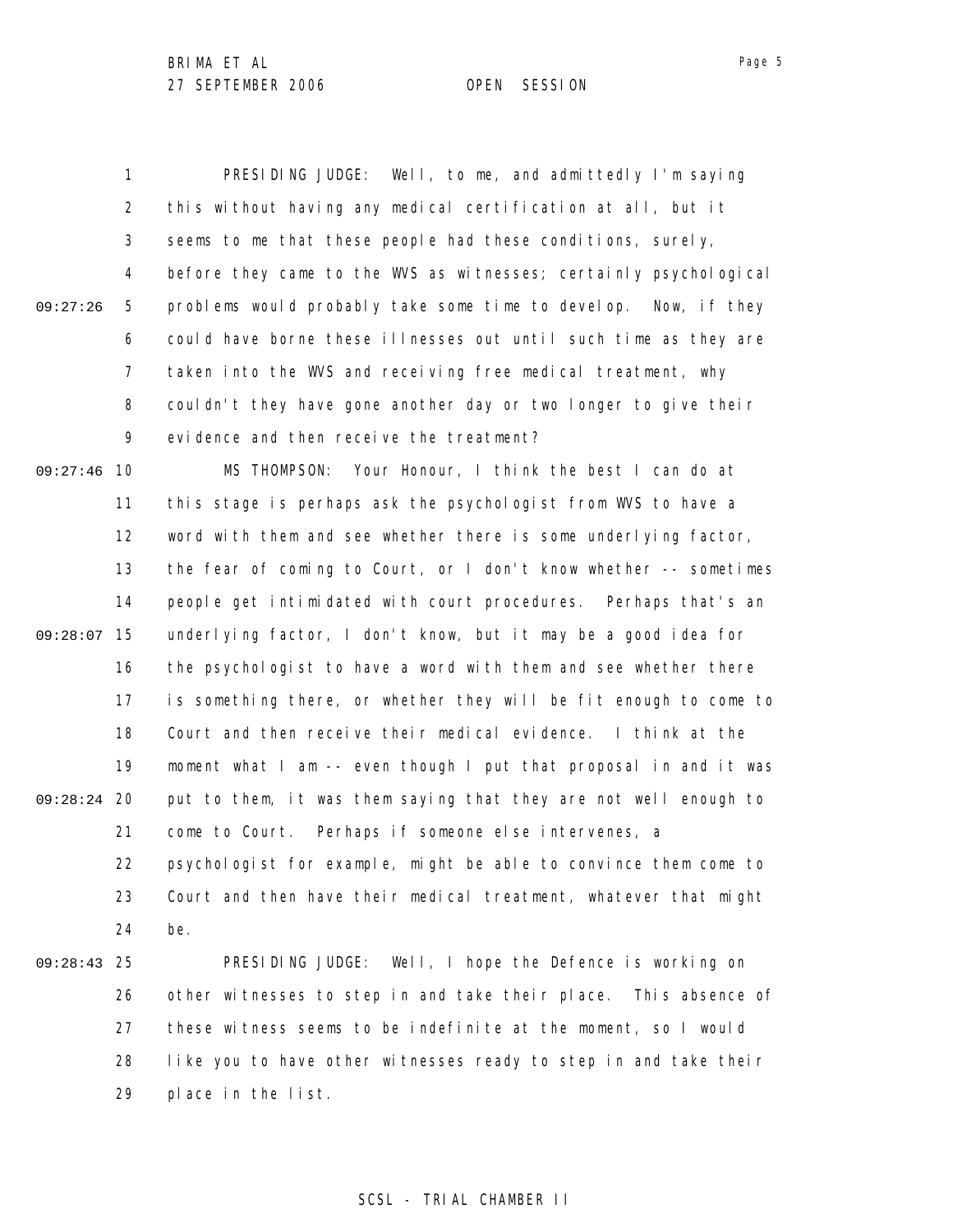1 2 3 4 5 6 7 8 9 09:29:41 10 11 12 13 14 09:30:06 15 16 17 18 19 09:30:21 20 21 22 23 24 25 09:30:38 26 27 28 29 09:29:18 MS THOMPSON: Your Honour, 059 was one such witness. 100, I dare say, I don't think will be ready to come to Court today. But this is the list for the Brima defence and, basically, we are exhausting the list now, because these are all the witnesses for the Brima defence. We weren't intending to call any more. And it would mean having to go back to the dropped list and having perhaps to prepare people who we'd sort of told well, may not - will not be needed and I'm not sure that that is something I want to do. I think the Defence case has gone on one particular line and these are the witnesses we felt would -- evidentially would be of value to the Defence and we have dropped others who may have longish witness statements but perhaps have a paragraph of what we need. And I'm not sure there's much mileage in bringing witnesses whose evidential value is next to nil. This is the entire list. PRESIDING JUDGE: All right. Thank you, Ms Thompson. I know you are aware of the Court's concerns and we will see what devel ops overnight with the other witnesses. MS THOMPSON: Thank you, Your Honour. PRESIDING JUDGE: Anything you wanted to add, Mr Agha? MR AGHA: Obviously no. The situation is regrettable, Your Honour, and there is not really anything the Prosecution can say at this point in time, only to thank my learned friend for keeping us informed of the developments, and it may be as, depending on the order of the witnesses to come, if the Prosecution does find itself in some difficulty, as before, it might have to request a small adjournment, but we'll see how things go.

PRESIDING JUDGE: Yes. Well, thank you, Mr Agha. Well, my

#### SCSL - TRIAL CHAMBER II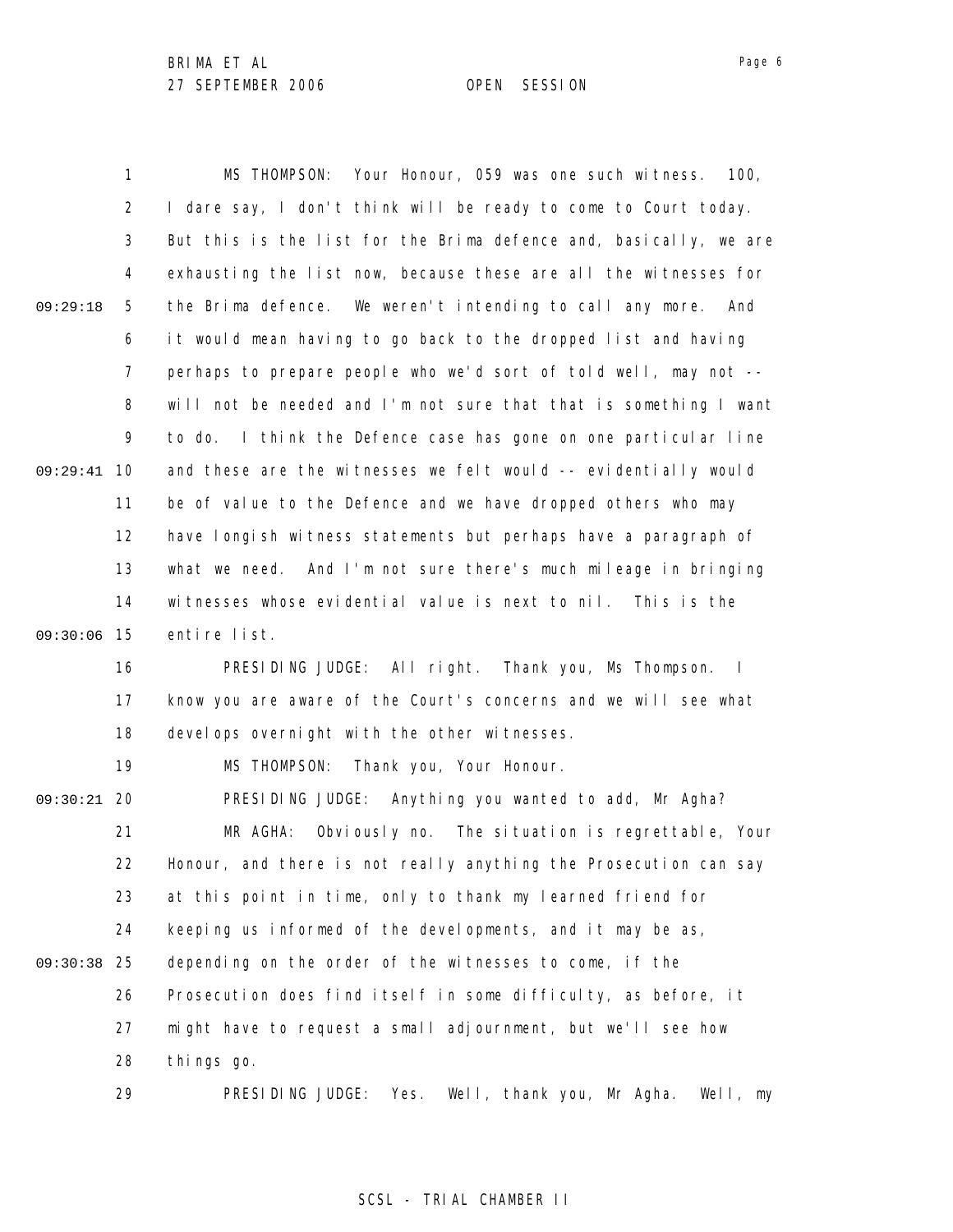1 last -- yes, Mr Daniels.

|          | $\overline{2}$ | MR DANIELS: I just wanted to reassure the Court that on           |
|----------|----------------|-------------------------------------------------------------------|
|          | 3              | behalf the second defendant, most of his witnesses are present in |
|          | 4              | the witness house, and we are anticipating giving evidence early  |
| 09:31:02 | 5              | next week and most of them are fit and heal thy. So, you know,    |
|          | 6              | let's hope that it will continue in that manner.                  |
|          | $\overline{7}$ | PRESIDING JUDGE: Let's hope so.                                   |
|          | 8              | MR DANIELS: And I have also informed my colleague on the          |
|          | 9              | other side that by the end of today we shall take a definite      |
| 09:31:19 | 10             | decision as regards the common witnesses.                         |
|          | 11             | PRESIDING JUDGE: Thank you, Mr Daniels. I appreciate              |
|          | 12             | that. Well, Madam Court Attendant, will you turn the witness's    |
|          | 13             | mi crophone on, please.                                           |
|          | 14             | JUDGE DOHERTY: Ms Thompson, is this a common witness,             |
| 09:31:48 | 15             | DAB-111?                                                          |
|          | 16             | No, Your Honour. We are still on the Brima<br>MS THOMPSON:        |
|          | 17             | defence individual witnesses.                                     |
|          | 18             | JUDGE DOHERTY: The reason I ask is he appears to be on            |
|          | 19             | page -- his synopsis appears to be on page 37 of the document     |
| 09:31:58 | 20             | filed on 21 August 2006 and I note that page is headed "Common    |
|          | 21             | Defence Witnesses Summaries."                                     |
|          | 22             | MS THOMPSON: Your Honour, these are witnesses who were            |
|          | 23             | interviewed very early on and at that stage they were grouped     |
|          | 24             | into the common witness list. It was only later on that they      |
| 09:32:15 | 25             | were actually redesignated individual witnesses. But his summary  |
|          | 26             | falls under the common witnesses.                                 |
|          | 27             | JUDGE DOHERTY:<br>Right. Thank you for that clarification.        |
|          | 28             | WI TNESS:<br>DAB-111 [Sworn]                                      |
|          | 29             | [Witness answered through interpreter]                            |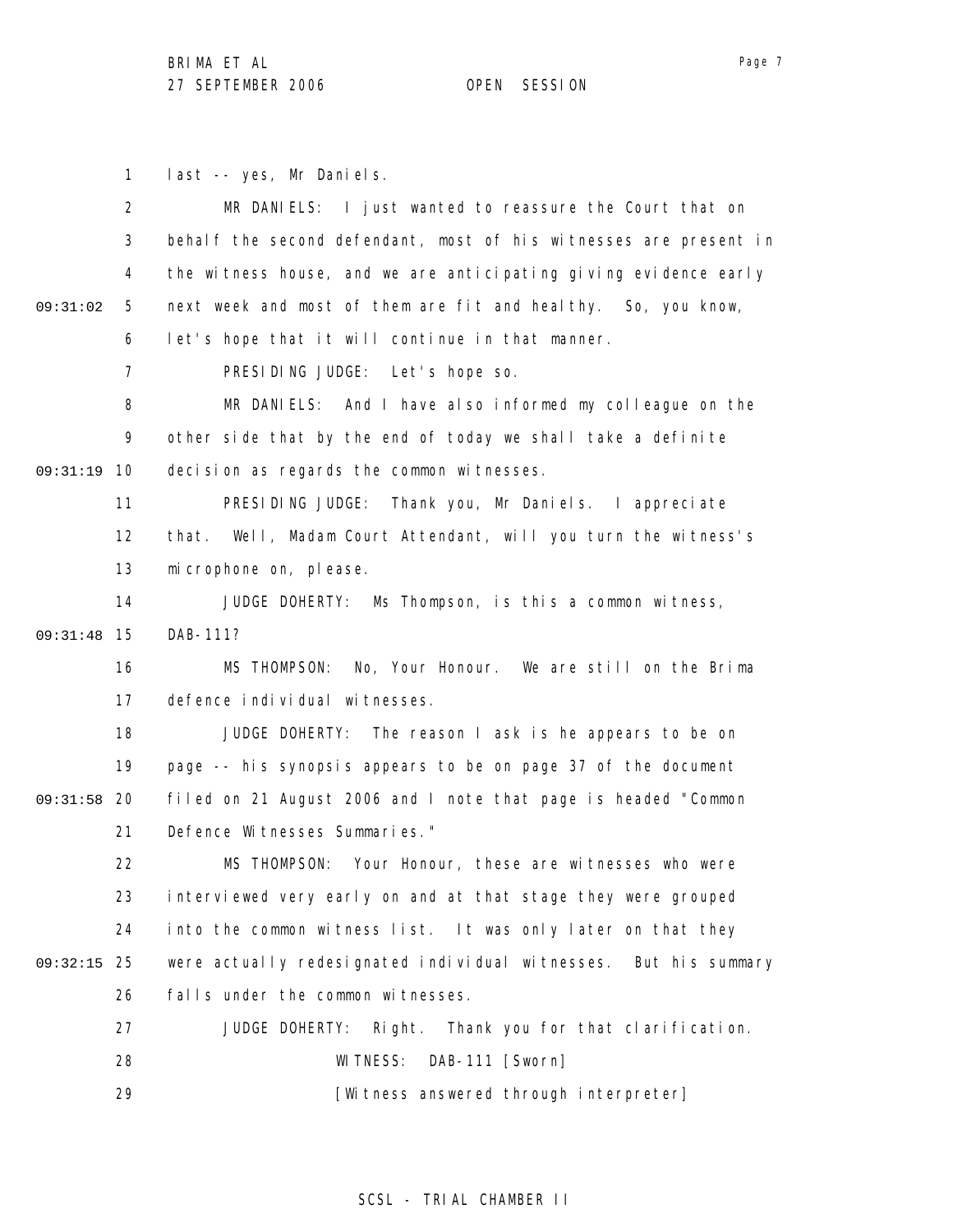BRIMA ET AL

27 SEPTEMBER 2006 OPEN SESSION

1 2 3 4 5 6 7 8 9 09:33:55 10 11 12 13 14 15 09:34:19 16 17 18 19 09:34:44 20 21 22 23 24 25 09:35:09 26 27 28 29 09:33:31 JUDGE SEBUTINDE: What language might that be? MS THOMPSON: Your Honour, this witness is in Kono. THE WITNESS: Yes, I am a Kono man. EXAMINED BY MS THOMPSON: Q. Mr Witness, good morning. A. Yes, good morning. Q. Mr Witness, I'm going to ask you some questions this morning. Listen to them carefully and then answer the questions. A. Speak the Kono word very well to me, please. Q. I will start again. Mr Witness, I'm going to ask you some questions this morning. Listen to them carefully and then give your answers. A. Okay. Q. Please bear in mind that when you talk, someone is interpreting what you say. A. Okay. It will be for a little while then before I speak. Q. And then, when that person interprets, we have to write down what you say. A. Okay. Q. When I finish asking you questions, my colleagues on this side might ask -- might have some questions for you. A. It is not too bad. Q. And then my colleague on the other side might also have some questions for you. A. Okay. Q. Okay, Mr Witness, thank you. Now we will start. A. Praise be to God. Q. Mr Witness, you are a farmer? A. Yes, I am a farmer.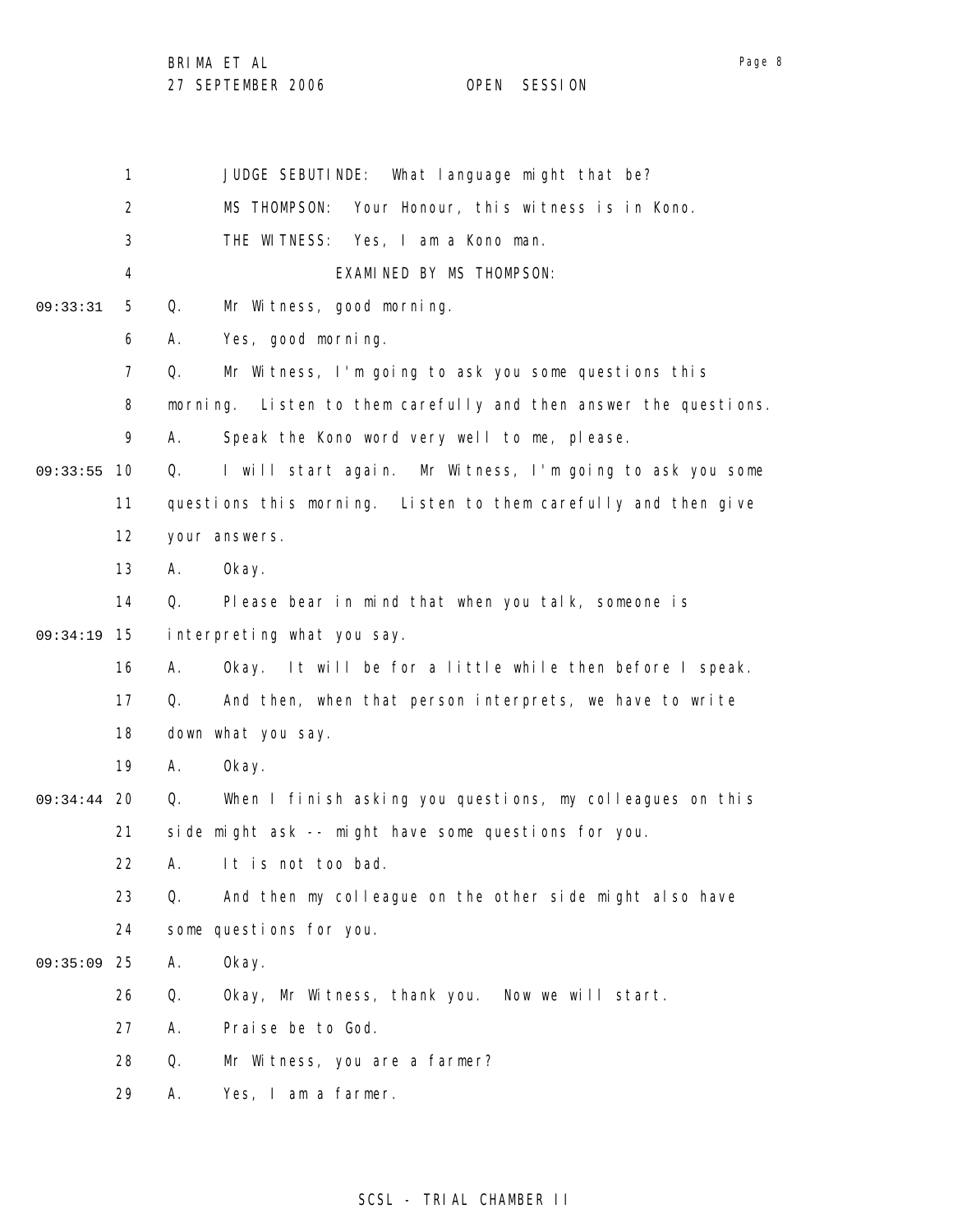BRIMA ET AL

|          | $\mathbf{1}$   | You were born in Yarya Village?<br>Q.                           |
|----------|----------------|-----------------------------------------------------------------|
|          | $\overline{2}$ | Yes, I was born in Yarya Town.<br>А.                            |
|          | 3              | Q.<br>That was in 1950?                                         |
|          | 4              | А.<br>What?                                                     |
| 09:35:46 | 5              | Q.<br>When you were born; you were born in 1950?                |
|          | 6              | Yes, I was born in 1950.<br>А.                                  |
|          | $\overline{7}$ | And you are married with seven children?<br>Q.                  |
|          | 8              | Yes. I have two wives and seven children.<br>А.                 |
|          | 9              | Q.<br>And you hold a very important position in Yarya?          |
| 09:36:12 | 10             | Yes.<br>А.                                                      |
|          | 11             | And that position, you were elected to it, were you?<br>Q.      |
|          | 12             | Yes. I was a town speaker but, presently, I am the<br>А.        |
|          | 13             | [redacted].                                                     |
|          | 14             | Okay, Mr Witness. Your Honour, I think<br>MS THOMPSON:          |
| 09:36:37 | 15             | perhaps that ought to be redacted from the record.              |
|          | 16             | PRESIDING JUDGE: Yes, all right. That will be redacted --       |
|          | 17             | the witness's position it to be redacted from the record.       |
|          | 18             | Perhaps, Ms Thompson, you can predicate some of your questions  |
|          | 19             | with a warning.                                                 |
| 09:36:55 | 20             | MS THOMPSON:<br>Yes.                                            |
|          | 21             | PRESIDING JUDGE: If it involves personal details not to         |
|          | 22             | say -- give those details.                                      |
|          | 23             | MS THOMPSON: Yes, Your Honour. Thank you, Your Honour.          |
|          | 24             | Mr Witness, you are a protected witness and we don't want<br>Q. |
| 09:37:13 | 25             | people outside to know your identity.                           |
|          | 26             | I know that very well.<br>А.                                    |
|          | 27             | So please be careful not to say anything that will reveal<br>Q. |
|          | 28             | your identity.                                                  |
|          | 29             | Α.<br>0kay.                                                     |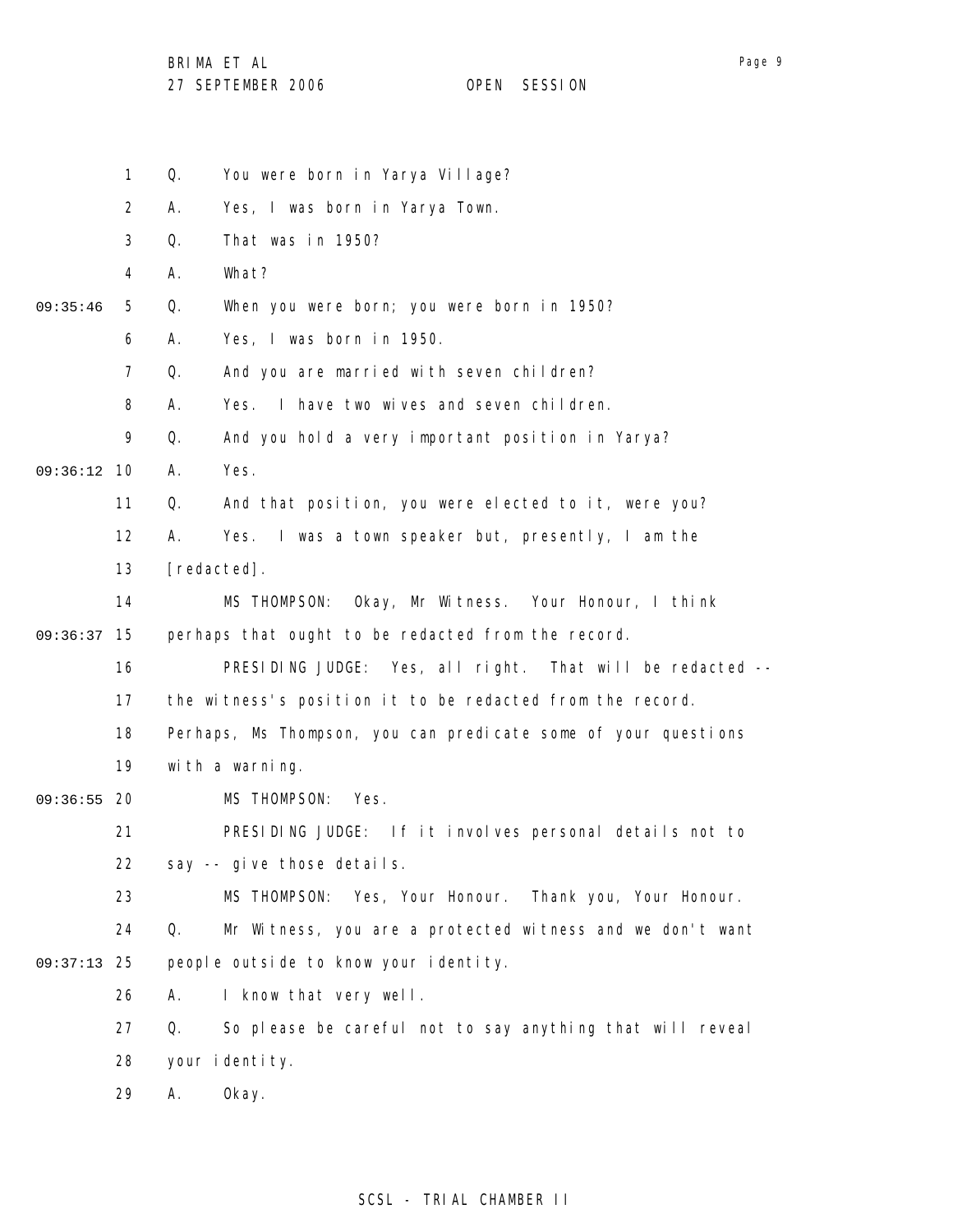Page 10

- 1 Q. Mr Witness, do you remember May 1997?
- 2 A. May 1997?
- 3 Q. Yes.
- 4 A. Related to what?
- 5 09:37:49 Q. Do you remember if something happened in Sierra Leone in
	- 6 May 1997?
	- 7 A. 1997 or 1998?
	- 8 Q. Okay, we'll come back to 1997. Do you remember 1998,
	- 9 February 1998?
- 09:38:15 10 A. Yes. What I can recall, the war came and met us.
	- 11 Q. When you say, "the war came and met us," what do you mean?
		- 12 A. The war came. I never went to school.
		- 13 Q. Where were you in February 1998, Mr Witness?
		- 14 A. I was in Yarya.
- 09:38:46 15 16 Q. Okay. When you say the war came and met you, was that in Yarya?
	- 17 A. Yes. By then I was the [redacted].
	- 18 19 Q. Mr Witness, perhaps it might be better not to mention your position, okay?
- 09:39:11 20 MS THOMPSON: Your Honours, I would ask that that be
	- 21 redacted from the records.
	- 22 THE WITNESS: Okay.
	- 23 PRESIDING JUDGE: The position just mentioned by the
	- 24 witness will be redacted from the record. Now, Mr Witness, you
- 25 09:39:23 could have avoided that danger to the revelation of your identity
	- 26 if you had simply asked -- answered the question --
		- 27 THE WITNESS: To show my position?
		- 28 29 PRESIDING JUDGE: -- no, no, listen to me, please. We have had to redact your position, the position you mentioned, from the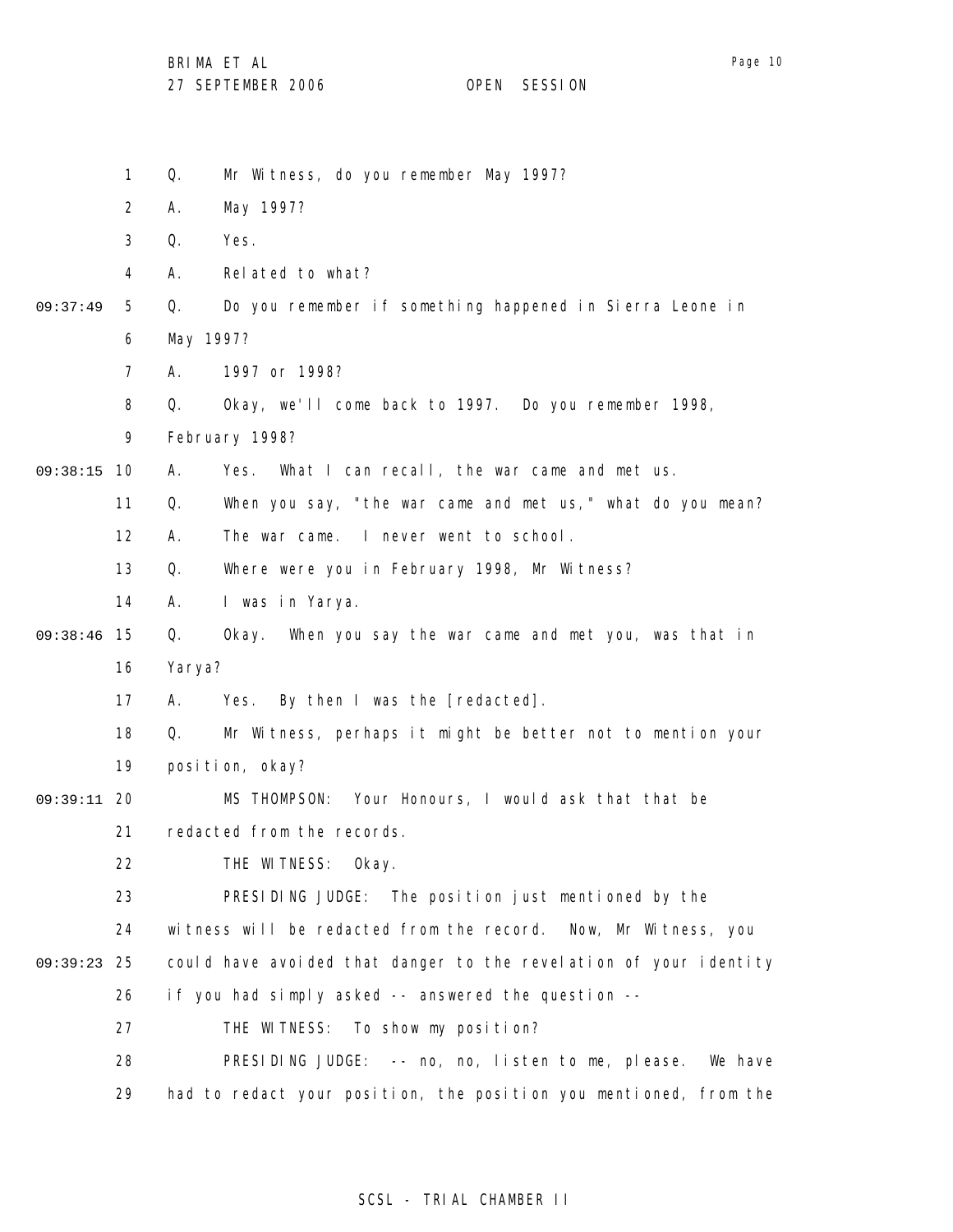1 2 3 4 5 6 7 8 9 09:40:22 10 11 12 13 14 15 09:40:45 16 17 18 19 09:41:10 20 21 22 23 24 25 09:41:42 26 27 28 29 09:39:58 record. Now, look, don't interrupt, please; let me finish what I'm trying to say. I'm trying to tell you something. THE WITNESS: Um-hum. PRESIDING JUDGE: The danger to your identity could have been avoided and this Court would not have had to order that the record be amended to delete your position, if you had simply answered the question -- THE WITNESS: Not to discuss my position. Okay. PRESIDING JUDGE: What I'm trying to tell, if you will stop interrupting me is, that you could have avoided that situation by simply answering the question that was asked of you. Ms Thompson did not ask you what your position was. You volunteered it, unnecessarily. So please confine yourself to answering questions that are asked and not volunteering extra information that Ms Thompson does not require. Now I hope that is clear to you? THE WITNESS: Yes. MS THOMPSON: Q. Mr Witness, have you lived in Yarya all your life? A. Yes. Q. Now, before 1998, do you know how many people lived in Yarya? A. Yes, I knew my people. Q. Do you know how many, roughly, lived in Yarya? A. I did not count them, but I know all of them that were born there. Q. Okay. Mr Witness, do you know the villages that are near Yarya? A. Yes, yes. Q. Can you tell us, please.

### SCSL - TRIAL CHAMBER II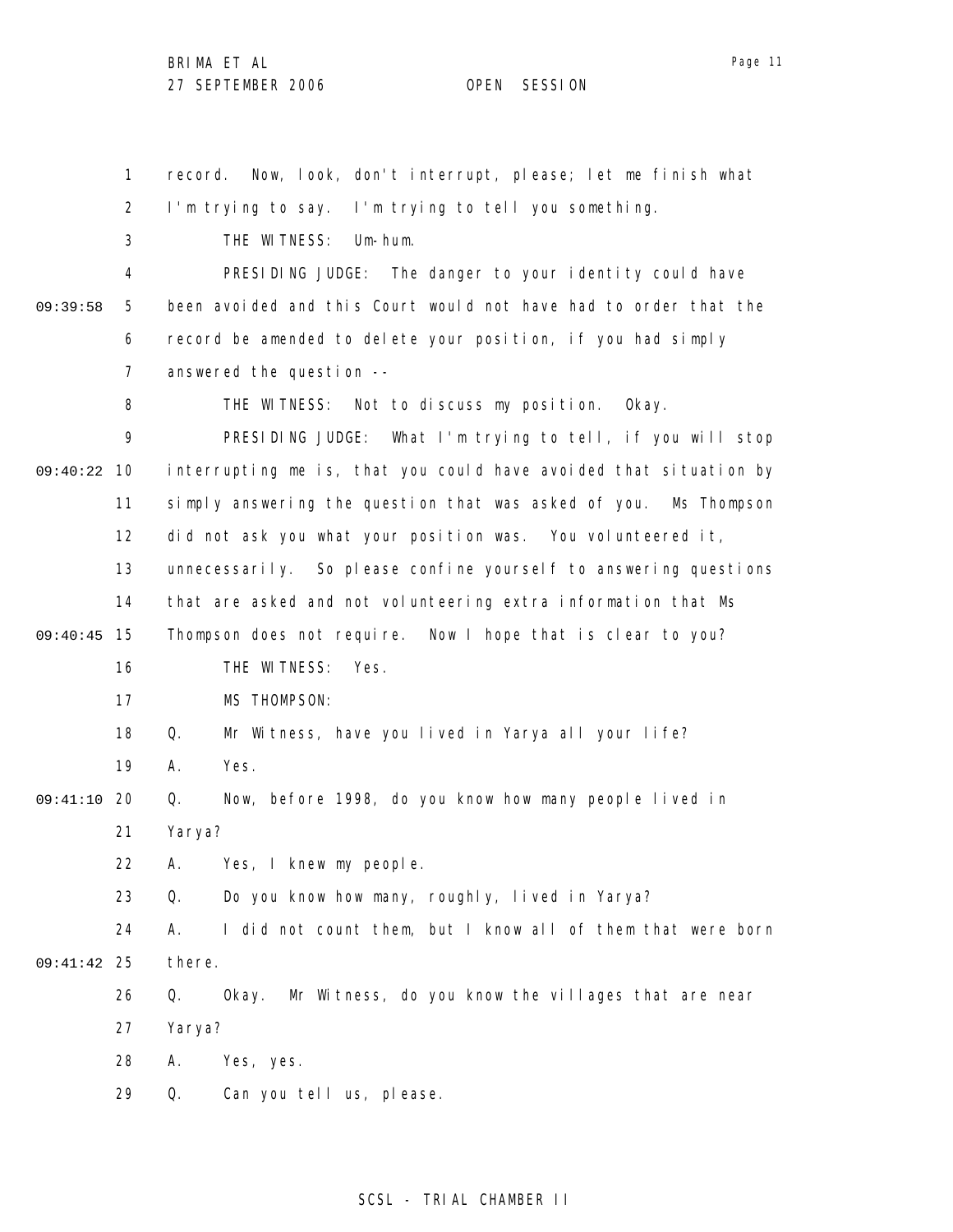1 2 3 4 5 6 7 8 9 09:42:27 10 11 12 13 14 15 09:42:54 16 17 18 19 09:43:11 20 21 22 23 24 25 09:43:28 26 27 28 09:42:08 A. The villages? Q. Yes. A. Ngorjadu is there. Q. Can you say that again, please? A. Ngorjadu is there. MS THOMPSON: Mr Interpreter, can you help us with some spellings, please. JUDGE SEBUTINDE: Starting with the first village named. THE INTERPRETER: Your Honours, may the witness be asked again for the names of the villages. JUDGE SEBUTINDE: He was asked and you didn't tell him. He was asked to repeat it. Mr Witness, can you repeat the names of the villages? THE WITNESS: Ngorjadu. MS THOMPSON: Mr Interpreter, perhaps you can help us with the spelling there. THE WITNESS: N-G-O-R-J-A-D-U. MS THOMPSON: Q. Next village, Mr Witness? A. Kongowor. MS THOMPSON: Mr Interpreter, spelling again, please. THE WITNESS: K-O-N-G-O-W-O-R. MS THOMPSON: Q. Are there any other villages or towns around Yarya, Mr Witness? A. Yes. Q. Which ones, apart from the two that you have named? A. Formadu; Formadu.

> 29 Q. Is that F-O-R-M-A-D-U, Mr Interpreter?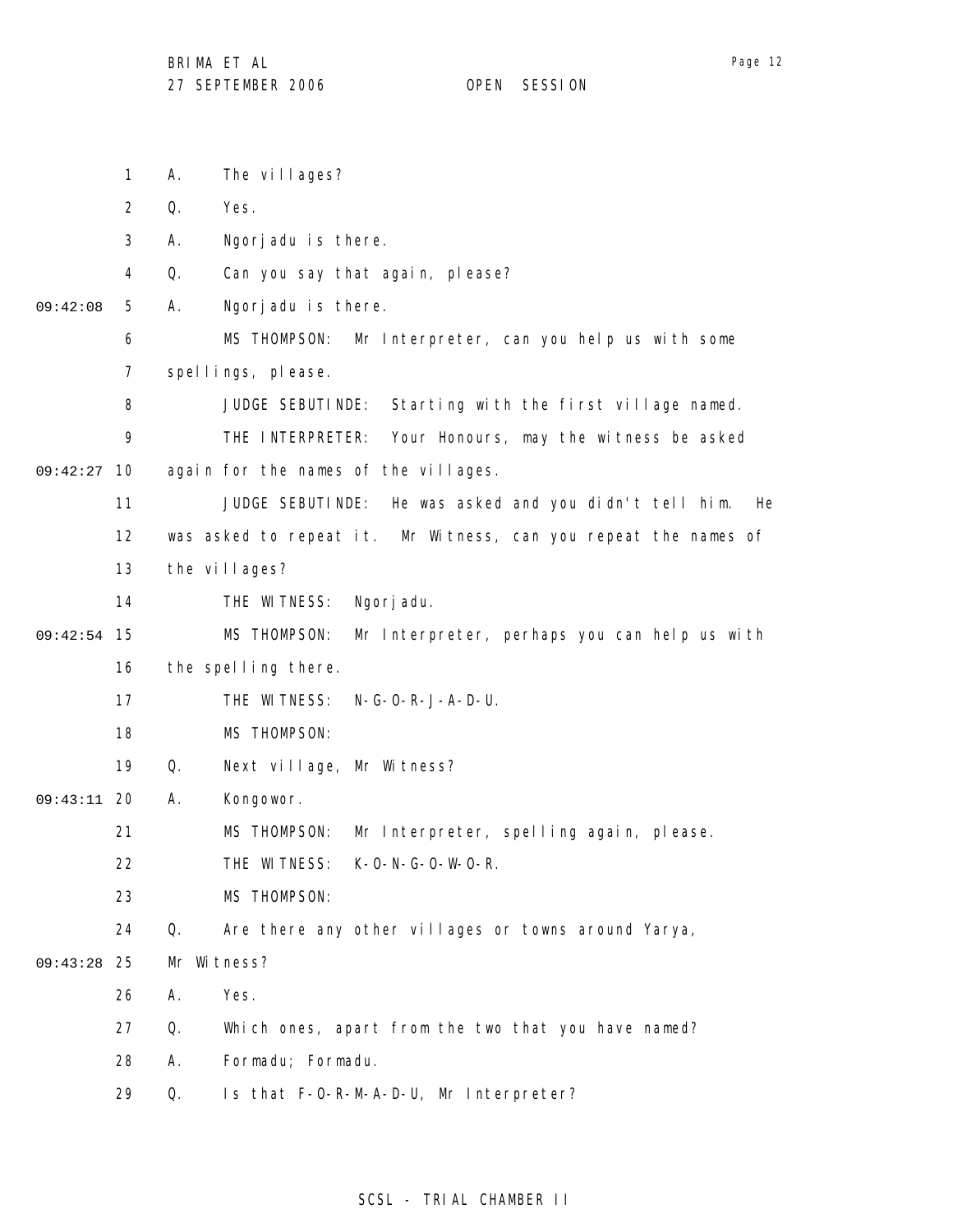|          | 1              | А. | Yes.                                                         |
|----------|----------------|----|--------------------------------------------------------------|
|          | $\overline{2}$ |    | MS THOMPSON:<br>$F-O-R-M-A-D-U.$                             |
|          | 3              | Q. | Any others?                                                  |
|          | 4              | Α. | There were some villages around, but presently no one lives  |
| 09:44:04 | 5              |    | there, but we have some belongings there.                    |
|          | 6              | Q. | Do you know their names?                                     |
|          | 7              | А. | Yes.                                                         |
|          | 8              | Q. | Can you tell us the names, please?                           |
|          | 9              | А. | Bimorya.                                                     |
| 09:44:22 | 10             | Q. | Is that B-I-M-O-R-Y-A?                                       |
|          | 11             | Α. | Yes.                                                         |
|          | 12             | Q. | And any other?                                               |
|          | 13             | Α. | Keseyordu.                                                   |
|          | 14             |    | MS THOMPSON:<br>Can you help us with the spelling there,     |
| 09:44:44 | 15             |    | Mr Interpreter.                                              |
|          | 16             |    | THE INTERPRETER:<br>$K-E-S-E-S-O-R-G-U$ [sic].               |
|          | 17             |    | MS THOMPSON:                                                 |
|          | 18             | Q. | I'll move on. Now, we're back in 1998, Mr Witness.<br>Do you |
|          | 19             |    | remember or did you hear about the ECOMOG intervention in    |
| 09:45:03 | 20             |    | Freetown in February 1998?                                   |
|          | 21             | Α. | [No audible response].                                       |
|          | 22             | Q. | Shall I repeat the question?                                 |
|          | 23             | Α. | Which one?                                                   |
|          | 24             | Q. | Did you hear about the ECOMOG intervention in Freetown in    |
| 09:45:39 | 25             |    | February 1998?                                               |
|          | 26             | Α. | Well, where I was is very far from here, but our people      |
|          | 27             |    | came from Sefadu and met us there.                           |
|          | 28             |    | MS THOMPSON: Your Honours, Sefadu is S-E-F-A-D-U. It's a     |
|          | 29             |    | word we've had before.                                       |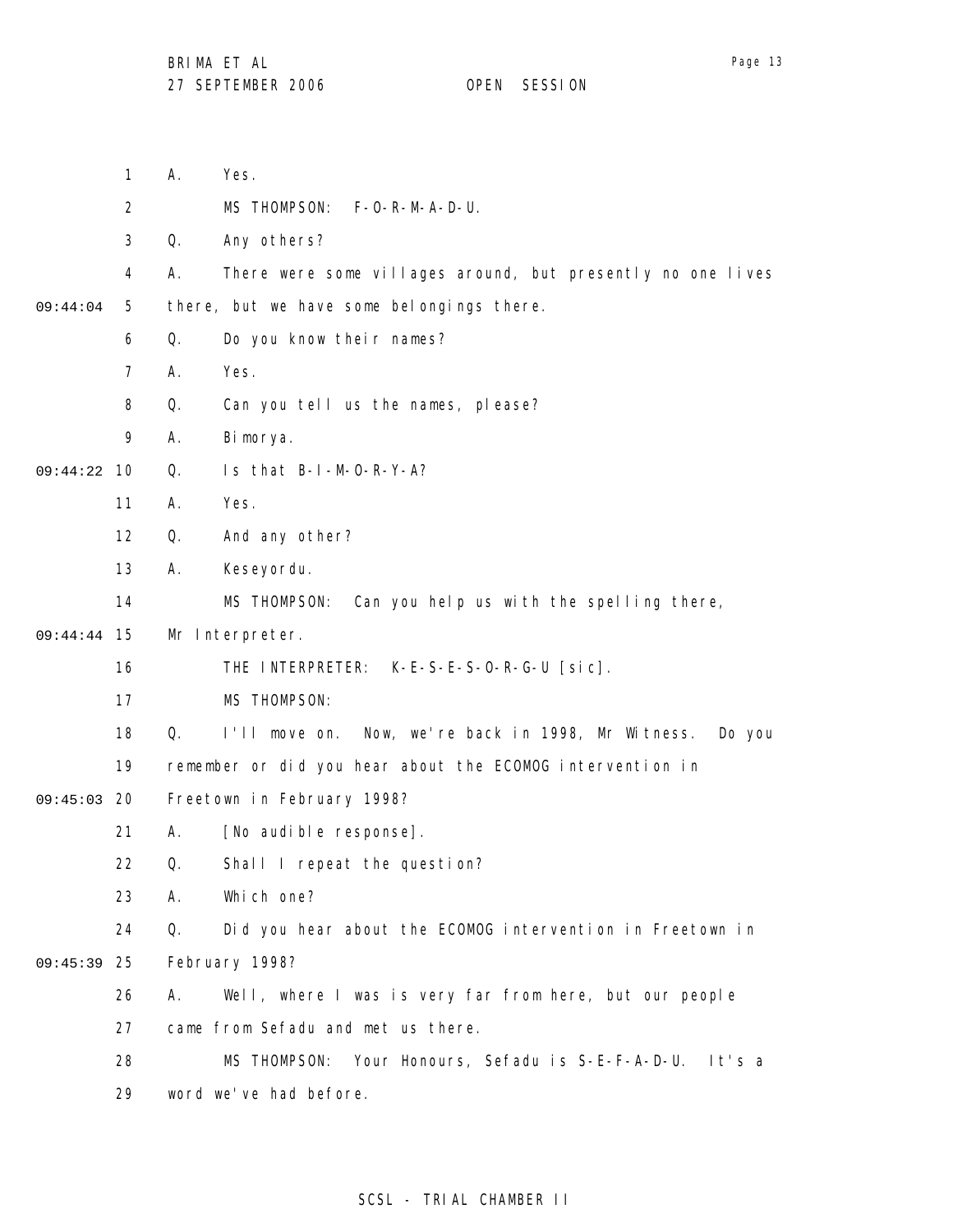Page 14

1 2 3 4 5 6 7 8 9 09:47:03 10 11 12 13 14 15 09:47:19 16 17 18 19 09:47:56 20 21 22 23 24 25 09:48:34 26 27 28 29 09:46:34 Q. Now, did anything happen in Yarya in 1998? A. Yes. Q. Can you tell the Court, please? A. People met us there, carrying some loads. They told us that the war has come. Q. Which people? When you say people carrying, were they the people carrying the loads? Were the people carrying the loads? A. Civilians, some had bags, some had sacks, some had bundles. They -- many of them met us there. Vehicles were coming, all [indiscernible] were coming. When I asked, I said, "What's the matter?" They said, "The war has come." Q. After you met these people, after these people met you in Yarya, did anything happen? A. Yes, something happened. Q. Can you tell the Court what happened? A. They came and met us there. We were all worried, those who were living in the town. In fact, it was terrible for us. Q. Yes, Mr Witness; so what happened? A. The people came. The entire town was filled with people; the verandas, the barris, people were found everywhere. We stepped there twice. Many people were there for two days. But it came a time we heard a banging sound of a big gun. The sound, it sounded like this boong [phon]. Q. When you heard that sound, what happened? A. Those people that came and met us there dispersed. Some of them started going -- running into the bushes. Q. Did you know where the sound came from? A. The sound of the gun came from the direction of Koidu Town. Q. After you heard that sound and the people dispersed, did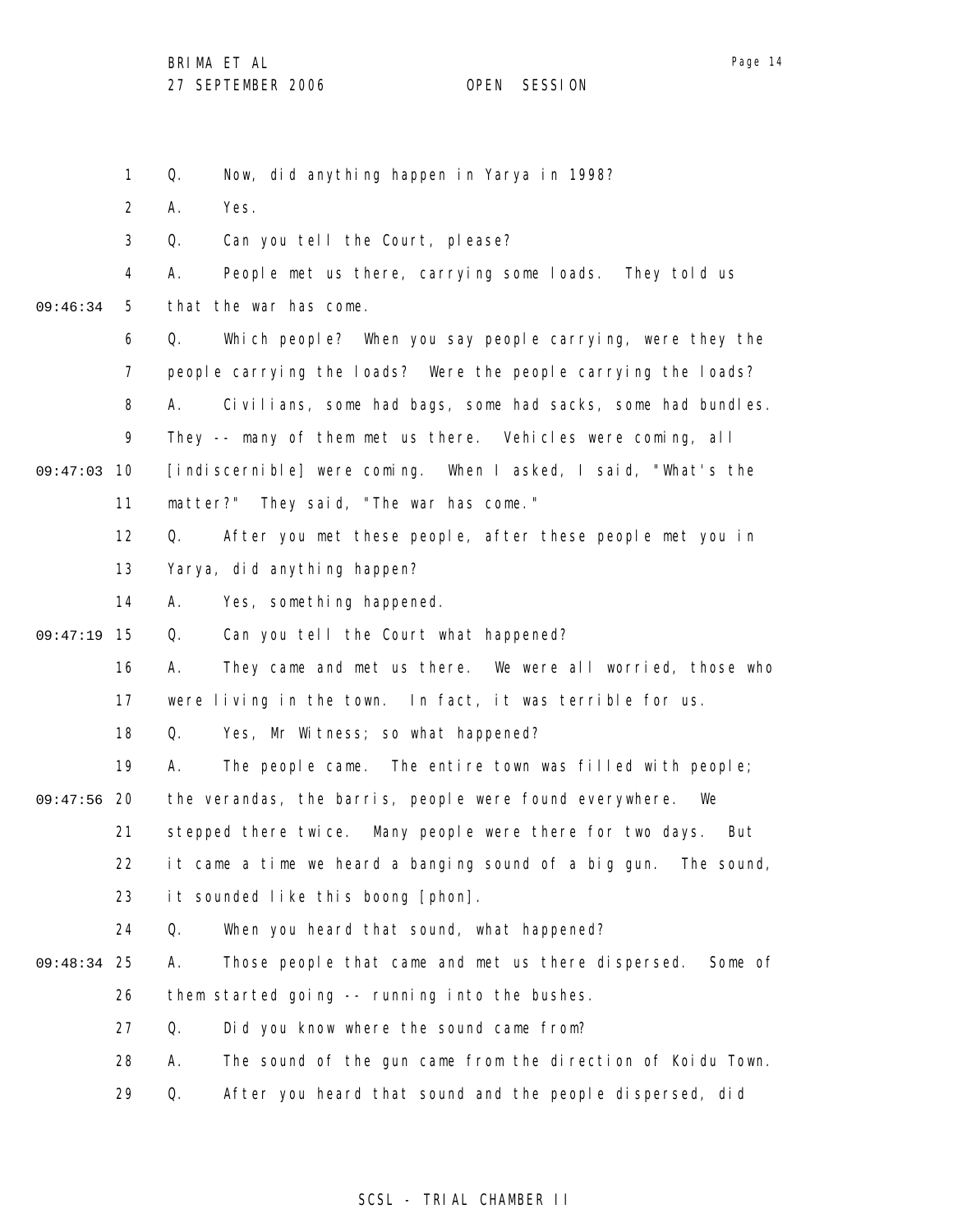1 2 3 4 5 6 7 8 9 09:49:55 10 11 12 13 14 15 09:50:18 16 17 18 19 09:50:38 20 21 22 23 24 09:50:58 25 26 27 28 29 09:49:19 anything happen? A. Yes. People fled. Our people also, who were in the town, they started gathering their properties. Q. What did you do? A. Well, my elders said to me at that time, "Let's all of us prepare. What is happening now is not good for anyone." Q. After your elders told you that, did you do anything? A. Yes, I did something: I rang the bell; I assembled the people; explained to them that the people are -- the rebel has come. They said, "Let us go." Q. When you say rebels had come, who do you refer -- A. I did not say rebel, I said the people met us. Are you getting me clear? Q. Mr Witness, perhaps there is an interpretation problem, so I will put the question again. When you assembled the people, what did you tell them? A. I assembled the people. I said, "The chief said, our elder said something has happened which is terrible. What are we going to do?" So I told the people then -- I said, "What is coming now is terrible, so let us go. Prepare the children. Let the women and the children go." Q. After that meeting, Mr Witness, did anything happen? A. Yes, something happened. Q. Can you tell the Court, please. A. Yes, I can explain it. Q. Please do. A. We slept there. That day passed. The following morning -- Q. Yes, the following morning, Mr Witness, what happened? A. People continued coming. People continued coming. When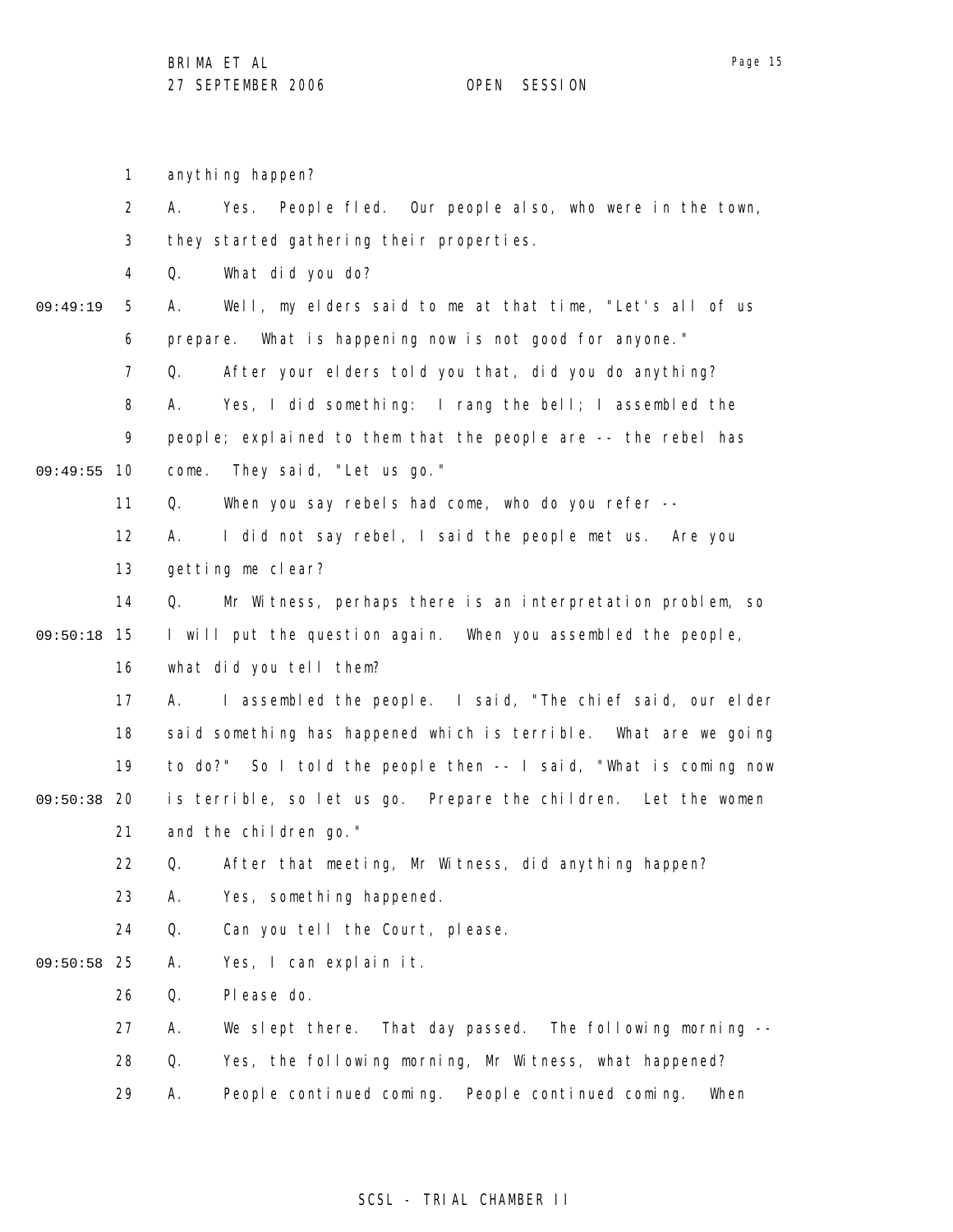1 2 3 4 5 6 7 8 9 09:52:20 10 11 12 13 14 09:52:54 15 16 17 18 19 09:53:17 20 21 22 23 24 09:53:39 25 26 27 28 29 09:51:54 the people come and passed through, so many of the people left. Q. Mr Witness, did you continue to stay in Yarya? A. That's my home. Q. Now, you have told us about this next day that people came and they passed through. After that -- A. People came and passed through. People came and passed through. Q. After that, did anything happen? A. On the first day, midnight, we saw a flash of light from Yardu direction. There is a village behind us called Yardu, so we saw a light in the sky. Q. Did you know what that light was? A. Well, seeing that light, we saw people. People came from there and they explained to us that the rebels have -- sorry. THE INTERPRETER: Your Honours, the people explained to us that they have burnt that town. MS THOMPSON: Q. Mr Witness, when you said they had burnt that town, did you know who they were referring to, who had burnt the town? A. Yes. The people explained to us that it was the rebels who burnt the town. Q. Do you know who they were referring to as rebels? A. I did not see them, in fact, at that time. The next day they explained to us -- in fact I did not see them. I did not know them at that time. JUDGE SEBUTINDE: Ms Thompson, could we have some clarification as to which town was burnt? MS THOMPSON: Q. Mr Witness, can you tell us, please, which town they told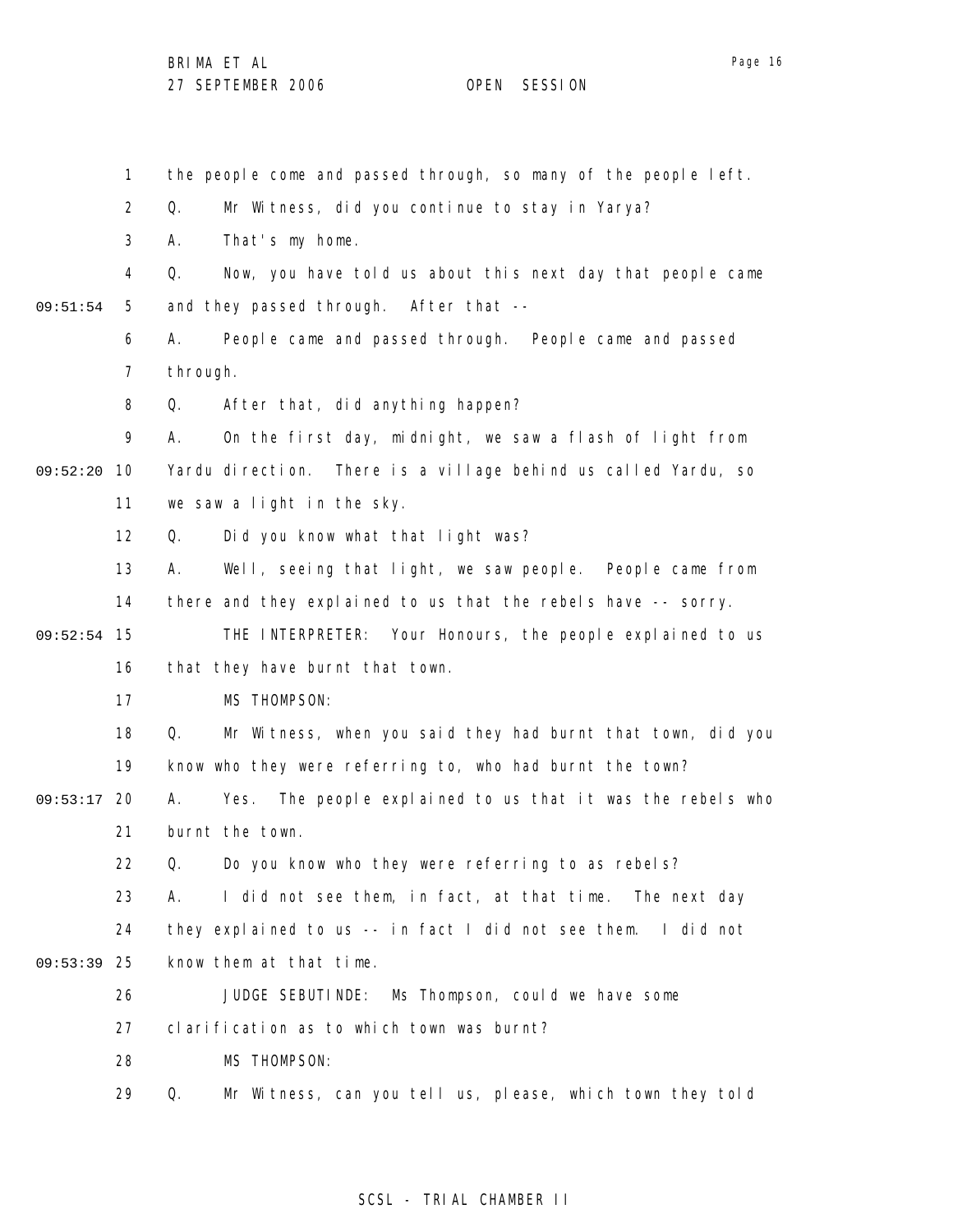1 2 3 4 5 6 7 8 9 09:54:50 10 11 12 13 14 15 09:55:23 16 17 18 19 09:55:44 20 21 22 23 24 25 09:56:11 26 27 28 29 09:54:18 you was burnt? A. Their names, Wordu. It was Wordu that they burned. MS THOMPSON: Your Honour, the spelling I have for that is  $W-O-R-D-U.$ Q. Now, after you saw these people who told you about the burning of Wordu, did anything happen in Yarya? A. The following morning, we were all standing outside. Q. What happened then? A. Whilst we were standing there, we saw people coming. Some had short sticks in their hands, some had cutlasses, some had long knives. Some were African. Some had T-shirts, some had assorted clothings. A large number of them came and met us there. Q. Mr Witness or Mr Interpreter, assorted what was that, please? A. The shirt he had and the trousers he had were not the same col our. Q. When you saw these people, Mr Witness, can you tell us what happened? A. They came and asked us saying, "Where is the head?" Q. And when you say, "us" apart from you, who else was there? Please do not name names. Were they just other villagers? A. Those of us who were there were plenty. I was there, my chief was there, my elder was there. Q. Okay. And what happened after they asked? A. They came and met us and asked us to provide food for them. Q. Mr Witness, did you know who these people were? MR AGHA: Objection, Your Honour. I think he's already said they were rebels in mixed clothes.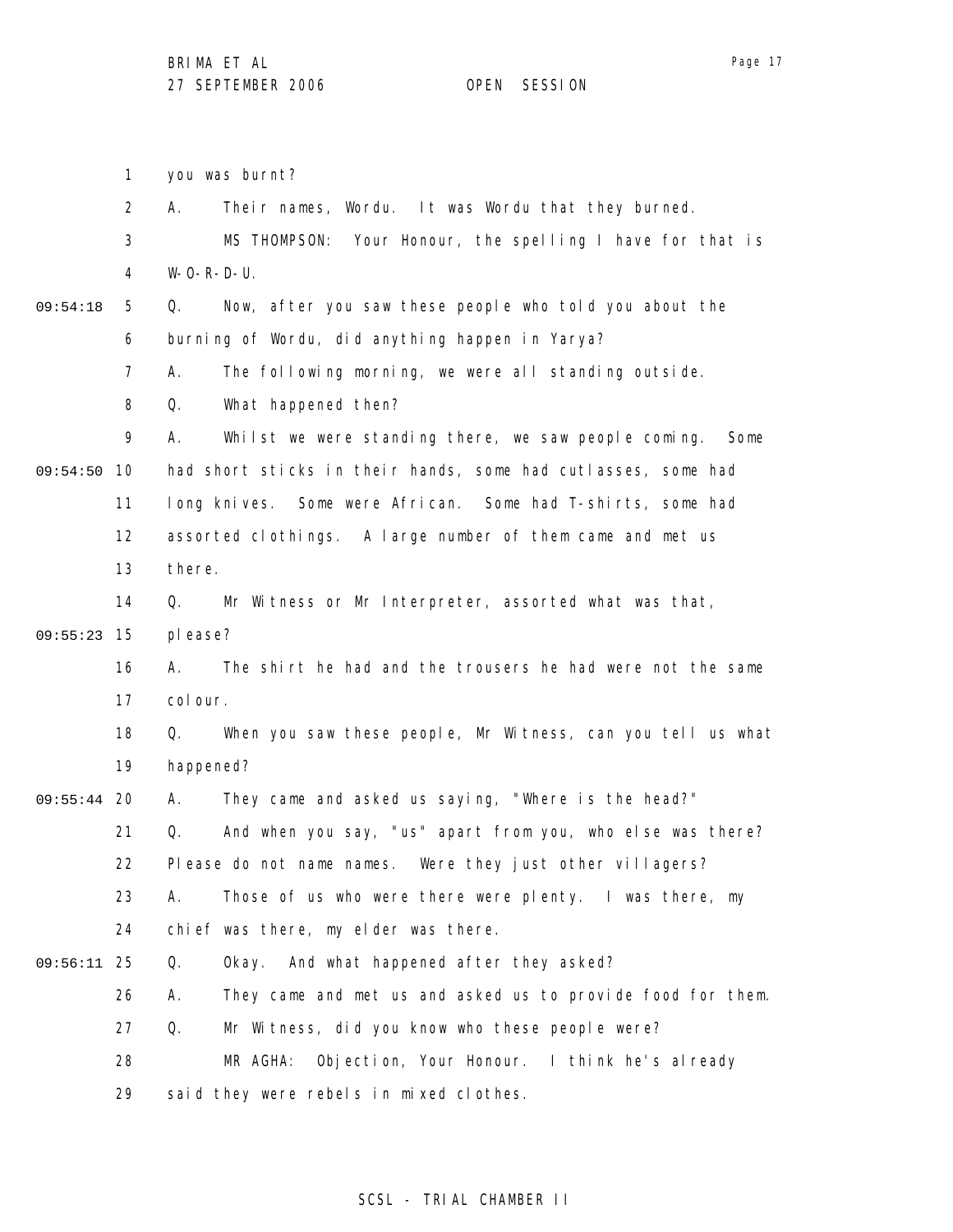|          | $\mathbf{1}$   | MS THOMPSON: I will rephrase, Your Honour.                        |
|----------|----------------|-------------------------------------------------------------------|
|          | $\overline{2}$ | When you said, "rebels" did you mean --<br>Q.                     |
|          | 3              | I did not know if they were the rebels, but since I saw<br>А.     |
|          | 4              | those things in their hands then in my mind I was able to know    |
| 09:56:51 | 5              | that those were the people.                                       |
|          | 6              | Do you know if they belonged to any particular<br>Q.              |
|          | 7              | organi sati on?                                                   |
|          | 8              | Those who came?<br>А.                                             |
|          | 9              | Yes.<br>Q.                                                        |
| 09:57:07 | 10             | They came. I did not know where they came from. They came<br>Α.   |
|          | 11             | from Koidu direction. They met us there. They asked us to         |
|          | 12             | provide food for them, to provide goat for them, to give them     |
|          | 13             | fowl s, chickens.                                                 |
|          | 14             | After that, Mr Witness, did you provide the food and things<br>Q. |
| 09:57:28 | 15             | that they asked for?                                              |
|          | 16             | Yes, I requested from our people. I said, "Cook it and<br>А.      |
|          | 17             | give it to them."                                                 |
|          | 18             | After this had been done, Mr Witness, do you recall<br>Q.         |
|          | 19             | anything happening again in Yarya?                                |
| 09:57:51 | -20            | Α.<br>Yes.                                                        |
|          | 21             | Q.<br>Please tell us.                                             |
|          | 22             | Then they passed.<br>Α.                                           |
|          | 23             | After they passed, did anything happen?<br>Q.                     |
|          | 24             | We slept there.<br>The following morning, those who came by<br>А. |
| 09:58:17 | 25             | then, they were greater than the number -- than the people who    |
|          | 26             | passed the previous day.                                          |
|          | 27             | And this other lot who came, did they do anything?<br>Q.          |
|          | 28             | They, too, did the same thing. They asked us to provide<br>А.     |
|          | 29             | food for them, to provide goat for them, to provide chickens for  |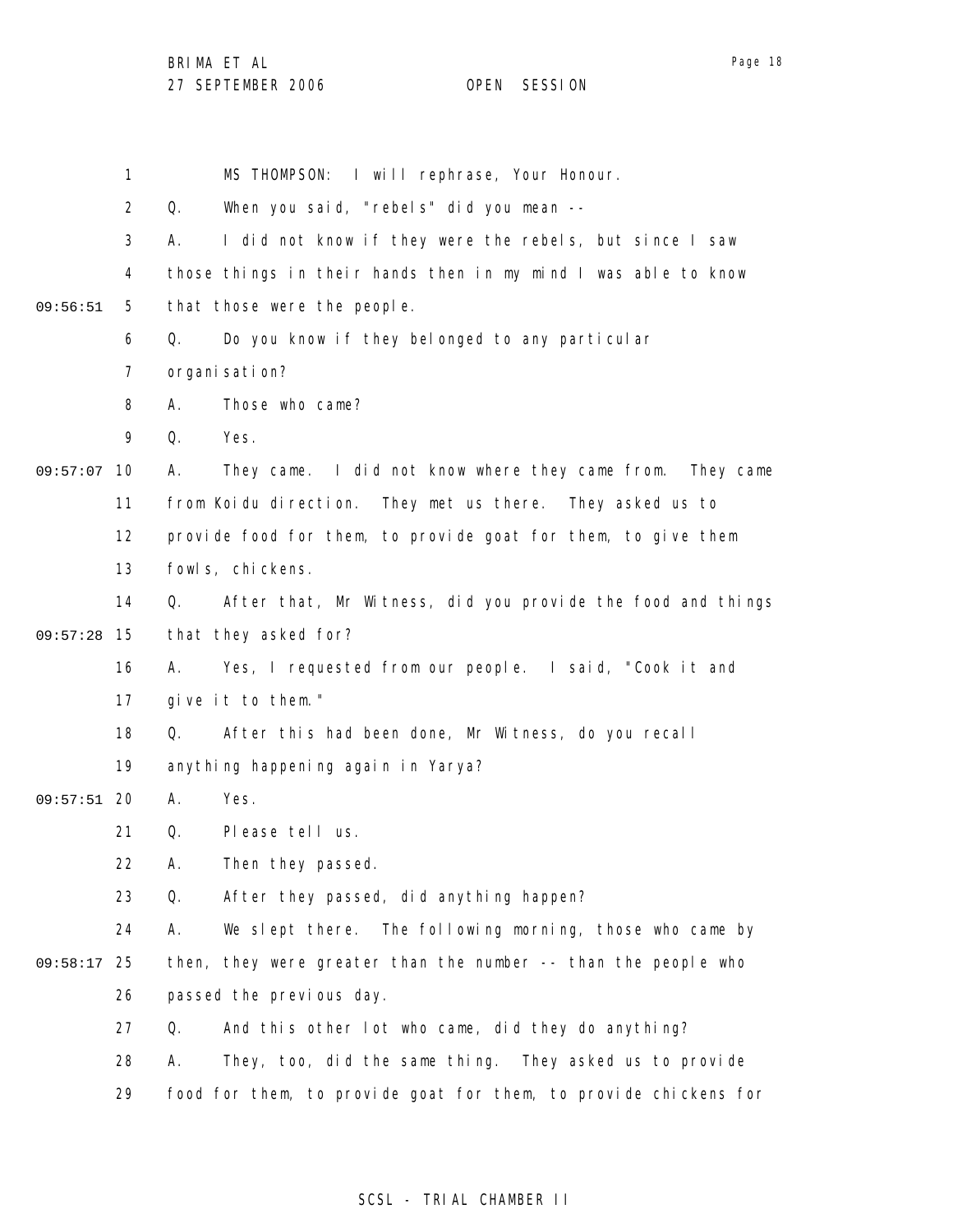1 2 3 4 5 6 7 8 9 09:59:31 10 11 12 13 14 09:59:55 15 16 17 18 19 20 10:00:17 21 22 23 24 25 10:00:44 26 27 28 29 09:59:04 them, to provide palm oil for them. Q. After they had asked for this, did anything happen? A. Yes, we provided it; we looked out for it. We provided that again for them. Q. After this second group, Mr Witness, did anything else happen? A. Many things happened. Q. Please tell us. A. They, too, they ate and passed through. Q. After this second group had gone, Mr Witness, did anything happen in Yarya? A. When the second group passed, there was no definite time again. They used to come during the day, during the night. Each group that came, they would just ask us, take some belongings and properties and carry each. I used to apologise to them or beg them to leave it for the people. They denied. They carried everything. Q. Mr Witness, do you know Tamba Brima? A. Tamba Brima, I know him. Q. Do you know that Tamba Brima is the first accused in this case? A. That was what they said. Q. Okay. How do you know Tamba Brima, Mr Witness? A. Tamba Brima, my father's own father came from the same town called Yarya. We were all born in Yarya, but as for him, he is here in Freetown, as a soldier. I'm now coming to say something about his own case. Q. Mr Witness, when was the last time you saw Tamba Brima? A. Well, before I saw Tamba Brima, many things happened before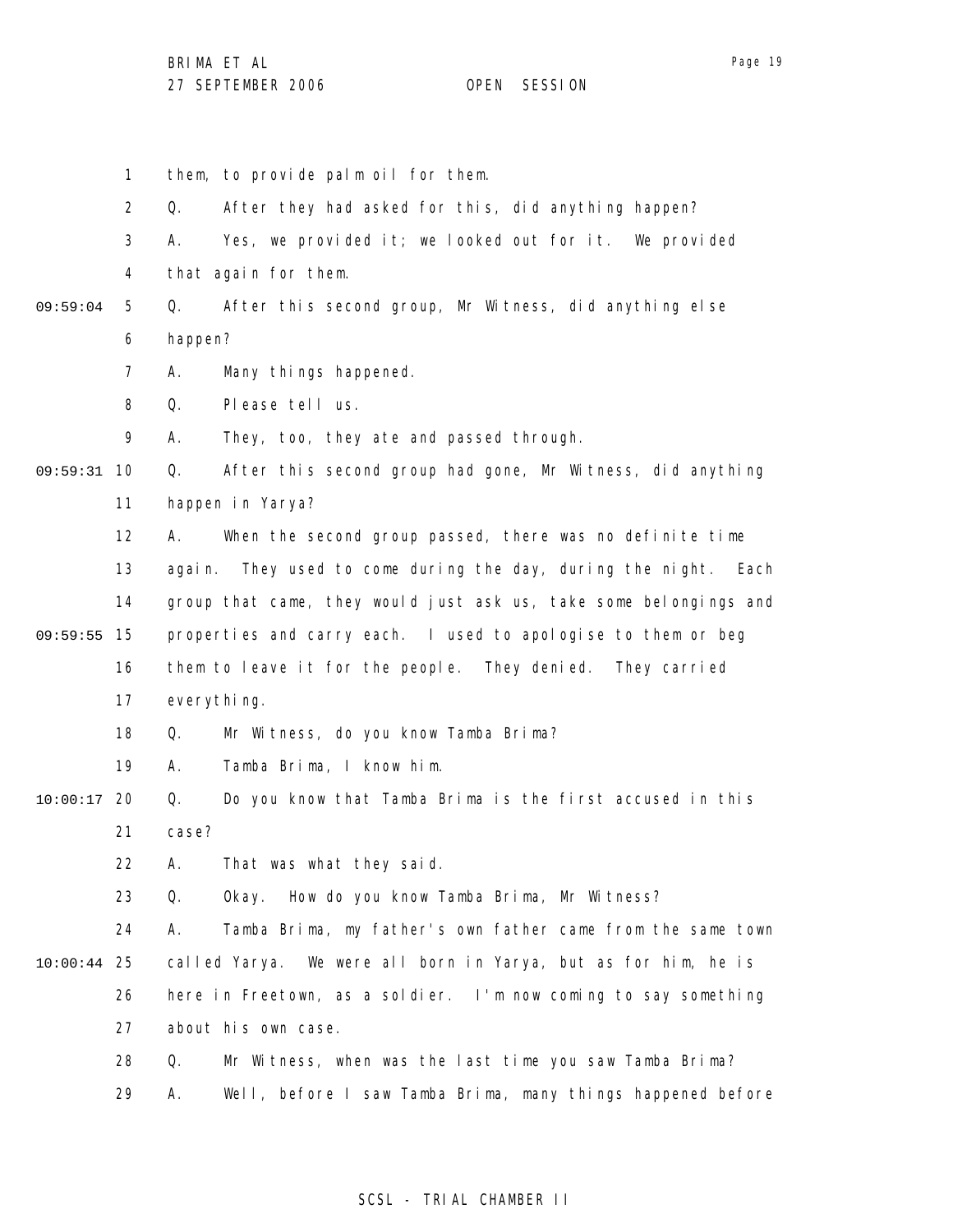1 2 3 4 5 6 7 8 9 10 10:02:22 11 12 13 14 15 10:02:47 16 17 18 19 20 10:03:13 21 22 23 24 25 10:03:46 26 27 28 29 10:01:47 I saw Tamba Brima. That is what I want to explain. Many things happened before I saw Tamba Brima. Q. Mr Witness, I know that many things happened. I will ask you about those things. You will have time to explain them, but the question I asked you was: When was the last time you saw Tamba Brima? Okay? A. Okay. I last saw him in 1998 during the rainy season. Q. Where did you see Tamba Brima? A. He met me in Yarya. Q. Can you describe that meeting, Mr Witness? A. What meeting? Q. When you said Tamba Brima met you in Yarya, can you tell us what happened? A. Tamba Brima came and met me in Yarya. At that time I wanted to run, to run into the bush. Then he blew the horn. People said, "That one is Tamba Brima, that one is Tamba Brima," and I came back. Because at that time when one sees a vehicle, you would run away, if you see a soldier, you run away. Q. When you came back, did you speak to him? A. Yes, I spoke to him. I greeted him. He, too, responded. Q. Did you tell him anything? A. Yes. He said, "I heard that my brother was shot." I said, "Yes, who was Komba, on his foot." Q. How did you know that Komba was shot? A. Komba was shot there in Yarya. Q. Okay. But how did you know that he was shot? A. Well, that was what I was about to say. I said something happened first before Tamba Brima came. Q. Okay. I'm asking you that now. Can you tell us what this

### SCSL - TRIAL CHAMBER II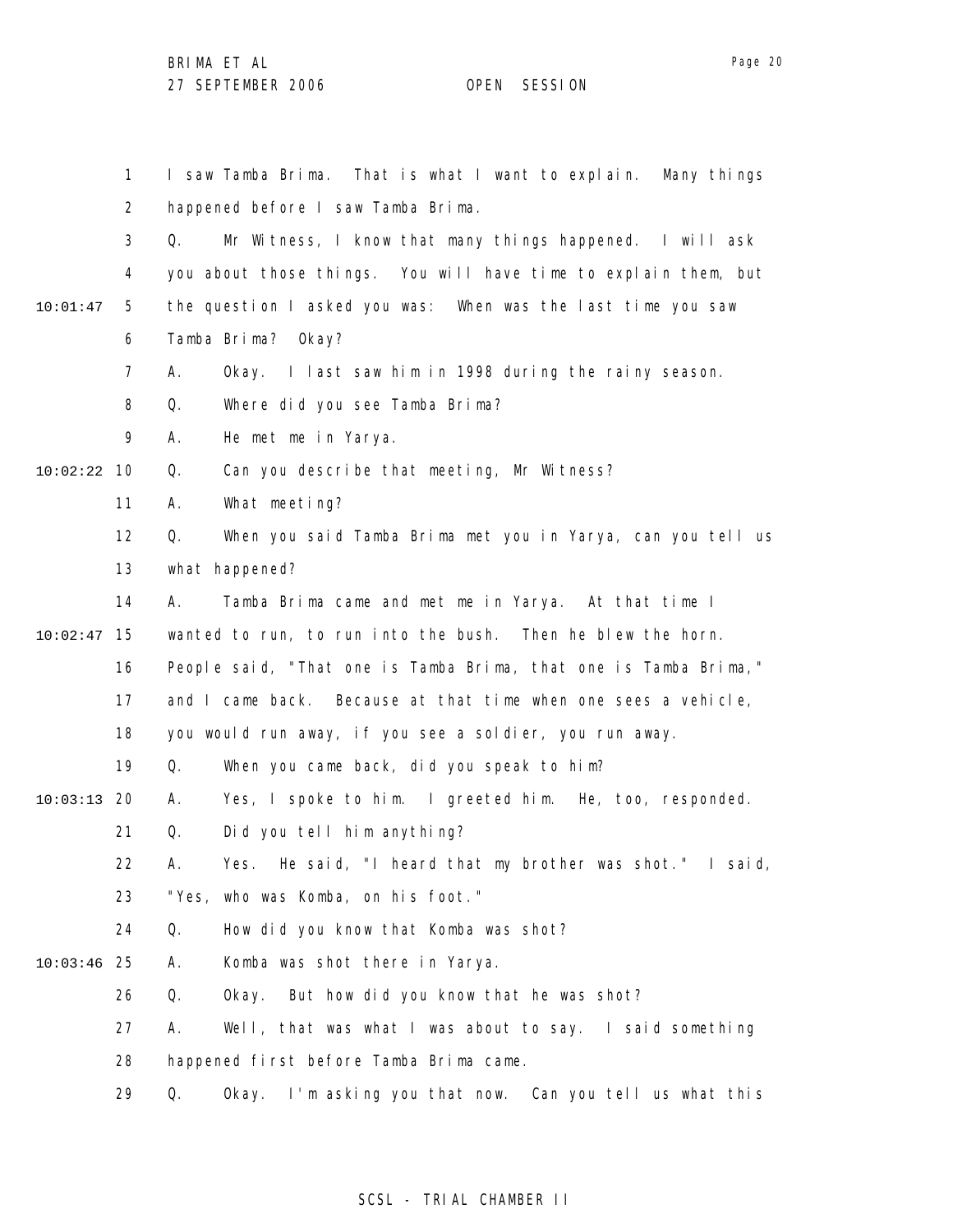1 2 3 4 5 6 7 8 9 10 10:05:32 11 12 13 14 15 10:06:00 16 17 18 19 20 10:06:13 21 22 23 24 25 10:06:42 26 27 28 29 10:04:46 something was? Mr Witness, can you tell us what this was? When I asked you about Komba and you said that was what you wanted to say because something had happened before Tamba Brima came, can you explain to the Court, please what this was? A. Okay. At that time, since those people came into the houses and took luggages and brought them outside, some were beaten for their luggages or belongings. While there, big Tamba Brima and Komba Brima, they took them with their families. Q. Mr Witness, you said "big Tamba Brima." Is big Tamba Brima the same as Tamba Brima who I had asked you about earlier? A. His elder brother is there. He is also called Tamba Brima. Presently he is still in the military. Q. Okay, Mr Witness, carry on. A. The elder Tamba Brima, together with -- THE INTERPRETER: Your Honours, can the witness repeat, again. MS THOMPSON: Q. Mr Witness, the interpreter lost you somewhere in the middle. Can you repeat what you were saying, please. You said the elder Tamba Brima and Komba I think you said, but perhaps you can start again. A. I said, the elder Tamba Brima and Komba Brima, the elder Tamba Brima is there, who is presently in the military, his elder brother is there. He is also called Tamba Brima. Q. Okay, Mr Witness, what happened? THE INTERPRETER: Correction interpreter. The Tamba Brima, who is now in detention, has his elder brother who is now in the military. MS THOMPSON: Thank you.

### SCSL - TRIAL CHAMBER II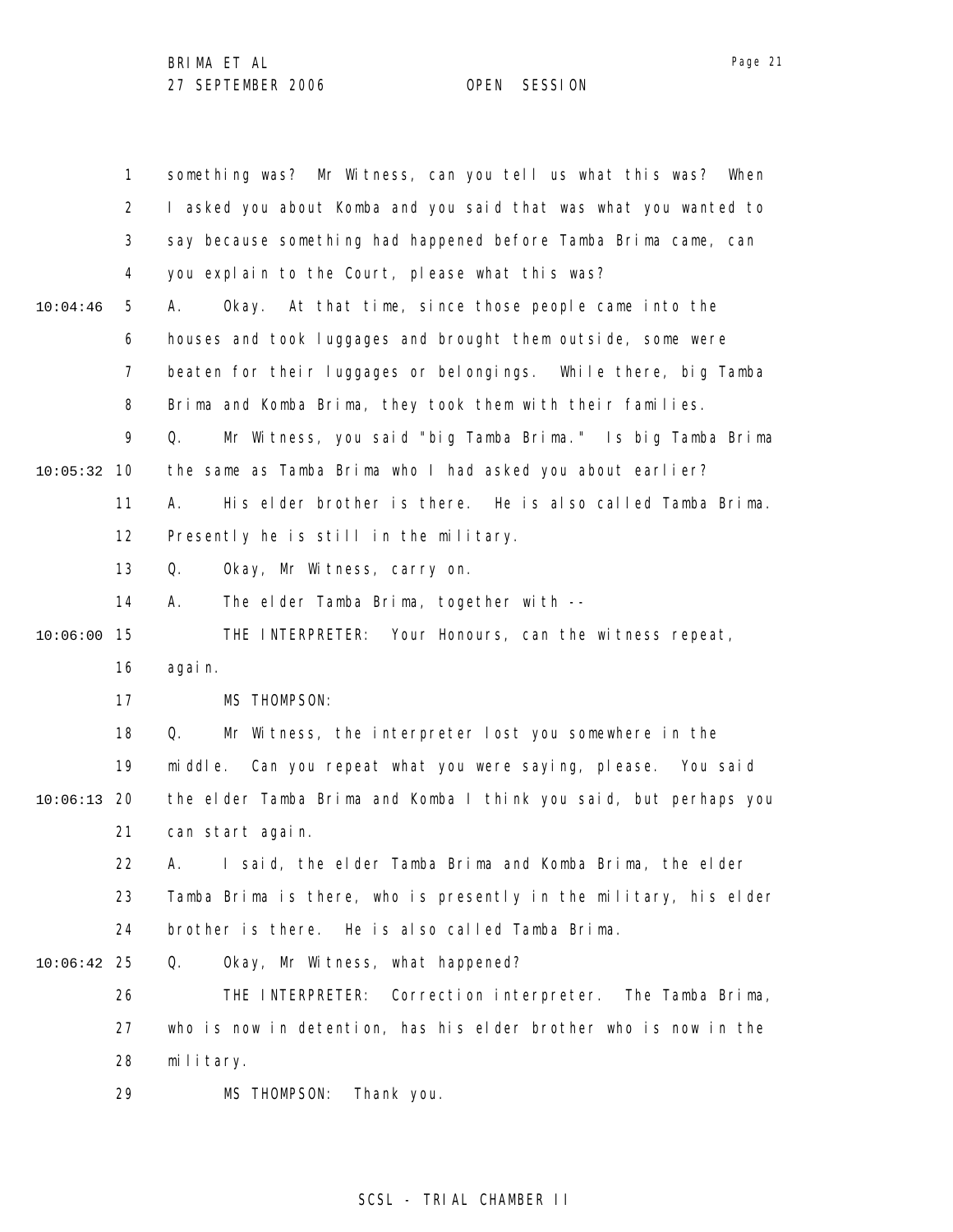Q. Mr Witness, can you continue, please. Tell us what

2 happened?

1

3 4 5 6 7 8 9 10 10:07:49 11 12 13 14 15 10:08:29 16 17 10:07:19 A. He came and met us there. He said the war has dislodged us from Freetown. He said whatever happens, one has to go back to your home. That is why we are there. We welcomed them because these two were born there, so when war comes, you have to go to your home. I would told them that the present position, the present situation here is not too sweet. So people that passed through here, they took all our belongings. They said, "What type of people?" We said, "some soldiers met us there." We told them that some had combat trousers and some had T-shirts, some had short sticks, some had cutlasses and some had guns, some had long knives. They carried all of our luggages -- sorry, luggage. He said okay we have come through the power of the most high. Things like this will never happen again. So we were all now staying in the town. Q. After Komba Brima and the elder Tamba Brima came, did

- 18 anything happen, Mr Witness?
- 19 A. Something happened.

20 10:08:45 Q. Please tell us.

21 22 23 24 25 10:09:28 26 27 28 29 A. When those rebel soldiers came and met us, they started entering into our houses, taking our luggage, Komba and his elder brother, he would come and appeal to them, saying do forgive those people. Leave their belongings. They said, "well, tell them to bring food for us." We uprooted cassava for them, we brought banana for them. Because we gave them rice and the rice got finished. After we had cooked for them, they would divide our luggage into two. They would give us half of it and they would carry the rest.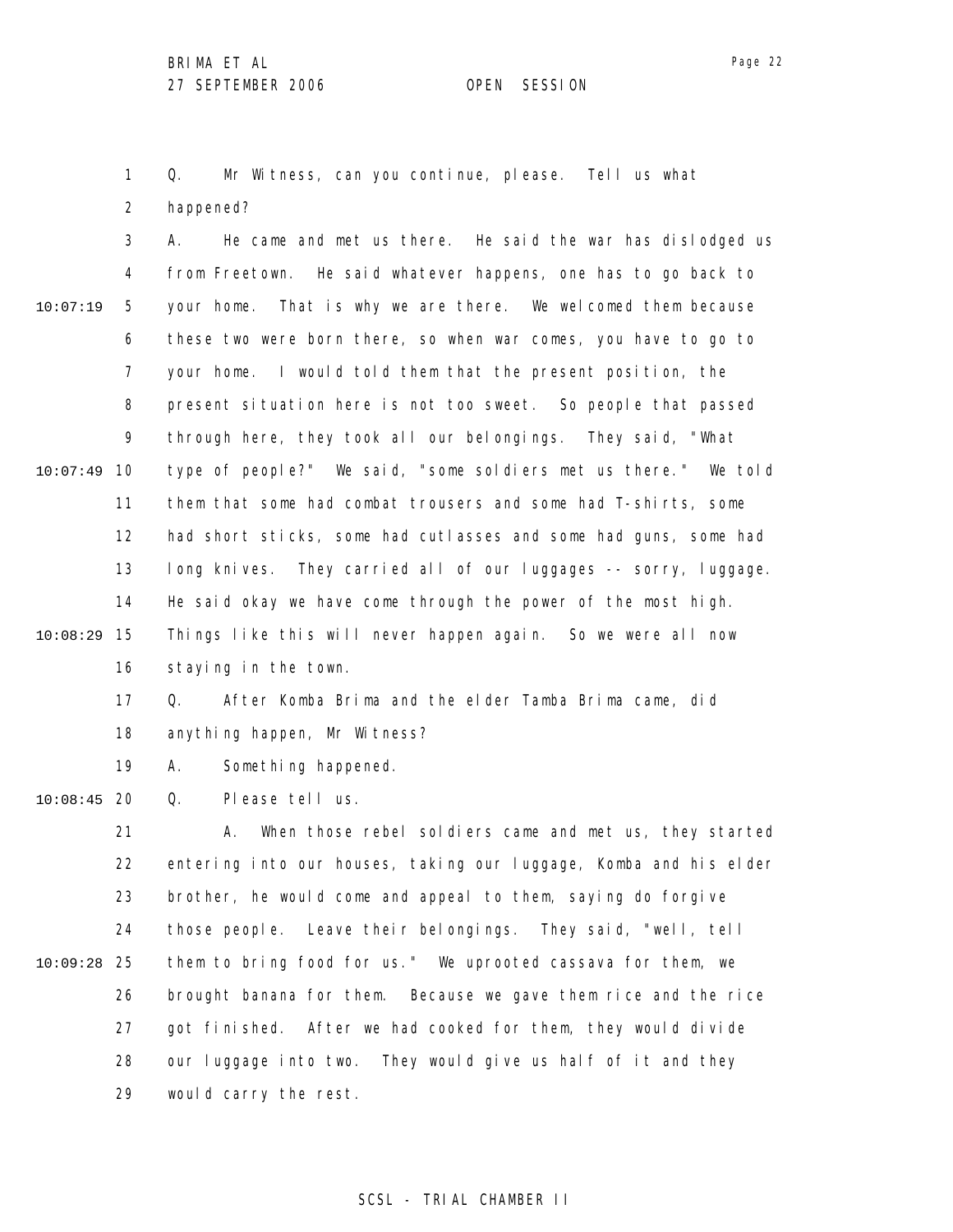1

Q. After Komba Brima and Tamba Brima had intervened in this

Page 23

2 3 4 5 6 7 8 9 10 10:11:10 11 12 13 14 15 10:11:38 16 17 18 19 20 10:12:03 21 22 23 24 25 10:12:46 26 27 28 29 10:10:18 way, do you recall anything happening in Yarya? A. Yes, something happened. Q. Yes, Mr Witness, please tell us. A. I was sitting there one morning, late in the morning, there was a little boy called Jusufu. He is not longer alive. Komba Brima sent him to call me. He used to call me, so I went to where he was, where Komba Brima was staying was in an inn, towards Kayima. As for me, I'm towards Wordu. My house is towards Wordu. When I was climbing the hill, I saw them coming down together with soldiers. Some of the soldiers had red headband. Q. Who did you see coming down with soldiers? A. Komba Brima sent someone to call me. I was going to him. I saw them coming down. He was standing -- he was in middle of the soldiers so I was also going towards them. Q. Okay. Mr Witness, continue. You said some had headbands. Carry on. A. Some had red bands. Some had T-shirt that had short arms, some had short trousers, but the way they were coming down, Komba was in the middle, approaching each other. They surrounded him. I heard them asking him, "Bring it out." "Bring out that money. Bring out that money. Where is your brother? Where is your brother? Bring out that money. Where is your elder brother? Bring out that money." He pointed a gun downwards and fired on the ground, surrounded him saying, "Where is the money? Bring it out." I looked at them and Komba also looked at me. He had wanted to call me, but he was not permitted. Komba started screaming saying, "Eh, Junior, Junior, don't kill me. Kill me."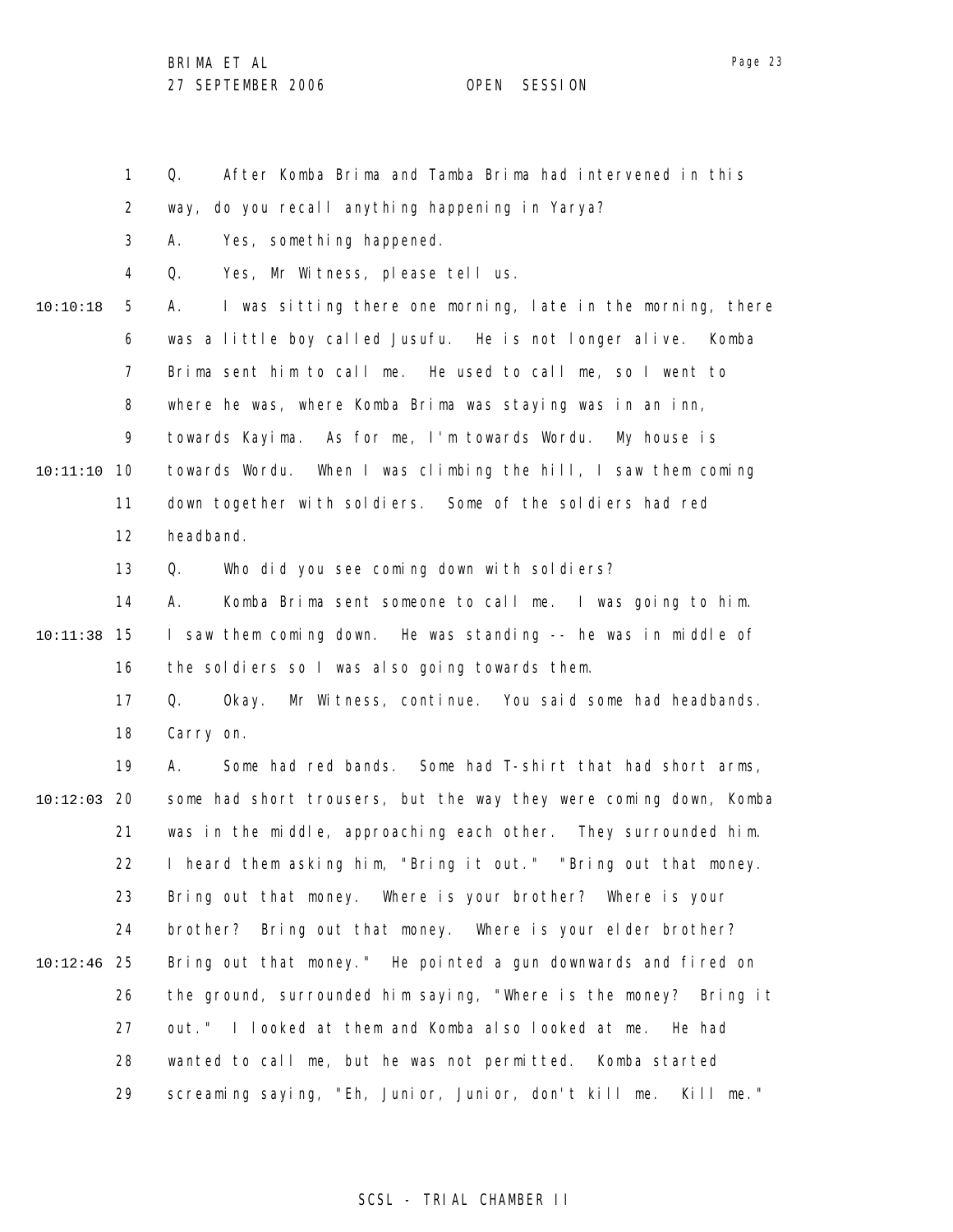|          | 1              | Screaming in our midst, screaming in our midst, "Where is your      |
|----------|----------------|---------------------------------------------------------------------|
|          | $\overline{2}$ | brother? Where is your brother? Where is the money"? They           |
|          | 3              | fired on the ground. They fired on the ground. They continued       |
|          | 4              | shooting for awhile, so I was afraid to go very close to them, so   |
| 10:13:49 | 5              | I was just observing them. Who had the headband with the            |
|          | 6              | American flag, he shot him on the knee. He shot Komba on the        |
|          | 7              | Komba shuddered and fell down. He said, "Junior, Junior,<br>knee.   |
|          | 8              | you have killed me." Those who were following me, they fled.        |
|          | 9              | When Komba fell, who had that red -- sorry. Who had the red --      |
| 10:14:43 | 10             | THE INTERPRETER: Your Honours, Your Honours, may the                |
|          | 11             | witness repeat.                                                     |
|          | 12             | MS THOMPSON:                                                        |
|          | 13             | Mr Witness, stop there. Can you go back a little bit and<br>Q.      |
|          | 14             | repeat what you were saying. I think it was somewhere around the    |
| 10:15:06 | 15             | person who had the flag.                                            |
|          | 16             | Related to the shooting of Komba.<br>А.                             |
|          | 17             | Yes, I think the interpreter lost you somewhere after you<br>Q.     |
|          | 18             | mentioned the person who had the flag up on his head.               |
|          | 19             | Not a red headband; I said American flag headband.<br>А.            |
| 10:15:43 | 20             | Carry on, Mr Witness.<br>Q.                                         |
|          | 21             | He had with that -- tied with that headband. I heard him<br>А.      |
|          | 22             | saying, "Junior, don't kill me. Don't kill me." They continued      |
|          | 23             | shooting, surrounding him, saying, "Where is your brother? Where    |
|          | 24             | is your brother?" That was the question they gave him.              |
| 10:15:57 | 25             | Okay. Mr Witness, do you know the person who was saying<br>Q.       |
|          | 26             | "Where is your brother? Where is the money?" Do you know who        |
|          | 27             | that person was?                                                    |
|          | 28             | I don't know. I don't know him. I don't know him.<br>А.             |
|          | 29             | The person who had the flag on his head, do you know<br>Q.<br>0kay. |

# SCSL - TRIAL CHAMBER II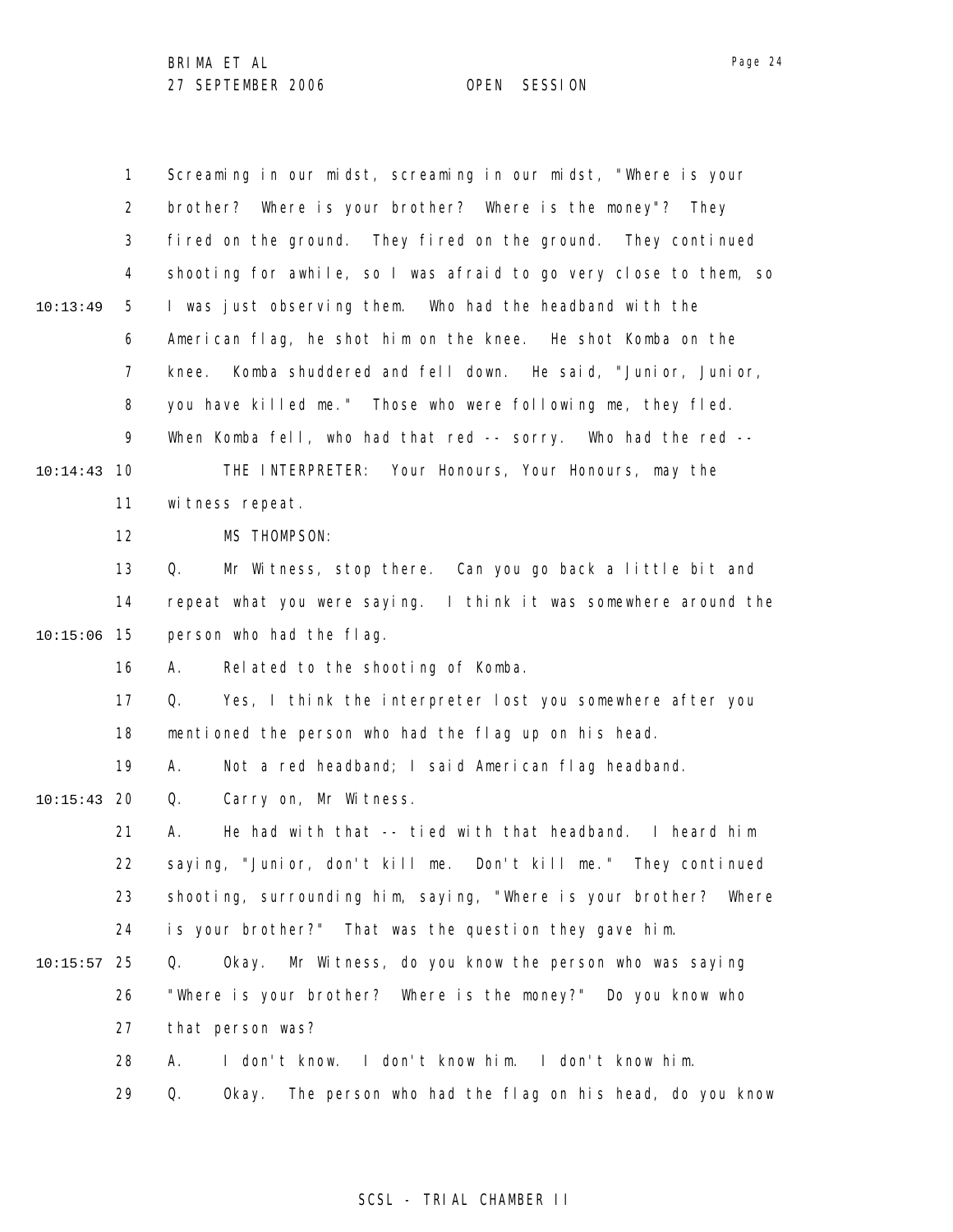|          | $\mathbf{1}$   | who he was?                                                        |
|----------|----------------|--------------------------------------------------------------------|
|          | $\overline{2}$ | I don't know him. I don't know him.<br>А.                          |
|          | 3              | When he was saying, "Junior don't kill me," do you know who<br>Q.  |
|          | 4              | he was referring to?                                               |
| 10:16:41 | 5              | He was opposite him. Say, he has another [indiscernible]<br>А.     |
|          | 6              | who had the red -- the headband, he was telling Junior, "Junior,   |
|          | $\overline{7}$ | don't kill me. Junior, don't kill me." He too was asking,          |
|          | 8              | "Where is the money? Where is the money? Where is your brother?    |
|          | 9              | Where is your brother? Where is the money?" I saw him who had      |
| 10:16:59 | 10             | the headband. He was called Junior, Junior.                        |
|          | 11             | Just for clarification, Mr Witness, was Junior the person<br>Q.    |
|          | 12             | who was saying "Where is the money? Where is your brother?"        |
|          | 13             | Α.<br>Yes.                                                         |
|          | 14             | Q.<br>Was Junior also the person who had the flag tied to his      |
| 10:17:28 | 15             | head?                                                              |
|          | 16             | Yes, he had that red handkerchief, handkerchief, but he was<br>А.  |
|          | 17             | not the only man who shot. They -- his friend also shot.           |
|          | 18             | Okay, Mr Witness. Now, Mr Witness, after this incident,<br>Q.      |
|          | 19             | did you do anything?                                               |
| 10:17:48 | 20             | When Komba was shot, Komba fell. Komba had a wallet.<br>А.         |
|          | 21             | Junior heard about that and brought out the wallet. They opened    |
|          | 22             | the zip. I saw them looking into the wallet. They closed it        |
|          | 23             | again. They retreated on board their vehicle. The vehicle was a    |
|          | 24             | The vehicle took a curve there in the hill. They retreated<br>van. |
| 10:18:29 | 25             | towards Kayima. They were -- whilst going they were shooting in    |
|          | 26             | the air. That's what happened in Yarya. I went -- I told -- I      |
|          | 27             | called people saying, "Let us take him."                           |
|          | 28             | Yes, Mr Witness. I think the question I asked: Did you do<br>Q.    |
|          | 29             | anything? You called people; after that, what happened?            |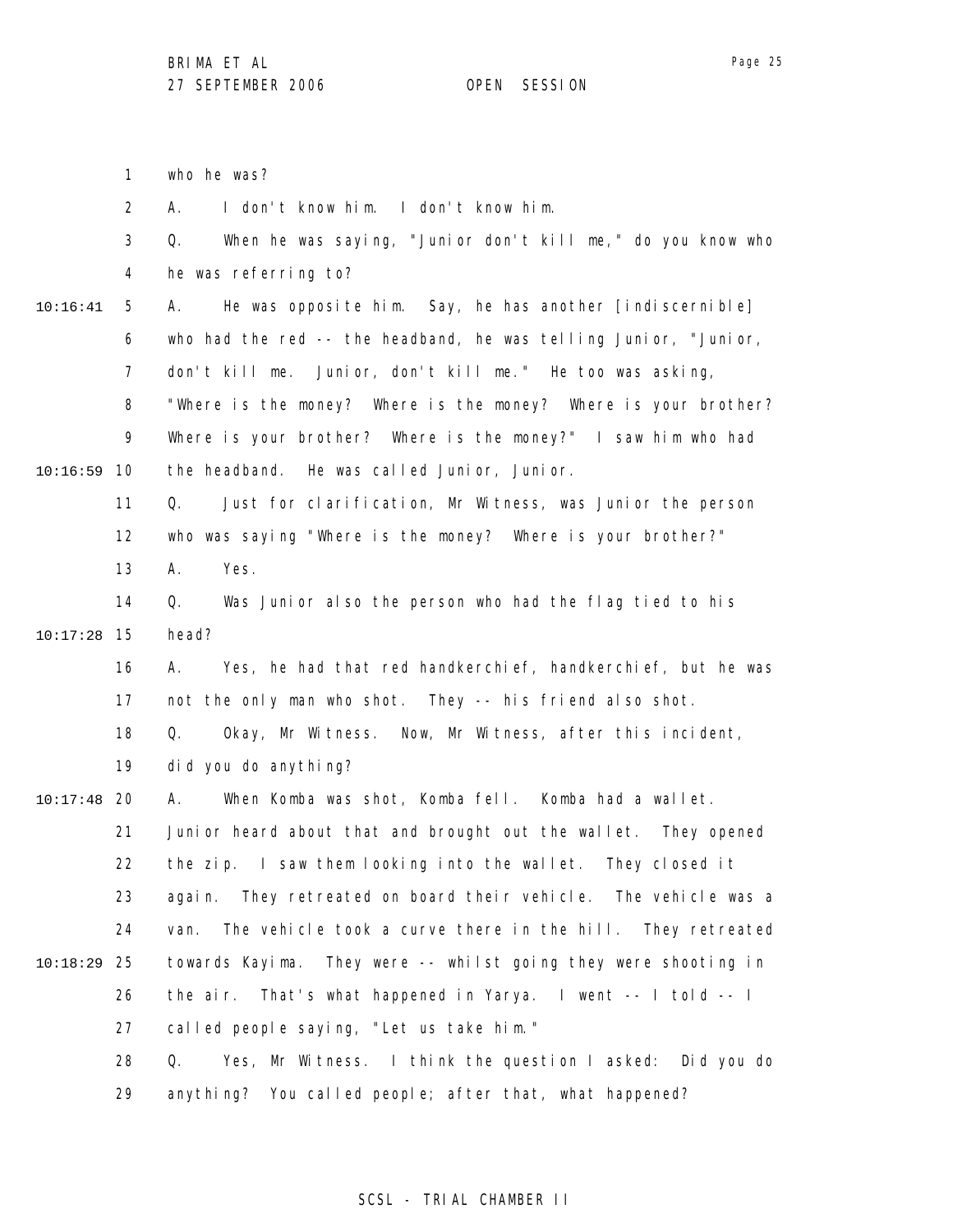|               | 1              | We carried Komba away. We carried Komba. At that time<br>А.       |
|---------------|----------------|-------------------------------------------------------------------|
|               | $\overline{2}$ | there was no medicine in our possession. There is a -- there is   |
|               | 3              | medicine that we have in our home. There we treated him.<br>There |
|               | 4              | is a place in his father's garden. So I gave him -- I gave him    |
| 10:19:23      | 5              | There he was carried in. His nephew is there. He<br>to people.    |
|               | 6              | was called [redacted]. I gave him to them. They carried him.      |
|               | 7              | They carried him there in the bush.                               |
|               | 8              | MS THOMPSON: Your Honours, can the name mentioned be              |
|               | 9              | redacted from the record because that person is a protected       |
| 10:19:39      | 10             | wi tness.                                                         |
|               | 11             | PRESIDING JUDGE: All right. That name just mentioned, I           |
|               | 12             | think he mentioned it in connection with the title "nephew" but   |
|               | 13             | the name mentioned will be redacted from the record.              |
|               | 14             | MS THOMPSON:                                                      |
| 10:19:59      | 15             | Now, Mr Witness, how long was Komba in this place where he<br>Q.  |
|               | 16             | was taken?                                                        |
|               | 17             | He spent some time there. His knee, he was shot on the<br>А.      |
|               | 18             | It was afterwards, before his brother came and met us<br>knee.    |
|               | 19             | there.                                                            |
| 10:20:28      | -20            | Q.<br>Okay. Now, I want us to go back to when his brother came,   |
|               | 21             | Now, I think earlier you mentioned that he asked -- he<br>okay?   |
|               | 22             | told you that he'd heard Komba was shot. Can you tell this Court  |
|               | 23             | what happened after that, after he told you that he heard Komba   |
|               | 24             | was shot?                                                         |
| $10:20:54$ 25 |                | Your Honours, before the witness answers<br>MS THOMPSON:          |
|               | 26             | that, the third accused would like to use the facilities.         |
|               | 27             | THE WITNESS:<br>Yes, I can explain.                               |
|               | 28             | PRESIDING JUDGE:<br>The third accused can leave the Court.        |
|               | 29             | <b>MS THOMPSON:</b>                                               |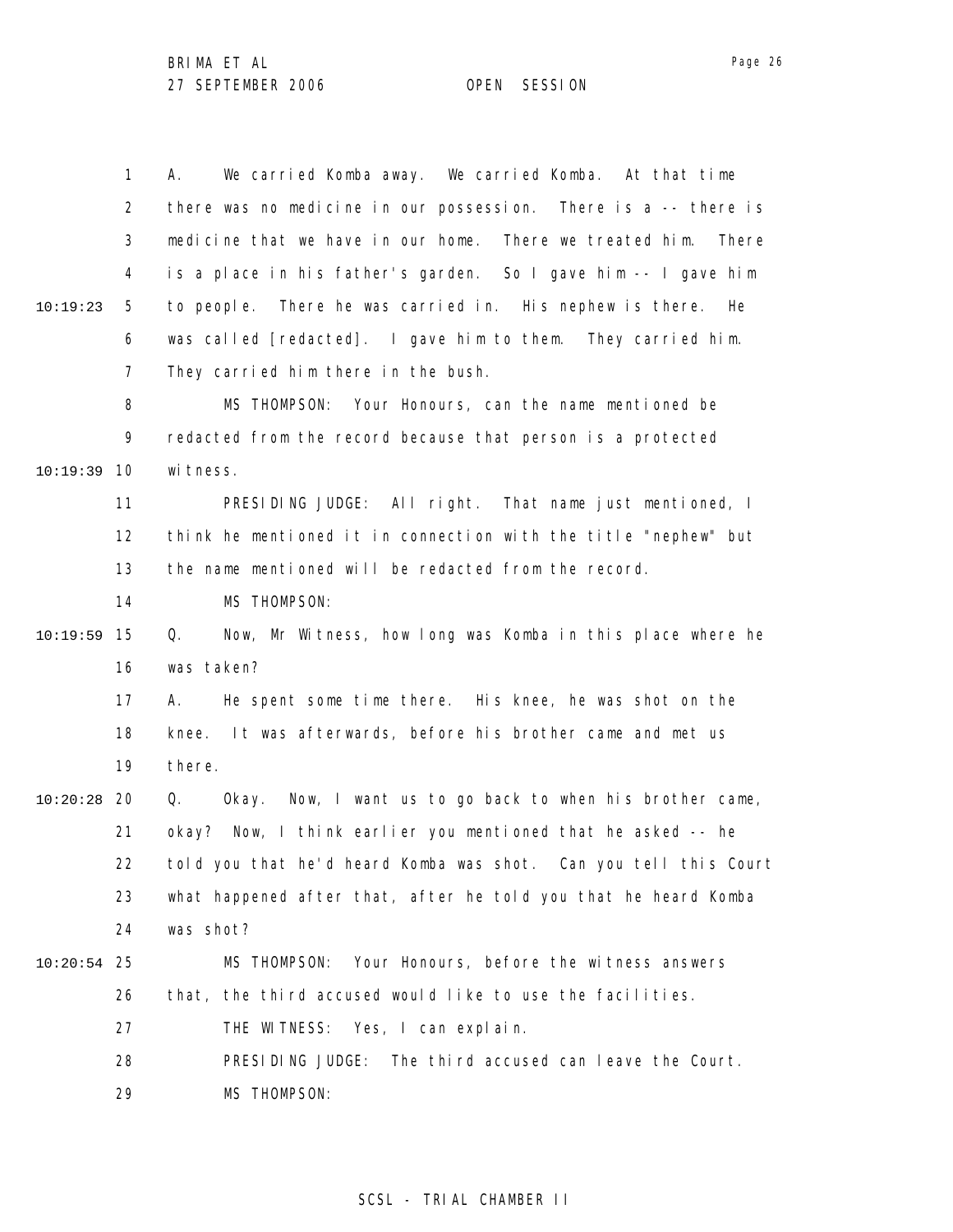1 2 3 4 5 6 7 8 9 10 10:21:59 11 12 13 14 15 10:22:21 16 17 18 19 20 10:22:49 21 22 23 24 25 10:23:08 26 27 28 29 10:21:29 Q. Yes, please, Mr Witness, can you explain? Mr Witness, yes, can you explain what happened after you and Tamba Brima -- after Tamba Brima had met you and you had heard a shot [overlapping speakers]? A. Yes. When Tamba Brima met me, I can explain what happened. Q. Yes, please tell the Court. A. When Tamba Brima came and met us there in the town, at that time we were afraid. Each time we saw a vehicle coming, we would run away. If we saw a soldier, we would run away because never go closer to them. Q. Yes, Mr Witness, you've told us that the car came, you heard a horn and people said it was Tamba, Tamba Brima. A. Yes. Initially we ran away. Then people said it was Tamba Brima that is coming, but I was standing at the back of the house. Then I developed the confidence to retreat. I came and greeted him. He too responded. He said, "I heard that my brother has been shot." I said, "Yes, he was shot on the knee." He said, "Was his bone broken?" I said, "No, the bone was not broken, but it's very serious." Q. After that short conversation, Mr Witness, did you do anything? A. Yes. He asked for him. He said, "Where he is." I said, "In the father's plantation. There he was carried." I said, I handed him over to your brother. He was called [redaction]." He said he was carried there. Q. Again, Mr Witness, please try not to mention names of people, okay? That might lead to your own identity being revealed and the identity of others; okay? MS THOMPSON: Your Honour, may I respectfully ask that that

### SCSL - TRIAL CHAMBER II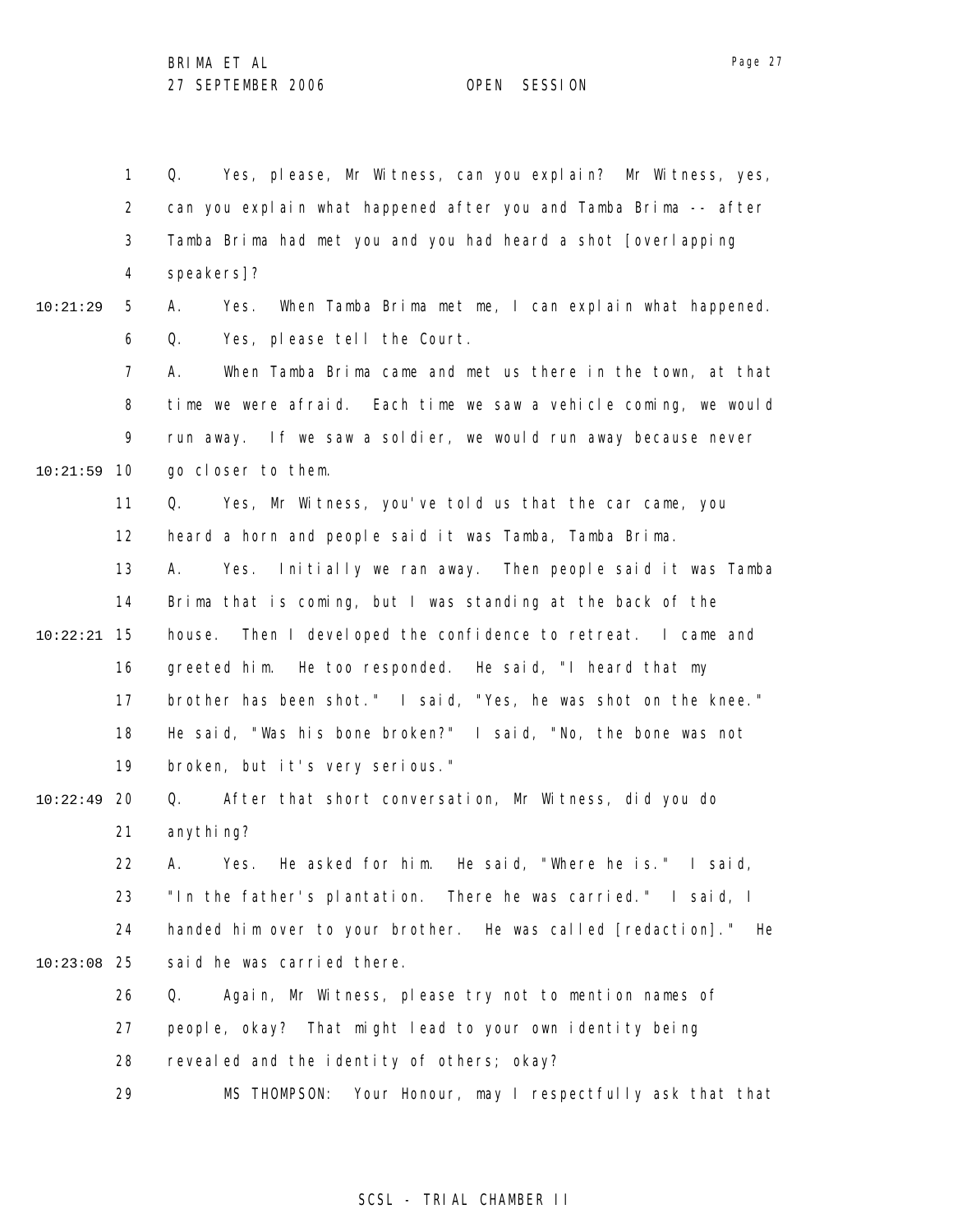Page 28

1 2 3 4 5 6 7 8 9 10 10:23:56 11 12 13 14 15 10:24:26 16 17 18 19 20 10:24:59 21 22 23 24 25 10:25:22 26 27 28 29 10:23:40 name be redacted again. PRESIDING JUDGE: Once more, that last name mentioned can be redacted from the record. JUDGE SEBUTINDE: Ms Thompson, just for clarity, this Tamba Brima we are talking about, is this the accused or the elder? MS THOMPSON: The accused, but I think for clarity I will make that -- I will ask the question. Q. Mr Witness, the Tamba Brima who came in the car, okay? The one who came in the car who you went to meet and who asked about Komba, is it the same Tamba Brima who had come earlier with Komba? Or is it the other one who is the accused in this case? A. The accused came afterwards. He came with a vehicle, together with his friends, this younger one. Q. Now, when you told him that, did you do anything at all, Mr Witness? After you told him where his brother was, did you do anything? A. What I did was what I've just explained. I gave him people to show him where his brother was. Q. After that, Mr Witness, did you see Tamba Brima again, Tamba Brima, the accused? Did you see him again? A. Since he went to his brother -- since he went to his brother in the bush afterwards? Q. Yes. A. No. Since that day he went into that bush [indiscernible] it took some time before I heard that saying his friends -- his comrades have come, arrested him, and took him away. Since that day to date I have not seen him. Since he went to his brother in that -- in the bush, since that -- since I last saw him on that day I have never seen him again and he never saw me again. Later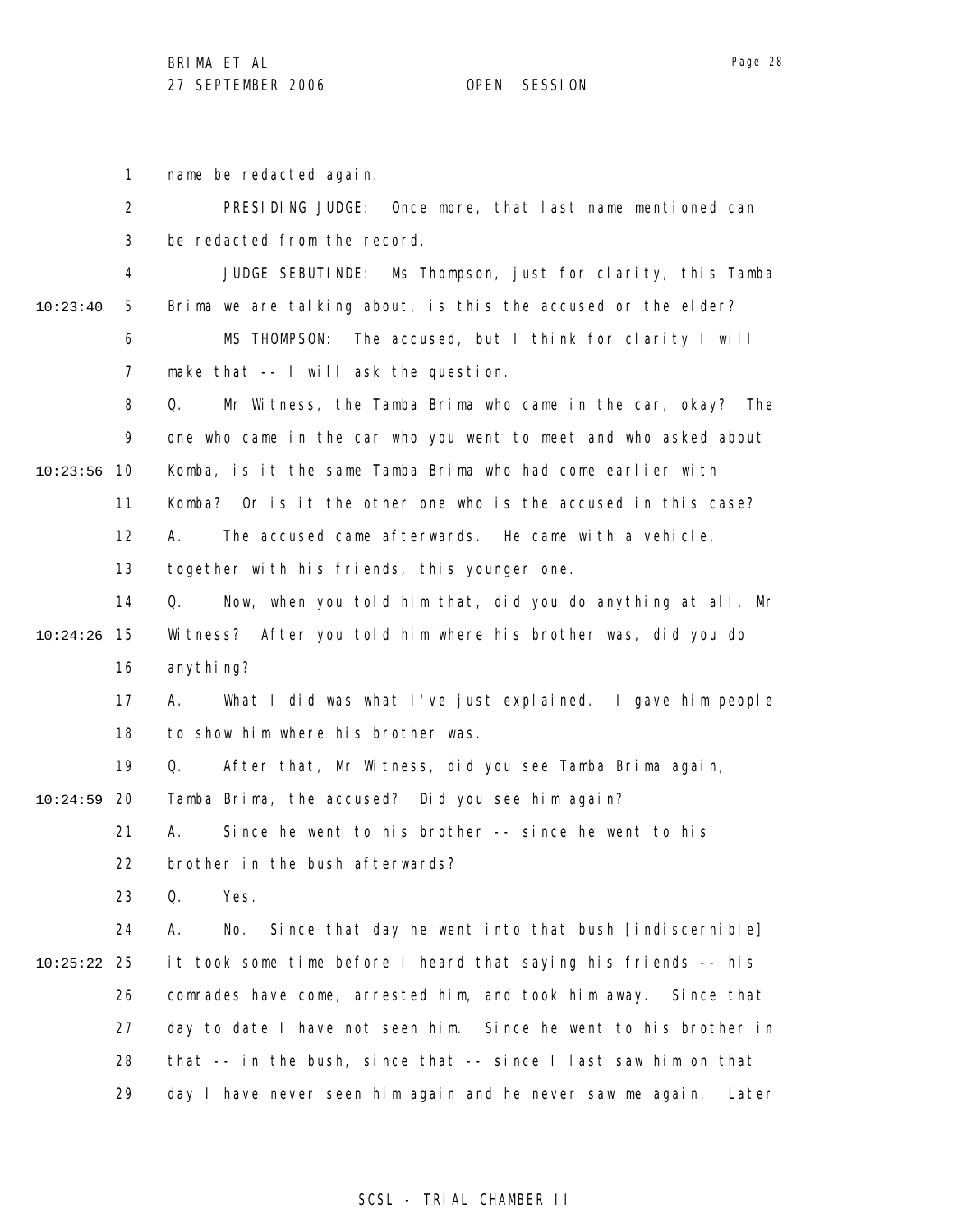|          | 1              | was I learned that he was arrested and he is here in prison.      |
|----------|----------------|-------------------------------------------------------------------|
|          | $\overline{2}$ | Now, you mentioned earlier that his comrades had<br>Q.<br>0kay.   |
|          | 3              | come to arrest him, that someone had told you that his comrades   |
|          | 4              | had come to arrest him; who told you this?                        |
| 10:26:10 | 5              | Well, the place where they were in the bush people came<br>А.     |
|          | 6              | from that direction and said, "People have come and arrested      |
|          | 7              | Tamba Brima and carried him away." In fact, they also ran into    |
|          | 8              | the bush. They had -- they said they arrested no other person,    |
|          | 9              | only Tamba Brima. They said, "Tamba Brima has been arrested and   |
| 10:26:32 | 10             | carried away." My citizens in the town, it was also those         |
|          | 11             | seniors who explained that to me.                                 |
|          | 12             | Okay. Mr Witness, I'm going to ask you if you can remember<br>Q.  |
|          | 13             | Do you remember what month Tamba Brima, the accused I'm<br>thi s: |
|          | 14             | talking about now, Tamba Brima, arrived in Yarya?                 |
| 10:26:57 | 15             | Well, I cannot recall the month, but it was during the<br>А.      |
|          | 16             | rainy season in '98, during the rainy season.                     |
|          | 17             | Okay, Mr Witness, during the rainy season.<br>Q.<br>And,          |
|          | 18             | Mr Witness, do you know how long, from the time that you saw him  |
|          | 19             | arrive, to the time that you heard that he had been arrested, do  |
| 10:27:30 | -20            | you know how long that was?                                       |
|          | 21             | From which time to what time?<br>А.                               |
|          | 22             | From the time he arrived in Yarya, when he asked you about<br>Q.  |
|          | 23             | his brother, and you sent someone to take him to his brother,     |
|          | 24             | from that time to the time when you heard he had been arrested,   |
| 10:27:47 | 25             | can you remember how long that was?                               |
|          | 26             | Well, I did not count the days, but it took some months. I<br>А.  |
|          | 27             | did not count the days, but it took some months.                  |
|          | 28             | All right, Mr Witness. Now, did you hear or see Tamba<br>Q.       |
|          | 29             | Brima addressing anybody in Yarya, saying that he was declaring   |

# SCSL - TRIAL CHAMBER II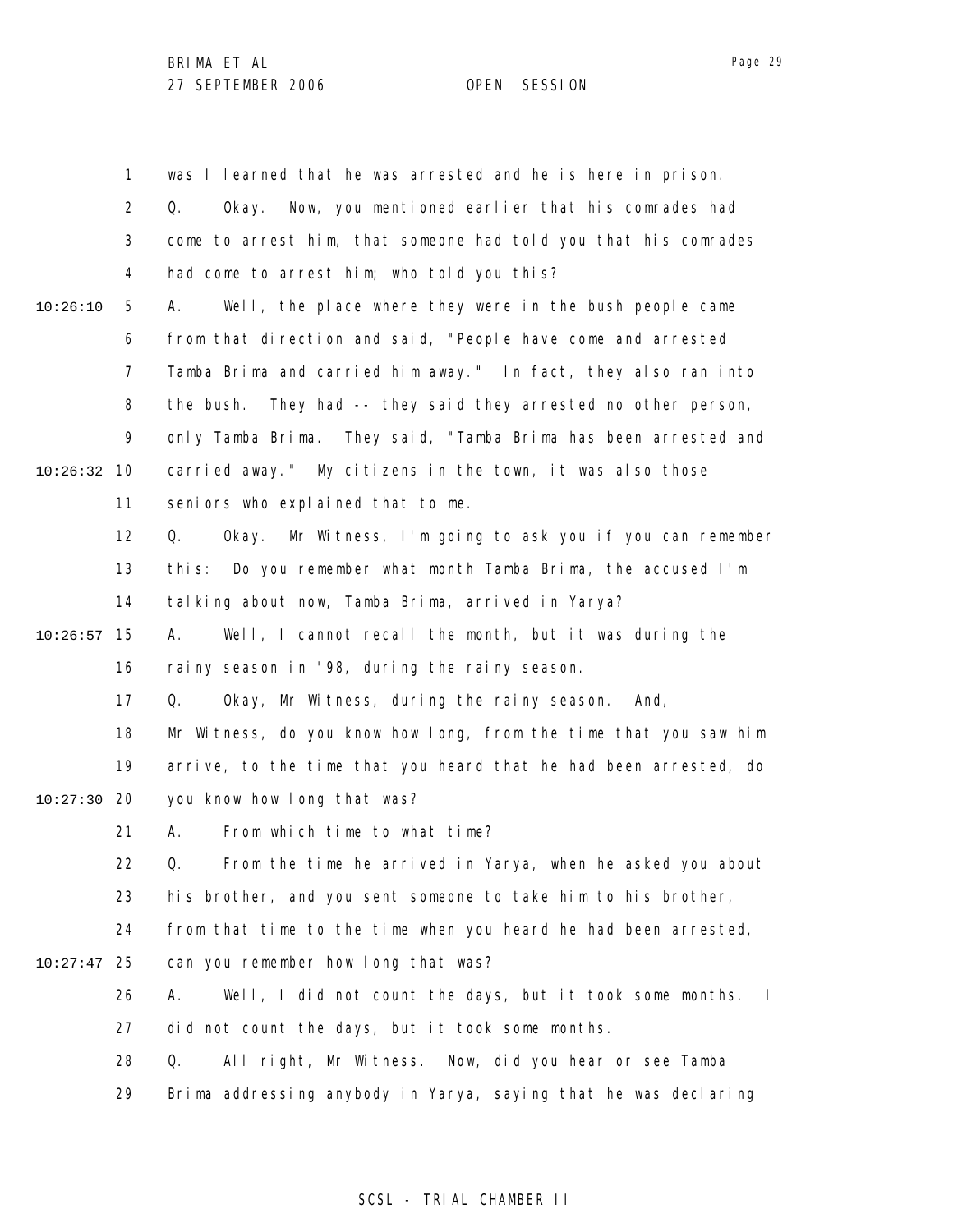1 2 3 4 5 6 7 8 9 10 10:29:25 11 12 13 14 15 10:29:34 16 17 18 19 20 10:29:56 21 22 23 24 25 10:30:27 26 27 28 29 10:29:06 Operation Spare No Soul? A. I have just taken an oath in the Koran. He never said that to us. Q. Thank you very much, Mr Witness. I have no further questions for you. Thank you. PRESIDING JUDGE: Thank you, Ms Thompson. Is there anything else in chief? I beg your pardon. This is not a common witness. Yes. Do either Defence attorney want to ask questions? MR DANIELS: Yes, Your Honour, I have a couple of questions. CROSS-EXAMINED BY MR DANIELS: Q. Good morning, Mr Witness. A. Good morning. Q. Mr Witness, you've told us this morning that when you were in Yarya Town, you saw a flash of light coming from the Yardu direction; do you remember? A. Not Yardu, Wordu. Wordu. Q. From Wordu? A. Yes, that happened. Q. And you also told us that the people coming into Yarya Town told you that Wordu Town had been burnt; do you remember? A. Yes, that happened. Q. Did you go to Wordu Town to see the burning or the burnt houses yoursel f? A. I went there, but not at that particular moment. It was afterwards when I went there and saw burnt houses myself. Q. How many burnt houses did you see? A. I cannot count the number. Wordu was a big town. Q. Do you know whether anything else happened in Wordu Town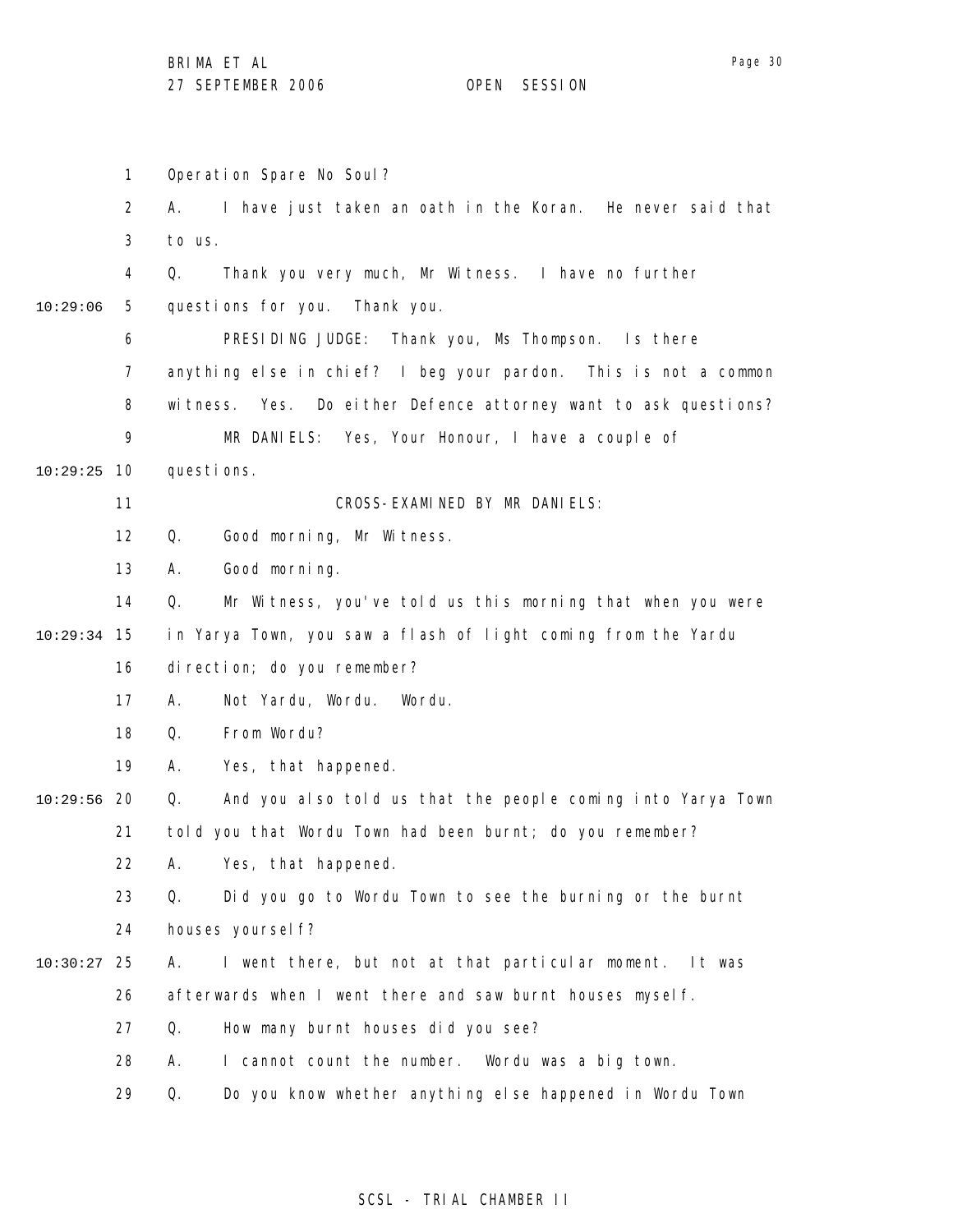1 2 3 4 5 6 7 8 9 10 10:31:30 11 12 13 14 15 10:31:56 16 17 18 19 20 10:32:16 21 22 23 24 25 10:32:53 26 27 28 29 10:31:09 apart from the burning of the houses? A. Towards Wordu or towards Yarya? Q. In Wordu Town. A. I cannot say anything about that, because I am not residing there. I'm staying in Yarya. Q. So, I put it to you that the burning of the houses in Wordu Town was done by the RUF rebels; what do you say? A. I cannot disagree with that, say if they are not RUF, because they came and told -- explained that to us. I said, people who came again, they had long swords, cutlass, short sticks. Q. And I'm saying those people who also came to Yarya Town were all RUF rebels; what do you say? A. I can believe because they pressed me too much for food. MR DANIELS: All right. Thank you very much, Mr Witness. PRESIDING JUDGE: No other questions from the Defence? MR KNOOPS: Thank you, Your Honour. PRESIDING JUDGE: Right. Thank you. Yes, Mr Agha. CROSS-EXAMINED BY MR AGHA: Q. Good morning, Mr Witness. I'm going to ask you a few questions as well. Most of these questions can be answered with a "yes" or a "no" or "I don't know." And if you are able to answer the question and do that then we will be able to move along quite quickly; do you understand? Do you understand, wi tness? A. What did you say? Q. I'm saying that most of my questions can be answered shortly with either a "yes" or a "no" or you don't know, so matters will move along faster if you stick to that way of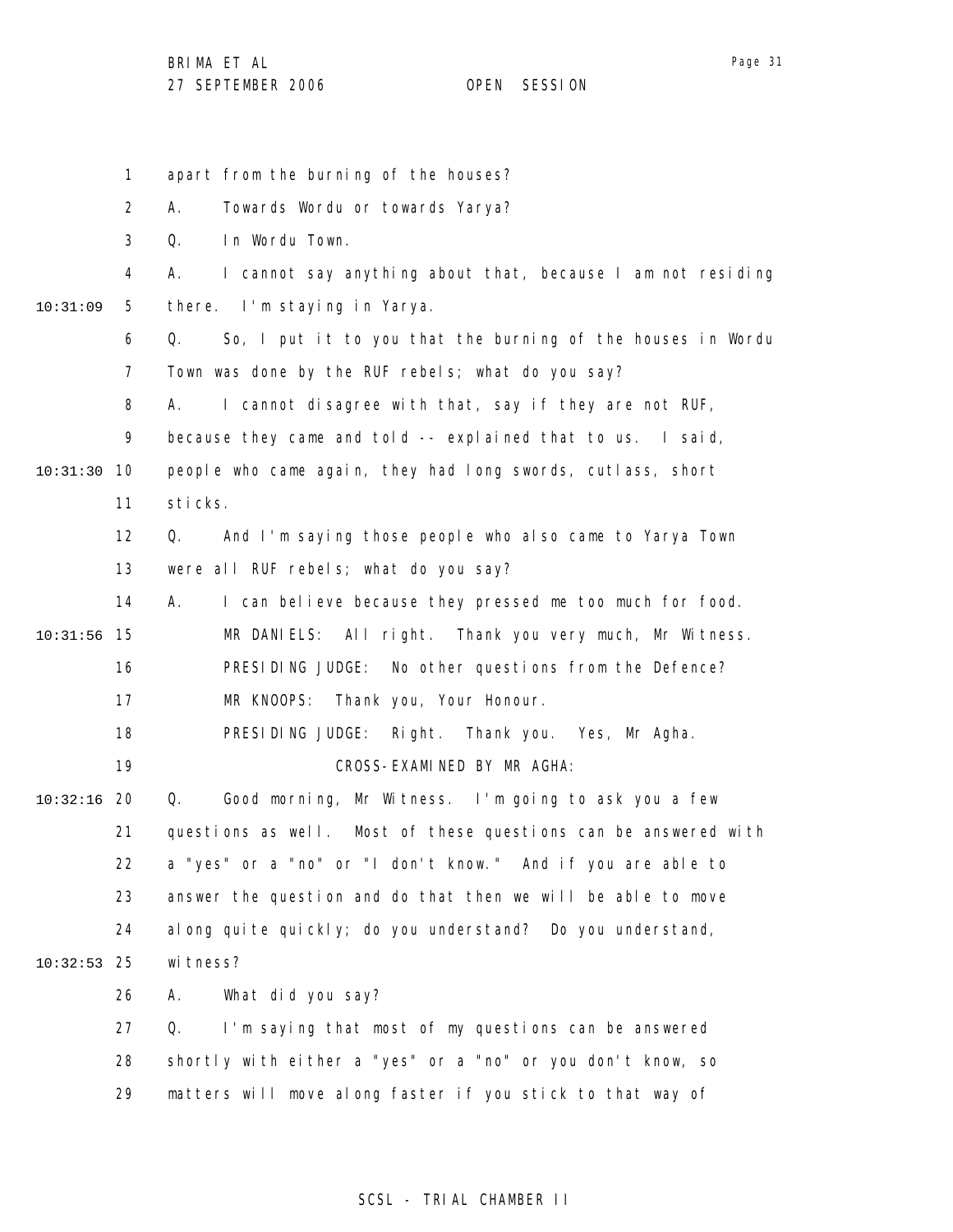1 2 3 4 5 6 7 8 9 10 10:33:49 11 12 13 14 15 10:34:04 16 17 18 19 20 10:34:28 21 22 23 24 25 10:34:55 26 27 28 29 10:33:24 answering the question; do you understand that? A. Okay. Q. All right. When the Kabbah government was removed in 1997, you were in Koidu Town, weren't you? A. I was in Yarya. No, I was in Yarya. Q. I say to you that you are lying and that you were in Koidu Town; what do you have to say about that? A. I don't explain anything about Koidu. I was in Yarya. I am a citizen of Yarya. Q. I'm saying you are lying; what do you have to say about that? A. What I knew is the truth. What I saw is what I'm expl ai ni ng. Q. Your elder brother was a member of the Sierra Leone Army in Kono in 1997/1998, wasn't he? A. Which of my elder brother? I did not say that they were elder brother. Q. Did you have any brothers in the Sierra Leone Army? A. No. Q. I was going to say to you that you do have brothers in the Sierra Leone Army; what do you have to say about that? A. What I'm telling you, I don't have any younger brother - my own blood is not in the military. Let me tell you that. Q. Okay. I say to you that in February 1998, when ECOMOG pushed the AFRC out of government, you fled to Kailahun; what do you have to say about that? A. I have no knowledge about that. I was in Yarya. Q. You were one of Sam Bockarie's clerks in Buedu, weren't you? Well, you were a clerk to Sam Bockarie, weren't you, in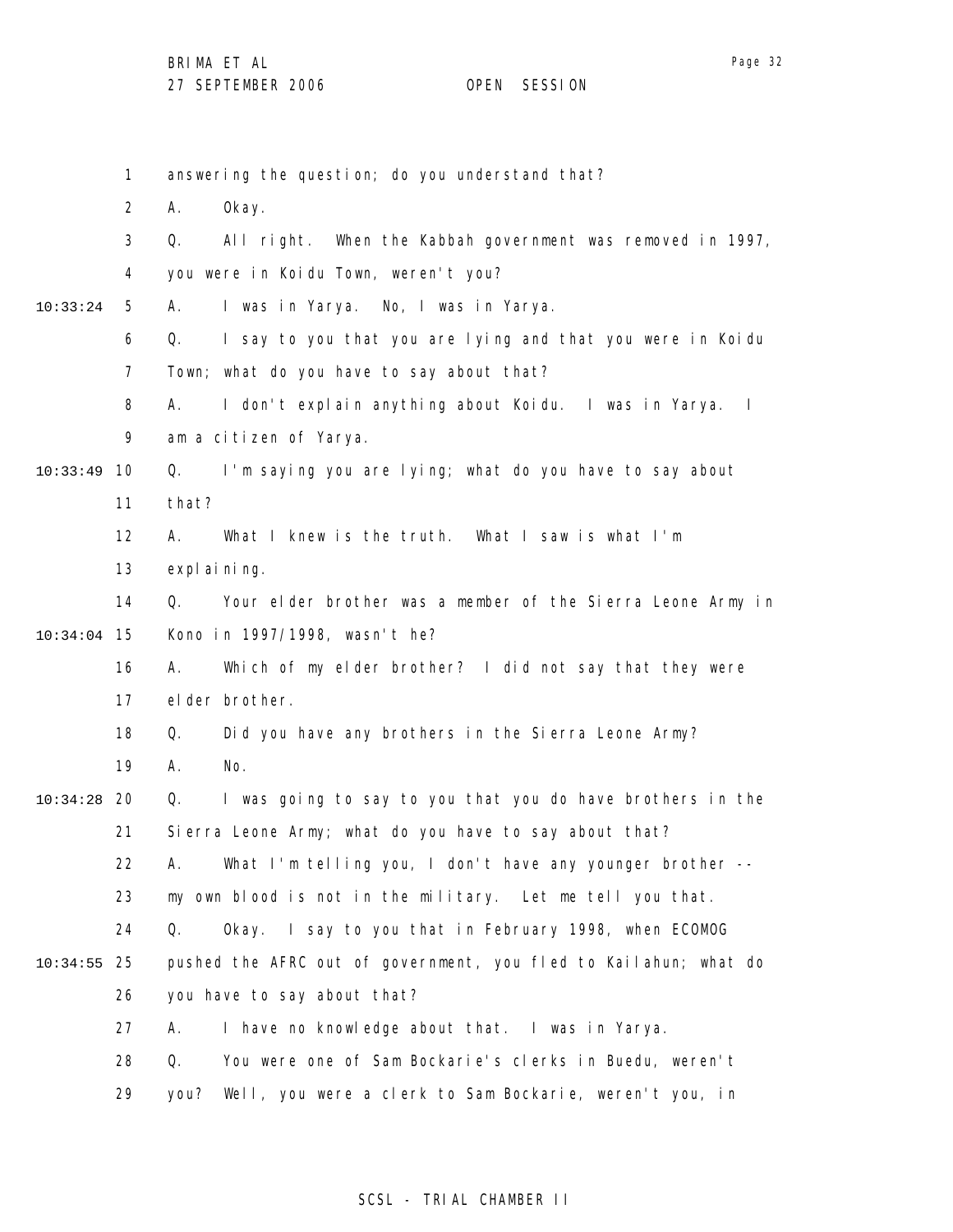Buedu?

1 2 3 4 5 6 7 8 9 10 10:36:12 11 12 13 14 15 10:36:36 16 17 18 19 20 10:37:05 21 22 23 24 25 10:37:27 26 27 28 29 10:35:52 A. I'm not educated. Can I be a clerk? I don't -- I have no knowledge about this. Q. You even had your own office in Buedu, didn't you? THE INTERPRETER: Your Honours, can counsel repeat the question. MR AGHA: Q. You even had your own office in Buedu, didn't you? A. I said I never went to school. Can you be in an office and you are not educated? I have no knowledge about this, no. Q. I say to you that at the end of hostilities you disarmed and you spent time in Giema in Kono. What do you have to say about that? A. I did not disarm. I'm not a soldier and I'm not even a rebel; I'm a civilian. I'm authority. Q. You're currently living in Koidu Town, aren't you? A. I'm residing in Yarya. I'm an authority in Yarya. Q. I say to you that you are not an important person in Yarya, as you claim; what do you have to say about that? A. Well, I want to explain something, I want -- but you said I should not explain. I am an important personality. I am in charge of people. Q. Now, did you say in February 1998 war came? Do you remember that? A. Yes, the war came and met me in my home, Yarya. Q. How do you know it was February? A. I have given you the statement saying I am not educated. War came and met me in Yarya. So if you are to relate my problem with English, you mix me up.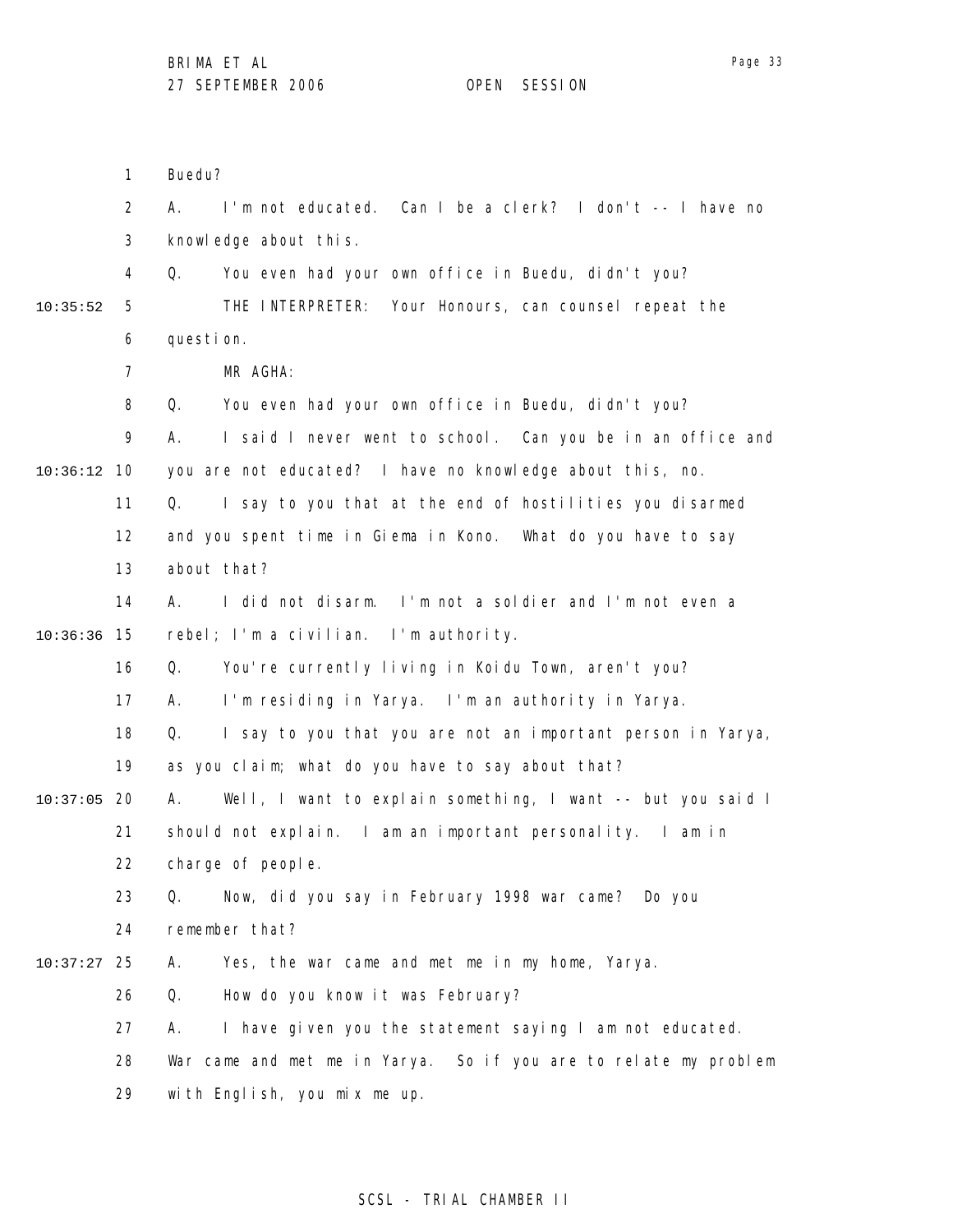1 2 3 4 5 6 7 8 9 10 10:38:42 11 12 13 14 15 10:38:57 16 17 18 19 20 10:39:13 21 22 23 24 25 10:39:35 26 27 28 29 10:38:16 Q. So you don't know whether war came in February, March, April, May, June or July, do you? A. What I know, the war came and met me in 1998 in my village, Yarya. Q. Now, you say that Komba was shot by, I think, in between a group of men, as you were wandering up the hill to meet him; is that right? A. Yes, he was surrounded by men. He was surrounded and shooting on the ground. Shooting on the ground. That happened in my presence. Q. These were marauding men, weren't they? THE INTERPRETER: Your Honours, can the counsel repeat the question. MR AGHA: Q. These men were marauding men? A. He was surrounded. He was -- he was surrounded. Standing in their midst. They were asking -- "You are killing me? You are killing me?" They were asking him, "Where is the money? Where is the money? Where is your brother"? Q. These men weren't soldiers, were they? A. Some had soldier trousers, some had civilian shirts, some had short sleeves, so they were. Q. So they were mixed groups? A. They were mixed; some had T-shirts. Q. I say to you that this group consisted of members of the RUF and members of the SLA. What do you have to say about that? A. I can believe that they were rebels because they were unusual. I would never saw them before. Q. Now, where was Komba shot?

### SCSL - TRIAL CHAMBER II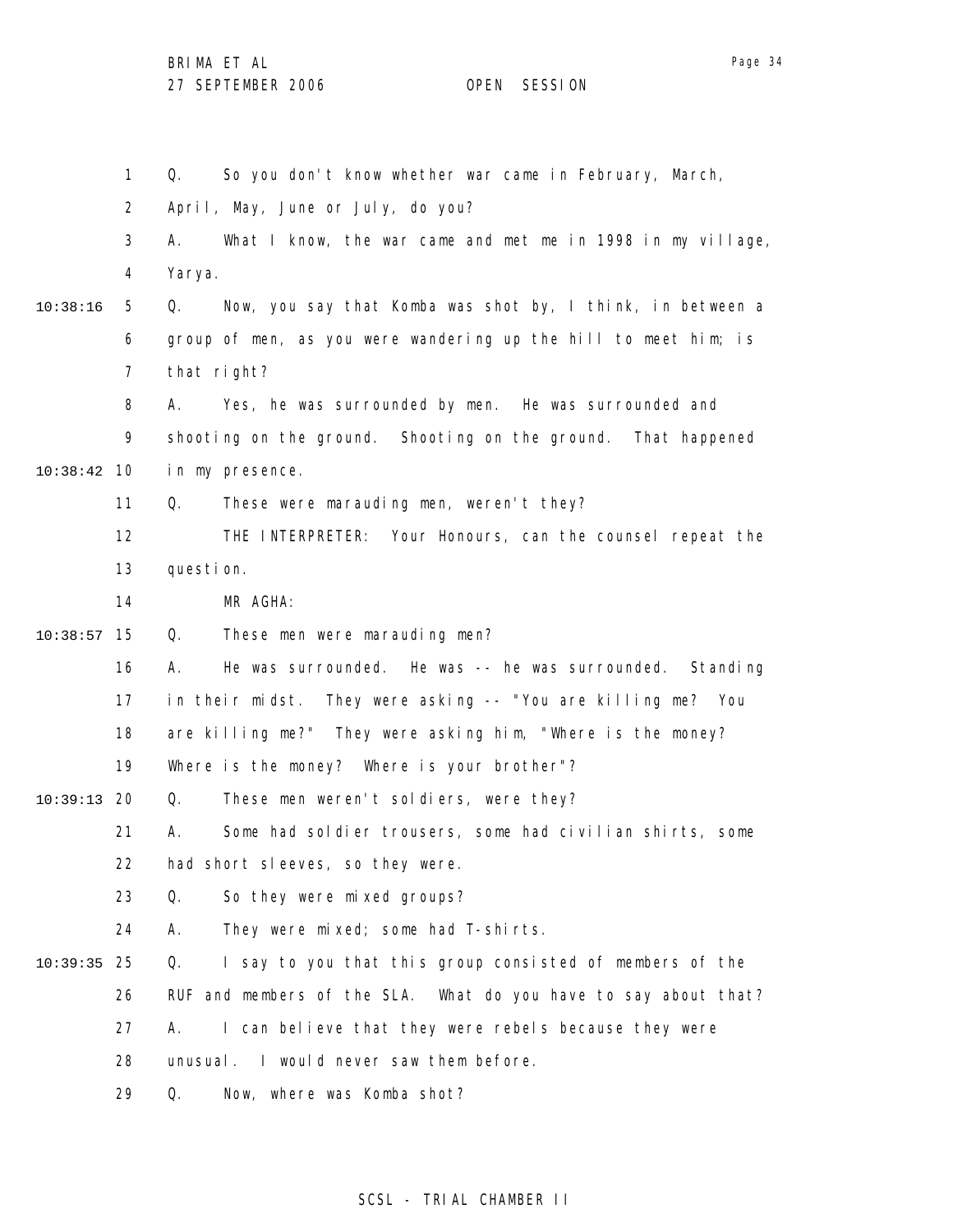1 2 3 4 5 6 7 8 9 10 10:40:51 11 12 13 14 15 10:41:14 16 17 18 19 20 10:41:45 21 22 23 24 25 10:42:10 26 27 28 29 10:40:20 A. The person in front of whose house Komba was shot was called Komba Amara One. Q. I didn't ask you that. What I asked you was, you said that Komba was shot in the foot, didn't you? A. Yes, on his knee. Q. Yes. So did you speak to anyone from the Special Court before coming and giving your evidence today? In Kono or anywhere else? A. No, I was collected and brought here to explain what I saw. Q. Yes, and you explained to people from the Special Court what you saw; is that right? A. No. Since I came, I have never gone out. My residing place, where I'm staying, they -- I'm not permitted to go out. Q. But have you ever spoken to anyone from the Special Court and narrated the story which you've told in the court today? A. No. Q. Nowhere at all, not in Kono, Koidu, Freetown? A. I did not explain that to anyone. Q. Well, I suggest to you that you did and we have been provided with a summary of what you allegedly told that person and in that summary you say that Komba was shot in the leg. Do you remember speaking to anyone and telling them that Komba was shot in the leg? A. Komba was shot in the part between the knee and the leg. That was the part he was shot. Q. And you remember telling someone that? A. I did not say that to anyone. Who will explain me about that? Who will ask me about that? Q. I say to you that the person who shot Komba was not called

### SCSL - TRIAL CHAMBER II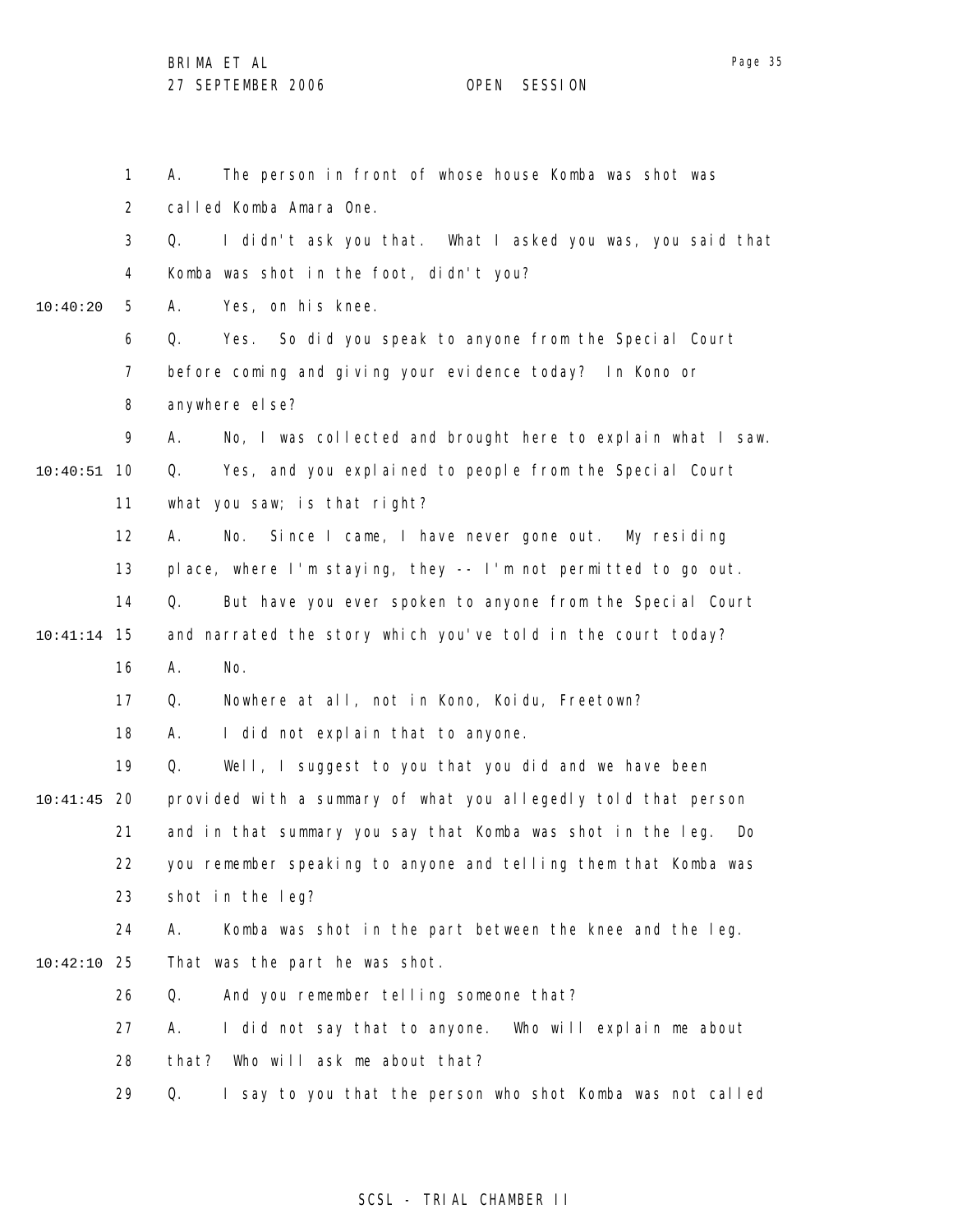|          | 1              | Junior; what do you have to say about that?                      |
|----------|----------------|------------------------------------------------------------------|
|          |                |                                                                  |
|          | $\overline{2}$ | Well, Komba shot him and said Junior, and he was standing<br>А.  |
|          | 3              | towards -- opposite him. I never -- I don't know him before.     |
|          | 4              | They came and met us.                                            |
| 10:42:52 | 5              | How well do you know Tamba Brima, the accused?<br>Q.             |
|          | 6              | Tamba Brima, I have told you that he's a citizen of Yarya.<br>А. |
|          | $\overline{7}$ | Q.<br>Yes, but do you personally know him? Had you met him       |
|          | 8              | before he came and met you?                                      |
|          | 9              | Α.<br>Citizens in the same town, you cannot know each other.     |
| 10:43:29 | 10             | No, did he ever visit you?<br>Q.                                 |
|          | 11             | А.<br>Yes, he used to visit me. He used to visit Yarya.          |
|          | 12             | Q.<br>How often did he visit?                                    |
|          | 13             | Α.<br>He used to visit us there and greet us. He used to visit   |
|          | 14             | us there and greet us. We also responded. Sometimes when he      |
| 10:43:48 | 15             | take a leave, he would go there.                                 |
|          | 16             | Q.<br>And in the year 1997, did he come and visit Yarya          |
|          | 17             | regul arl y?                                                     |
|          | 18             | I cannot recall those dates he went there, but he used to<br>А.  |
|          | 19             | go to Yarya. He used to visit Yarya.                             |
| 10:44:11 | 20             | And how often? Was it once a month, once a week, once a<br>Q.    |
|          | 21             | year?                                                            |
|          | 22             | А.<br>Not with me. He used to visit there yearly because he is   |
|          | 23             | staying here in Freetown.                                        |
|          | 24             | And you say he's a soldier; is that right?<br>Q.                 |
| 10:44:36 | 25             | Yes, he's in the -- he was in the military.<br>Α.                |
|          | 26             | And when he came, he came with other soldiers, didn't he?<br>Q.  |
|          | 27             | When he visited there, he had combat, and he used to show<br>А.  |
|          | 28             | us combat.                                                       |
|          | 29             | And he was with other soldiers, wasn't he?<br>Q.                 |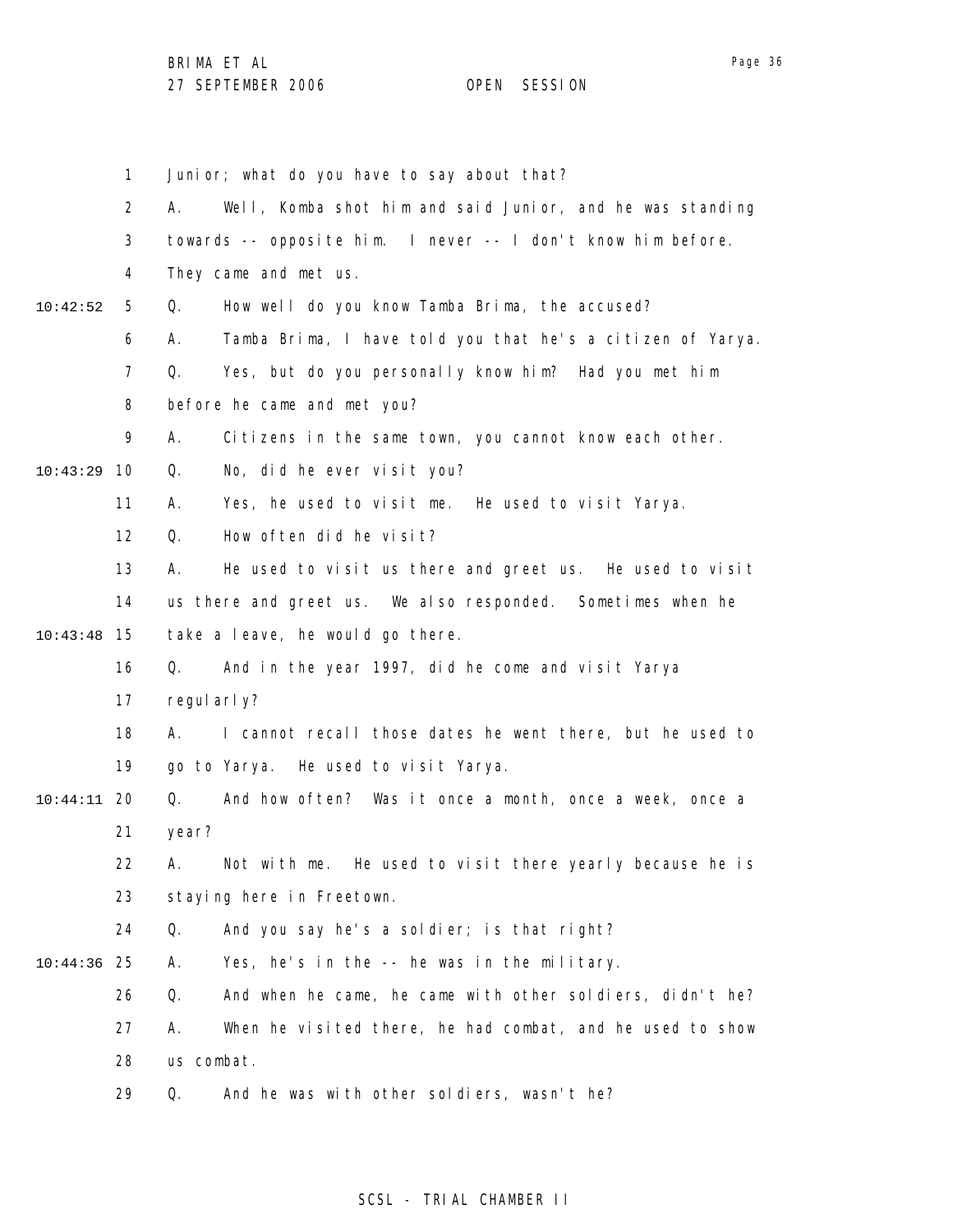1 2 3 4 5 6 7 8 9 10 10:45:45 11 12 13 14 15 10:46:09 16 17 18 19 20 10:46:24 21 22 23 24 25 10:46:47 26 27 28 29 10:45:16 A. No. MS THOMPSON: Your Honour, can my learned friend clarify exactly which visit are we talking about? MR AGHA: Okay. Yes, I will try and do that. Thank you. Q. So according to you, you saw Tamba Brima, met Tamba Brima, I beg your pardon, maybe once a year; right? A. Yes, he visited there. Q. So you didn't know him personally that well, did you? A. I said I know him. I did not say I don't know Tamba Brima. I said I know him. I know -- I know his younger brother Komba and his elder brother Tamba, I knew him. I knew them very well. Q. Well, if you know them very well, you will know that Tamba Brima is a good footballer, don't you? A. I don't know him as a good footballer. I don't want to lie. Q. Do you know that he plays football? A. No, I don't know him in that -- in this area. Q. Have you ever heard him referred to as Gullit? A. I never heard that. He said Tamba Brima. Q. Now, he was a soldier and he'd fought against the RUF, wasn't he? Is that right? A. I cannot explain that to you. I have no knowledge about that. He went and met us. PRESIDING JUDGE: I'm sorry to interrupt, Mr Agha. If you are not going to be all that much longer, we will sit on. Otherwise the next convenient point we will take the normal morning adjournment. MR AGHA: It may be about another 15 minutes, Your Honour, it's -- so I will leave myself in your hands as to whether --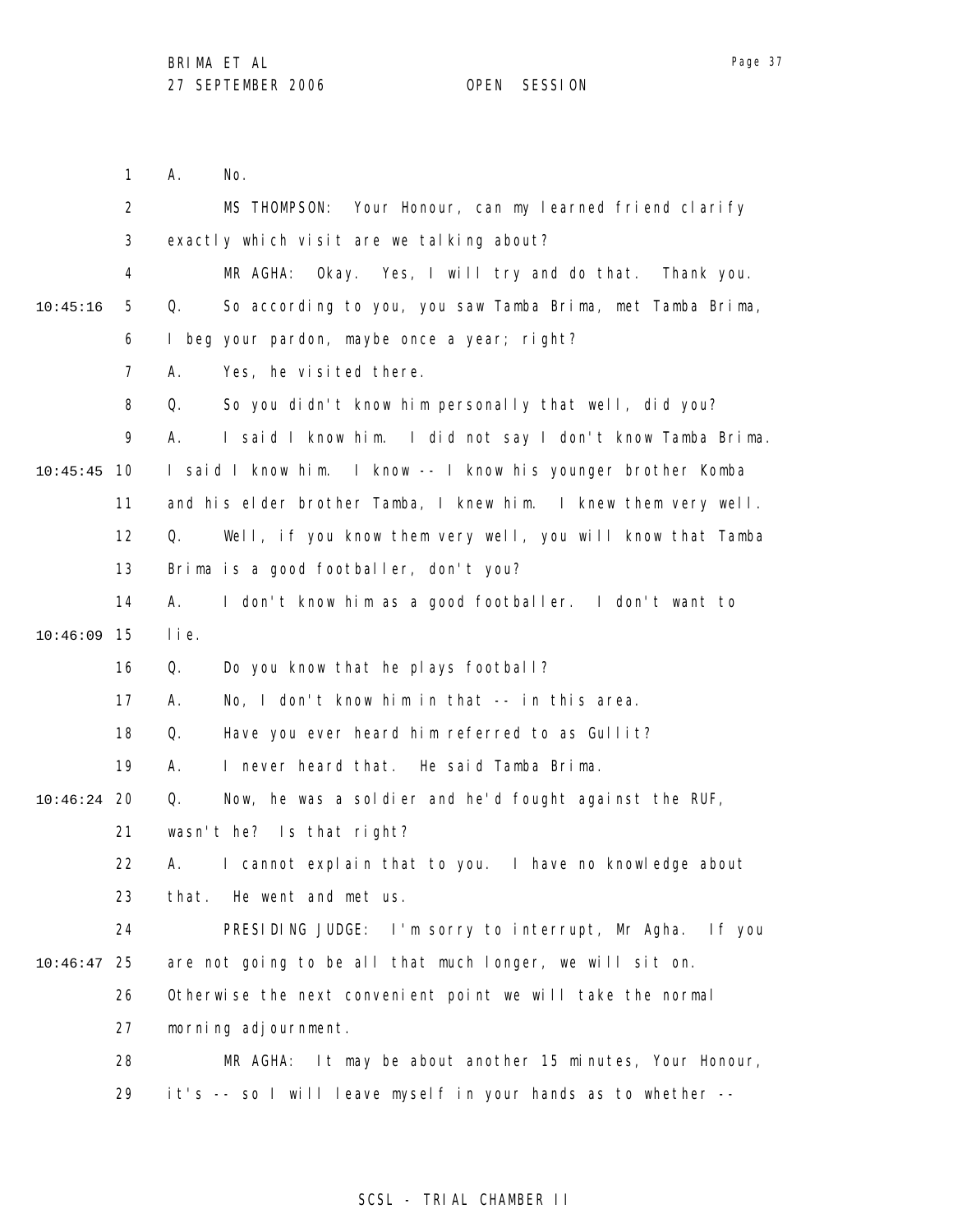1 2 3 4 5 6 7 8 9 10 10:47:41 11 12 13 14 15 10:47:52 16 17 18 19 20 10:48:16 21 22 23 24 25 10:48:42 26 27 28 29 10:47:13 PRESIDING JUDGE: Well, if it is 15 minutes, we will keep goi ng. MR AGHA: Keep going. Okay. Q. Komba Brima was a soldier as well, wasn't he? A. Yes. Q. Komba Brima was a brave man, wasn't he? A. He was soldier. Q. Yes, but was he brave? Did he try and defend you when these other people came to rob you? A. He used to appeal them -- appeal to them. He told them that these are my people. He said don't take anything from them. He never confronted them. He appealed -- he used to appeal to them. Q. And what about Tamba Brima, would you say he was a brave man? A. Which of the Tamba Brimas? Q. The one the accused. A. Brave in what way? Because he never fought in my presence. He went and asked me about his brother and I showed where he was, and went there. He never fought in my presence. I don't want to lie to you. Q. Have you heard of the AFRC government? A. Like what? Q. Well, have you ever heard of the AFRC government? A. No. What I know, I cannot explain anything about that. Q. So you didn't know that Tamba Brima, the accused, was a member of the AFRC government; is that right? A. I don't have knowledge about that. Tamba Brima went and met me there. He was a soldier. But the day he met me, he had a

## SCSL - TRIAL CHAMBER II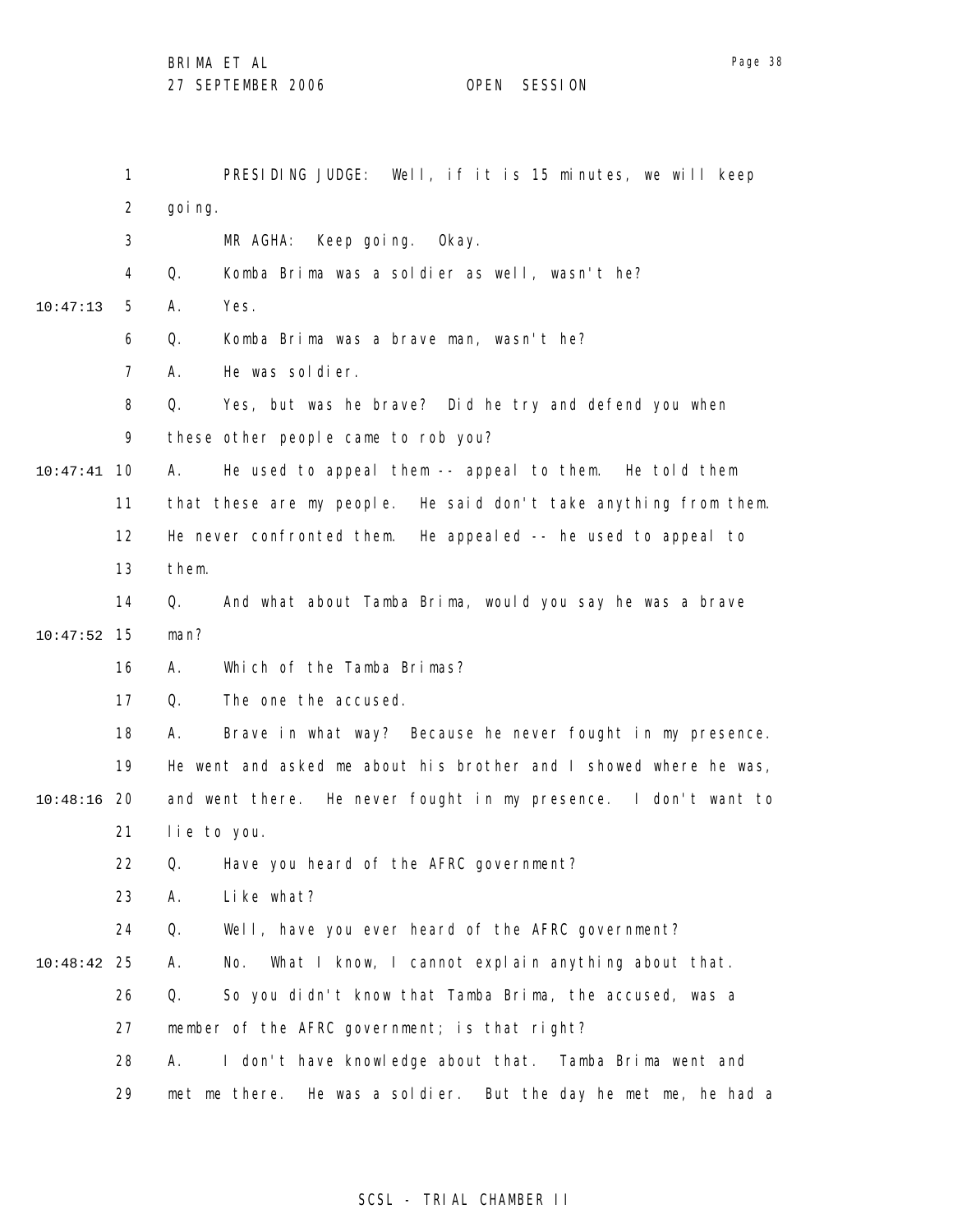1 2 3 4 5 6 7 8 9 10 10:49:48 11 12 13 14 15 10:50:10 16 17 18 19 20 10:50:27 21 22 23 24 25 10:50:47 26 27 28 29 10:49:26 civilian clothes. I don't want to lie to you. Q. You say that a group of men demanded Komba to give money, don't you? Do you remember that? A. Yes, I can recall that one. They asked us for food. They wanted rice; they wanted palm oil; they wanted goods. Q. No, but in particular, when Komba, I'm talking about Komba Brima, they were asking him for money, where the money was, wasn't they? A. Yes. They asked, "Where is the money? Where is your brother? Where is the money?" Q. And he was saying, "Junior, don't kill me;" is that right? A. That one is true. That happened in my presence. Q. Well, I'll suggest to you again that you gave a summary - a statement -- well, you had an interview with someone from the Special Court and you gave -- they took down in writing what you said to them; do you recall that now? THE INTERPRETER: Your Honours, can the learned counsel repeat the question. MR AGHA: Q. Do you recall now speaking to someone from the Special Court and narrating your story about what you've said in court to anybody at any time? A. What did I say to someone? What? Q. Well, we've been provided with a summary of what you allegedly told someone and, in that summary, you don't mention that a group of men demanded Komba to give them money. So, do you remember ever saying that to anyone from the Court? A. I didn't say that to anyone. You've asked me about that. I said I didn't say that to anyone. I didn't say that to anyone.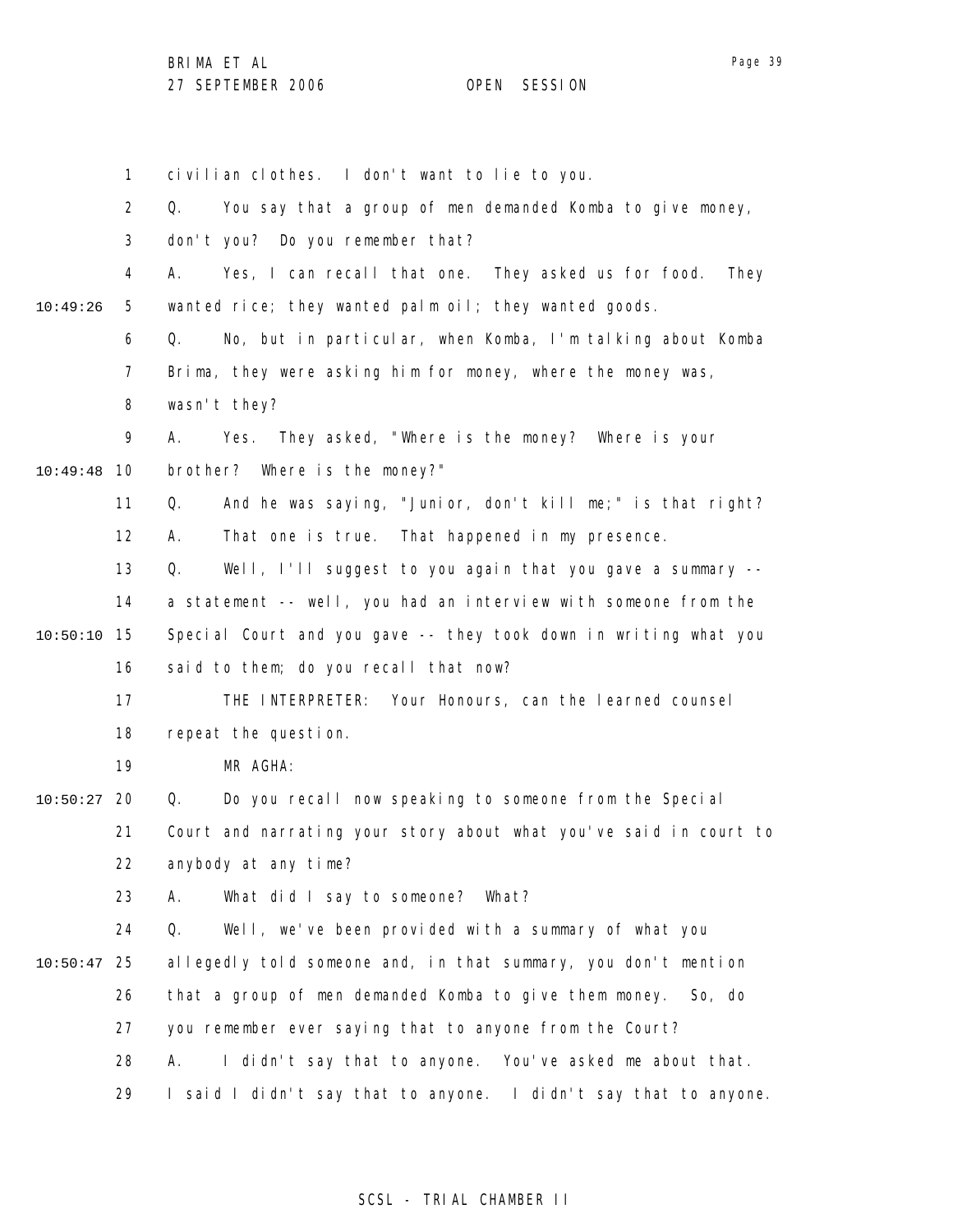1 2 3 4 5 6 7 8 9 10 10:52:10 11 12 13 14 15 10:52:37 16 17 18 19 20 10:52:54 21 22 23 24 25 10:53:16 26 27 28 10:51:48 Q. Did you say to anyone that these people who shot Komba asked where his brother was? A. No. Q. Did you say to anyone that Junior has -- that Komba said "Junior has" -- "stop killing me." "He's killing me"? A. I didn't say that to anyone. Q. I say to you you've just made up that story today, because nothing of that at all is mentioned in your summary; what do you have to say about that? A. What I said, I have explained the truth. I have explained the truth. I have taken an oath in the Koran. What I have expl ai ned really happened. Q. You don't -- you didn't mention to anyone before that when you met Tamba you told him that his brother had been shot; do you remember saying that? A. I didn't say they killed the brother. I said a brother has been shot on his leg. Q. I say to you, you gave, you spoke to someone from the Special Court who recorded your statement, and that you are lying if you say otherwise. A. No. What I know is what I have explained to you. I'm not lying. What I saw is what I'm explaining. Q. And I'm saying to you that person you met, you did not explain anything about Komba being asked for money, being asked where his brother was, and being asked not to be killed, did you? A. He said, "Komba, give us the money, bring out the money. Where is your brother? Where is your brother"? He was shot on the leg.

> 29 Q. I'm saying to you that you've just made that up when you've

## SCSL - TRIAL CHAMBER II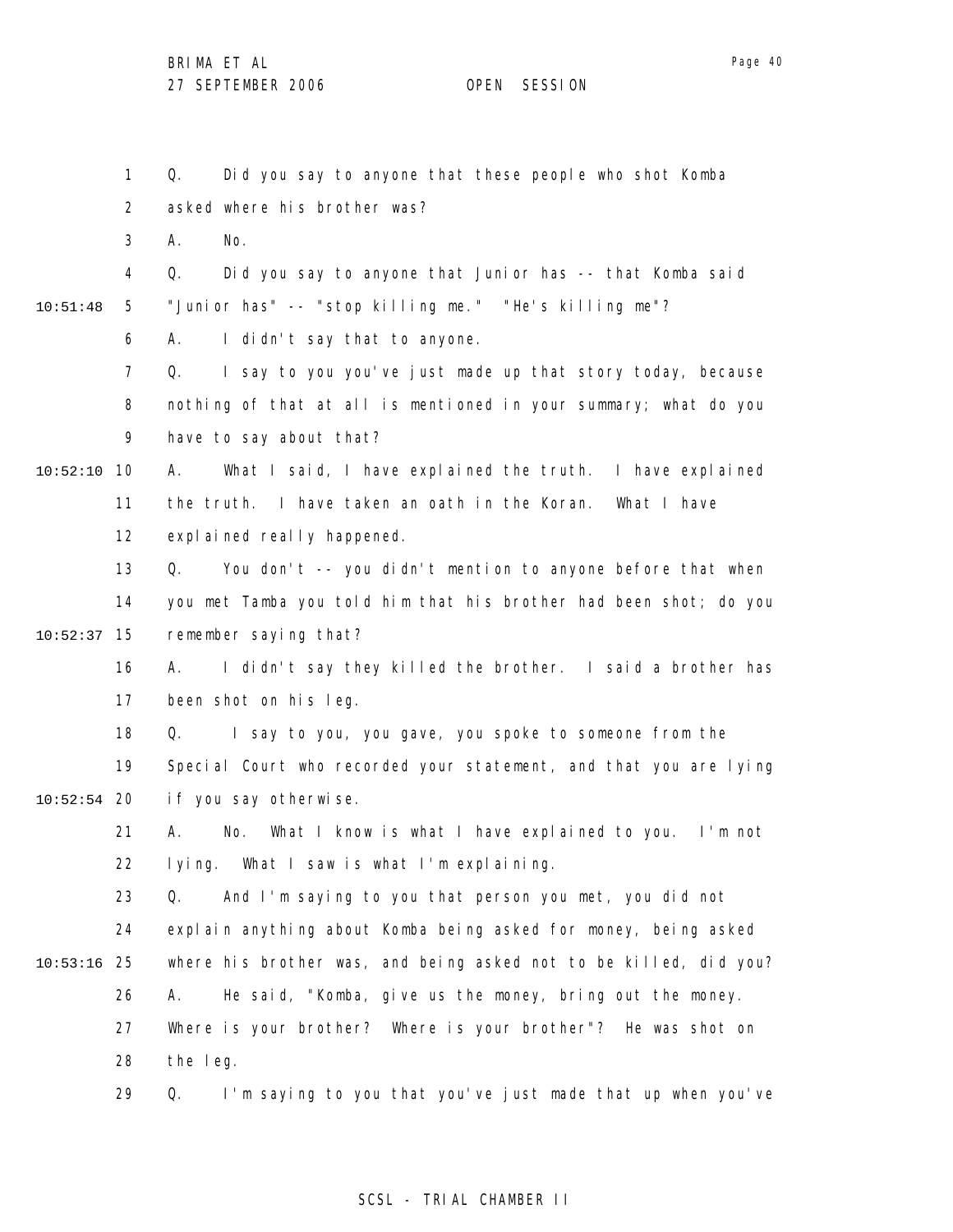1 2 3 4 5 6 7 8 9 10 10:54:18 11 12 13 14 15 10:54:32 16 17 18 19 20 10:54:47 21 22 23 24 25 10:55:17 26 27 28 29 10:53:56 come to this Courtroom. You never saw that and you are lying; what do you have to say? A. No, no, no. I did not plan it. I did not plan it. Komba was shot on the leg. The person who shot him was called Junior. He said, "Junior, don't kill me." Junior was asking him, "Where is your brother? Where is the money"? And shot him on the leg. That one happened. The town in which it happened is called Yarya. Q. Now, I don't want you to mention the name but suffice it to say -- A. Okay. Q. -- [Overlapping speakers] the name, do you remember that one of your nephews helped carry Komba or helped treat him with medicine? A. Yes. Q. And that learned counsel for the Defence said you shouldn't mention that name because he's a protected witness. Do you remember that? A. Yes. Q. You have been talking to that nephew before you came to give your evidence today, haven't you? A. I did not talk to him. Q. I say that you are lying and that you discussed your stories with him. A. No. Q. Well -- A. That never existed between us. Q. -- that is strange, because we also have a summary from that person, and he has a DAB number just like you, it is

## SCSL - TRIAL CHAMBER II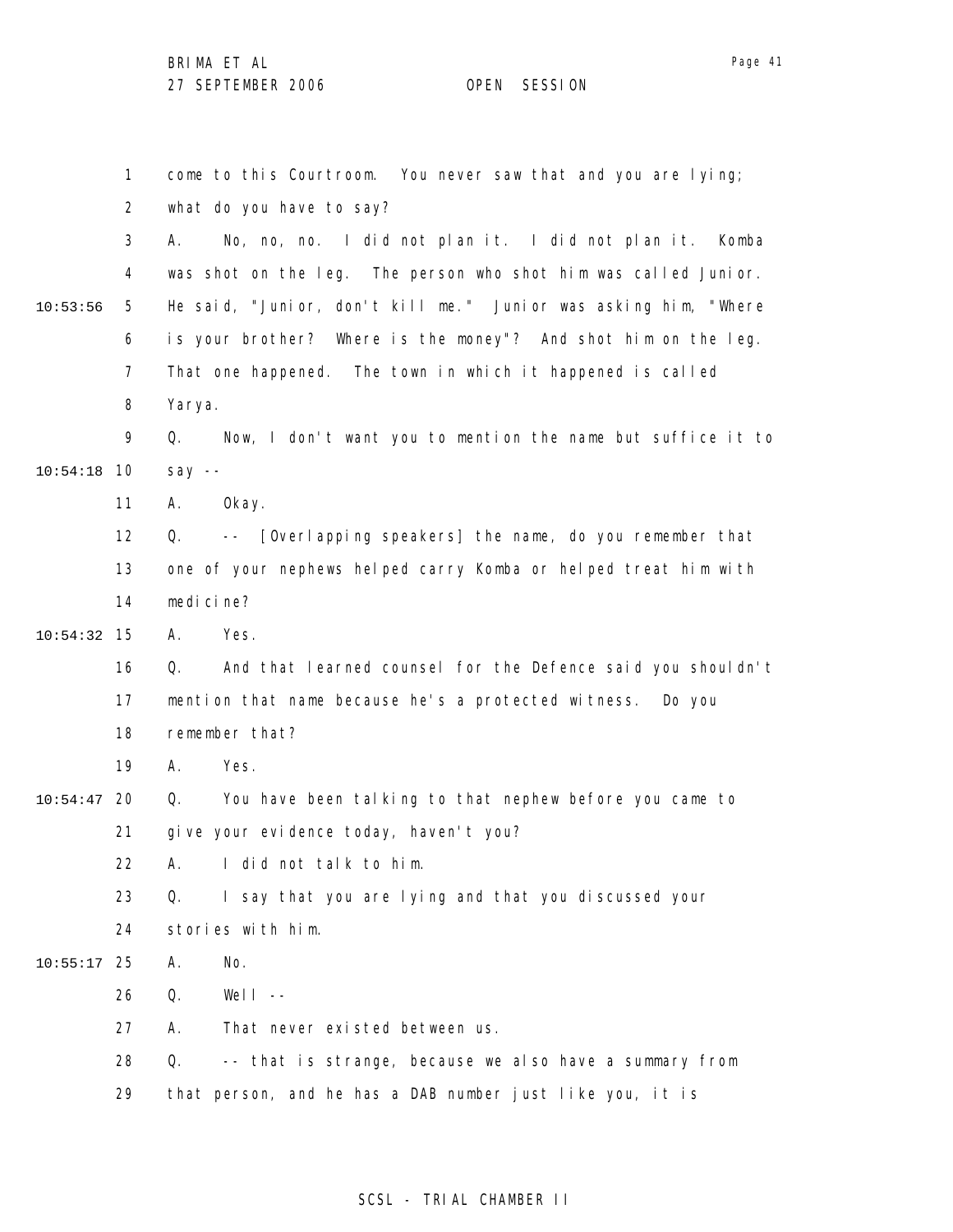1 2 3 4 5 6 7 8 9 10 10:56:15 11 12 13 14 15 10:56:32 16 17 18 19 20 10:56:46 21 22 23 24 25 10:57:07 26 27 28 29 10:55:57 DAB-109, and your evidence is almost a repetition of the evidence which he is going to give in his summary. Can you explain that? A. Which one? Q. Your nephew. All the evidence which you have given is almost identical to the evidence which you have given today. Can you explain that? MS THOMPSON: Your Honour, I am not sure this witness has given -- explain why his evidence is likely to be identical to the evidence of another witness who has not even come before the Court yet. PRESIDING JUDGE: It is really a matter for submissions before the Court lays the evidence, but I would anticipate that Mr Agha is trying to be fair and saying that prior to making his submissions he at least gave the witness a chance to explain the similarities. He can answer "yes," or "no" or "I don't know." But at least you can say, when you are making your submissions, Mr Agha, you did give him a chance. MR AGHA: Yes. I give him the full opportunity. PRESIDING JUDGE: Go ahead. MR AGHA: Yes. Q. So can you explain why what you've said to this Court would seem to be almost identical to what your nephew had allegedly told someone from the Special Court? A. I cannot explain anything about my nephew. What I know is what I have explained. Q. Now, you also said that Tamba Brima stayed for a couple of months, didn't you? A. Yes, I said that. Q. Did you mention this to the people who took your interview,

## SCSL - TRIAL CHAMBER II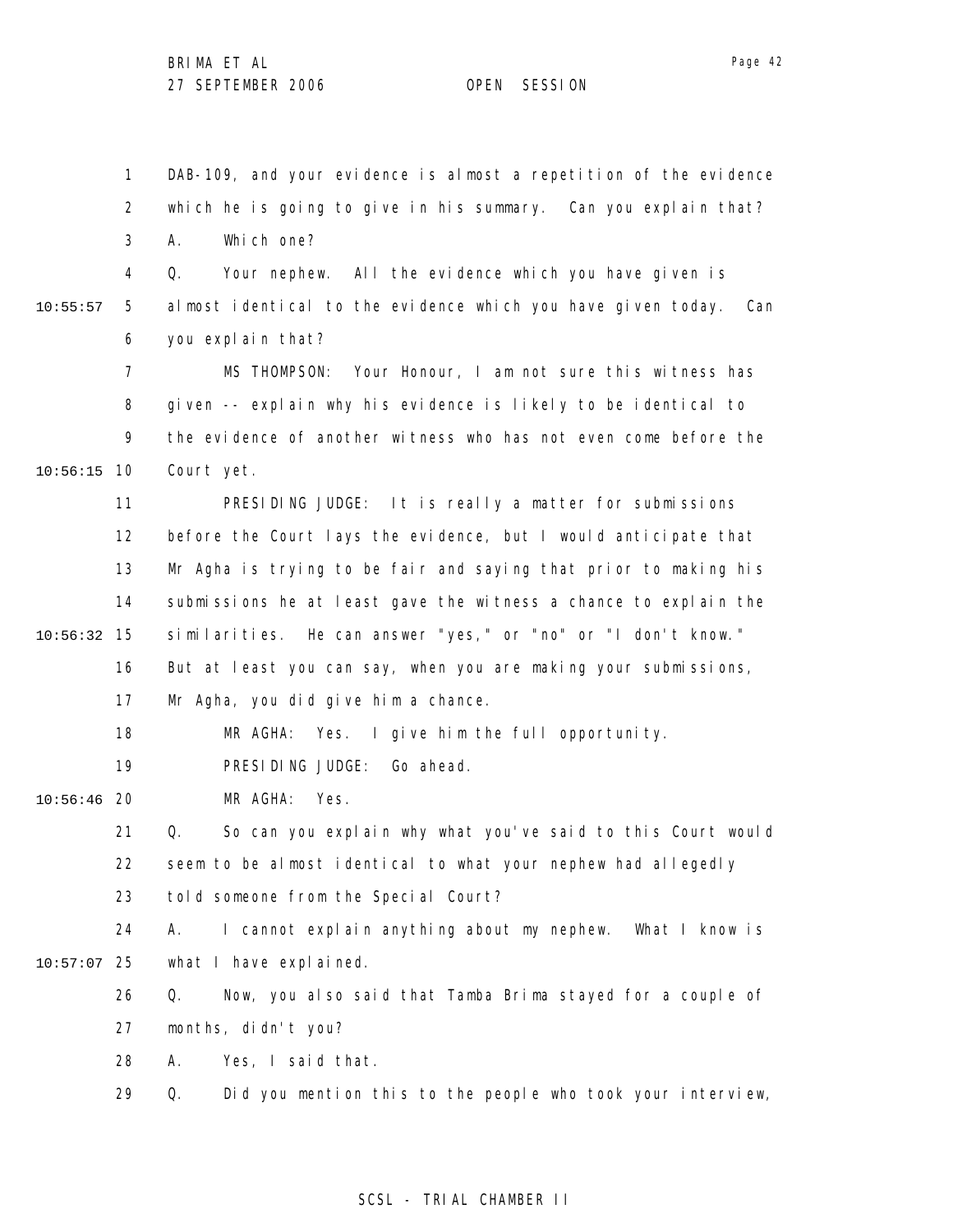1 2 3 4 5 6 7 8 9 10 10:58:10 11 12 13 14 15 10:58:35 16 17 18 19 20 10:59:03 21 22 23 24 25 10:59:25 26 27 28 29 10:57:54 or non-interview, as you claim? A. I explained it to those who interviewed me. Q. [Overlapping speakers] so you were now interviewed? A. I did not explain it to any other person. Q. Well, I'm saying that you are lying and you did not mention it to them because it is not in the summary of what you allegedly said; what do you have to say about that? A. What I'm going to tell you I'm not lying. I am not lying. What I saw is what I'm explaining. What I saw is what I'm explaining. I'm not telling lies. Q. When Tamba Brima arrived, who was he with? A. Which of the Tamba Brimas? Q. The accused. I'm only talking about the accused when I refer to Tamba Brima. A. Okay. He was with his colleagues. Q. Were these military men in military uniforms? A. Some had soldier clothes and some hadn't. Q. So they were a mixed group of uniform and non-uniform; right? A. Not at all. Q. What do you mean "not at all"? A. Tamba Brima himself hadn't any combat. Some of his friends who were there, hadn't combat. But I saw combat with some of his friends that were standing behind him. Q. And these men, did Tamba Brima have a firearm with him? Did he have a weapon with him, when he came? Was he armed? A. In his own group I didn't see gun with any one of them. Q. I say to you that Tamba Brima did come and he came with a whole troop of men to Yarya. What do you have to say about that?

## SCSL - TRIAL CHAMBER II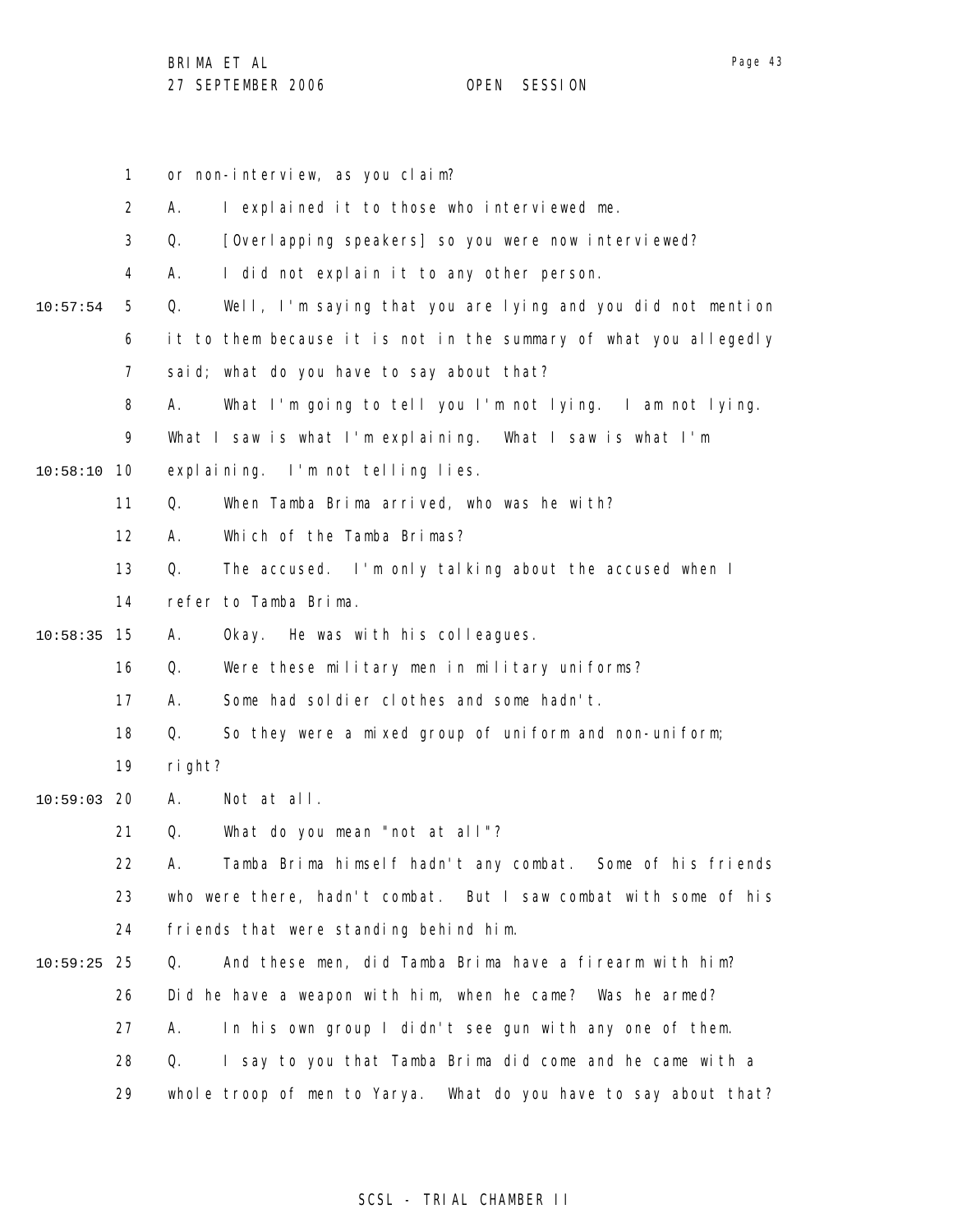1 2 3 4 5 6 7 8 9 10 11:00:46 11 12 13 14 15 11:00:52 16 17 18 19 20 11:01:18 21 22 23 24 25 11:01:35 26 27 28 29 11:00:10 A. Those who I saw were not many. Q. I say to you that Tamba Brima passed through Yarya and only spent the maximum of one day there; what do you have to say about that? A. Tamba Brima went there. He went in -- during the midday. In fact, he did not sleep there. Let me tell you this one, he did not sleep in Yarya Town. Q. I say to you that, you as a fellow Kono man, have come into this Court to lie in order to protect Tamba Brima. What do you have to say about that? A. I'm not telling lies. I am not telling lies at all. Tamba Brima did not sleep in Yarya. Q. No, I'm saying to you Tamba Brima never stayed for two months, and you're lying when you say he did. A. It did not happen. It took a month, but it did not -- THE INTERPRETER: Your Honours, can the witness repeat his statement, because he is very fast. PRESIDING JUDGE: Please repeat your answer. The interpreter told us you said it took a month. If you could take it from there, please. THE WITNESS: Which area? PRESIDING JUDGE: Repeat it. Well, look it is 11.00. I think we might take the break. I don't want to hurry you, Mr Agha. MR AGHA: I will just take two or three minutes. PRESIDING JUDGE: All right. No, if it is going to be that soon. MS THOMPSON: Your Honour, may I just suggest that we take a break now, because there will be re-examination.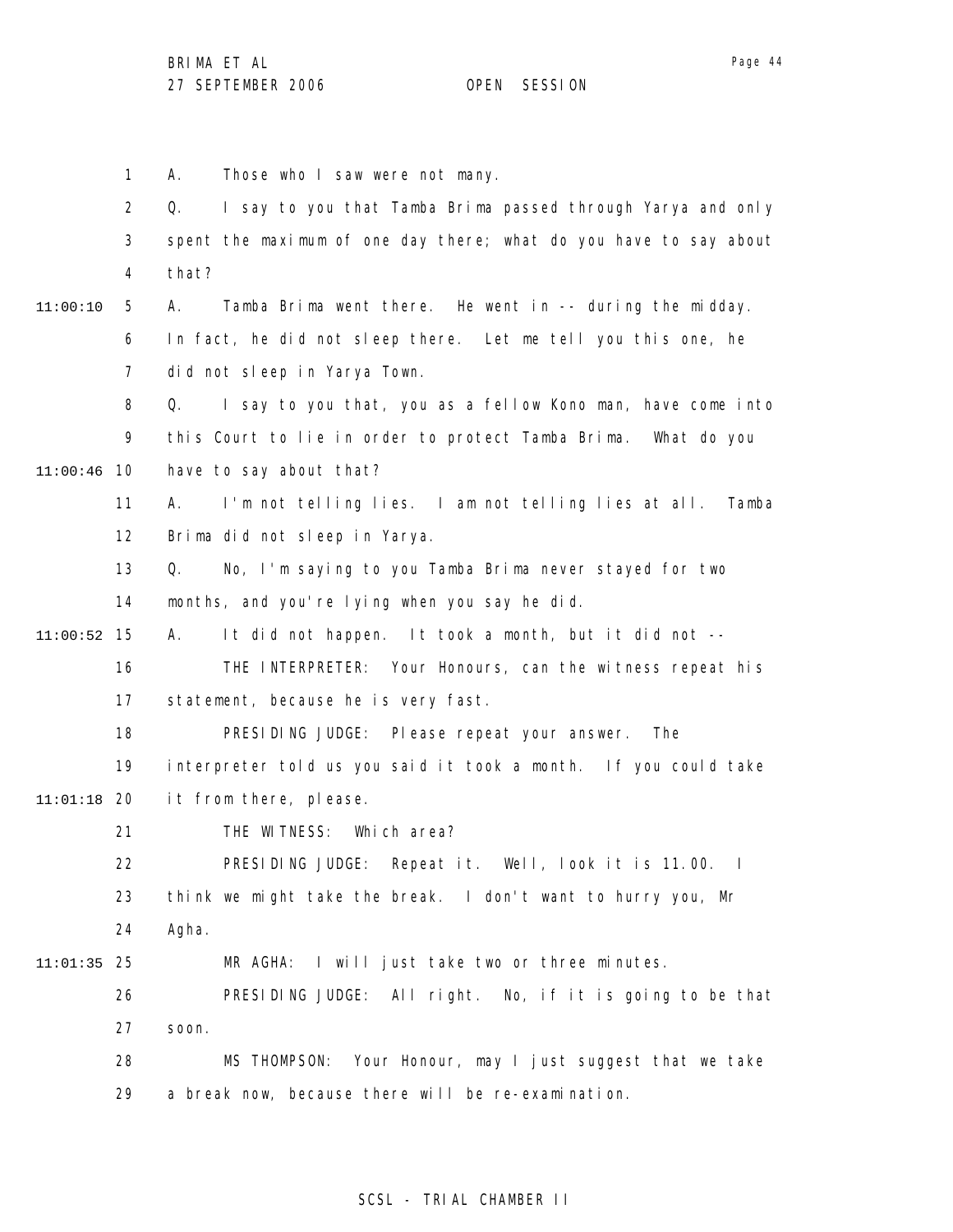|          | 1              | PRESIDING JUDGE: All right. Well, in that case we will           |
|----------|----------------|------------------------------------------------------------------|
|          | $\overline{2}$ | take a break. We will come back at 11.20. Now, just before we    |
|          | 3              | break, Mr Witness, we're going to have a break now, a short      |
|          | 4              | morning break. You are not permitted to discuss your evidence or |
| 11:02:00 | 5              | this case with any other person; is that clear?                  |
|          | 6              | THE WITNESS:<br>Okay.                                            |
|          | $\overline{7}$ | [Break taken at 11.02 a.m.]                                      |
|          | 8              | [AFRC27SEP06B-RK]                                                |
|          | 9              | [Upon resuming at 11.20 a.m.]                                    |
| 11:23:23 | 10             | PRESIDING JUDGE: Yes, go ahead, Mr Agha.                         |
|          | 11             | MR AGHA:                                                         |
|          | 12             | Mr Witness, just before we broke we established that you<br>Q.   |
|          | 13             | did speak to someone from the Special Court. Now, did you tell   |
|          | 14             | that person that Tamba Brima was arrested from Yarya?            |
| 11:23:45 | 15             | What did you say?<br>А.                                          |
|          | 16             | The person you spoke to from the Special Court, did you<br>Q.    |
|          | 17             | him that Tamba Brima was arrested from Yarya?<br>tell            |
|          | 18             | А.<br>Here or in Yarya?                                          |
|          | 19             | Q.<br>In Yarya.                                                  |
| 11:24:08 | 20             | Friend, that was what they told me. I said they captured<br>Α.   |
|          | 21             | him and brought him down.                                        |
|          | 22             | Q. Yes, but did you tell that to the person you spoke to from    |
|          | 23             | the Special Court?                                               |
|          | 24             | Yes.<br>He asked me what happened with Tamba Brima. I said<br>Α. |
| 11:24:41 | 25             | they captured him and brought him to town. I said they captured  |
|          | 26             | him and brought him down. The time I saw him, I said that one to |
|          | 27             | him.                                                             |
|          | 28             | I say to you that you are lying, and that you never said<br>Q.   |
|          | 29             | that to him; it is not in your summary. What do you have to say  |

Page 45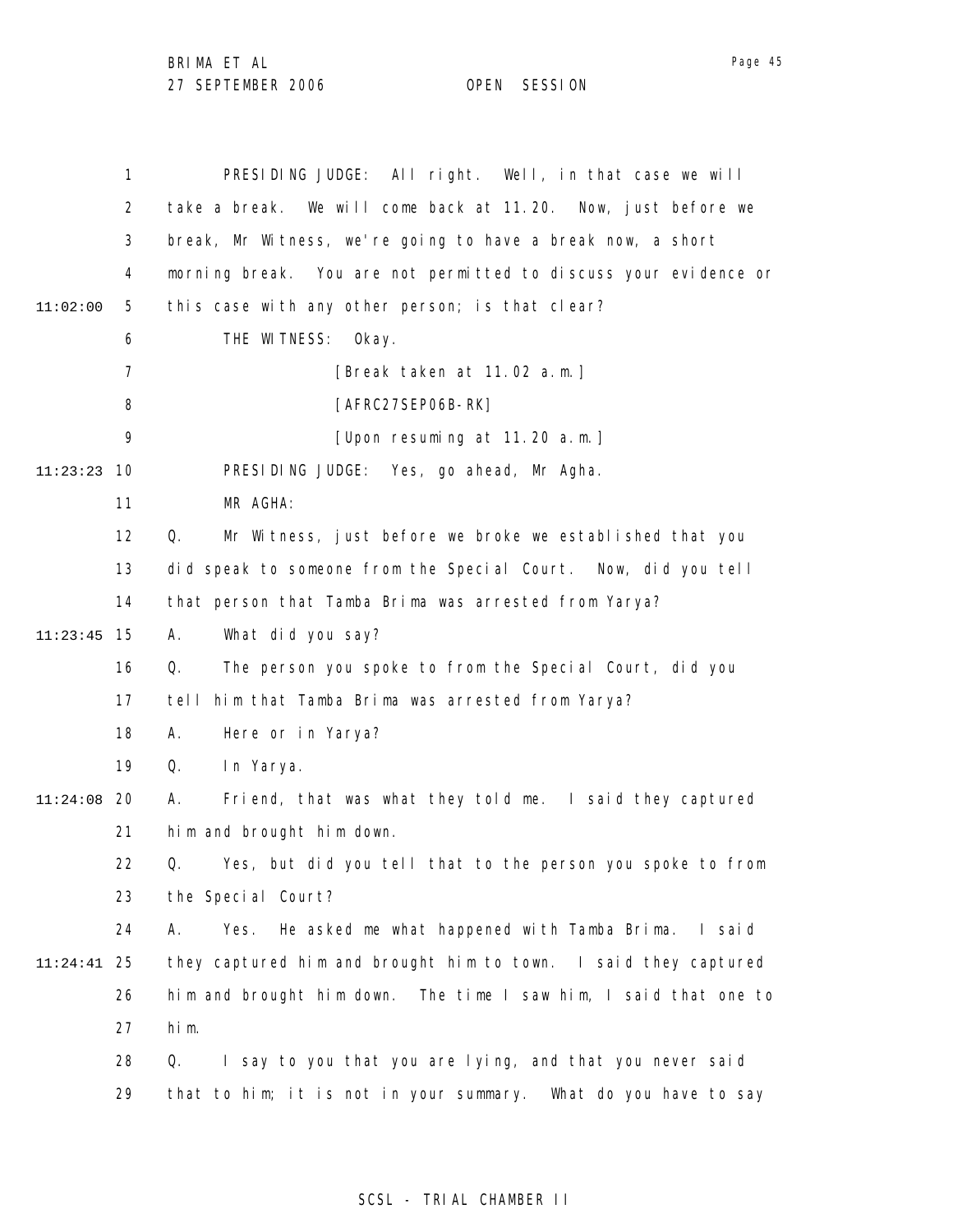about that?

1

2 3 4 5 6 7 8 9 10 11:25:46 11 12 13 14 15 11:26:12 16 17 18 19 20 11:26:36 21 22 23 24 25 11:27:03 26 27 28 29 11:25:22 A. No, I'm not lying. What happened is what I'm explaining. I can't lie. Q. How many men did you hear came to arrest Tamba Brima? A. I did not see them. I can't say I saw these people. I said I did not see them. I said my people told me about that. They captured Tamba Brima and carried him. I did not see the people. Q. I say to you that Tamba Brima was never arrested from Yarya and again you're lying? A. He was not captured in Yarya. Where he went to see his brother in the bush in his father's farm. I said that Komba was taken to his father's farm. That did not happen in the town. Q. I say to you that he was not arrested in Yarya at all, and that you're lying; what do you have to say about that? A. They met him in our bush. Our own bush. We are responsible for that bush. He was captured there. Q. Witness, you are not saying the truth; simple as that. A. I'm saying the truth. I'm saying the truth. I tell you, what happened is what I'm saying to you. Q. Now when Tamba Brima, according to you, arrived in Yarya, ECOMOG were in control of Koidu Town, weren't they? A. I was not in Koidu. I won't say a lie. Q. Did you hear who was in control of Koidu Town at that time? A. If I give you any statement concerning Koidu, then I'm lying because where I was staying the distance is too far. Q. So being a big man you never heard about any of the activities going on in Koidu Town; is that right? A. At that time there was war in the country. Everybody was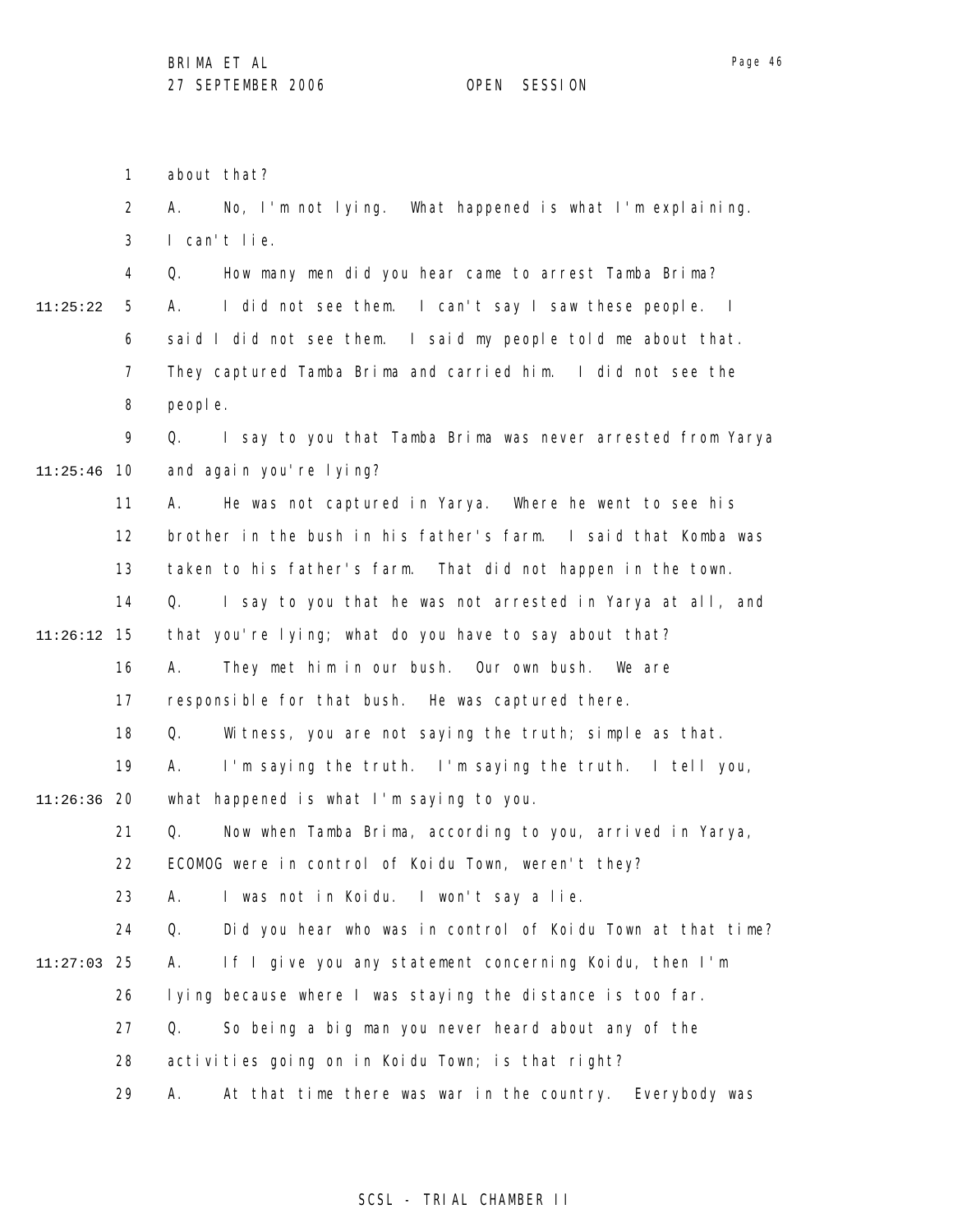Page 47

1 2 3 4 5 6 7 8 9 10 11:28:13 11 12 13 14 15 11:28:43 16 17 18 19 20 11:29:00 21 22 23 24 25 11:29:33 26 27 28 29 11:27:47 worried. Q. So that's right; being a big man in the area, you didn't hear anything about Koidu Town, did you? Yes or no? A. What I heard about Koidu, that there was a war there. People leave there to go and meet us. Q. Did you hear that ECOMOG were a part of this war? A. ECOMOG? I heard about them at Sefadu, but they did not reach our own town. Q. Did you hear that they reached Koidu Town? A. I heard about it later on, that they reached Koidu. Q. I say to you that the time you say Tamba Brima was in Yarya, ECOMOG were in Koidu Town; what do you have to say about that? A. Tamba Brima, the time he met me, that is what I'm telling you. I cannot say anything concerning Sefadu. From Sefadu to my place is so far. Q. So you don't know whether ECOMOG were controlling Koidu Town, is that what you are saying? A. If I say that to you, there, if I give you any statement concerning Sefadu, then I'm lying. I can only give you a statement concerning Yarya. Yarya is my hometown. Q. Witness, I'm talking about Koidu Town. A. No, I don't know anything about that. Q. Okay. Now Superman came to Yarya after Tamba Brima had left, didn't he? A. Yes. Somebody came and gave order there. I didn't know him, but I asked. They said it's Superman; he burnt Yarya. Q. I say to you that you're lying and that Superman was in the Koinadugu District with -- [Overlapping speakers]?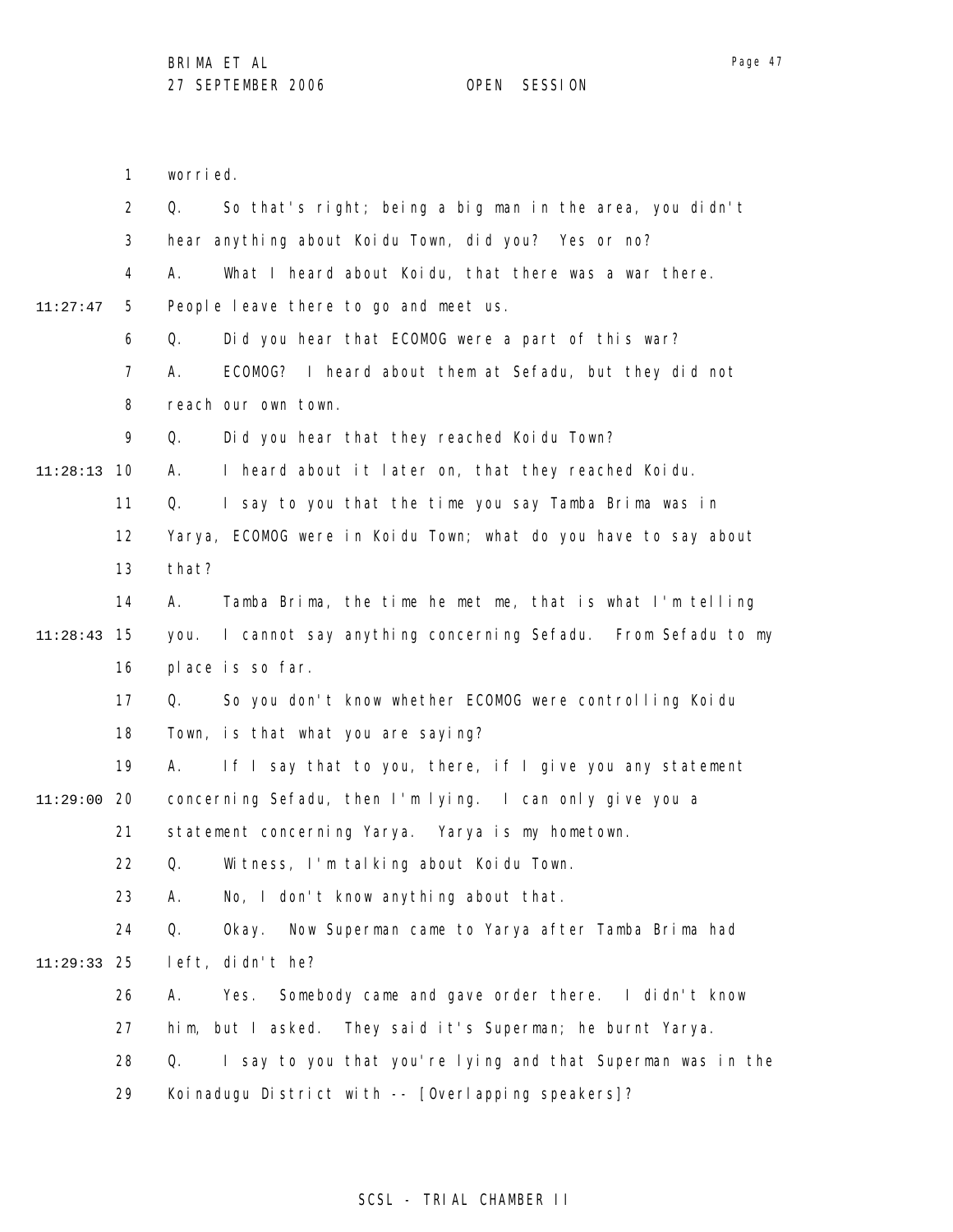1 2 3 4 5 6 7 8 9 10 11:30:23 11 12 13 14 15 11:30:41 16 17 18 19 20 11:30:53 21 22 23 24 25 11:31:27 26 27 28 29 11:30:03 A. I'm saying the truth to you. Q. What do you have to say about that? JUDGE SEBUTINDE: You have to repeat the question, Mr Agha, because we didn't hear the full question. And, Mr Witness, before you respond, please let the lawyer complete his question. THE WITNESS: Okay. MR AGHA: Q. Mr Witness, I say to you that you are lying and that Superman was in the Koinadugu District with SAJ Musa at that time. A. I'm not lying. I'm saying the truth. JUDGE SEBUTINDE: Mr Witness, did I not caution you to let the lawyer speak and finish? Because again we haven't heard what he had to say to you. Just please be patient and let the lawyer finish his statement before you respond. Mr Agha, please repeat the question again. MR AGHA: Q. Mr Witness, I say to you that you are lying and that Superman was in the Koinadugu District at the time with SAJ Musa; what do you have to say about that? Well, are you lying or not? A. I'm saying the truth. Koinadugu and Sandor, they are joined together. I said Superman burned down Yarya. He met me in front of my house. I was not out of my house. He met me there. He gave the order to burn Yarya. Q. I say to you that you have colluded with your nephew and come to this Court to tell a pack of lies in order to protect Tamba Brima, a fellow Kono man; what do you have to say about that? A. No, no, no. What happened is what I'm saying, is what I'm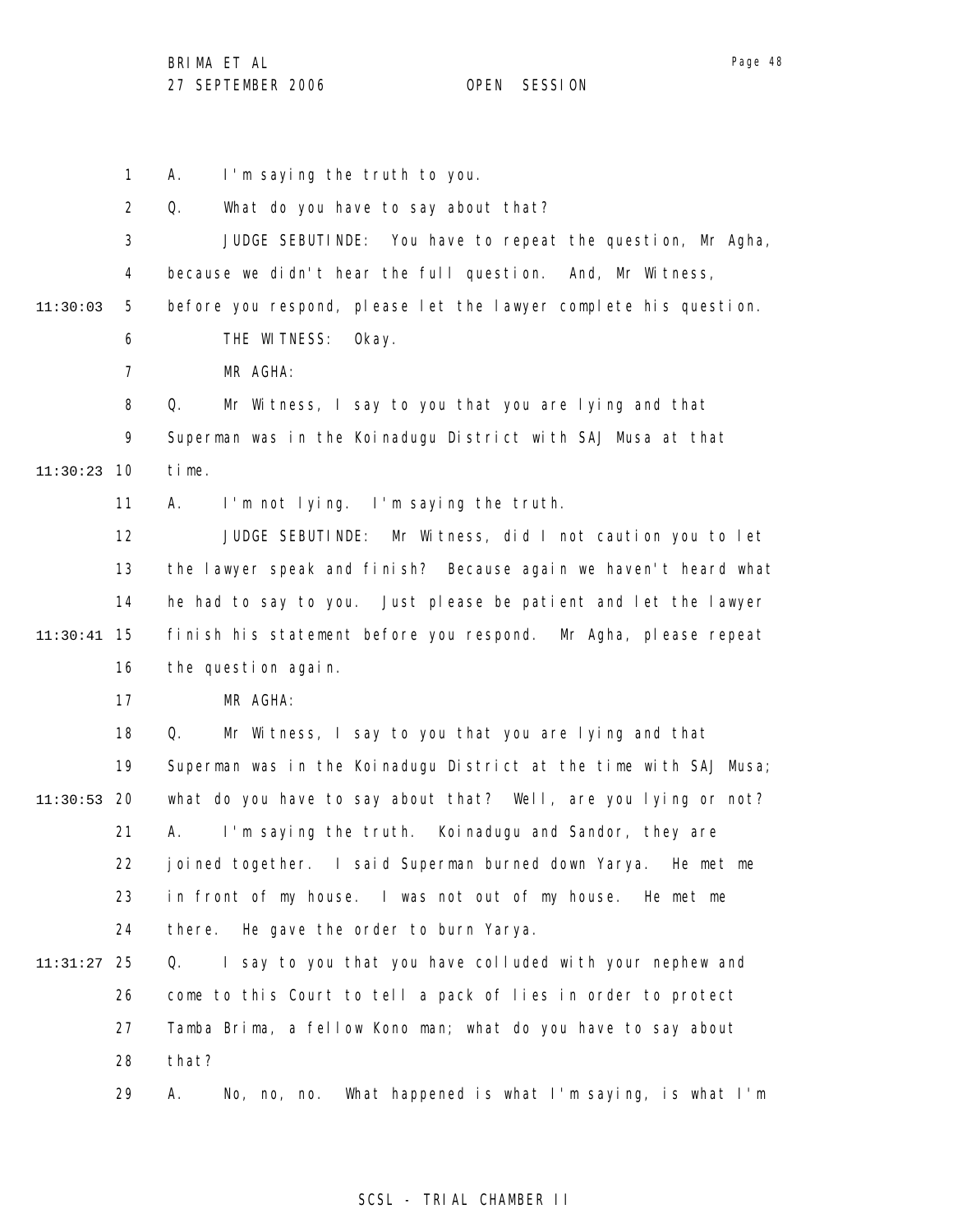1 2 3 4 5 6 7 8 9 10 11:32:28 11 12 13 14 15 11:32:44 16 17 18 19 20 11:33:18 21 22 23 24 25 11:33:40 26 27 28 29 11:32:05 saying to the Court openly. It did not happen in the corner or in the hiding [as interpreted]. Superman burnt down the houses in Yarya. Q. I'm not talking about Superman; I'm talking about your whole evidence concerning seeing Tamba Brima in Yarya for two months. That's what I'm saying you are lying about. A. I'm not lying. What happened is what I have said. MR AGHA: I have no further questions, Your Honour. This completes my cross-examination. PRESIDING JUDGE: Thank you, Mr Agha. Yes, you have some re-examination? MS THOMPSON: Yes, Your Honour. Not very long. RE-EXAMINED BY MS THOMPSON: Q. Mr Witness, I just want to ask you about who you spoke to before you came to give evidence in this Court. Do you recall speaking to anyone from the Defence for Tamba Brima? A. No. Q. Do you recall speaking to anybody, any lawyer for Tamba Brima, anybody representing Tamba Brima? A. I did not speak to anybody. Q. Do you recall telling anyone about what happened with Komba Brima, anybody whatsoever, before today? MR AGHA: Your Honour, I believe this question has already been asked and answered by the witness. PRESIDING JUDGE: What was his answer? MR AGHA: His answer was he didn't speak to anyone today, or before today, in any kind of place and then later on he said that he did give a statement. PRESIDING JUDGE: He certainly -- Ms Thompson has not asked

## SCSL - TRIAL CHAMBER II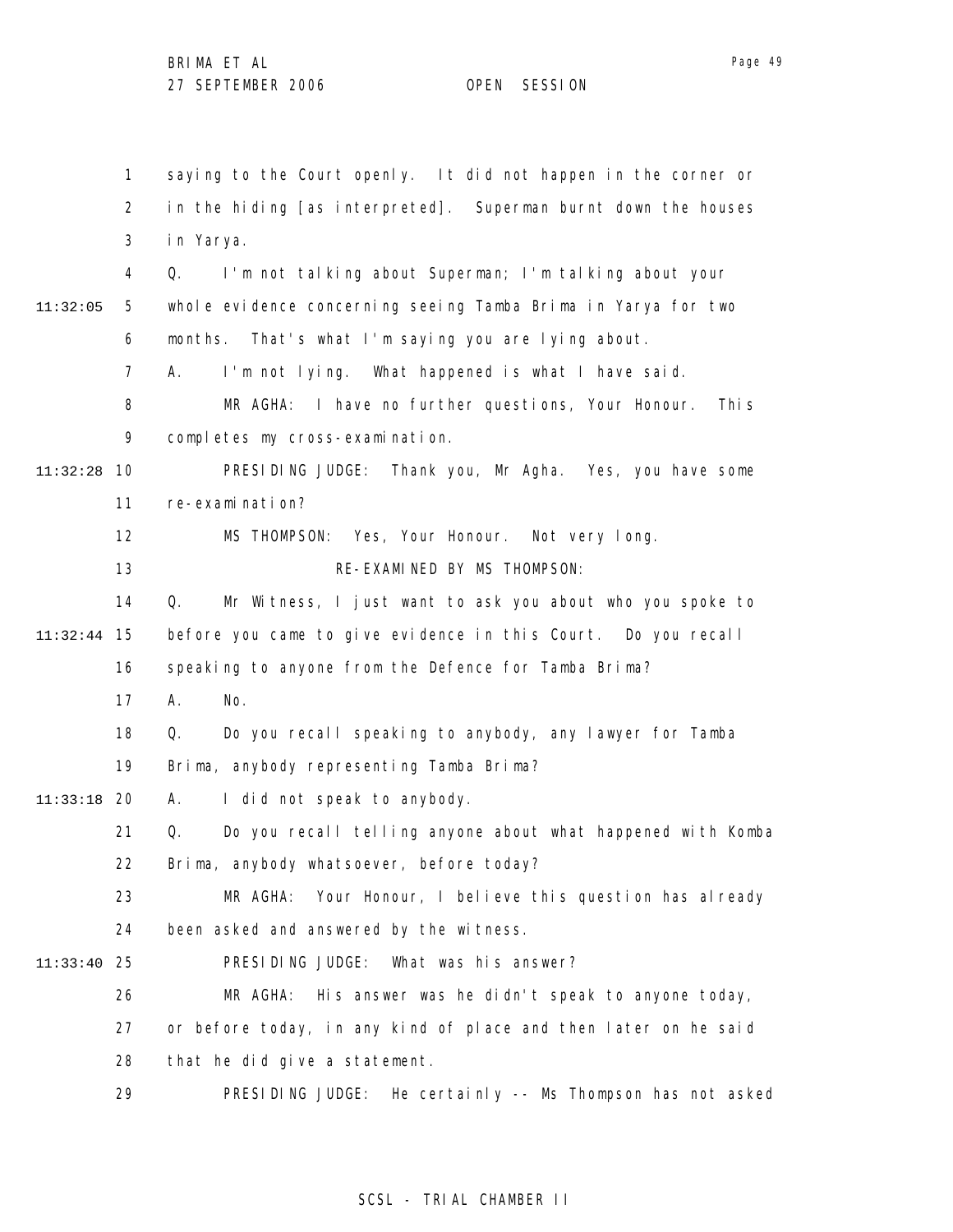| יחרי |  |
|------|--|
|      |  |

1 2 3 4 5 6 7 8 9 10 11:34:45 11 12 13 14 15 11:35:06 16 17 18 19 20 11:35:23 21 22 23 24 25 11:35:46 26 27 28 29 11:34:16 him that before, but all right, go ahead, Ms Thompson. MS THOMPSON: Thank you Your Honour. Q. Do you recall speaking to anybody before today about what happened to Komba Brima, anybody whatsoever? A. What I could remember, the statement that I gave, apart from that, I did not speak to anyone. Q. It is that statement I'm talking about, Mr Witness. Do you recall making a statement to anyone? A. I gave a statement and it was written down. Q. Mr Witness, I just want to ask you, what you said today concerning Komba Brima when you said they were asking him about his brother and about money, did you say that when you were making your statement? A. Concerning Komba Brima? Q. Yes. A. I explained that one. I said he was shot on the leg. Q. And that is the same as what you have told this Court today; is it? A. Yes. Q. When you mentioned that Tamba Brima met you in Yarya, did you say that in your statement as well? A. I explained that one in my statement. I said Tamba Brima met me at Yarya. Q. What you have said today, your evidence that you have given today, is it the same as what you mentioned in your statement? A. Yes. Q. Thank you, Mr Witness. Now I just need to ask you: When my friend over there was asking you questions, you said Tamba Brima did not sleep in Yarya Town and that he had gone to his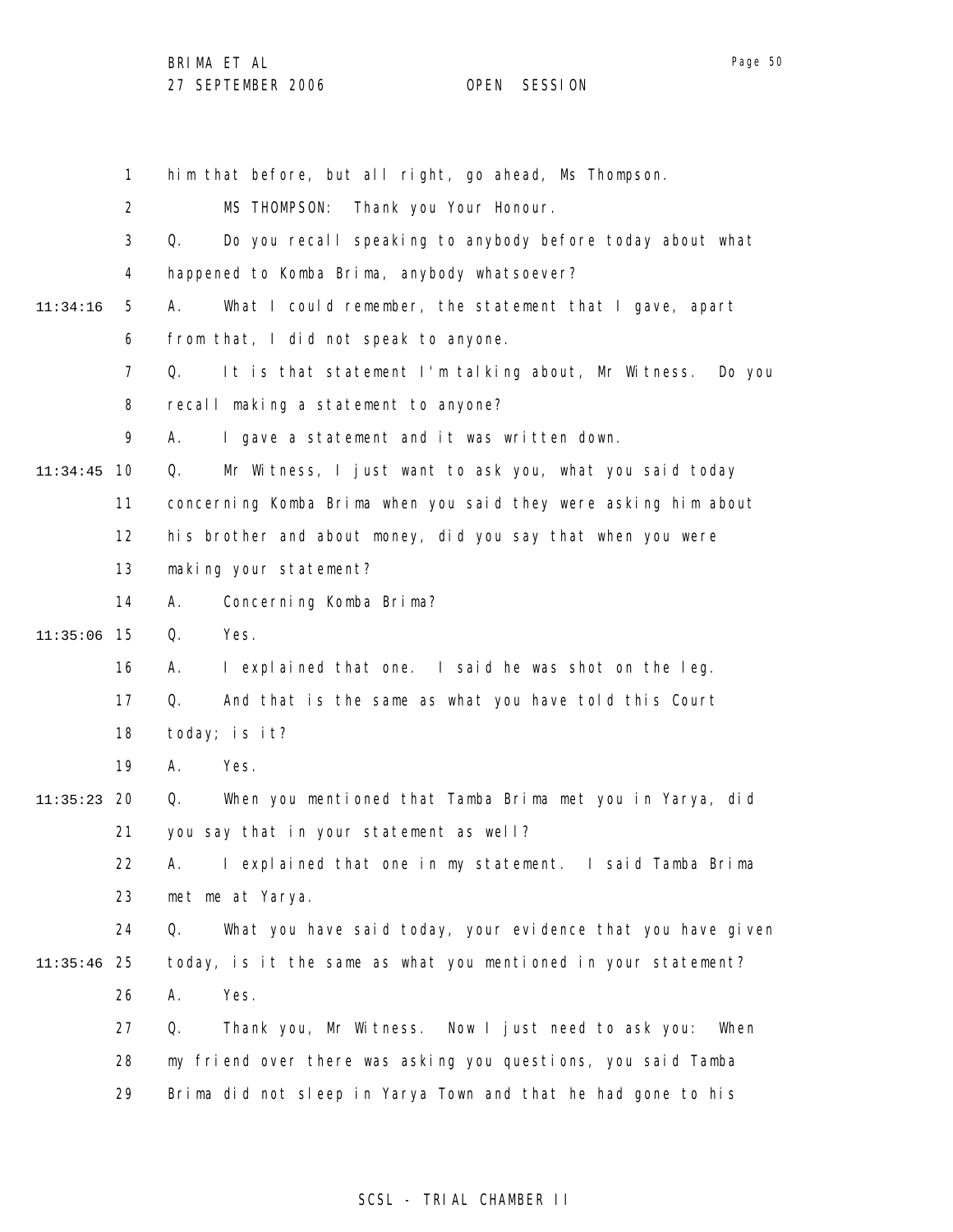1 father's farm?

2 3 4 A. He did not sleep there. He did not sleep there. When somebody is speaking, please you have to listen. He did not sleep in Yarya.

5 6 7 8 11:36:25 JUDGE SEBUTINDE: Mr Witness, you haven't even listened to the question by the lawyer. You should learn to listen. Let the lawyer finish asking her question before you shoot off to answer. MS THOMPSON: Thank you, Your Honour.

9 10 11:36:52 Q. Mr Witness, the question I want to put to you is: How far is the farm from Yarya Town?

- 11 A. It is very far.
- 12 Q. Okay. Does the farm come under Yarya?
- 13 A. Yes, it is under -- it is very close to our district

14 boundary, together with the Korankos.

15 11:37:21 16 Q. Now, you remember my friend was asking you a question about Koidu Town. Now, is Koidu Town the same place as Sefadu?

17 A. Yes. Sefadu, they say Koidu is the same town.

18 19 Q. Thank you, Mr Witness. How far is Sefadu or Koidu from Yarya?

#### 20 11:37:54 21 A. Well, those that know the mileage I usually ask, they said is 44 miles.

22 23 24 Q. Also, Mr Witness, how far is Yarya from Koinadugu District? A. The distance together with Koinadugu is 7 miles from Yarya to the boundary.

25 11:38:35 Q. Thank you, Mr Witness.

> 26 MS THOMPSON: I have no further questions.

27 PRESIDING JUDGE: Thank you, Ms Thompson. Mr Witness,

28 thank you for coming to Court to give evidence. You will be

29 allowed to leave now, as your evidence has been completed.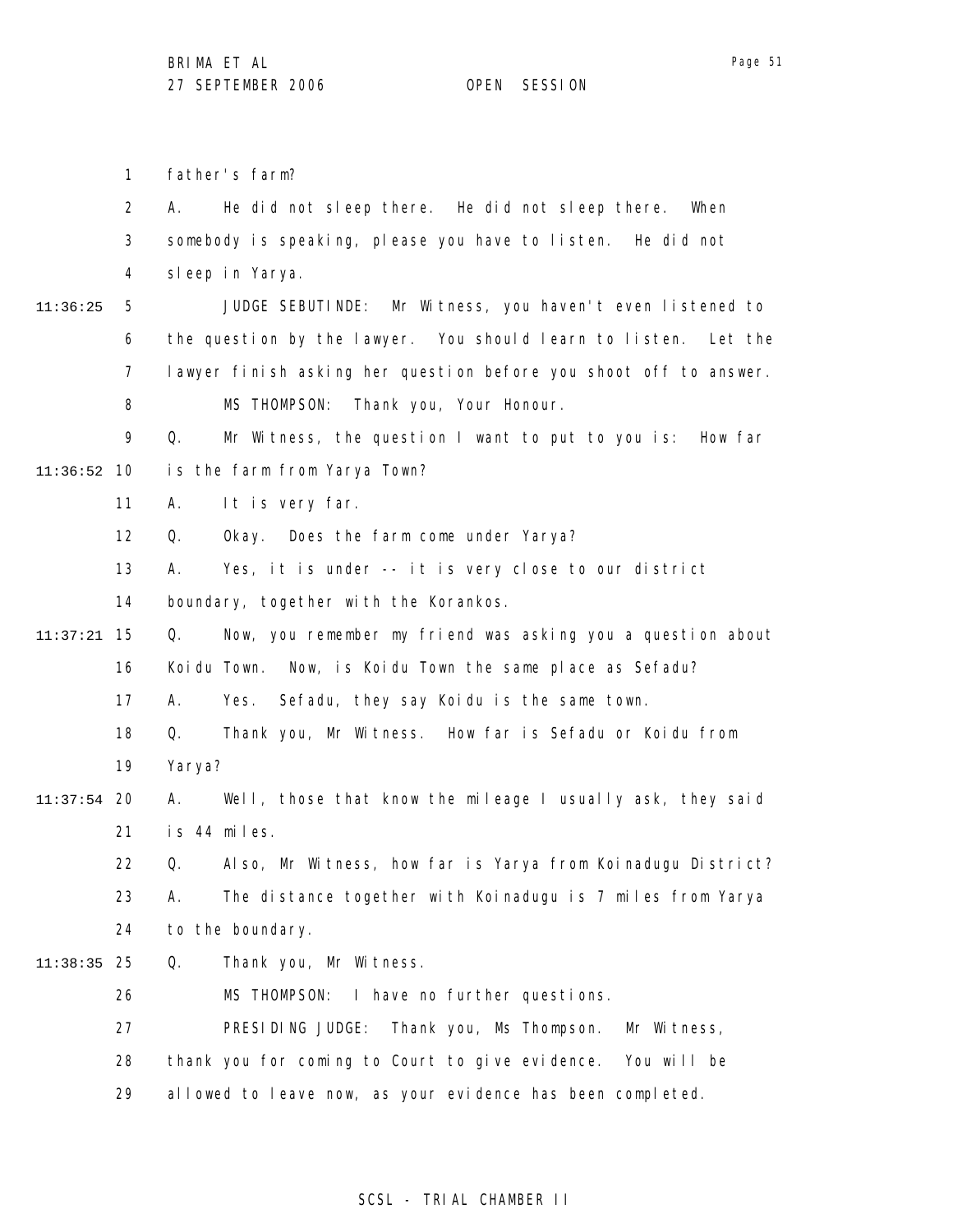|               | $\mathbf{1}$   | Your Honour, I rise to make an application on<br>MR AGHA:               |
|---------------|----------------|-------------------------------------------------------------------------|
|               | $\overline{2}$ | behalf of the Prosecution that the statement which the witness          |
|               | 3              | gave, be exhibited, because in re-examination he has confirmed          |
|               | 4              | that what he said under oath was as he said in his statement. It        |
| 11:39:12      | 5              | is not in his summary, many parts of it, so I think it would be         |
|               | 6              | very useful if that statement was exhibited, to go for                  |
|               | 7              | credibility of the witness.                                             |
|               | 8              | PRESIDING JUDGE: What do you say to that?                               |
|               | 9              | MS THOMPSON: I have no objections to that, Your Honour.<br>$\mathbf{I}$ |
| 11:39:23      | 10             | just have to get a clean copy. The copy I have, I have written          |
|               | 11             | in.                                                                     |
|               | 12             | PRESIDING JUDGE: All right. When you have a clean copy,                 |
|               | 13             | we will put it in as part of the Defence case. Would you prefer         |
|               | 14             | that?                                                                   |
| 11:39:35      | 15             | MS THOMPSON: Yes, Your Honour. I will make sure a clean                 |
|               | 16             | copy is brought to Court shortly and then make the necessary            |
|               | 17             | application for it to be exhibited then.                                |
|               | 18             | PRESIDING JUDGE: As I was saying -- just sit there,                     |
|               | 19             | Mr Witness. We will have those curtains drawn across and you            |
| $11:40:17$ 20 |                | will be able to leave.                                                  |
|               | 21             | MS THOMPSON: Your Honour, I have just been passed a clean               |
|               | 22             | copy now.                                                               |
|               | 23             | PRESIDING JUDGE: All right. You are putting that in as --               |
|               | 24             | MS THOMPSON:<br>As Exhibit D28, this will be, Your Honour.              |
| 11:40:38      | 25             | PRESIDING JUDGE: All right. The statement this witness                  |
|               | 26             | provide to the Defence will be admitted into the Defence case as        |
|               | 27             | Exhibit D28.                                                            |
|               | 28             | [The witness withdrew]                                                  |
|               | 29             | PRESIDING JUDGE: Ms Thompson, I haven't read the statement              |

# SCSL - TRIAL CHAMBER II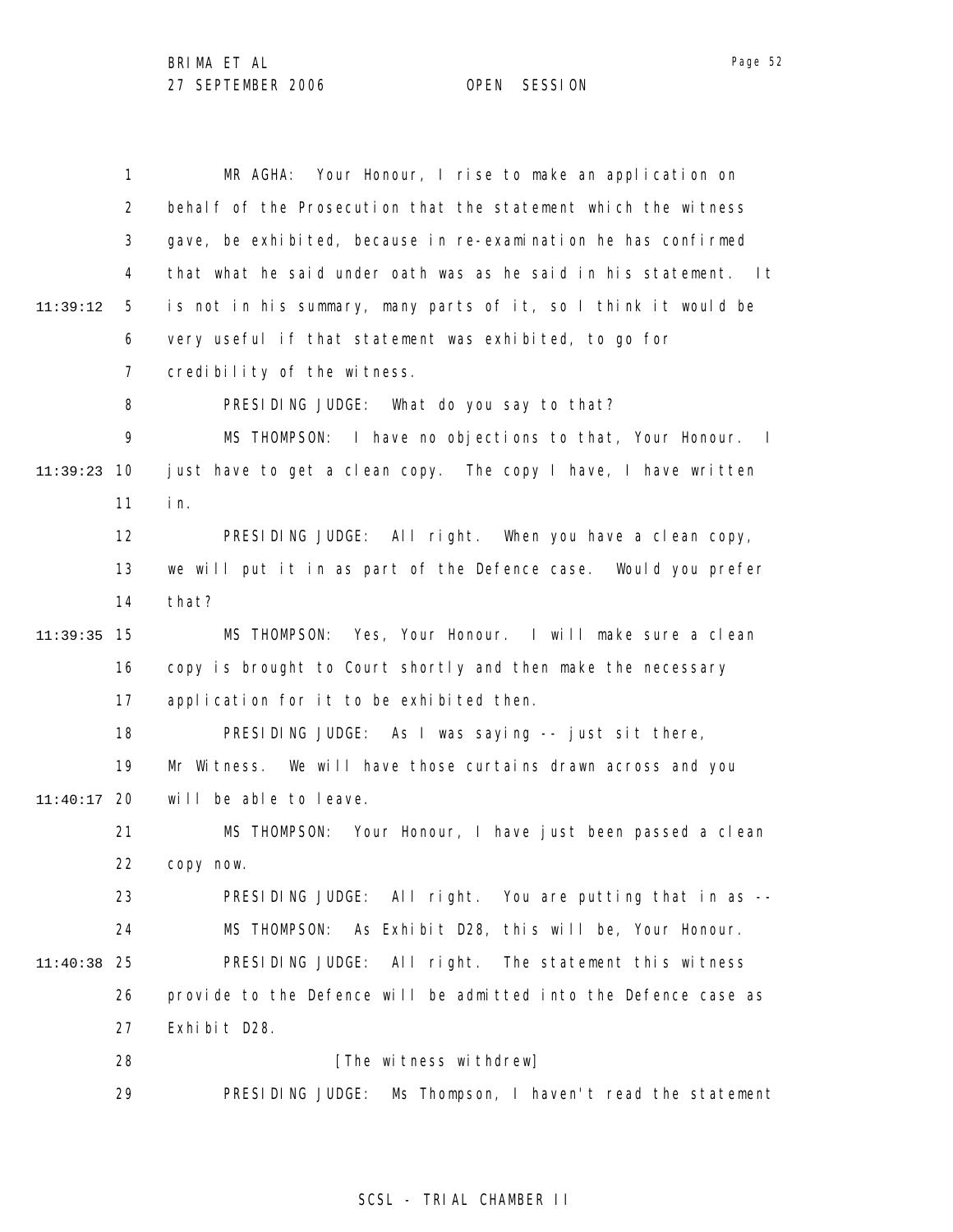1 2 3 4 5 yet, but is it your application that it be admitted confidential under seal or not? MS THOMPSON: Your Honour, it does contain identifying details. The other issue is it may be necessary for us to get an original, because this is not signed. This is a typed copy that

6 7 is not signed. I will need to look for the originals. I'm not sure, really, whether I should be exhibiting it now.

8 9 10 11:42:33 MR AGHA: Yes, I agree, Your Honour, this seems to be more a summary of what it is. We would require the statement which is dated and signed and actually was taken from him at the time,

11 from which the summary, we assume, is based.

12 13 14 15 11:42:46 MS THOMPSON: It is based on this copy. This is not a summary. This is the statement as it was, but I noticed that when it was typed, the usual bits about signature and everything was omitted. I need to look for the original and have it

16 compared.

11:42:14

17 18 PRESIDING JUDGE: All right. Well, look, in the meantime, you withdraw the tender; is that correct?

19 MS THOMPSON: Yes, Your Honour.

20 11:43:01 21 22 23 24 25 11:44:04 26 27 28 PRESIDING JUDGE: All right. The Trial Chamber retracts the tender of this document until the original is produced. I understand the next witness is DAB-059; is that right? MS THOMPSON: Yes, Your Honour, and there is an update on the other two. The information I have is that one is suffering from diarrhoea and the other has a fever and, therefore, will not be available for today. [The witness entered court] PRESIDING JUDGE: That's DAB-110 and DAB-109?

29 MS THOMPSON: Yes, Your Honour.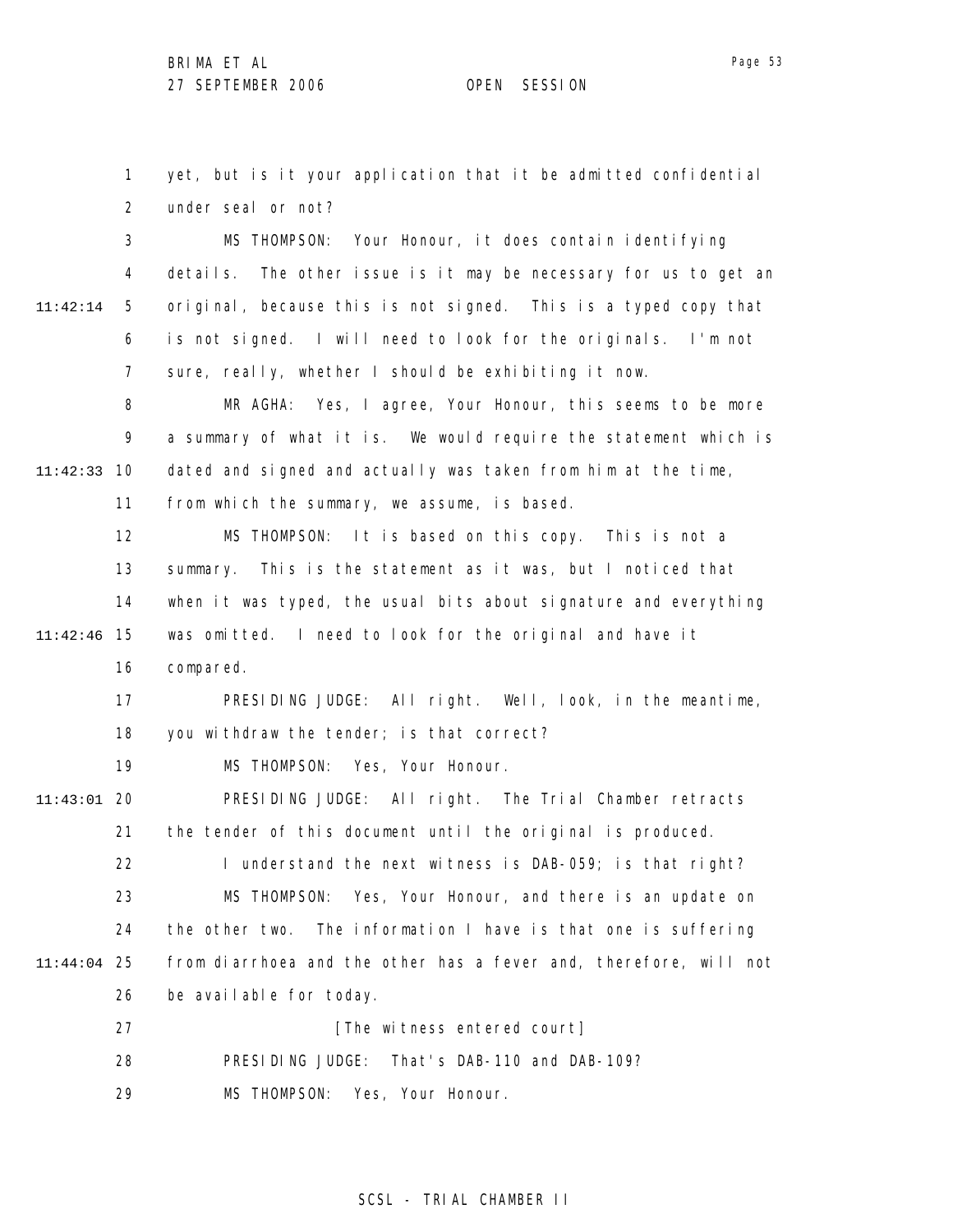BRIMA ET AL

27 SEPTEMBER 2006 OPEN SESSION

1 2 3 4 5 6 7 8 9 10 11:46:25 11 12 13 14 15 11:46:48 16 17 18 19 20 11:47:14 21 22 23 24 25 11:47:32 26 27 28 29 11:45:29 PRESIDING JUDGE: They are both ill? MS THOMPSON: Both ill. PRESIDING JUDGE: All right. Thank you. WITNESS: DAB-059 [Sworn] [Witness answered through interpreter] PRESIDING JUDGE: Now, Ms Thompson, just for the record, is this witness an individual witness for Mr Brima? MS THOMPSON: Yes, Your Honour. PRESIDING JUDGE: Yes, go ahead, please. EXAMINED BY MS THOMPSON: Q. Mr Witness, I'm going to ask you some questions. Please listen carefully to my questions, because what you say is being interpreted, and we are writing down your evidence, so you have to take it slowly, okay? And then when I finish -- A. Okay. Q. -- my learned friends on this side might have some questions for you, and also my friends on the other side might have some more questions for you, okay? Now, Mr Witness, you were born in 1968 in Freetown; is that correct? A. Yes, it is correct. Q. And also you still reside in Freetown? A. Yes, it is correct. Q. You are married with children? A. Yes, it is correct. Q. Involved in petty trading? A. Yes, you are correct. Q. And you are educated up to secondary school level? A. Yes, you are correct. Q. Before your present petty trading, you were a police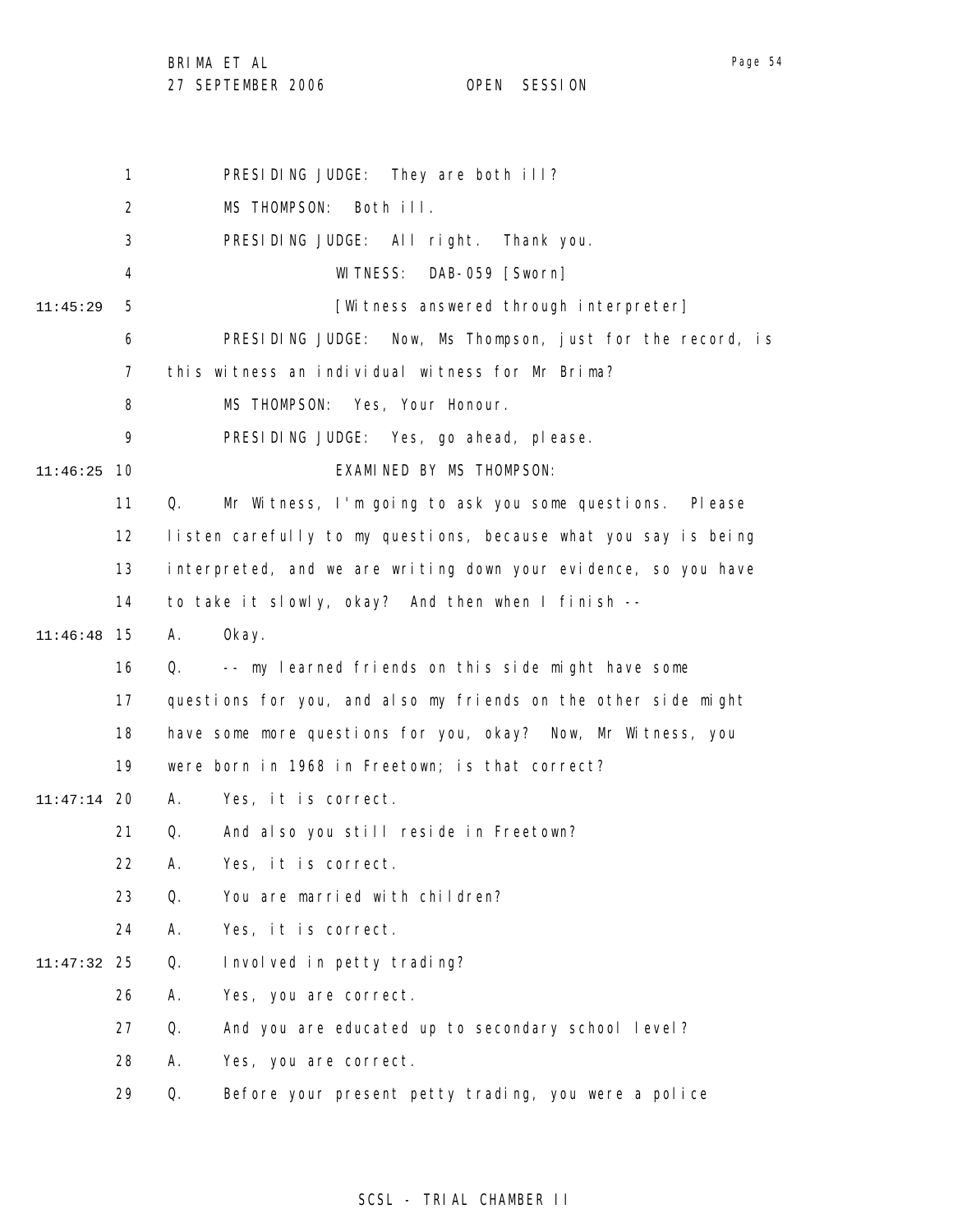- 1 officer?
- 2 A. Yes, you are correct.
- 3 Q. And you were trained in 1985?
- 4 A. Yes, you are correct.
- 5 11:48:12 Q. Were you issued with a police number?
	- 6 A. Yes.
	- 7 Q. Can you recall your number?
	- 8 A. Yes, I can recall it.
	- 9 Q. If the Court were so minded, would you write the number
- 10 11:48:31 down for us, please?
	- 11 A. Yes, I will be able.
	- 12 13 MS THOMPSON: Your Honours, may I respectfully ask that he write his number down.
	- 14 PRESIDING JUDGE: Can you assist, Madam Court Attendant.
- 15 11:48:52 THE WITNESS: Okay.
	- 16 17 18 19 MS THOMPSON: Your Honour, perhaps I should say now that this is one of three applications I will be making. The others are two names, and my submission is, if they were revealed, they will reveal this witness's identity.
- 20 11:49:49 21 Q. Mr Witness, I just want you to write the number, nothing else.
	- 22 23 MS THOMPSON: Your Honours, I respectfully ask that that be exhibited as D28 confidential under seal.
- 24 25 11:52:35 PRESIDING JUDGE: Any objection from the Prosecution? MR HARDAWAY: None, Your Honour.
	- 26 27 28 PRESIDING JUDGE: That document just written out by the witness where he gives his police number will be admitted as Exhibit D28 and marked confidential and under seal.
		- 29 [Exhibit No. D28 was admitted]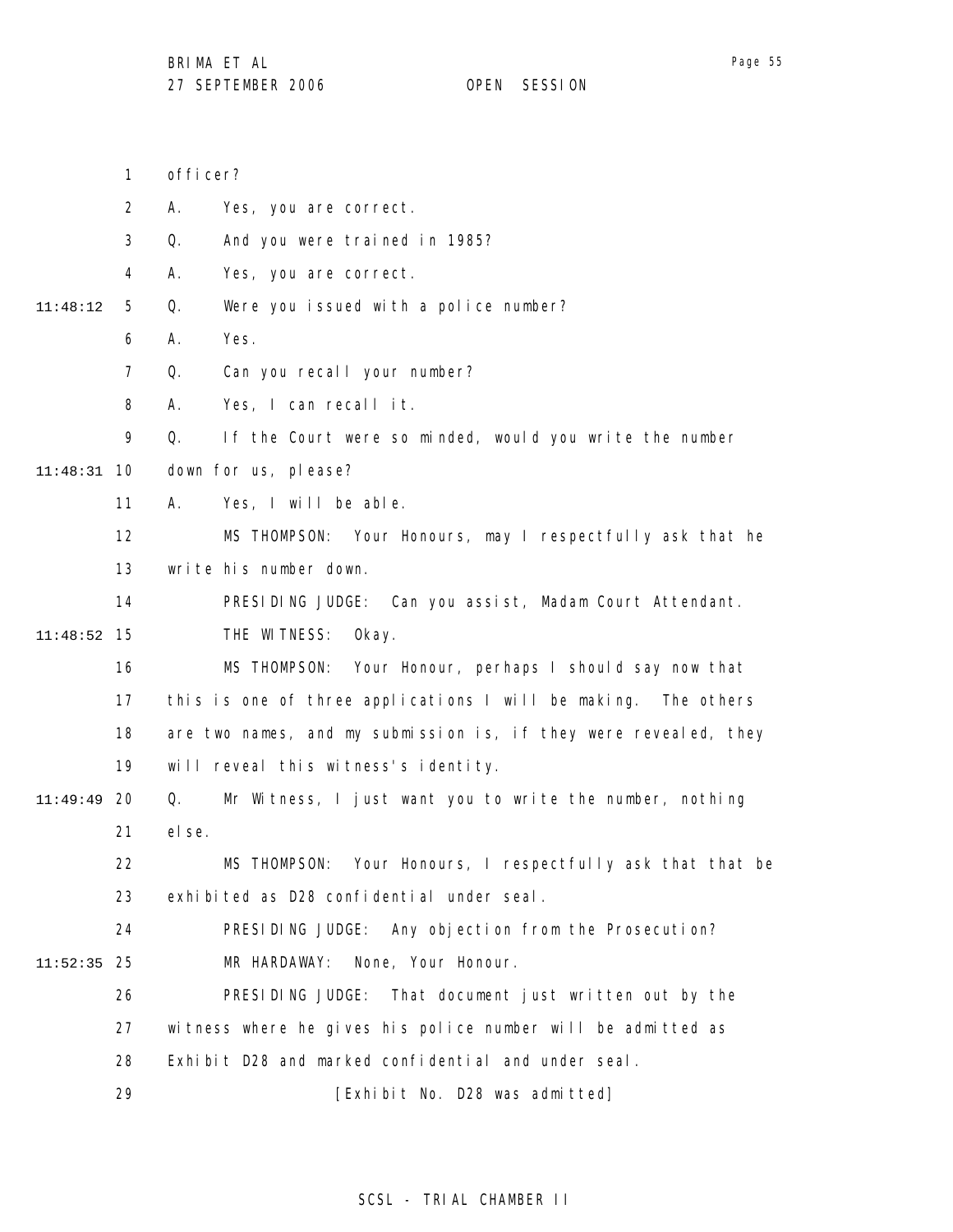1 MS THOMPSON:

2 Q. Mr Witness, can you recall May 1997?

3 A. Yes, I can recall.

4 Q. Can you recall if something happened in Sierra Leone in May

5 11:53:10 1997?

- 6 A. Yes, I can remember.
- 7 Q. Can you tell us what that was?
- 8 A. Yes, there was an overthrow.

9 Q. Who overthrew what?

10 11:53:29 A. The AFRC took over power from the SLPP.

> 11 Q. Do you know who was the leader of the AFRC?

12 A. Yes, Johnny Paul Koroma.

13 14 Q. Mr Witness, at the time of that coup, can you recall where you were?

15 11:53:58 16 17 18 19 20 11:54:31 21 22 23 24 A. Well, I was on medical. I was on the N Division, so when I came for the medical, then the coup took place, but they announced that the leader for the Armed Forces Revolutionary Council comprised of all the forces, so I went to report my -- Q. Mr Witness, Mr Witness. Let's start again. I think you are going too fast for the interpreter. So the question I asked you was: Where you were when the coup took place? Start again, please. This time take it slowly. If your answer is long, it is best to take it in portions. A. Okay.

25 11:54:52 Q. Can you answer the question then, please.

26 27 28 29 A. Yes, okay. I was in town for medical, so I heard over the radio that -- from Johnny Paul Koroma, he said that the Armed Forces Revolutionary Council, which comprised of all the forces, so we all should report at the various bases, so I went to report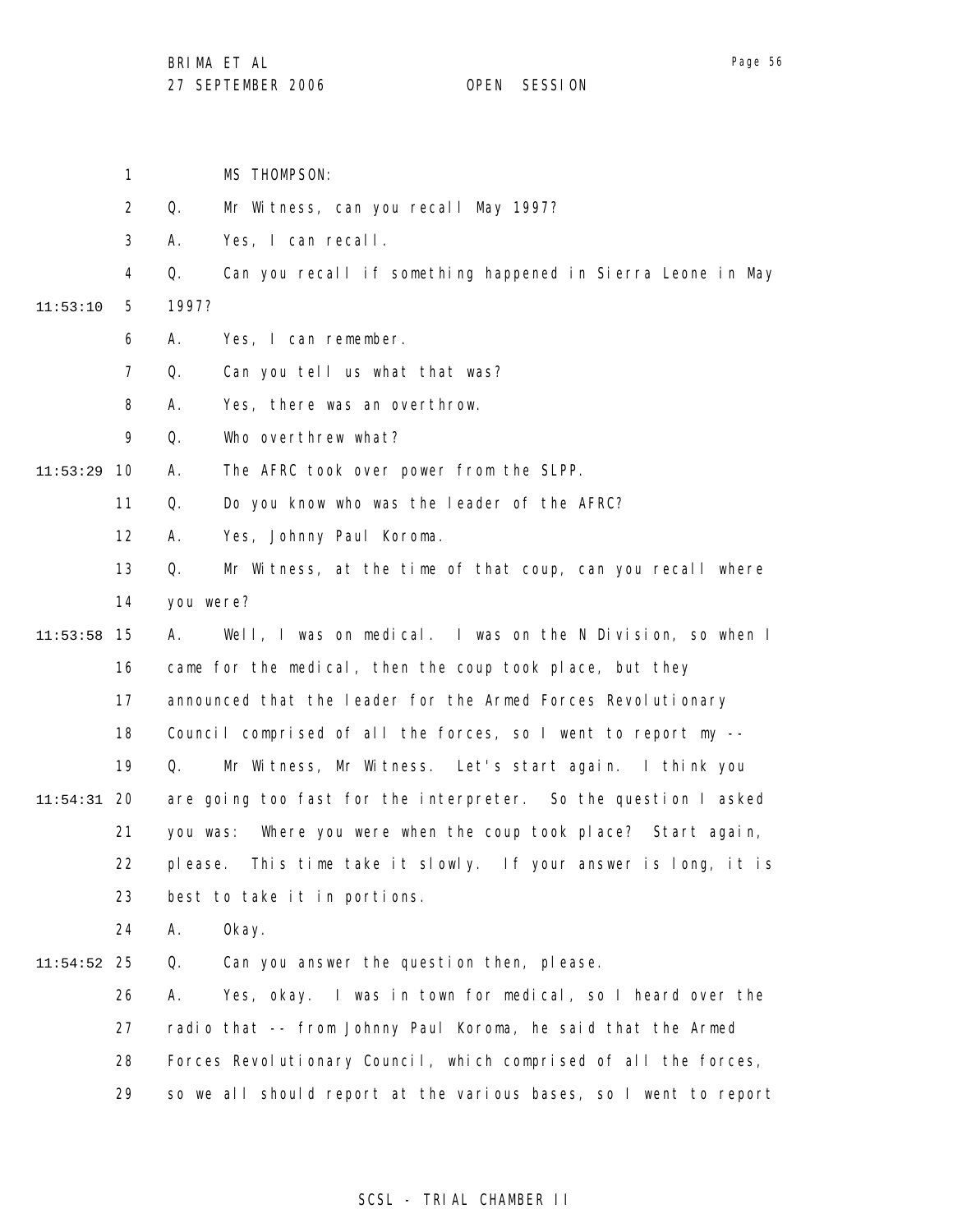11:55:38

1 2 3 4 5 6 7 8 9 10 11:56:08 11 12 13 14 15 11:56:27 16 17 18 19 20 11:56:58 21 22 23 24 25 11:57:13 26 27 28 myself at the police headquarters, to the deputy inspector general. Q. Whereabouts is the police headquarters, Mr Witness? A. At George Street. George Street. Q. After you had reported, did anything happen? A. Well, after I reported myself, I was with the deputy inspector general [redacted]. Q. Mr Witness, perhaps it might be best not to -- try not to mention anything that would lead to your identity being revealed, okay. MS THOMPSON: Your Honour, may I respectfully ask -- I'm loathe to ask to go into closed session, but perhaps -- I thought I would be able to deal with it by simply writing down names, but perhaps it may be necessary for me to make an application for closed session just to clear up two points which deal with his assignments and may, in my respectful submission, lead to the revelation of his identity, Your Honour. I think that is under Rule 75(B) -- PRESIDING JUDGE: No, it is under Rule 79. MS THOMPSON: 79, sorry, Your Honour. Yes, Rule 79(A)(ii). PRESIDING JUDGE: Yes. I take it the Prosecution has no objection to that. MR HARDAWAY: None, Your Honour. PRESIDING JUDGE: All right. It appears as though some evidence is going to be adduced from this witness, which could endanger the identity of the witness, who is a protected witness, so for a short time we will order, pursuant to Rule 79, that the evidence be given in closed session. All members of the public

29 must leave the Court, but court monitors, may remain. Now,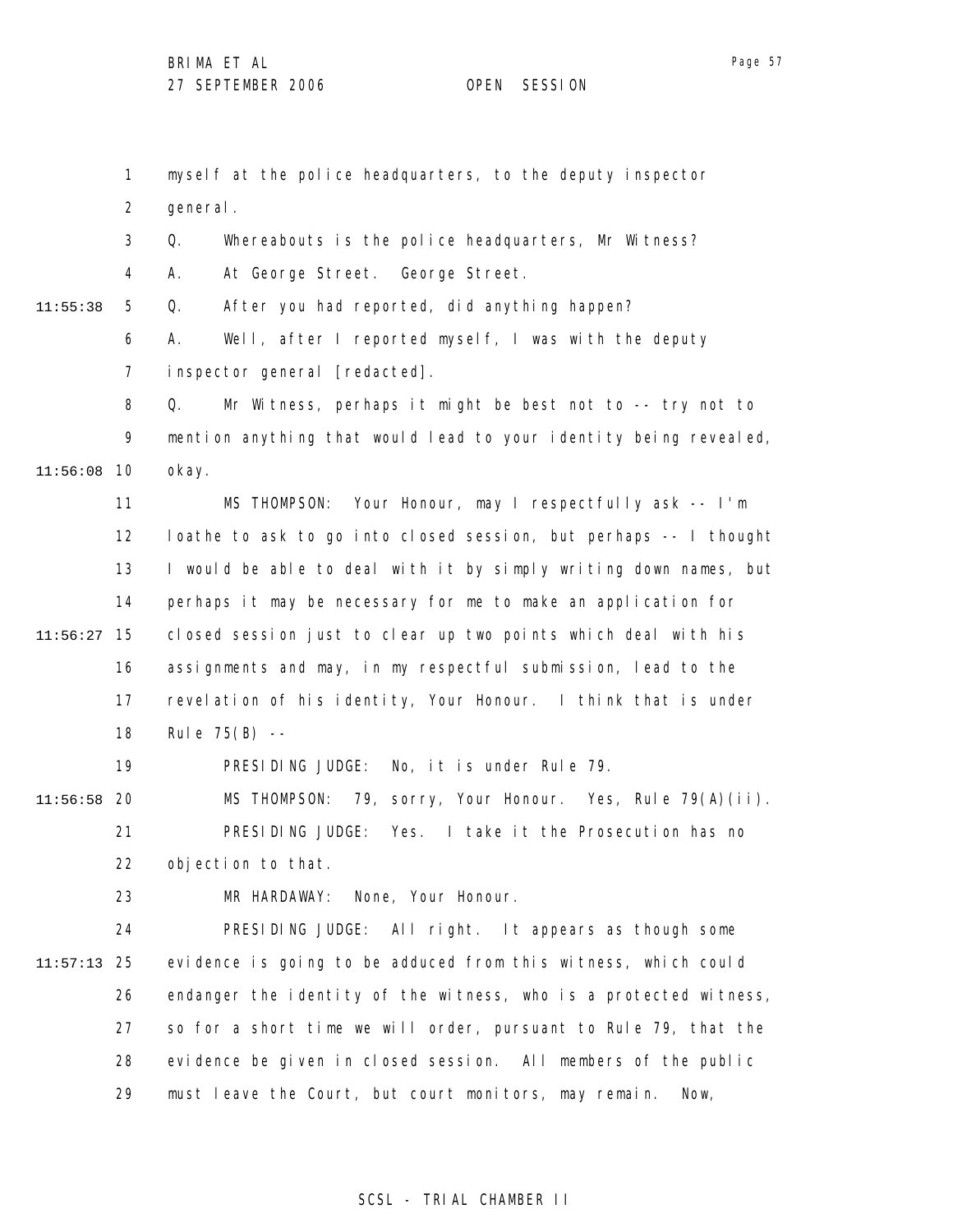10 11:58:13 11:57:55 Madam Court Attendant can make arrangements for the Court to be closed. MS THOMPSON: Your Honour, may I also respectfully ask that the last answer be redacted from the records. PRESIDING JUDGE: What was that last answer? MS THOMPSON: The name wasn't given, but the designation was given. PRESIDING JUDGE: His position was given, yes. Yes, the witness's last answer, dealing with personal security to a certain person, will be redacted from the record. [At this point in the proceedings, a portion of the transcript, pages 59 to 63, was extracted and sealed under separate cover, as the proceeding was heard in a closed session]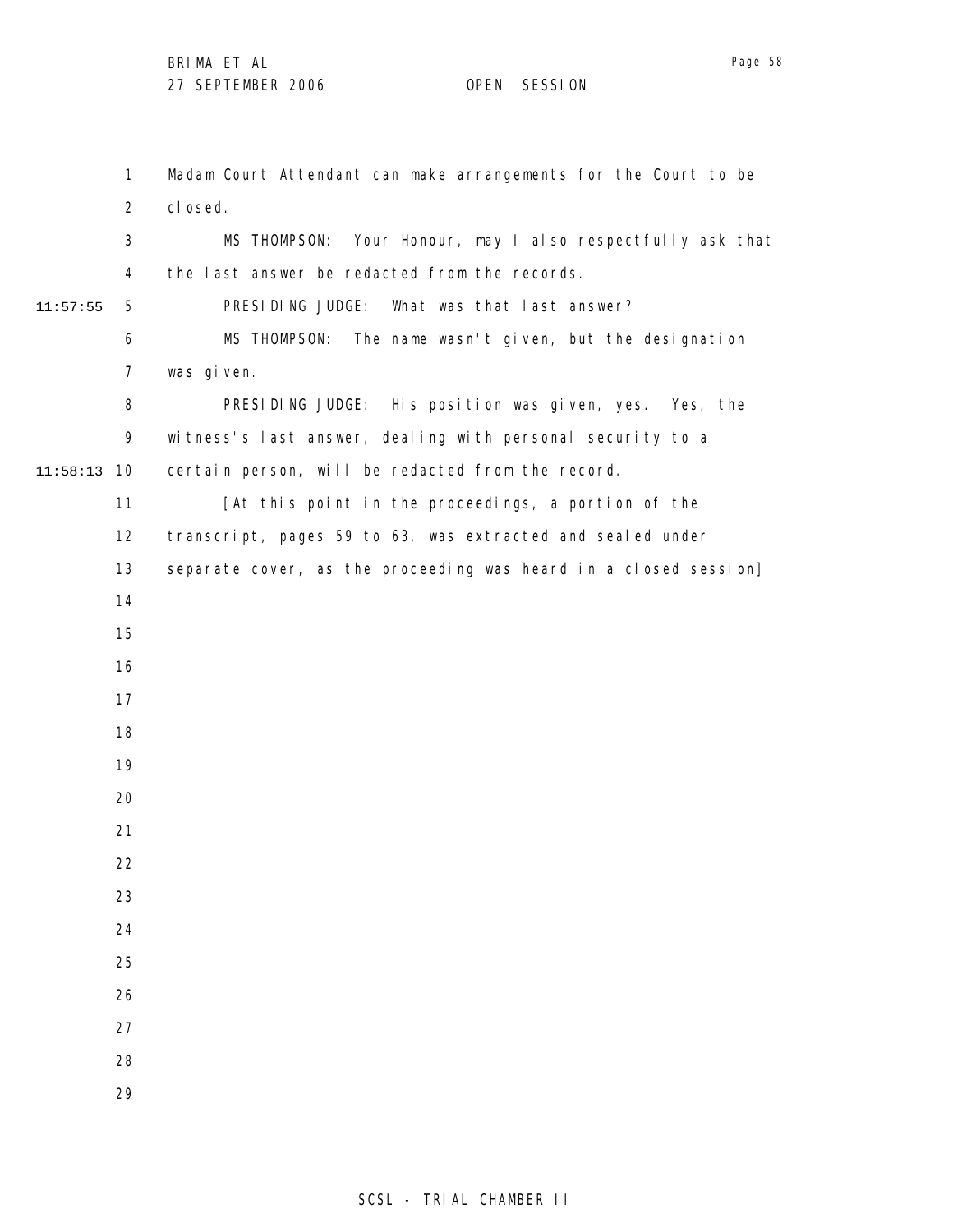1 2 3 4 5 6 7 8 9 10 12:16:21 11 12 13 14 15 12:16:56 16 17 18 19 20 12:17:19 21 22 23 24 25 12:17:45 26 27 28 29 12:15:58 [Open session] MS KAMUZORA: Court is now in open session. PRESIDING JUDGE: Thank you. Go ahead, Ms Thompson. MS THOMPSON: Grateful, Your Honour. Q. Mr Witness, do you know the first accused in this case, Tamba Brima? A. Yes, I know him. Q. Can you tell this Court when you first met Tamba Brima? A. Well, the time I knew Tamba Brima was at the time when the AFRC took over. That was when I knew him, because Mr X was going there. I was going there, together with Mr X, to the hospital, to visit him at the hospital. Q. What hospital did you visit him? A. 34, 34 Hospital. Q. Do you know where that is situated? A. Yes, I know. Q. Tell the Court, please. A. 34 is at Wilberforce. Q. Is 34 Hospital known by any other name? A. Well, I know it as a military hospital. Q. Do you know what period this was, that you would go with Mr X to visit Tamba Brima? A. Well, March to April. Q. Do you know what year? A. 1997. Q. Was it before or after the coup? A. It was after the coup. Q. And when you went with Mr X, would you -- did you physically see Tamba Brima? Sorry, I'll rephrase that. Did you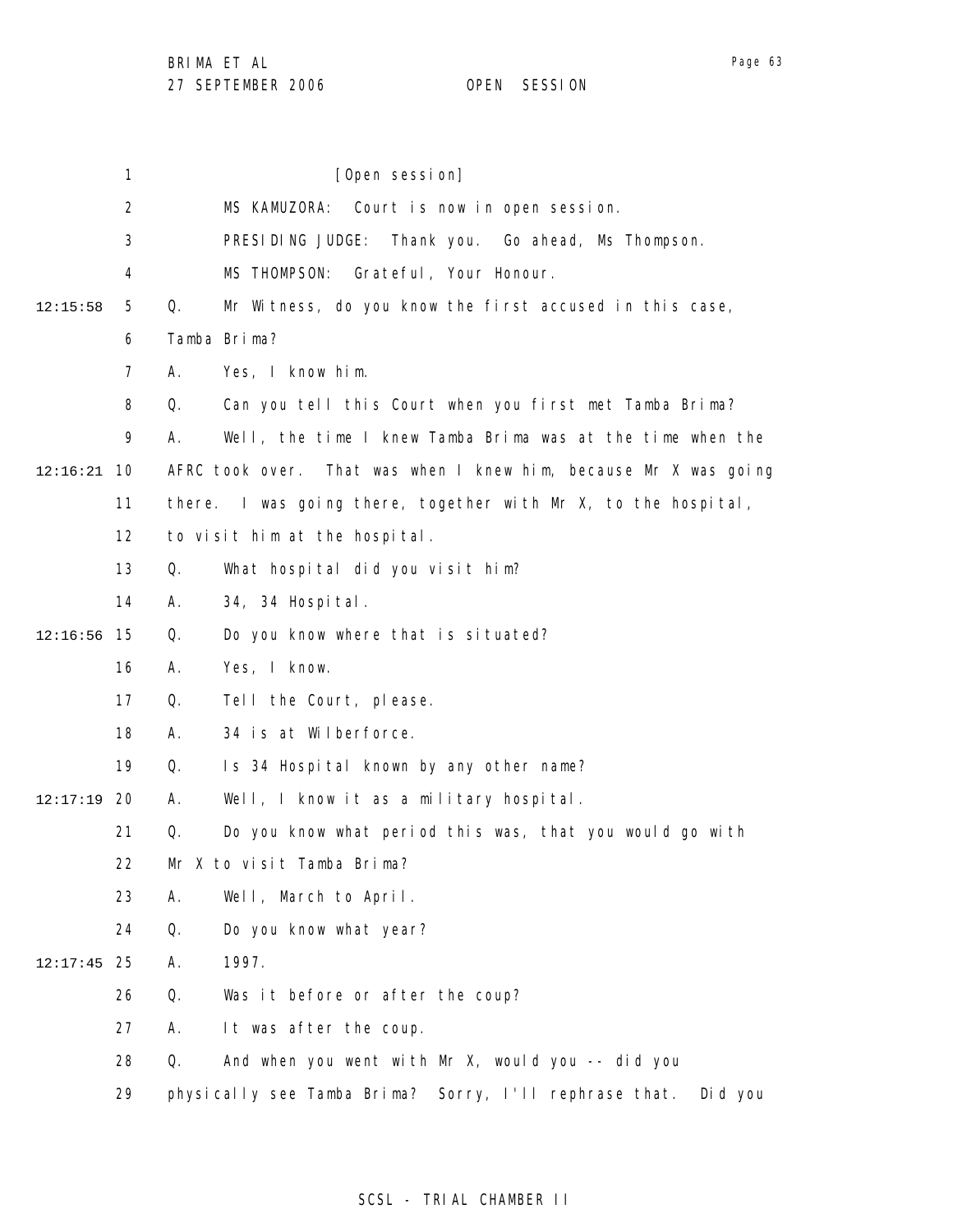1 2 3 4 5 6 7 8 9 10 12:18:55 11 12 13 14 15 12:19:46 16 17 18 19 20 12:20:20 21 22 23 24 25 12:20:51 26 27 28 29 12:18:32 actually see Tamba Brima? A. Yes, I saw him myself. Q. Can you recall how many times you saw Tamba Brima at the hospi tal? A. I went there with Mr X several times. I saw him for more than seven times at the hospital. Q. And do you know why you went to see -- sorry, do you know why it was that you saw Tamba Brima in the hospital and nowhere el se? A. We were -- after the AFRC took over, he was sick, because he had malaria. Q. Mr Witness, after -- you've told us that you left Mr X and went to another employment and then you went with Honourable Y. When you were with Honourable Y, can you recall what Honourable Y's position was? A. Yes, I can remember. Q. What was it? A. He is the SOS for tourism. From that point, he was deployed at Kono to replace Tamba Gborie. That was in December. Q. When he was in Kono, what was his role in Kono? A. He was a GGDO. He was in charge of all the minerals. Q. What does GGDO mean? A. No, something diamond, but I don't understand. Something gold, but I don't understand. Q. When he went to Kono in December 1997, did you go with him? A. Yes, I went with him. MR HARDAWAY: Objection [Overlapping speakers] said December 1997. MS THOMPSON: That's what he said.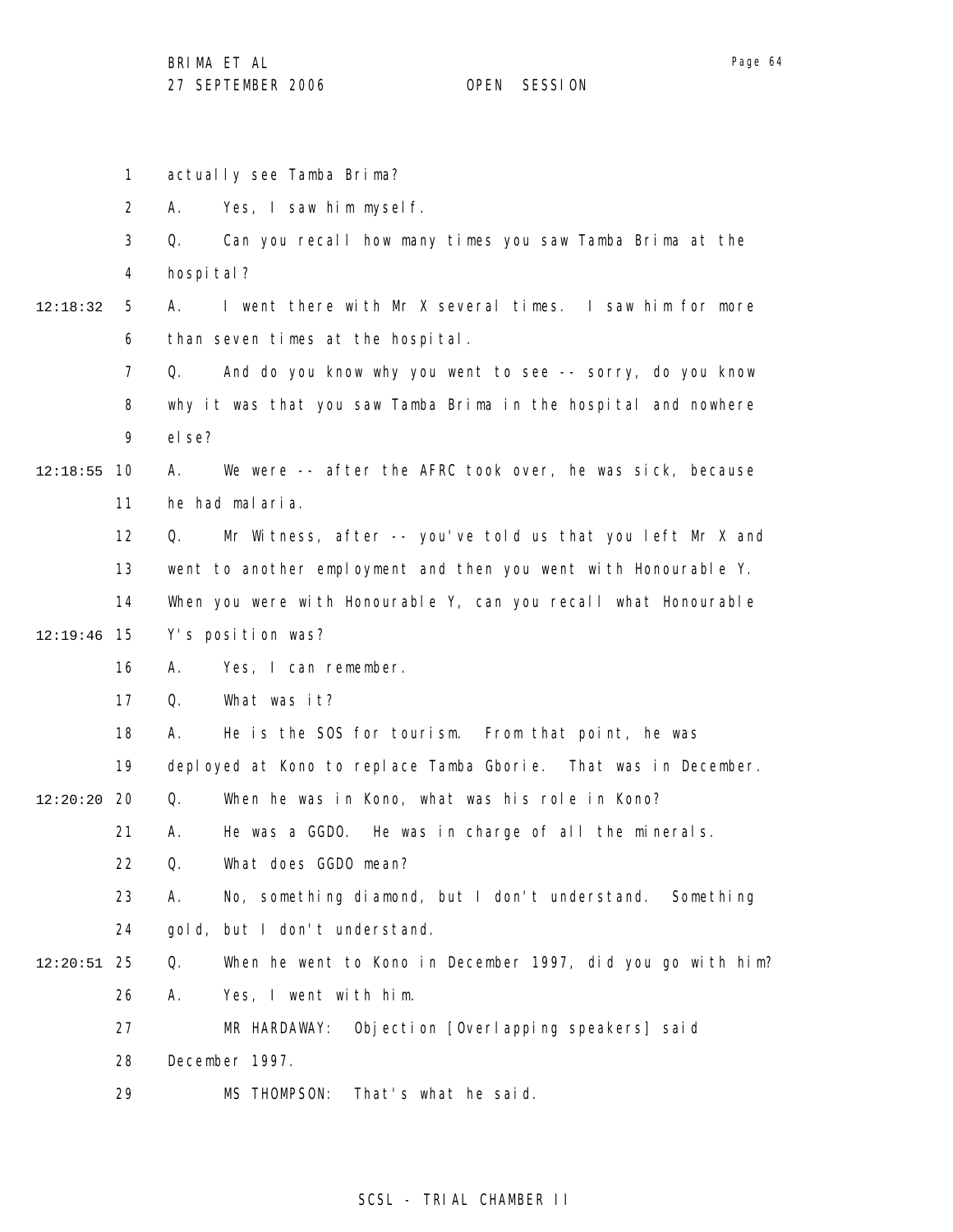1 2 3 4 5 6 7 8 9 10 12:21:50 11 12 13 14 15 12:22:09 16 17 18 19 12:22:45 20 21 22 23 24 25 12:23:10 26 27 28 29 12:21:26 PRESIDING JUDGE: He said December. MS THOMPSON: I will ask what year, then, Your Honour. Q. December, in what year did Honourable Y go to Kono? A. It was in December. Q. What year? A. 1997. Q. Okay. Did you go with him? A. Yes, I was his personal bodyguard. Q. When you went to Kono, do you recall meeting anyone there? A. Yes, we met somebody there. Q. Who? A. We met Tamba Brima there. Q. When you met Tamba Brima, do you know exactly where you met him? A. It was at Masingbi Road. Q. What was at Masingbi Road; can you recall? A. It was there where he was, since he was ill, because he said he was going to cure himself in a village called Yarya, because the illness he had could not be treated through the hospital, so he went on the native way of curing. Q. Mr Witness, how do you know that he was there because he was ill? A. Well, he had left us here. He obtained a pass and said he was going to cure himself in Kono, so Johnny Paul Koroma said he was afraid. That was what he used to tell Mr Y. He said the man was afraid, that is why he went away. So he was given a purse, and he went to Kono in order to cure himself. Q. How do you know that Johnny Paul told Honourable Y this? A. Well, I was his personal bodyguard. Anything that was said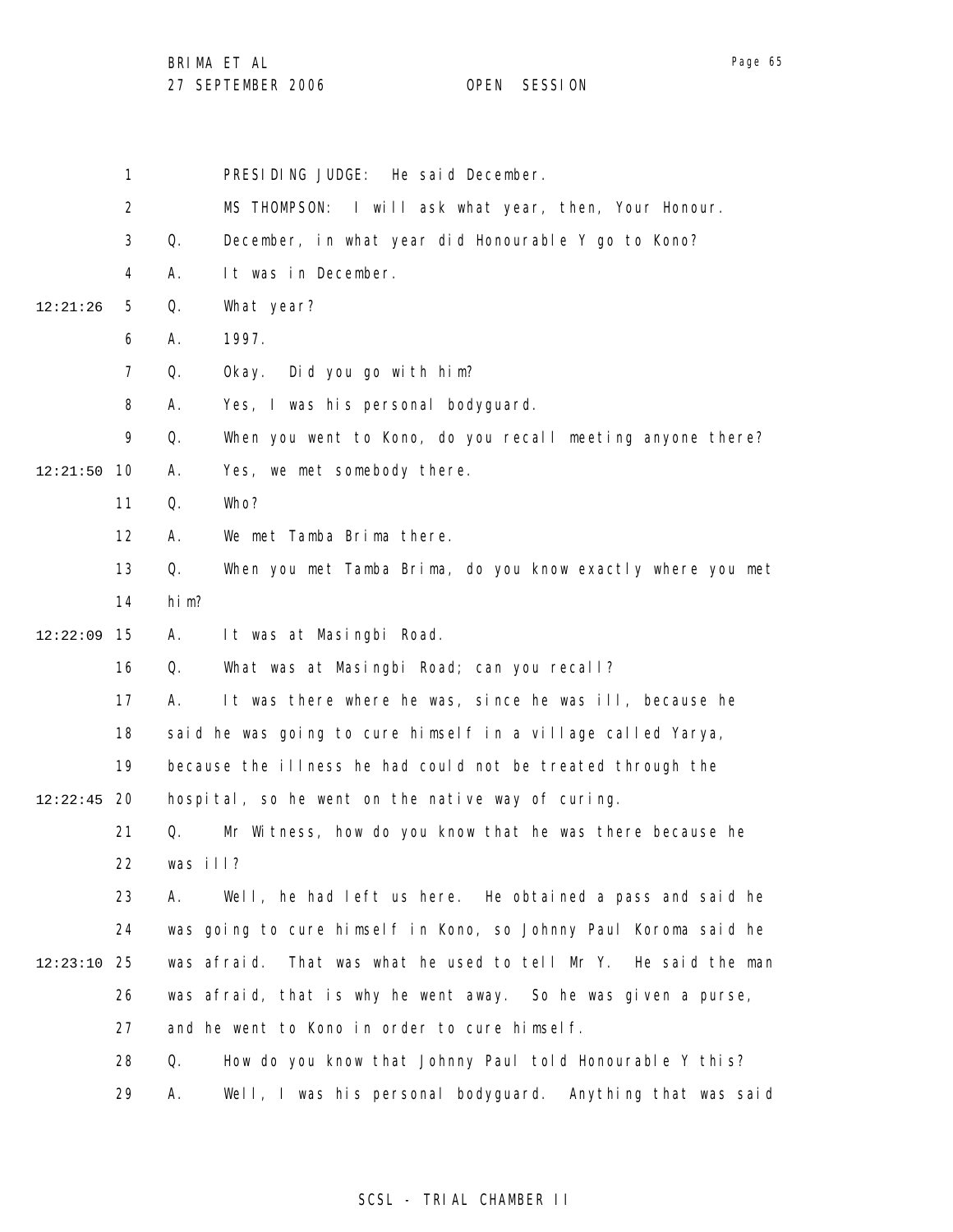1

2 3 4 5 6 7 8 9 10 12:24:32 11 12 13 14 15 12:25:01 16 17 18 19 12:24:09 whatever he said. Q. When you met Tamba Brima in Kono, did you speak to him? A. Yes, I speak with him. I spoke with him at Masingbi Road. He called me and asked me how is Freetown. He said it wasn't bad he said, "Now I have come to cure myself through the native means." Then I said, "You had a bad luck, because since you were commended for your father's good work, you are not well, up to this time, up to that time." Then he said he didn't know what happened -- what was wrong with him, and then I said I prayed for him that God will help him. Q. At this meeting, was anyone else present? A. Yes. There were some honourables present. Q. Where was Honourable Y at this time? A. All of us were in Kono. I was with him, because I wouldn't go anywhere without him. Q. Mr Witness, can you recall February 1998? A. Yes, I am able to recall February 1998. Q. Do you recall anything happening in Sierra Leone in

by Johnny Paul, I was by Honourable Y, so I was able to hear

- 20 12:25:33 February 1998?
	- 21 A. Yes, I can recall.

22 Q. What was that?

- 23 A. Well, it was the period of the intervention.
- 24 Q. Who intervened where?
- 25 12:25:53 26 A. Well, it was the Nigerian troops who intervened in Freetown.
	- 27 Q. Mr Witness, at that time, where were you?
	- 28 A. I was in Kono, I and Honourable Y.
	- 29 Q. Did you do anything as a result of that intervention?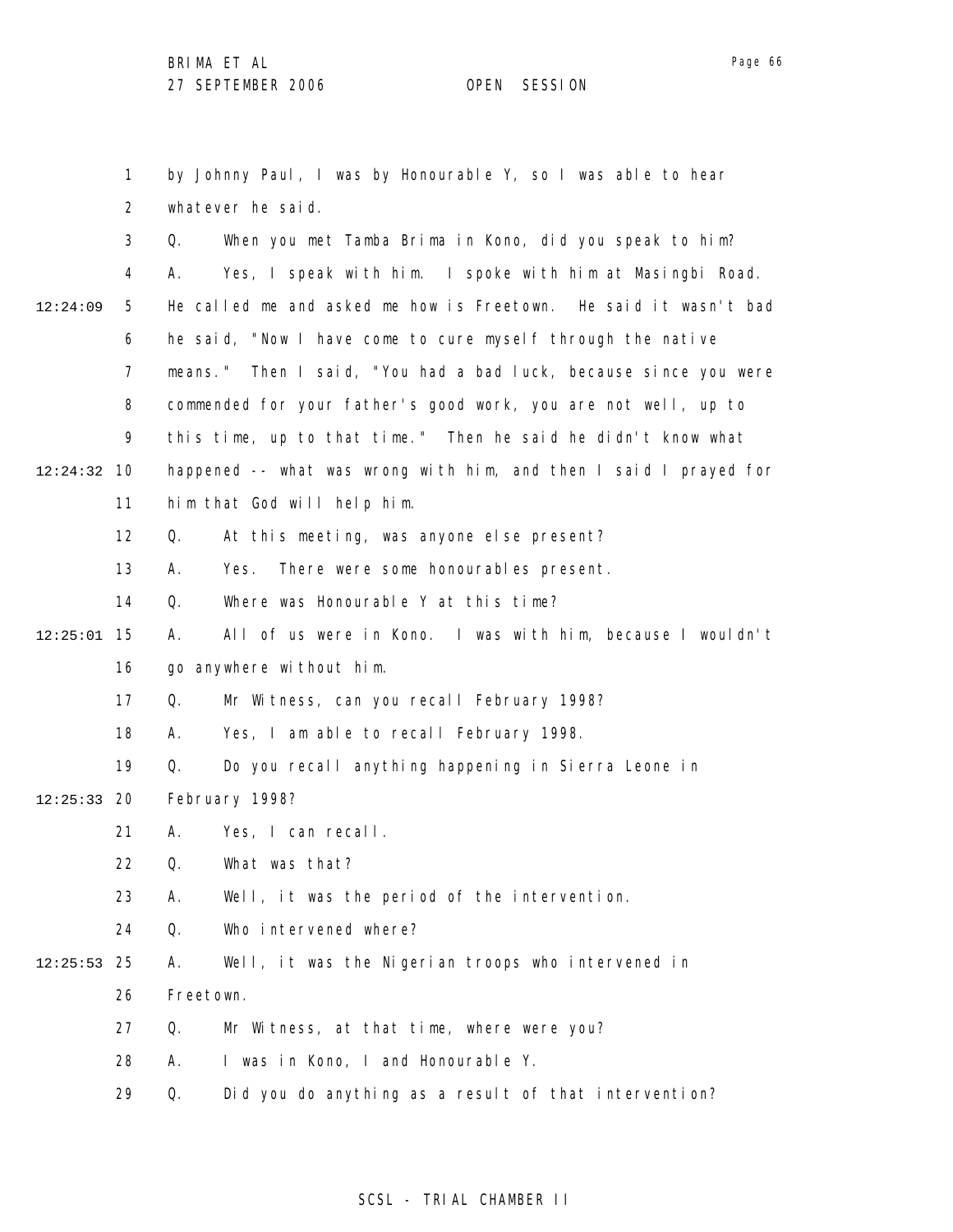1 2 3 4 5 6 7 8 9 10 12:27:11 11 12 13 14 15 12:27:37 16 17 18 19 12:28:14 20 21 22 23 24 25 12:28:43 26 27 28 29 12:26:39 A. Well, I didn't do anything because, because I was listening to orders, and it was Mr Y who used to give us orders. Q. Do you know whether Honourable Y did anything after the intervention? A. Well, during the intervention that was the time Johnny Paul sent wireless message, said that we should report immediately in Freetown with Mr Y's troops. We left Tamba Brima at Masingbi Road, seriously ill. Then we told him that he should observe what was going in town, because we were coming down to Freetown during that period of the intervention. Q. After that message and what you told Tamba Brima -- sorry, did you tell Tamba Brima that yourself? A. Yes, we told him, saying that the boss had called for us. We called him supreme. He said there had been the intervention, so Tamba Brima said he wasn't well, so he was unable to come. Q. Who did you call supreme? A. Johnny Paul, he was our supreme. Q. Did you then leave for Freetown? A. No. The ECOMOG troop could not allow us at the RDF, that is by Mile 38. Q. What did you do then? A. Well, Mr Y said we should go and look for Johnny Paul Koroma, with SAJ Musa, including other senior and junior officers. We should go and collect them from Fogbo, that was where we met them on our way, including Johnny Paul. We went with them to Masiaka with Mr Y's Land Cruiser [redacted]. That was the registration number. Q. When you were at Masiaka, do you know where Tamba Brima was at this time?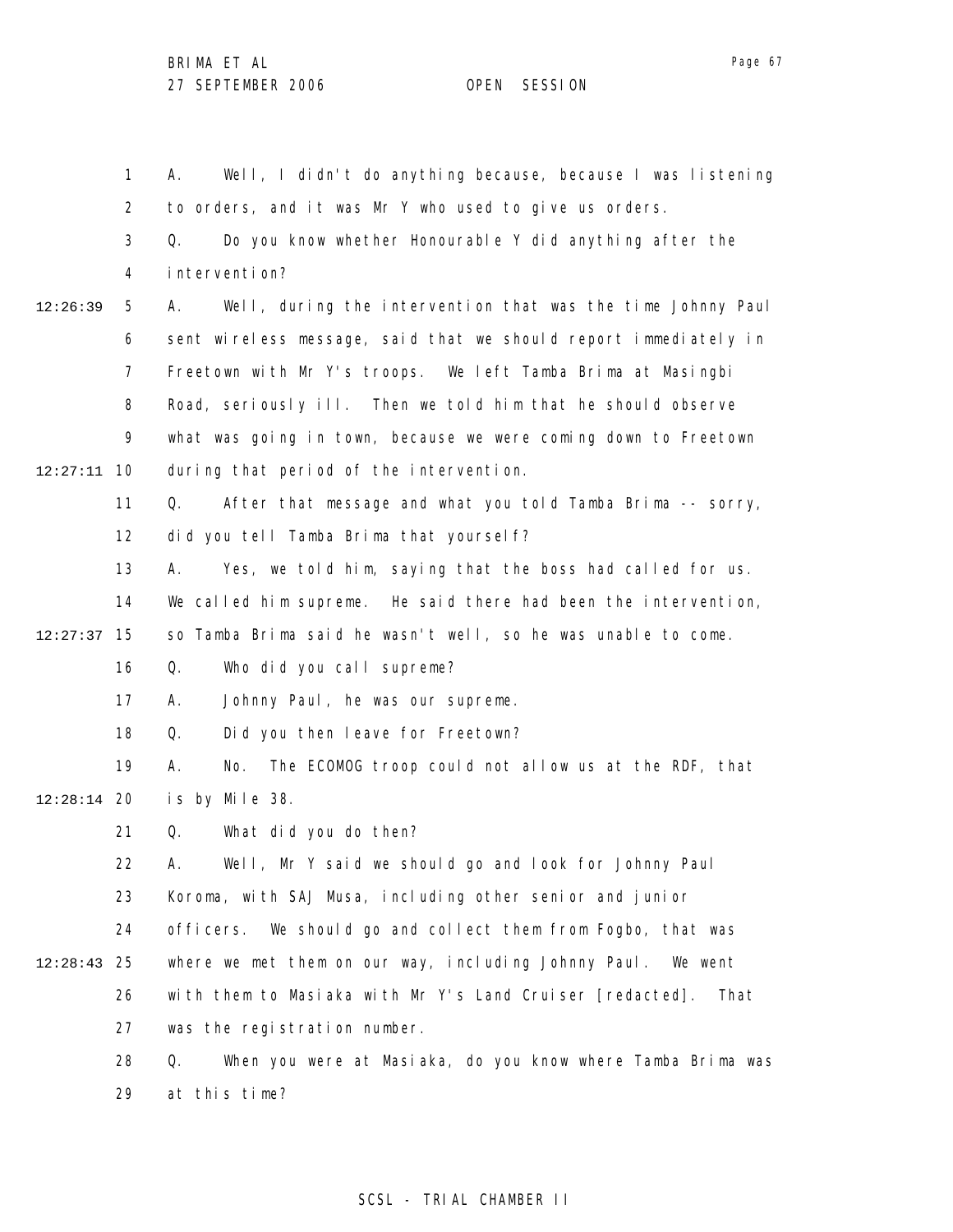BRIMA ET AL

27 SEPTEMBER 2006 OPEN SESSION

1 2 3 4 5 6 7 8 9 10 12:29:39 11 12 13 14 15 12:30:00 16 17 18 19 12:30:38 20 21 22 23 24 25 12:30:58 26 27 28 29 12:29:21 JUDGE SEBUTINDE: Sorry, Ms Thompson, is that registration number okay to remain on the record? MS THOMPSON: Probably not, Your Honour. Out of an abundance of caution, I would ask for that be redacted. PRESIDING JUDGE: All right. If you think that may go to the witness's identity, it can be redacted. MS THOMPSON: Q. Mr Witness, I think the question I asked: When you were at Masiaka -- MS THOMPSON: Your Honours, we have had that spelling before. Q. Do you know where Tamba Brima was at that time? A. Well, we left him at Masingbi Road, I mean Masingbi Road, Kono. Then we heard a wireless message from Johnny Paul Koroma saying we should push the Nigerian troops, because they were mounting pressure on the AFRC, so we came and left him in Kono. Q. Mr Witness, I think you moved way ahead of us, but let's take it -- whilst you were at Masiaka, did you do anything? A. Well, Johnny Paul asked Honourable Y for Tamba Brima. Q. Were you present when he asked Honourable Y for Tamba Brima? A. Yes, yes. It was at the Bo Road, in Masiaka. Q. Can you recall, now, what Honourable Y said, in answer to that question? A. Well, when he asked him, he said -- he said, "That man Tamba Brima is a bastard; he's a coward." He had no blessing. It was because of his father he was given that position. Now, see he wouldn't come down to fight. He's always a coward, making coward. That was why he told Johnny Paul. Then Johnny Paul

#### SCSL - TRIAL CHAMBER II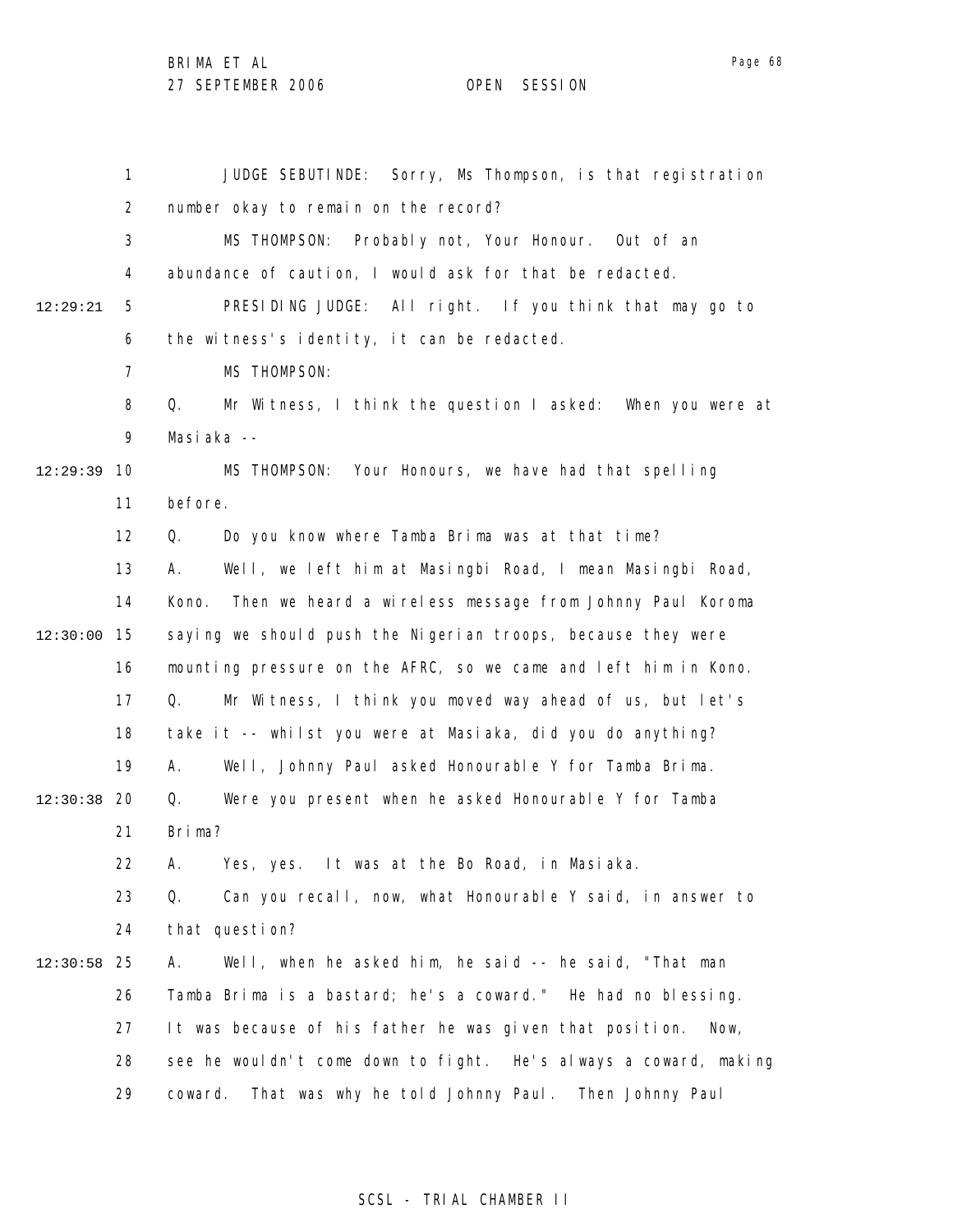Page 69

1 2 3 4 5 6 7 8 9 10 12:32:13 11 12 13 14 15 12:32:43 16 17 18 19 20 12:33:12 21 22 23 24 25 12:33:31 26 27 28 29 12:31:47 said, "He will know me. If I catch him in Kailahun, he will know me very well." Q. After that, Mr Witness, did anything happen? A. Well, from Bo Road, we escorted Johnny Paul Koroma, because he said we should take him to his village. That was where we spent 48 hours, at Magbonkineh. From Magbonkineh we went to Kono. We did not meet anybody there, no soldier. We saw a soldier in the bush. He said it was Tamba Brima who told them - all of them should run away from Kono and that they should surrender where to -- to the appropriate authority, and that he was not going to fight for any person. So Johnny Paul became desperate over Tamba Brima. Q. Did you stay in Kono at this time? A. Yes, I stayed in Kono. Initially that was where we were. Q. How long did you stay? A. 72 hours, I and Johnny Paul Koroma, Honourable Y, Banja Marah, including Akim Turay, and General Savinbi. Q. After that 72 hours, where did you go? A. We went to Gandorhun. MS THOMPSON: Your Honours, that is a spelling we have had before. Q. Did you stay in Gandorhun? A. Yes, we were there for 72 hours, again, before we went behind the school. Q. After the 72 hours, where did you go? A. We went to Gandorhun, that is on the way to Kailahun District. Q. Yes, I got that, then you stayed in Gandorhun for 72 hours, then something about a school. I'm asking, just to clarify,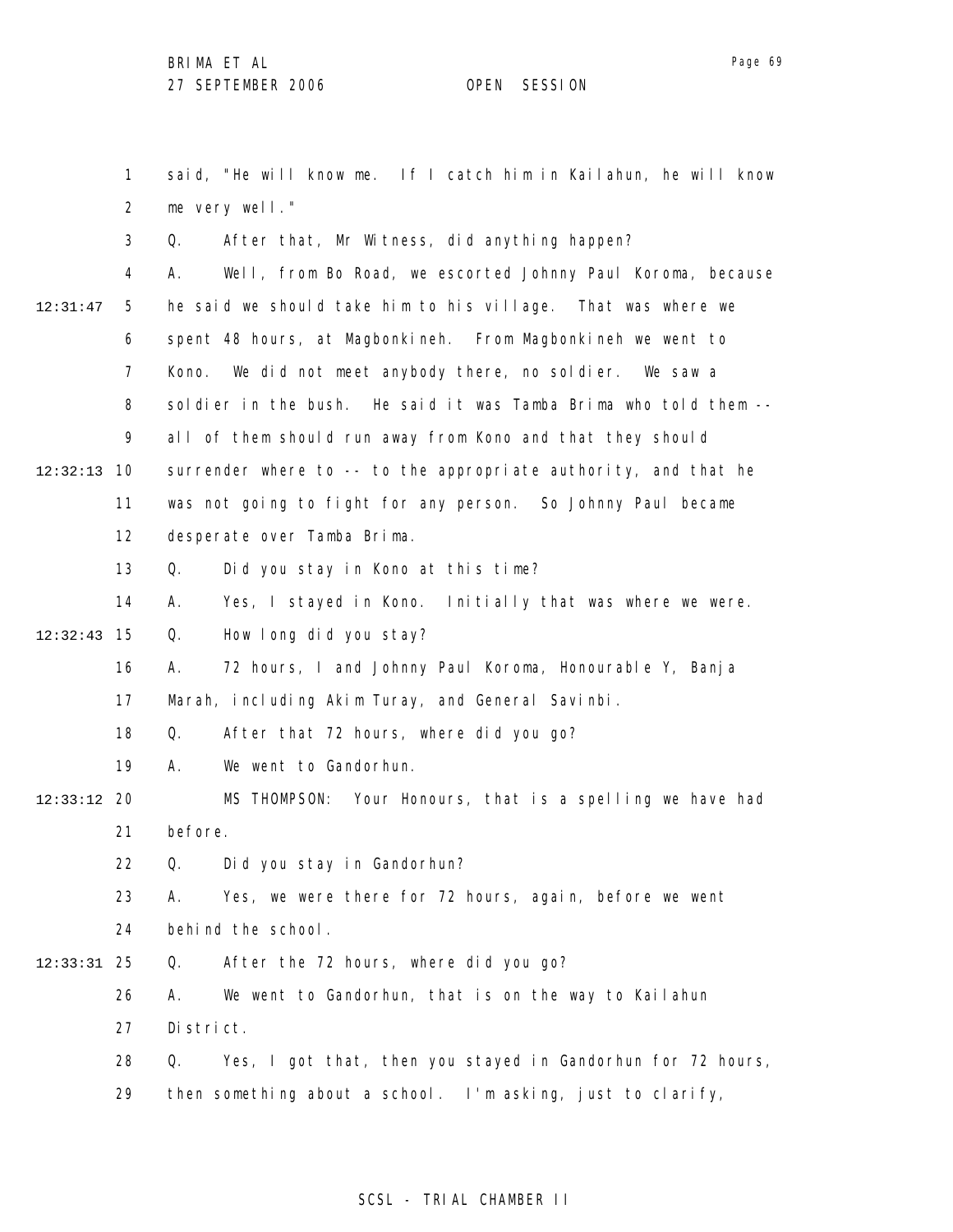|               | $\mathbf{1}$   |              | after that 72 hours in Gandorhun, where did you go?             |
|---------------|----------------|--------------|-----------------------------------------------------------------|
|               | $\overline{2}$ | А.           | We passed behind the school, we walked, because the             |
|               | 3              |              | Kamajors were -- did not allow us to pass through Sanda Road so |
|               | 4              |              | we walked. Johnny Paul was desperate over Tamba Brima, and I    |
| 12:34:19      | 5              |              | held his bulletproof. He said if he was going to catch him, he  |
|               | 6              |              | was going to execute him immediately.                           |
|               | $\overline{7}$ | Q.           | Whose bulletproof did you hold, because you said you held       |
|               | 8              | his $-$      |                                                                 |
|               | 9              | Α.           | Johnny Paul Koroma's bulletproof.                               |
| 12:34:42      | 10             | Q.           | Where you did you go to?                                        |
|               | 11             | А.           | We went to Lower Baoma.<br>That is where Mike Lamin and         |
|               | 12             |              | others collected us. That was a crossing point.                 |
|               | 13             |              | JUDGE SEBUTINDE: Could we have a spelling, please.              |
|               | 14             |              | MS THOMPSON: Lower, as in the word lower, and Baoma, I          |
| 12:35:00      | 15             |              | think is, B-A-O-M-A.                                            |
|               | 16             | А.           | B-A-O-M-A, Lower Baoma, the crossing point.                     |
|               | 17             | Q.           | Mr Witness, you said that was where Mike Lamin met you.         |
|               | 18             |              | Was Mike Lamin accompanied by anyone else?                      |
|               | 19             | А.           | Yes. He was with RUF Major OJ, Amara Peleto and 101             |
| 12:35:37      | 20             |              | manpower. Those were the people that came and collected us from |
|               | 21             | Lower Baoma. |                                                                 |
|               | 22             |              | MS THOMPSON: OJ, I think --                                     |
|               | 23             | Q.           | OJ, is that initials or is that a name?                         |
|               | 24             | А.           | Well, that is what I knew him for, Major OJ, RUF Major OJ.      |
| $12:36:01$ 25 |                |              | Peleto, Your Honours, is a name we've heard<br>MS THOMPSON:     |
|               | 26             | before.      |                                                                 |
|               | 27             | Α.           | Amara Peleto.                                                   |
|               | 28             | Q.           | When Mike Lamin collected you, where did you go?                |
|               | 29             | Α.           | We went to Kailahun.<br>Kailahun.<br>That was where we went, in |

# SCSL - TRIAL CHAMBER II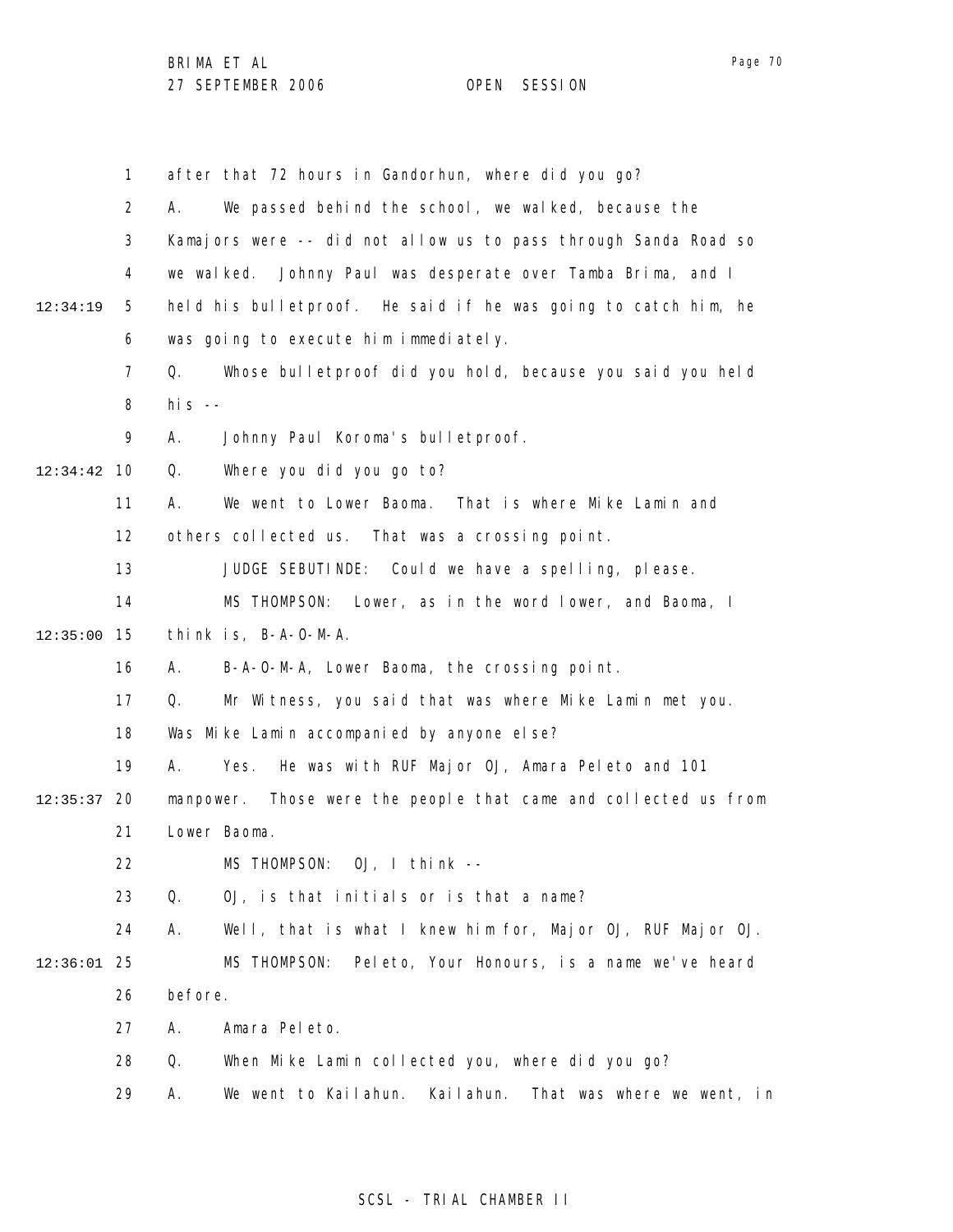1 a white house in Kailahun, up the hill. That was where we went.

2 Q. When you arrived in Kailahun -- first of all, is this

3 Kailahun Town?

4 A. It was Kailahun Town. Kailahun Town.

12:36:49

5

6 7 8 Q. When you arrived in Kailahun Town, did anything happened? A. Yes. As we arrived in Kailahun Town, that was the time General Mosquito went and met Johnny Paul Koroma and asked him if he observed what Tamba Brima did.

9 10 12:37:12 THE INTERPRETER: The interpreter is sorry. Can the witness come a little bit slower.

> 11 12 13 JUDGE SEBUTINDE: Mr Witness, please repeat your whole answer, but slowly. Repeat your whole answer, the interpreter did not get a word you said.

14 15 12:37:31 16 PRESIDING JUDGE: You began by saying, "As we arrived in Kailahun Town, General Mosquito met Johnny Paul." Now, go on from there.

17 18 19 12:37:58 20 21 22 23 THE WITNESS: He met Johnny Paul Koroma and he said if he saw what Tamba Brima did, that is a PLO coward, if he saw what he did in Kono, then Johnny Paul Koroma said he didn't want to see that man. That the man should be executed immediately. So he sent Mr Y and Sallu - Sallu is now in the military - and with RUF Captain OJ so they could treat Tamba Brima, and that Tamba Brima did not act as a soldier.

24 25 12:38:38 26 Q. After this encounter, Mr Witness, did anything else happen? A. Well, Mike Lamin obeyed the orders. He met Tamba Brima. Q. Okay, Mr Witness --

> 27 A. By Giema Road.

28 29 Q. Mr Witness, sorry I interrupted you there, but before you go further, I need to know how you know that Mike Lamin met Tamba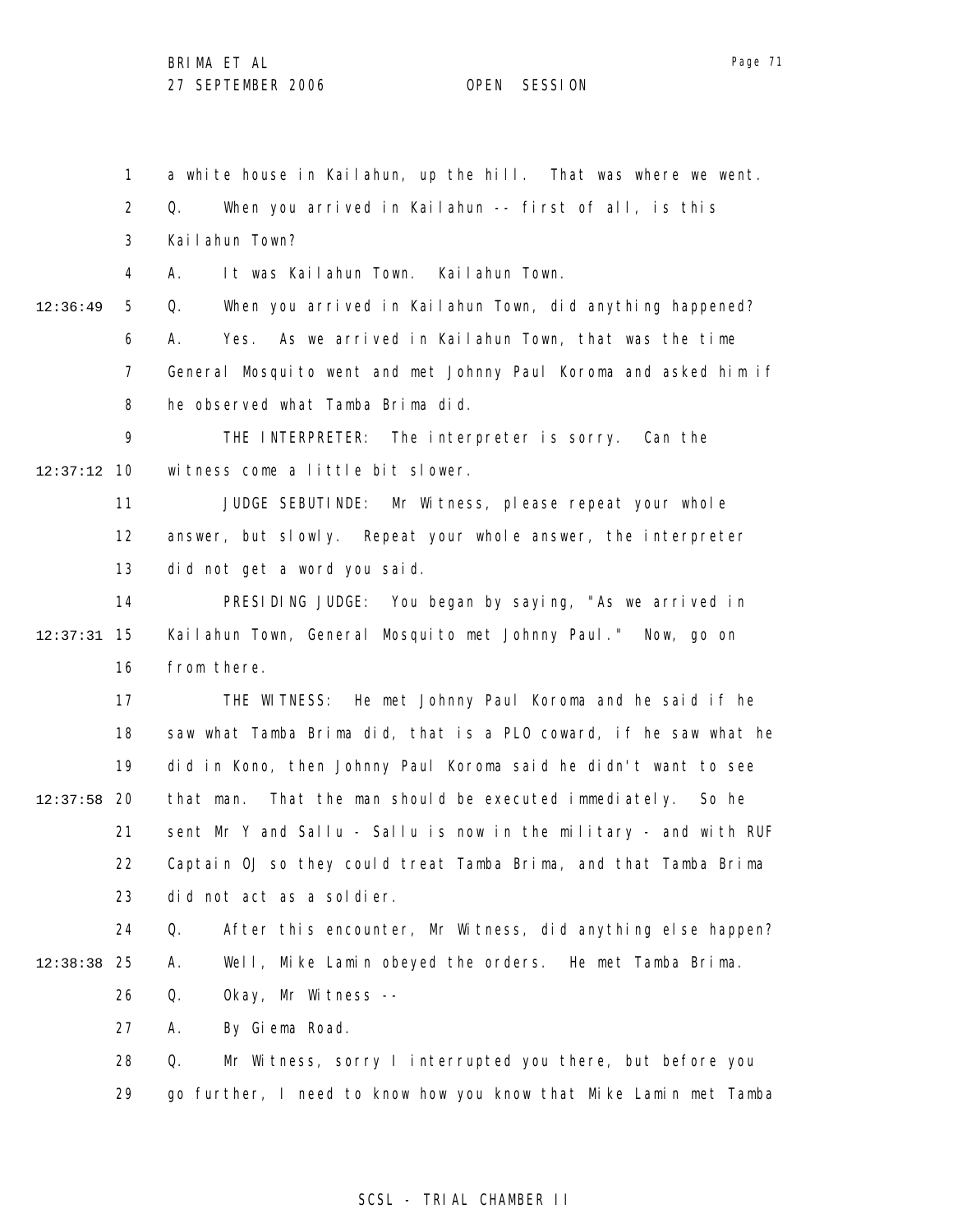Brima. Were you there?

1

Page 72

2 3 4 5 6 7 8 9 10 12:39:48 11 12 13 14 15 12:40:19 16 17 18 19 12:40:47 20 21 22 23 24 25 12:41:07 26 27 28 29 12:39:18 A. Yes, I was there. I was there. Q. Who were you there with, apart from Mike Lamin? A. I was there with Mr Y. Q. Can you now tell the Court what, if anything, happened? A. Yes. They said Mr Y even supported that -- he supported Johnny Paul Koroma and Captain Banja Marah and others. He said they should kill Tamba Brima, because he used that Wilberforce pattern in eating money. He, as a native born of Kono, he did not allow us to kill people in Kono, and he deserted the place, so he should be killed for that. That was why Mike Lamin went and laid an ambush for him. He said Tamba Brima should get his shoes off his feet. He said, "Master said we should kill you, but we are not going to do that." Q. Was Tamba Brima accompanied by anyone at this time? A. Yes, he had an escort. Q. Do you know any of the people who were with Tamba Brima? A. The men under him? Is that what you mean, or the ones that went to arrest him, the ones that were sent by Johnny Paul Koroma? Q. No, Mr Witness, you said you found Tamba Brima at a particular road. I'm asking whether he was on his own or whether he was with other people? A. He was with only one person, late Borbor Gep, but -- he was only with him. Because in any area where the RUF was, it was not easy for you to work with a lot of manpower. JUDGE SEBUTINDE: Borbor what? MS THOMPSON: Borbor Gep, I think is G-E-B [sic]. THE WITNESS: Borbor Gep.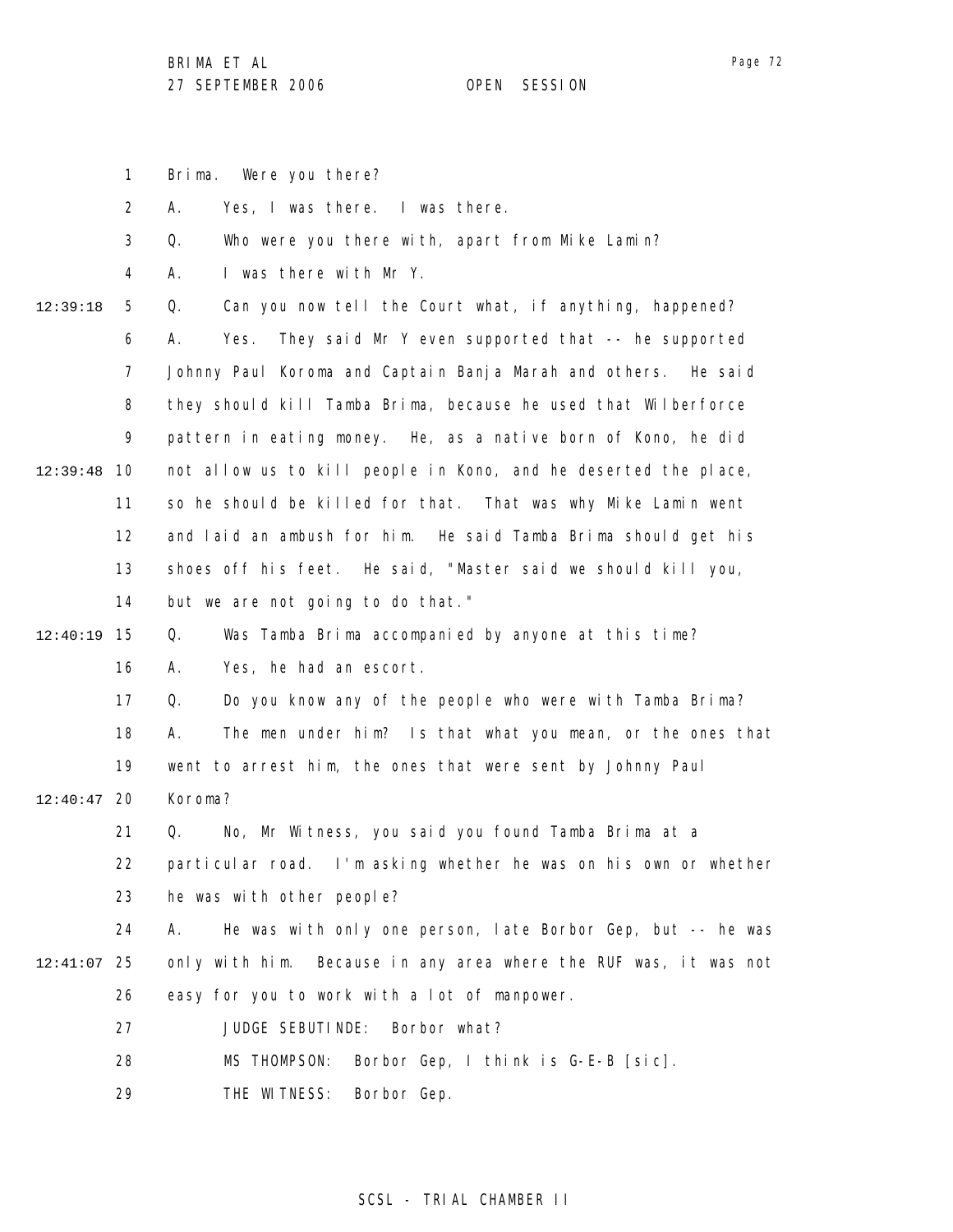BRIMA ET AL

27 SEPTEMBER 2006 OPEN SESSION

Page 73

1 JUDGE SEBUTINDE: Is that G-E-B?

2 3 4 5 6 7 8 9 10 12:42:05 11 12 13 14 15 12:42:24 16 17 18 19 20 12:42:51 21 22 23 24 25 12:43:22 26 27 12:41:42 THE WITNESS: Yes, Gep Moseray. MS THOMPSON: Your Honours, I just need the interpreter to clarify something, because I'm hearing walk, as in W-A-L-K, but the interpretation I'm getting is work, as in W-O-R-K. I'm not sure -- I know which one the witness is saying, but I am not sure what is coming down in the interpretation. PRESIDING JUDGE: I think you ought to repeat that question. MS THOMPSON: Q. Mr Witness, I asked you whether Tamba Brima was on his own or whether he had people with him and you mentioned a Borbor Gep, and you went on to explain that in RUF territory, something about it being unsafe to walk about. Can you please just explain it again for us, please? A. Yes, in RUF territory, if you were an AFRC man, you wouldn't be allowed to walk there with a lot of manpower. You are only allowed to walk with one man or two, because the RUF said the AFRC had wanted to hijack the revolution from them. So that was why they were afraid of the AFRC. Q. Thank you, Mr Witness. Now, Mr Witness, when you met Tamba Brima on this occasion, can you tell the Court what happened? A. Ask me the question again. Q. When you met Tamba Brima on this occasion, you said Mike Lamin was there and others, can you tell the court what happened? A. Yes, all of them convinced Johnny Paul that the man should be killed at instanter because the man was a betrayer, because

28 29 the diamond rich area that they have captured, that -- there were messages sent to Johnny Paul that we should not desert the rich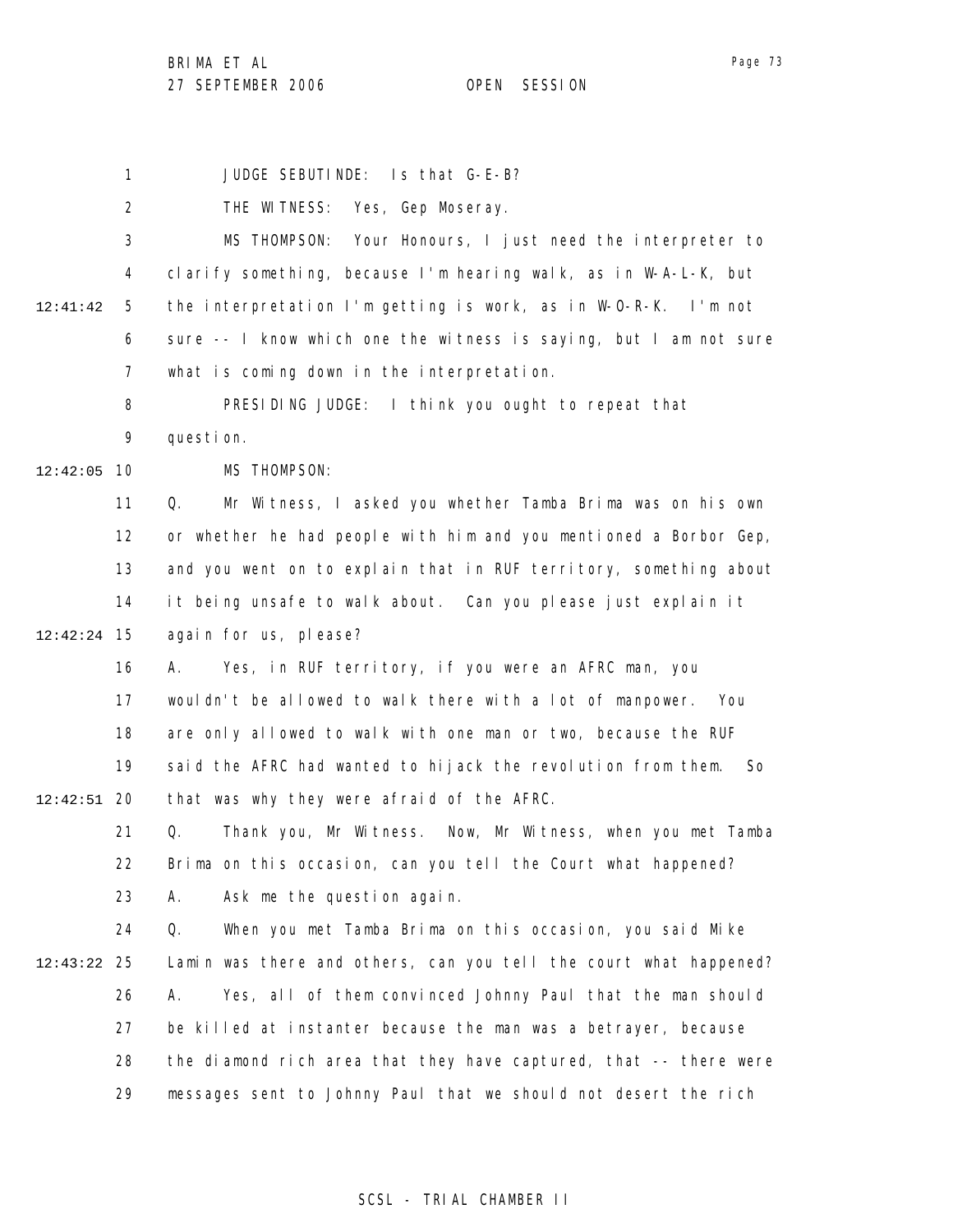1 2 3 4 5 6 7 8 9 10 12:44:47 11 12 13 14 15 12:45:14 16 17 18 19 12:45:30 20 21 22 23 24 25 12:46:01 26 27 28 12:44:17 mining area, but Tamba Brima had deserted the area with the adjutant, so since he did so, he should be killed at once, but the RUF did not accept. Q. Do you know who the adjutant was? A. It was late Captain Kaloga, Abdulai Kaloga. MS THOMPSON: Your Honours, the spelling I have for Kaloga is, K-A-L-O-G-A. Q. After this incident, Mr Witness, did anything else happen? A. Well, they captured him. They said he should be placed in a dungeon, that is a jail, because Mike Lamin said they wouldn't kill him, but they were going to talk to the supreme for him, so that he will be in the dungeon. Later he will be able to be released and he would be able to find a jungle. Supreme resisted, saying that he would not accept, saying Tamba Brima was a bastard. He wasn't with any blessing. PRESIDING JUDGE: We're getting close to the lunch break, so next convenient pause we will break. MS THOMPSON: Yes, Your Honour. I will ask just one more question. Q. After this, do you know what happened to Tamba Brima? A. Yes, they put him in a jail. He was in the dungeon. They locked him up. It was only oranges and palm kernel nut that was given to him to eat when he was in the jail, because he wasn't fit enough to be amongst commanders. So Mr Y and others went and threatened him with a pistol, saying that at any time he was going to be killed and that he was a dead man. MS THOMPSON: Thank you. Your Honour, that is a convenient time to stop.

> 29 PRESIDING JUDGE: Thank you, Ms Thompson. Witness, we're

## SCSL - TRIAL CHAMBER II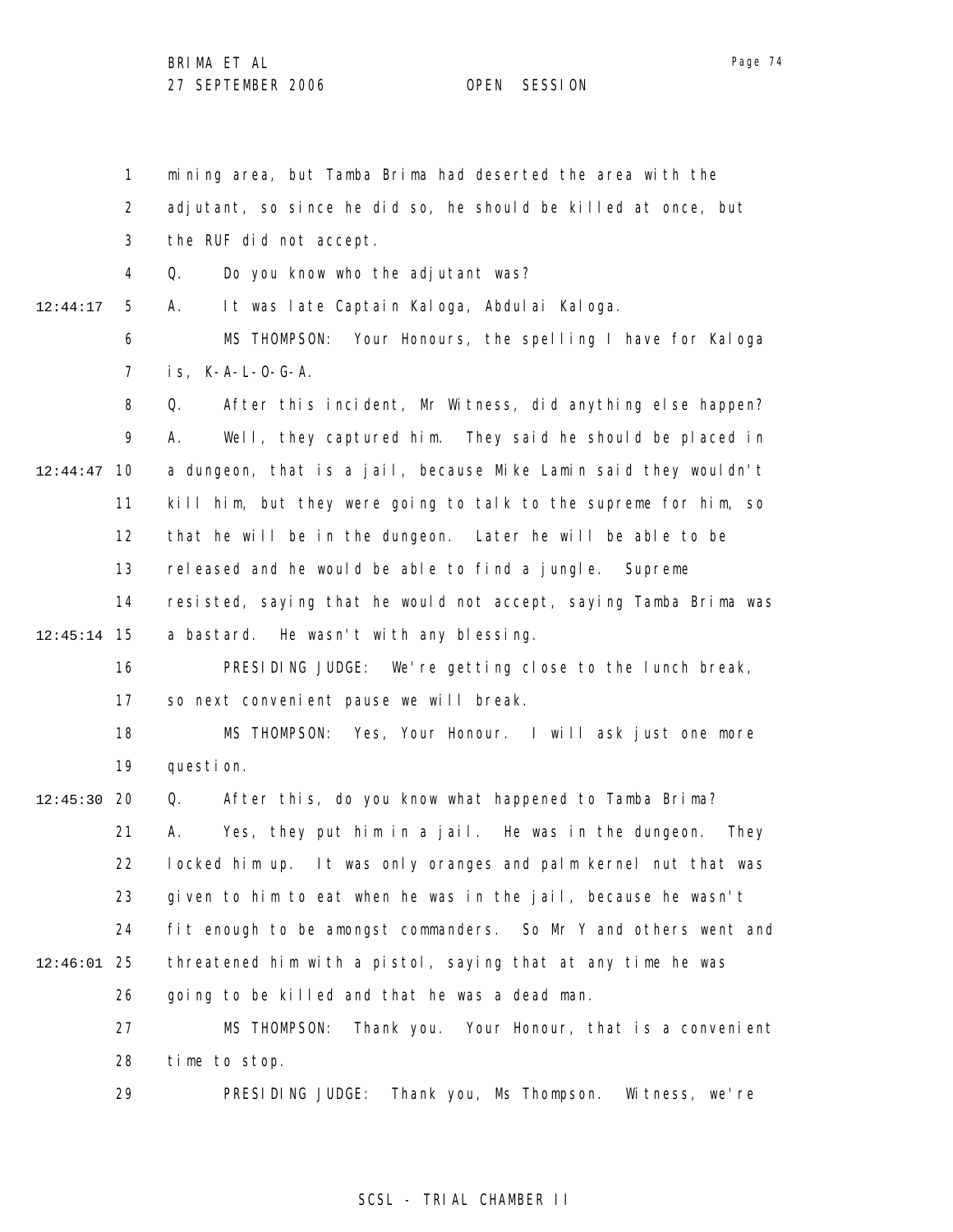|          | $\mathbf{1}$   | going to adjourn now for the lunch. I will give you the same                  |
|----------|----------------|-------------------------------------------------------------------------------|
|          | $\overline{2}$ | warning I gave you earlier this morning. You are not permitted                |
|          | 3              | to discuss your evidence or the case with any other person.<br>$\mathsf{I}$ s |
|          | 4              | that clear.                                                                   |
| 12:46:31 | 5              | THE WITNESS: Okay.                                                            |
|          | 6              | PRESIDING JUDGE: We will adjourn until 2.15.                                  |
|          | 7              | [Luncheon recess taken at 12.45p.m.]                                          |
|          | 8              | [AFRC27SEP06C - MD]                                                           |
|          | 9              | [Upon resuming at 2.16 p.m.]                                                  |
| 14:14:12 | 10             | PRESIDING JUDGE: Go ahead, Ms Thompson.                                       |
|          | 11             | MS THOMPSON:<br>Grateful, Your Honour.                                        |
|          | 12             | Q.<br>Now, Mr Witness, before we broke off for lunch, you were                |
|          | 13             | telling us that Tamba Brima was put in a dungeon. Can you recall              |
|          | 14             | where this dungeon was located?                                               |
| 14:17:58 | 15             | Buedu.<br>Α.                                                                  |
|          | 16             | Q.<br>Was it in any particular location in Buedu?                             |
|          | 17             | Yes.<br>Α.                                                                    |
|          | 18             | Where?<br>Q.                                                                  |
|          | 19             | Α.<br>At the MP headquarters.                                                 |
| 14:18:13 | 20             | What do you mean by "MP"?<br>Q.                                               |
|          | 21             | Military Police. RUF Military Police Headquarters.<br>Α.                      |
|          | 22             | After this incident, can you recall anything else<br>Q.                       |
|          | 23             | happening, Mr Witness?                                                        |
|          | 24             | Yes, I can recall.<br>Α.                                                      |
| 14:18:32 | 25             | Yes, please tell us.<br>Q.                                                    |
|          | 26             | After this incident had occurred then I, Mike Lamin and<br>А.                 |
|          | 27             | Rambo, who is Moses Kabia, late Rambo, for Johnny Paul Koroma.                |
|          | 28             | Q.<br>Yes.<br>What did you do with these people?                              |
|          | 29             | We entered a Land Cruiser, Toyota Land Cruiser, to go to<br>Α.                |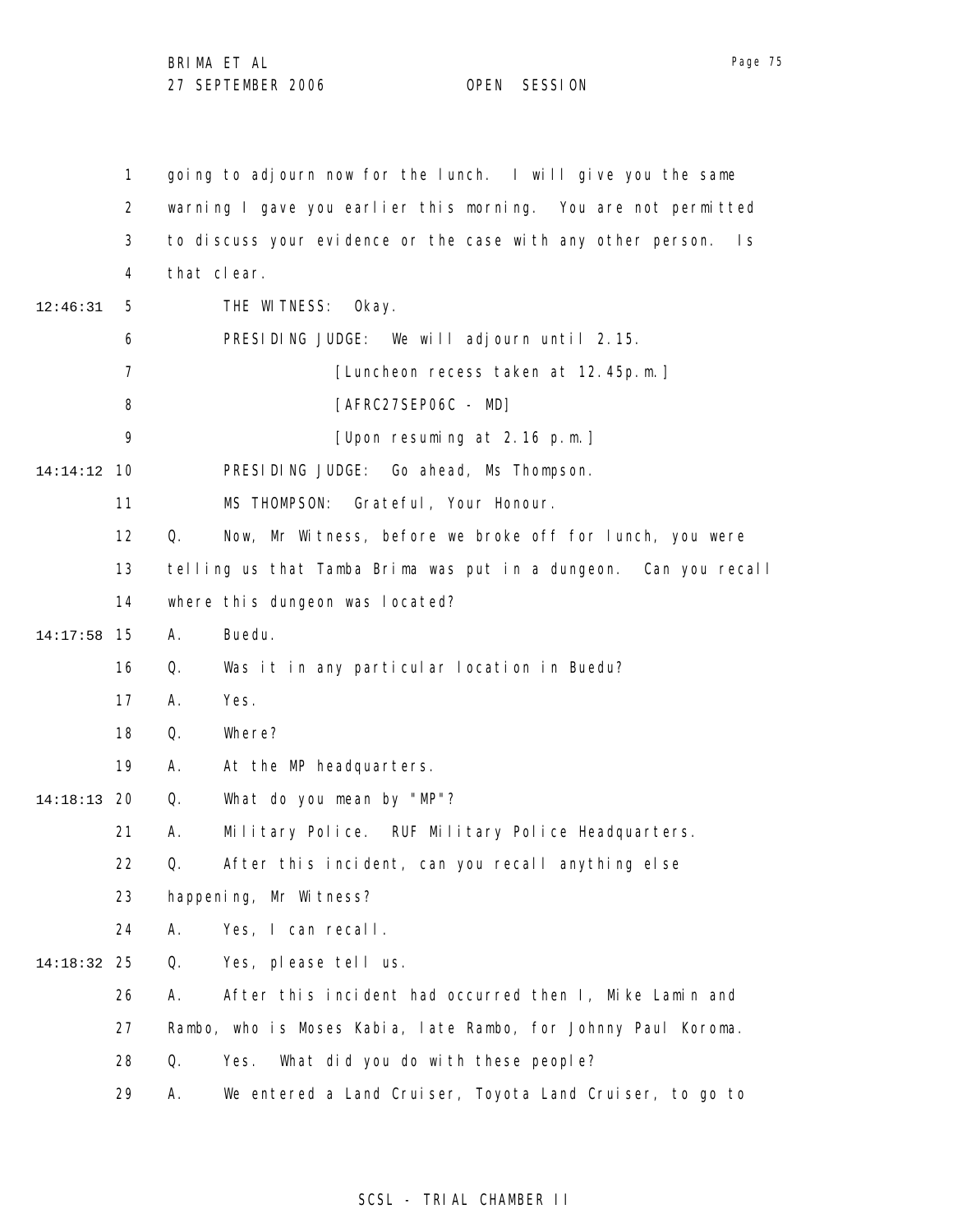Page 76

1 2 3 4 5 6 7 8 9 10 14:19:52 11 12 13 14 15 14:20:12 16 17 18 19 20 14:20:36 21 22 23 24 25 14:21:01 26 27 28 29 14:19:24 Mende Buima. Mende Buima. I, Mike Lamin, Rambo to go to Mende Buima . Q. Okay. Your Honours, spelling Mende I think is as in the tribe, M-E-N-D-E, and Buima I think is B-U-I-M-A. Yes, Mr Witness, did you get to Mende Buima? A. Yes. On our way going Rambo, because Rambo and Johnny Paul's wife had some confusion, she was Makuta, because Johnny Paul's wife had a friend who as a journalist called Titi, so Rambo went with his wife to the jungle in Kailahun. The suckling mother was called Aminata. She had just given birth to a baby about 12 months old. Q. All right, Mr Witness. Let me stop you there because this is all confusing. Now you've spoken about Johnny Paul's wife; you've spoken about a lady called Titi and now you are talking about a suckling mother and then there's another person called Aminata. Now, who is who? A. Aminata is Moses Kabia's wife, CSO to Johnny Paul. His wife is Aminata, his personal wife, but his girlfriend is called Titi, who is Makuta 's friend, the wife of Johnny Paul. She was a journalist. Q. Now, Moses Kabia, is he known by any other name? A. Rambo. Q. Can you tell this Court what happened when you were going to Mende Buima? A. Yes. Johnny Paul's wife and Rambo had some confusion. So Rambo's name was struck off as CSO so he wasn't supposed to go to Burkina Faso. So, when his name was struck off, he got annoyed and told Mike Lamin. He said -- he said, "Do you know that Johnny Paul wants to run away and he wouldn't return? He wants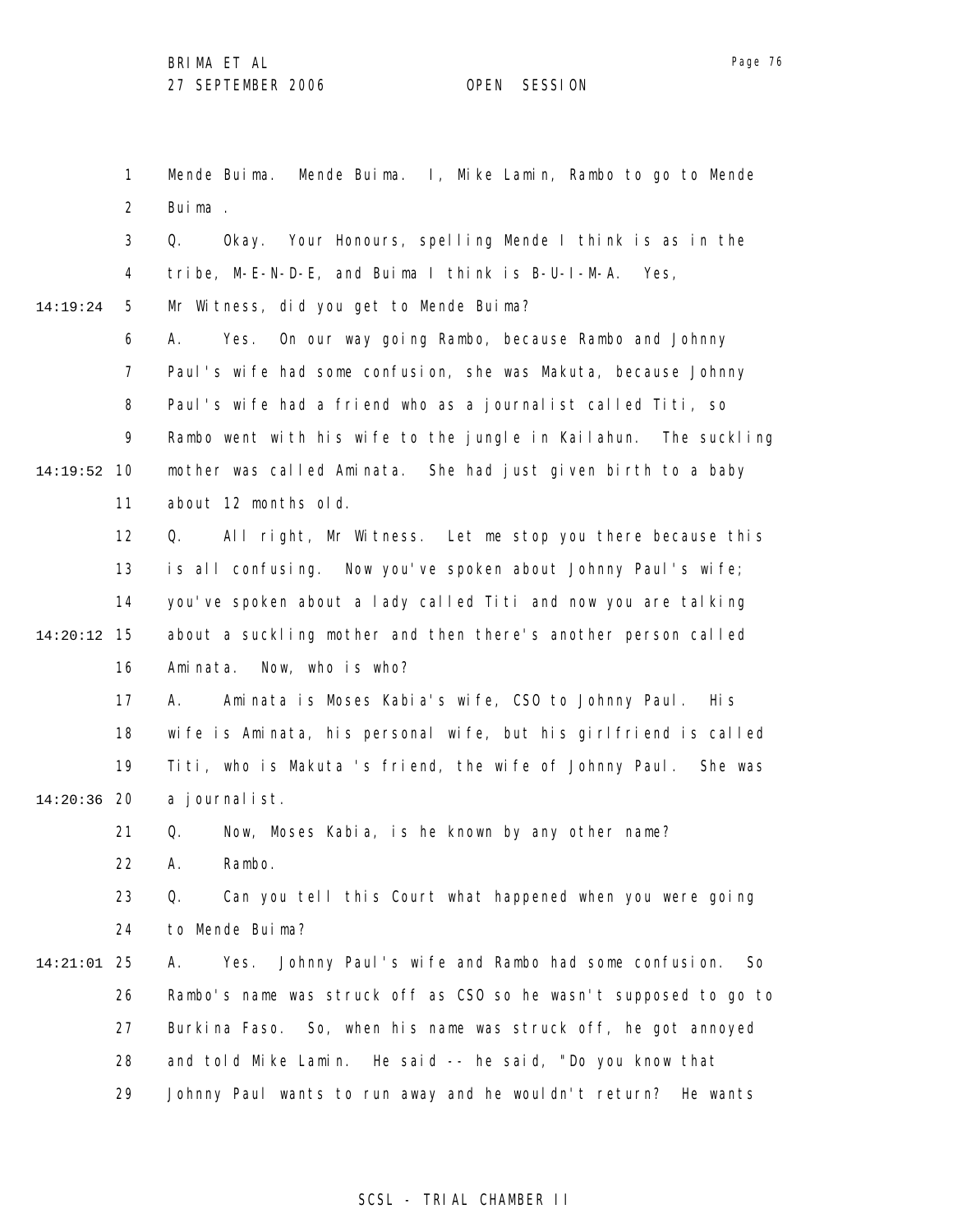1 2 3 4 5 6 7 8 9 14:22:06 10 11 12 13 14 15 14:22:24 16 17 18 19 20 14:22:51 21 22 23 24 25 14:23:09 26 27 28 29 14:21:40 to run away with all the diamonds." Then Mike Lamin said if he will be bold enough to tell General Mosquito that. Then he said he wouldn't be afraid. He would prosecute Johnny Paul until the end. Q. What happened after that, Mr Witness? A. Okay. Then Mike Lamin took out the Campari in order to motivate Rambo. He took out Campari. He was drinking it. Then when we returned from Mende Buima, he forwarded it to General Mosquito, and he said that Rambo had something to tell him. Q. Mr Witness, okay. Let's get hold of this. Did Rambo meet General Mosquito? A. Yes, he met him. Q. As a result of that meeting, do you know if anything happened? Do you know if Rambo did anything? A. Yes, he did something. Q. What did he do? A. Well, some of us had -- we had little precious stones with us, so Rambo met General Mosquito and said, "Do you know that Johnny Paul wants to run away and wouldn't return?" Then General Mosquito said, "Would you be bold enough to say that to him"? Then Rambo said, "I would be bold because" -- he said, "What Johnny Paul has done isn't nice. He has left everybody in the bush and now wants to run away." Then General Mosquito summoned him and said, "Say it in front of the man," so I was the first person that was arrested at Belu Crossing Point. I was disarmed. Q. Apart from yourself who was arrested, was anybody else arrested? A. Yes. So when they arrested me, they brought me to headquarters.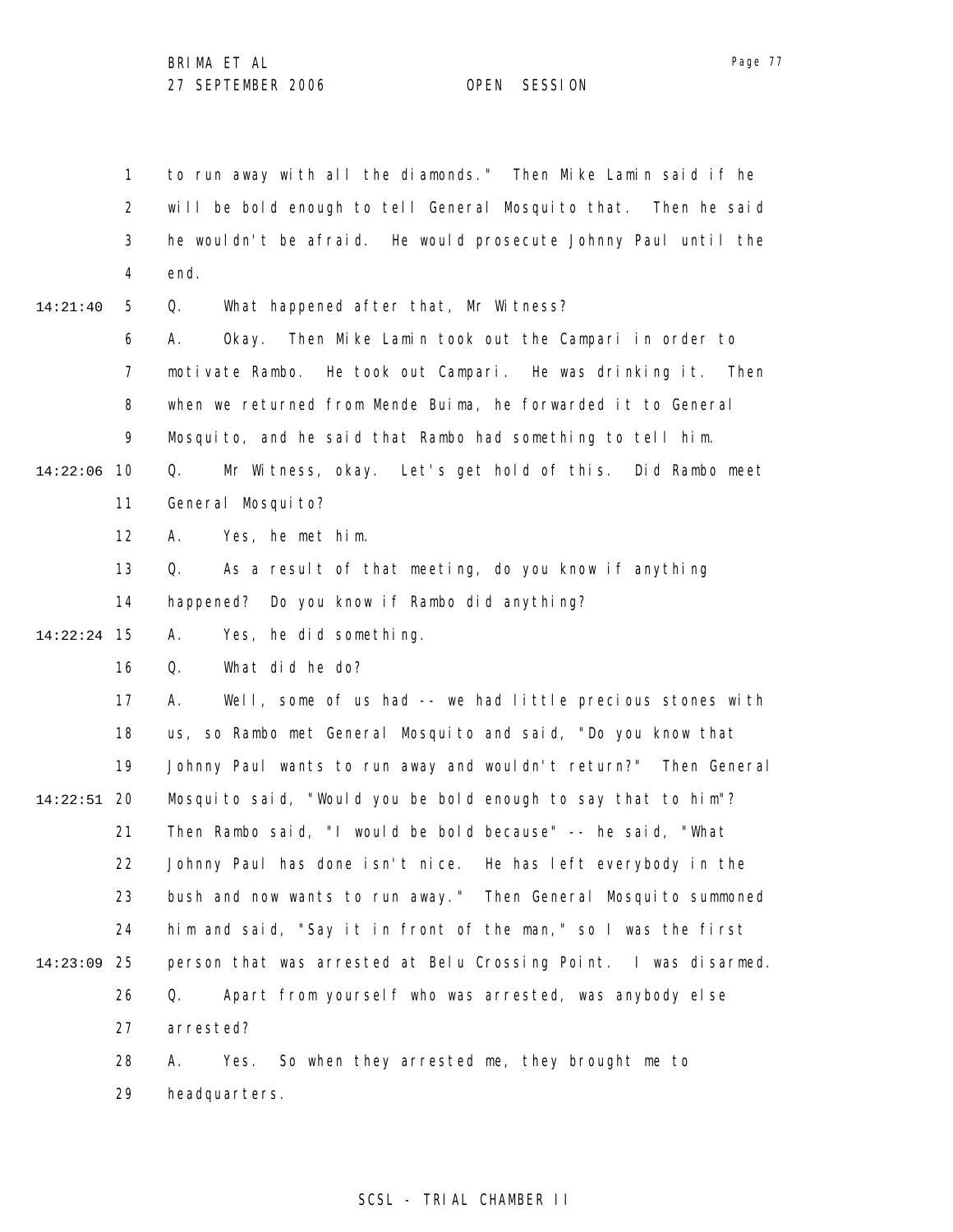1 2 3 4 5 6 7 8 9 10 14:24:15 11 12 13 14 15 14:24:36 16 17 18 19 20 14:24:53 21 22 23 24 25 14:25:07 26 27 28 29 14:23:53 Q. Mr Witness, please wait. Apart from yourself, was anybody else arrested? Your answer was "yes." Who was arrested? A. Yes. They arrested Honourable Y. They arrested Sallu, who was a -- who is an MIB officer presently. They arrested Banja Marah. Q. Do you know what happened to Johnny Paul? A. Yes, I know what happened to him. Q. What happened to him? A. After Rambo had persecuted, saying that Johnny Paul wanted to run away and wouldn't return, then Mosquito passed an order to an RUF commander called Shabado that Johnny Paul should be placed under control. So Shabado took out his shotgun and started shooting over Johnny Paul's head and under his feet. He said that because he didn't want to fight in the war, he wanted to run away. Then Johnny Paul said he wanted to go for arms. Q. Pause there. I think Shabado, Your Honour, it would be a phonetic spelling, S-H-A-B-A-D-O. JUDGE DOHERTY: Ms Thompson, the witness used the term there was a "confusion," on two occasions; what exactly does that mean? MS THOMPSON: Your Honour, I will clarify it through the wi tness. Q. You said there was a confusion. I think one was in relation to Rambo and Johnny Paul's wife; what did you mean by "confusion"? A. Well, when Rambo had gone, when Rambo said that Johnny Paul wanted to run away and wouldn't return, so they confronted him together with the RUF commander and General Mosquito and said that he should leave some money for the wounded soldiers. But

## SCSL - TRIAL CHAMBER II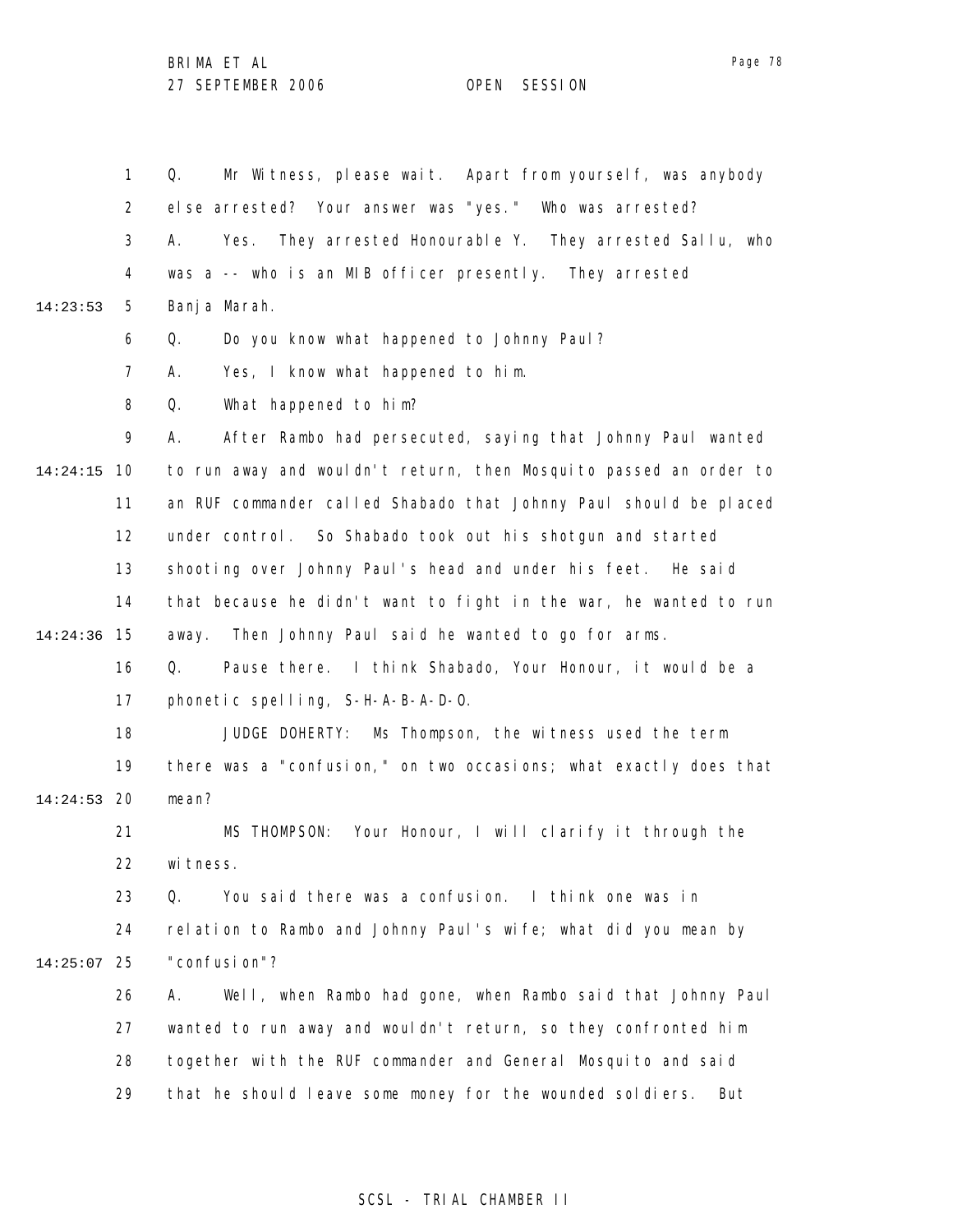1 2 3 4 5 6 7 8 9 10 14:26:11 11 12 13 14 15 14:26:32 16 17 18 19 20 14:26:42 21 22 23 24 25 14:27:04 26 27 28 29 14:25:49 Johnny Paul said that he didn't have any money to leave, so Mosquito got annoyed over Johnny Paul and said that Johnny Paul should hand over the briefcase together with the three packets of diamonds that was in a plastic; that he should hand over everything. So those of us who were going with Johnny Paul were arrested and they gave us about 1,000 lashes. The other bodyguards were beaten up. PRESIDING JUDGE: Well, was that an explanation of what -- MS THOMPSON: I was just about to ask whether that was confusion -- whether that explained "confusion," Your Honour. I believe that is what Your Honour was thinking about. PRESIDING JUDGE: Well, Justice Doherty asked what he meant by "confusion" between Johnny Paul's wife and Rambo. That last rambling answer -- THE WITNESS: All they -- PRESIDING JUDGE: -- that last rambling answer didn't do anything to explain what he meant. MS THOMPSON: Q. Mr Witness, you remember when we started this I said you have to listen very carefully to the questions and then answer the questions; okay? All right? Sometimes, if there's further explanation, I will ask you; okay? Now, the question is, which the learned Judge wants answered is: You said there was confusion. Earlier on you had mentioned that there was confusion between Rambo and Johnny Paul's wife; do you recall saying that? A. Yes, I recall. Q. Now what I want to ask is not what happened, is what you mean by the term "confusion"? A. Well, they struck off Rambo's name as CSO, that he

#### SCSL - TRIAL CHAMBER II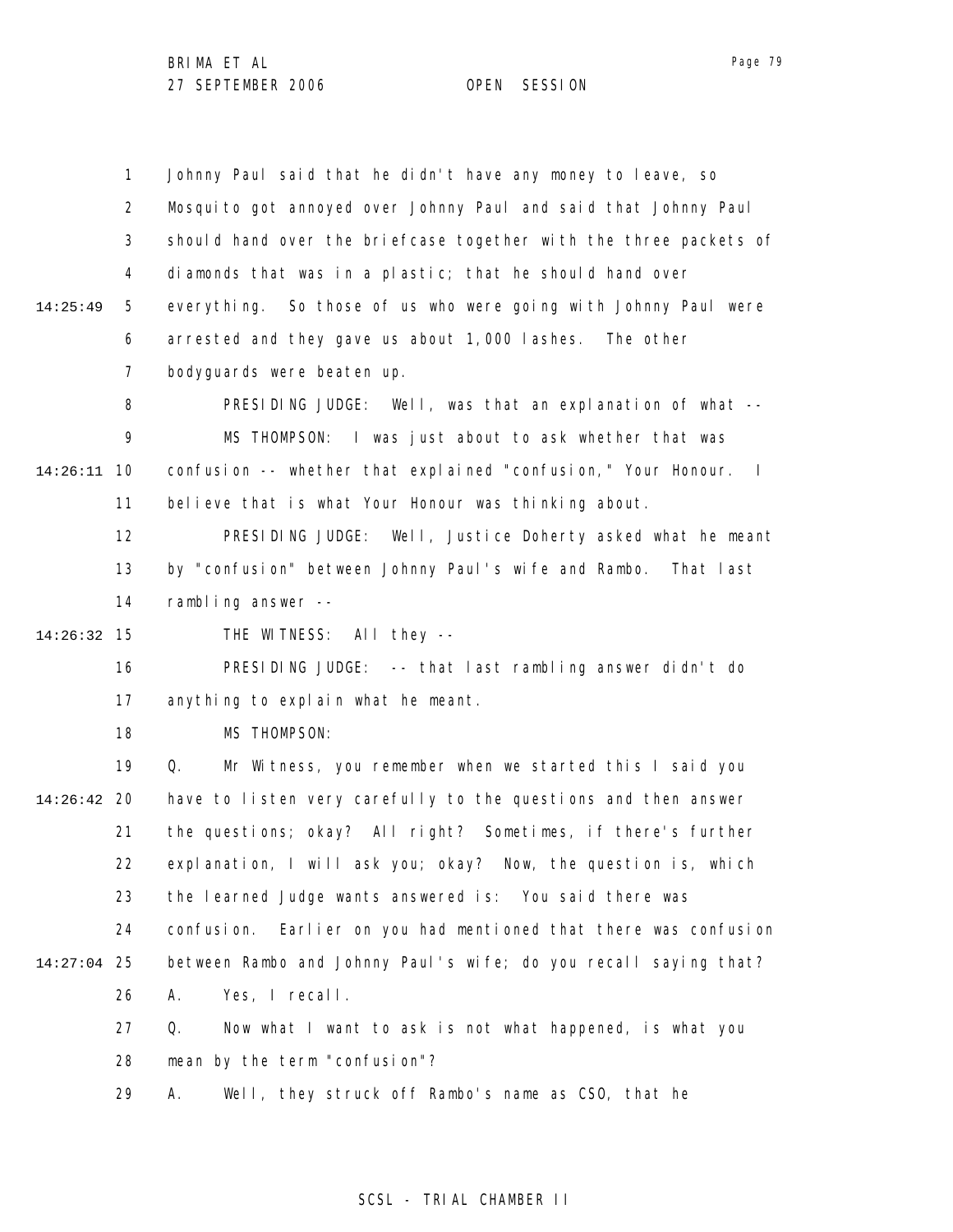1 2 3 4 5 6 7 8 9 10 14:28:09 11 12 13 14 15 14:28:23 16 17 18 19 20 14:28:53 21 22 23 24 25 14:29:14 26 27 28 14:27:52 shouldn't go to Burkina Faso and Niger. So that was what caused the confusion. JUDGE SEBUTINDE: Is that what caused the confusion between Johnny Paul Koroma's wife and Rambo? THE WITNESS: Yes, that caused the confusion. MS THOMPSON: I think I will ask one more question because, Your Honours, I do this, and the interpreters will also hear, because "confusion" in Krio and "confusion" in English have two different meanings. JUDGE DOHERTY: I guessed as much, Ms Thompson. MS THOMPSON: Yes. And the witness is saying "confusion," and the interpretation is also "confusion" and they are two different things. Q. Mr Witness, when you say that there was a confusion between Rambo and Johnny Paul's wife, perhaps you can help us by, in not too many words but in a few words, if you tell us what happened between Rambo and -- okay. Let me rephrase. As a result of Rambo's name being scratched off the list to go to Burkina Faso, did anything happen? A. Yes. Rambo went to General Mosquito and said that Johnny Paul wanted to run away and wouldn't come again. That was why they were annoyed with Johnny Paul. Q. Okay. What about Johnny Paul's wife? A. Well, for her, she was placed under control. She was stripped naked. They searched her vagina for diamond. To get - it was SBU boys who did it. They took off her panties. They said there was diamond in her panties -- in her vagina, and they referred the to diamonds as "issue."

> 29 Q. Your Honours, I think I will move on from there.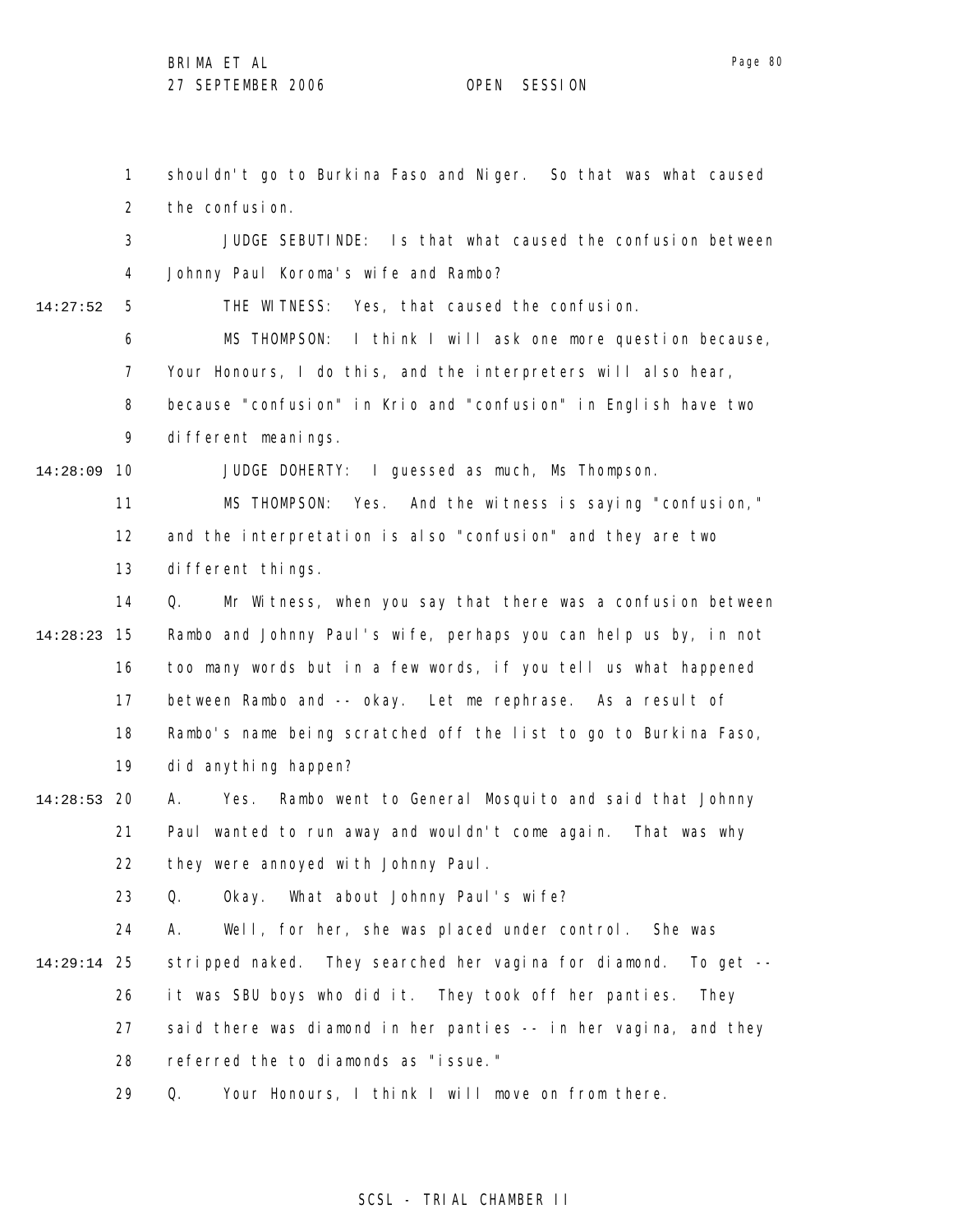|                                                                        | 1              | Mr Witness, now, you've mentioned being arrested and you were       |  |
|------------------------------------------------------------------------|----------------|---------------------------------------------------------------------|--|
|                                                                        | $\overline{2}$ | given over 1,000 lashes. After that, what happened to you?          |  |
|                                                                        | 3              | Well, I was placed in a dungeon because General Mosquito<br>А.      |  |
|                                                                        | 4              | said that we were JP's followers, so we were inciting Johnny        |  |
| 14:30:04                                                               | 5              | They said that since Tamba Brima was in the dungeon, those<br>Paul. |  |
|                                                                        | 6              | of us who were AFRC men, we would be placed in the dungeon          |  |
|                                                                        | $\overline{7}$ | because we were not real revolutionary men. That was what           |  |
|                                                                        | 8              | General Mosquito said.                                              |  |
|                                                                        | 9              | When you were in the dungeon, were you in there with<br>Q.          |  |
| 14:30:22                                                               | 10             | anybody el se?                                                      |  |
|                                                                        | 11             | We were about 15 there.<br>А.<br>Yes.                               |  |
|                                                                        | 12             | Can you recall some of the people who were in the dungeon<br>Q.     |  |
|                                                                        | 13             | with you?                                                           |  |
|                                                                        | 14             | Johnny Paul's wife's two brothers, Usman Kambolai,<br>А.<br>Yes.    |  |
| 14:30:43                                                               | 15             | Akmed Kambolai, Yenken and Honourable Y, Banja Marah, and Kaibah,   |  |
| who is Johnny Paul's son and Sammy was Johnny Paul's son, all of<br>16 |                |                                                                     |  |
|                                                                        | 17             | us were in the dungeon.                                             |  |
|                                                                        | 18             | Where was this dungeon located; do you know?<br>Q.                  |  |
|                                                                        | 19             | At Buedu, MP headquarters, back of there, in a toilet pit;<br>А.    |  |
| 14:31:17                                                               | 20             | that's the dungeon.                                                 |  |
|                                                                        | 21             | Mr Witness, how long were you in this dungeon for?<br>Q.            |  |
|                                                                        | 22             | We were in the dungeon for five days. Then, Mosquito took<br>А.     |  |
|                                                                        | 23             | Then I raised my finger and I saw Skinny, that was what<br>us out.  |  |
|                                                                        | 24             | we referred to him as. We said, "Skinny, we want to find a          |  |
| 14:31:44                                                               | 25             | jungle." Then Mosquito said, "You people are true                   |  |
|                                                                        | 26             | revolutionaries," but he said, "Tamba Brima will remain in the      |  |
|                                                                        | 27             | jail and Johnny Paul should go to Kangama together with" -- and     |  |
|                                                                        | 28             | some RUF fighters were looking after him in Kangama.                |  |
|                                                                        | 29             | Q.<br>When you got out of jail and you had this encounter with      |  |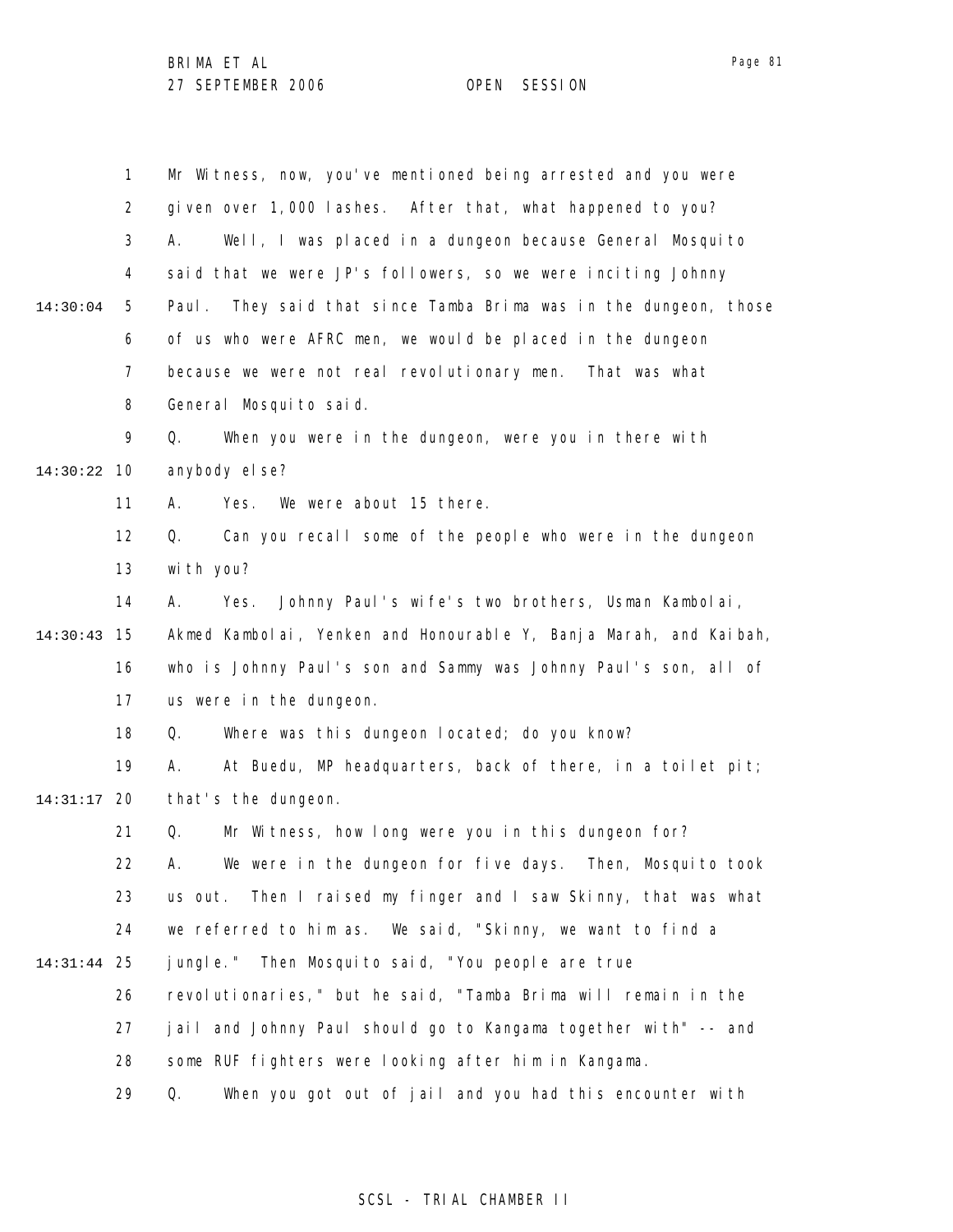1 Mosquito, did anything happen after that?

|          | 2              | After I'd lifted my hand, because Honourable Y and<br>А.<br>Yes. |
|----------|----------------|------------------------------------------------------------------|
|          | 3              | others were afraid to talk to him because they were afraid, so I |
|          | 4              | lifted my hand and said, "Skinny, we want to look for a jungle"  |
| 14:32:27 | 5              | because that is how we referred to General Mosquito. We said,    |
|          | 6              | "Skinny, we want to look out for a jungle," and he said, "You    |
|          | $\overline{7}$ | people are true revolutionaries," but he said that Tamba Brima   |
|          | 8              | will die in the dungeon and Johnny Paul will be in Kangama,      |
|          | 9              | because, he said that since Pa Sankoh is not around, he is the   |
| 14:32:50 | 10             | next commander, but he refused to fight the war, so Rambo, who   |
|          | 11             | was a Liberian Vanguard, made that request.                      |
|          | 12             | Mr Witness, you told us that before. Once you had<br>Q.<br>0kay. |
|          | 13             | expressed your desire to look for a jungle to Mosquito, did      |
|          | 14             | anything happen after that? That's what I'm looking for?         |
| 14:33:09 | 15             | Yes. He gave us six RPG bombs and seven sardine pans AK<br>А.    |
|          | 16             | bombs. He gave them to us. He said we should look for a jungle   |
|          | 17             | and go with the Judge Rambo who was a Liberian Vanguard.         |
|          | 18             | Mr Witness, did you do that?<br>Q.                               |
|          | 19             | I did that in order to secure my life. And they said we<br>А.    |
| 14:33:40 | <b>20</b>      | should go to Kono. Rambo himself told us that. So we went to     |
|          | 21             | Kono and Superman said, "You left that man in the dungeon, Tamba |
|          | 22             | Brima"? He said, "Well, now we are going to burn all his father  |
|          | 23.            | and mother's houses in Kono because he was a coward. He didn't   |
|          | 24             | want us to kill people." So he ordered us to go to Kainkordu     |
| 14:34:03 | 25             | Road, Small Sefadu, John Kelly Street, Lebanon, Mortema, Ngaia,  |
|          | 26             | he ordered us that we should burn those places. He said anybody  |
|          | 27             | who refused to burn those places means that person had a         |
|          | 28             | different intention against that revolution, so they left Tamba  |
|          | 29             | Brima in custody and Johnny Paul was at Kangama.                 |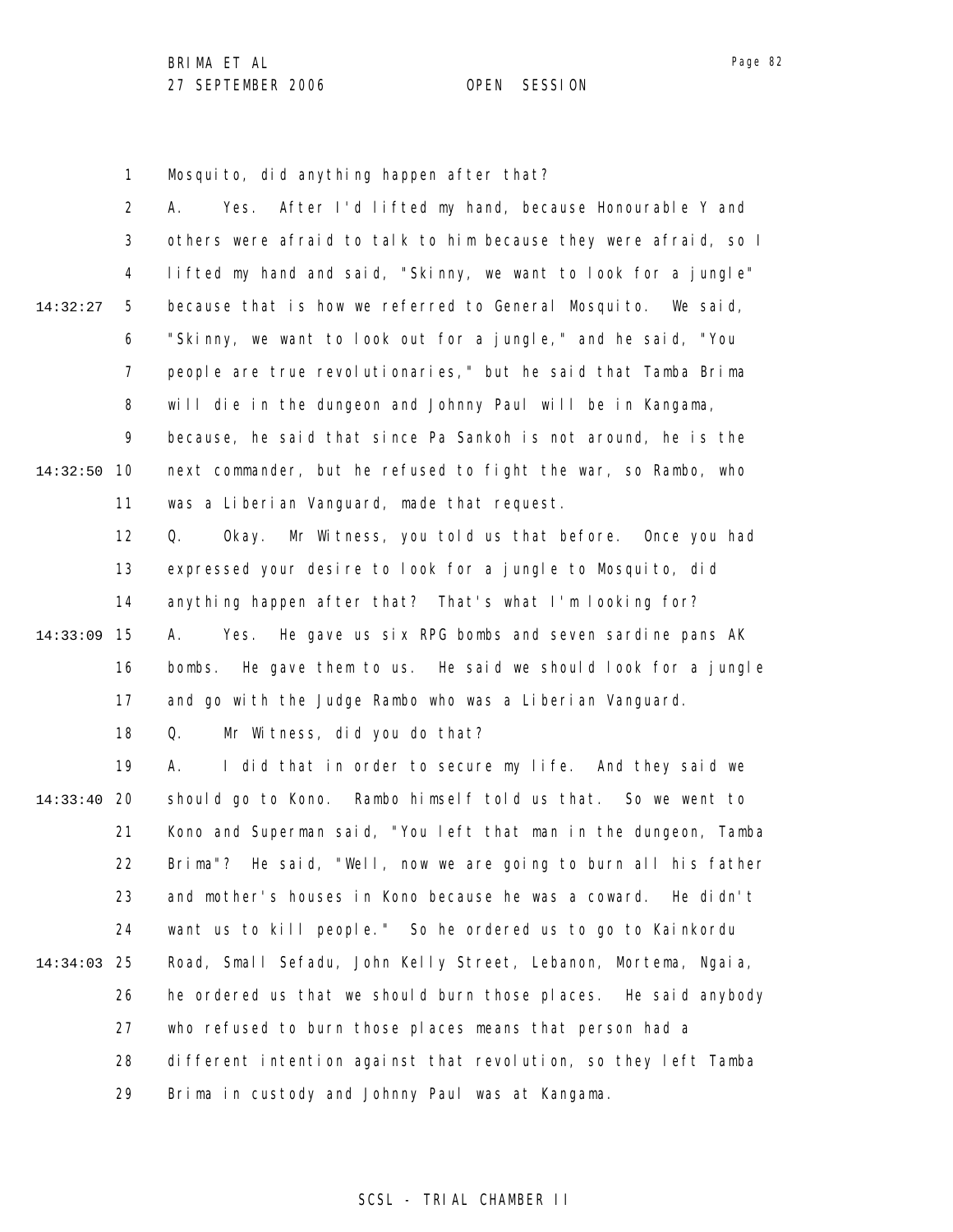1 2 3 4 5 6 7 8 9 10 14:35:12 11 12 13 14 15 14:35:37 16 17 18 19 20 14:36:03 21 22 23 24 25 14:36:23 26 27 28 29 14:34:48 Q. Mr Witness, can you recall when you left Kailahun for Koi du? A. April to May, I cannot recall the date. It's April to May. That was when I left there. Q. In what year, Mr Witness? A. 1998. April to May 1998. Q. And just for clarification, when you left Kailahun, do you know where Tamba Brima was at the time? A. Yes. I left him in a jail in Buedu in the dungeon. We were all teasing him. He said that you are going to die and when there is peace we will tell your people because I, myself, thought they would kill him in the dungeon, because they ran away from Kono; the withdrawal was very long. Q. Mr Witness, you've mentioned that you got to Kono and Superman was there. Can you, to the best of your knowledge, tell this Court if there was a faction in charge or in control of Kono at the time you arrived there? A. Yes. Yes. We were -- Superman was their brigade commander. Judge Rambo was the battalion commander. So Kono was well fortified. We were -- there was over 3100 manpower. Q. Superman, does -- A. Yes, Denis Mingo. Q. Okay. Does he belong to any faction? A. RUFP. Q. Mr Witness, how long were you in Kono for? A. Well, I was in Kono until I would be sent to -- THE INTERPRETER: Your Honour, please can the witness go over the names of the places. MS THOMPSON: Mr Witness, Mr Witness, stop there.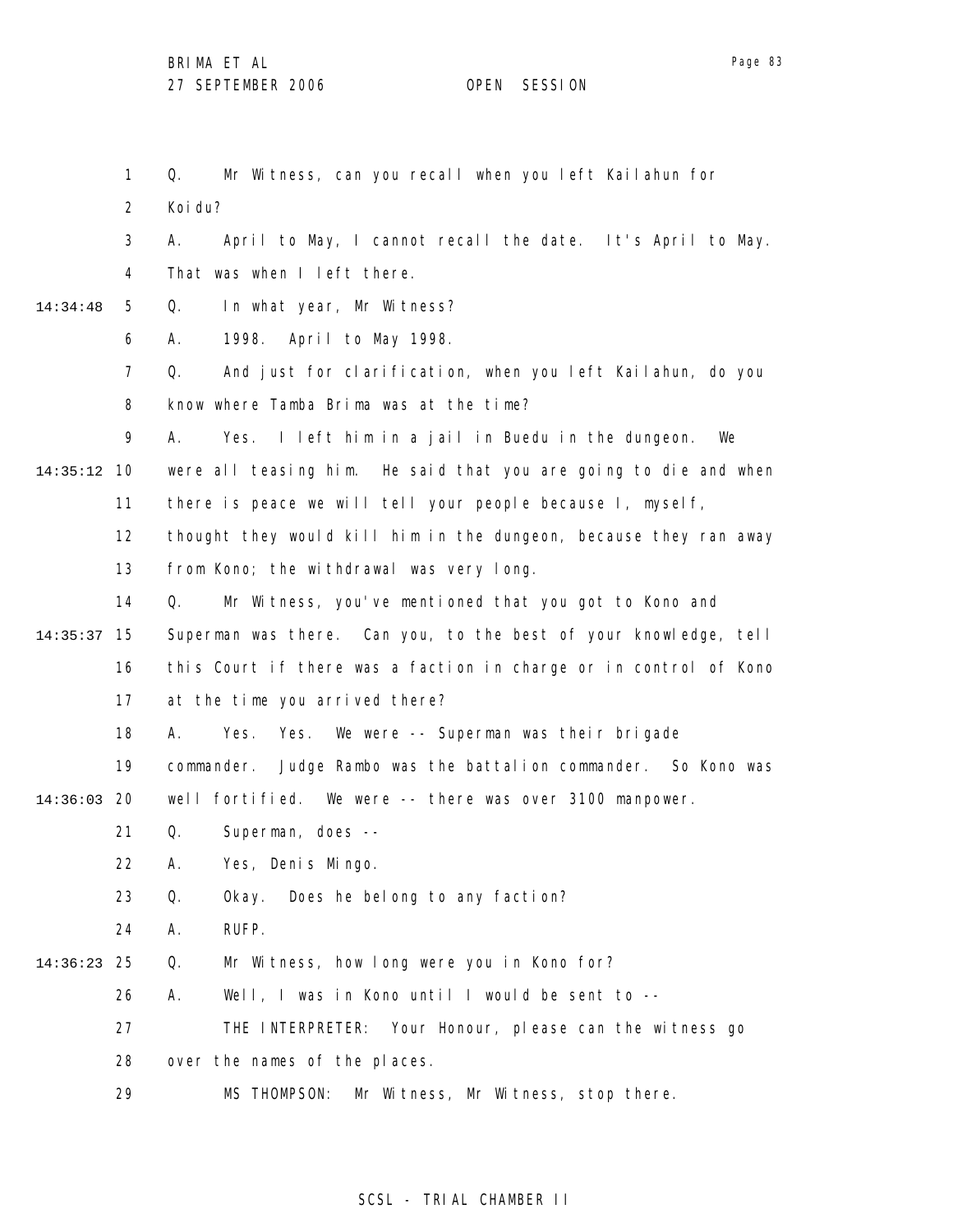Page 84

|             | 1              | The question I asked was: How I ong were you in Kono for,<br>Q.   |  |  |  |
|-------------|----------------|-------------------------------------------------------------------|--|--|--|
|             | $\overline{2}$ | if you can remember?                                              |  |  |  |
|             | 3              | Yes, I can recall how long I took in Kono.<br>А.                  |  |  |  |
|             | 4              | And can you tell the Court, please?<br>Q.                         |  |  |  |
| 14:36:59    | 5              | I was in Kono for 11 months.<br>А.                                |  |  |  |
|             | 6              | Q.<br>Mr Witness, my final question: After you left Tamba Brima   |  |  |  |
|             | $\overline{7}$ | in Buedu, after his arrest, did you see him again?                |  |  |  |
|             | 8              | No, I didn't see him again, because -- no, I didn't see him<br>А. |  |  |  |
|             | 9              | again because we were in Kono and nobody will -- wouldn't come    |  |  |  |
| 14:37:31    | 10             | from Buedu or Kailahun without passing through Kono because there |  |  |  |
|             | 11             | was no other route, because the other area was a boundary to      |  |  |  |
|             | 12             | Guinea and they were our enemies. So he was in the dungeon.       |  |  |  |
|             | 13             | That was where I left him. He was cleaning glass at the MP        |  |  |  |
|             | 14             | office.                                                           |  |  |  |
| 14:37:51    | 15             | MS THOMPSON: Mr Witness, thank you very much. I have no           |  |  |  |
|             | 16             | further questions for you.                                        |  |  |  |
|             | 17             | PRESIDING JUDGE: Yes. Thank you, Ms Thompson.<br>Any other        |  |  |  |
|             | 18             | questions from the Defence?                                       |  |  |  |
|             | 19             | CROSS-EXAMINED BY MR DANIELS:                                     |  |  |  |
| 14:38:08    | -20            | Good afternoon, Mr Witness.<br>Q.                                 |  |  |  |
|             | 21             | Yes, good afternoon.<br>А.                                        |  |  |  |
|             | 22             | Q.<br>Mr Witness, you've told us that the first accused, Tamba    |  |  |  |
|             | 23             | Brima, was PLO 2 after the coup. That is, during the AFRC         |  |  |  |
|             | 24             | regime; do you remember?                                          |  |  |  |
| 14:38:32 25 |                | Yes, I remember.<br>Α.                                            |  |  |  |
|             | 26             | Q.<br>Did you know who was PLO 3?                                 |  |  |  |
|             | 27             | Yes, I remember who was the PLO 3.<br>А.                          |  |  |  |
|             | 28             | Who was the PLO 3?<br>Q.                                          |  |  |  |
|             | 29             | Brima something. He was the PLO 3.<br>Α.                          |  |  |  |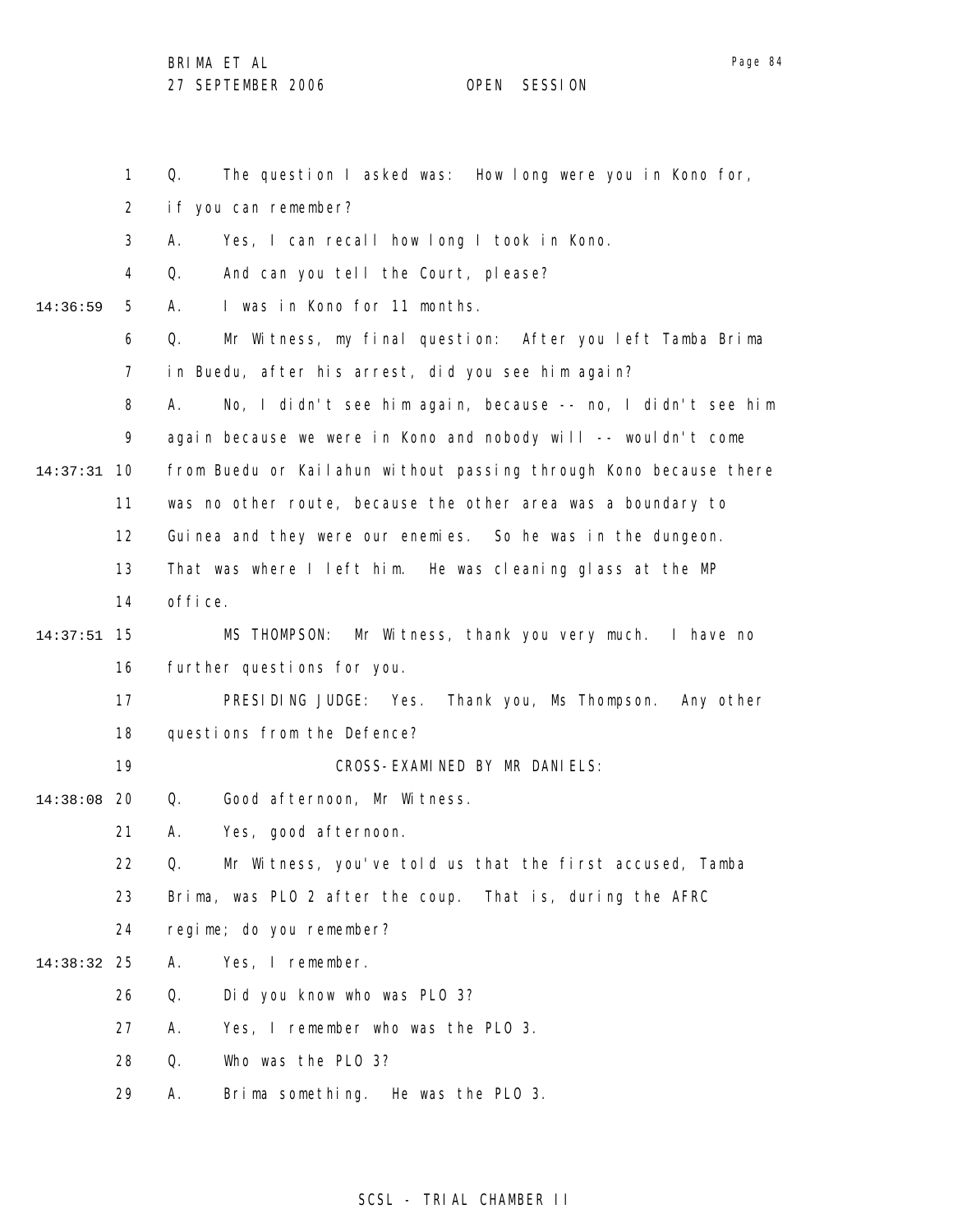1 2 3 4 5 6 7 8 9 14:40:07 10 11 12 13 14 15 14:40:32 16 17 18 19 20 14:41:14 21 22 23 24 25 14:41:36 26 27 28 29 14:39:34 Q. Now, do you know whether PLO 2, that is the first accused, had any command control over the SLAs in Bo during -- let me finish my question -- during the period 1 June 1997 to 30 June 1997? A. No. I left him in the hospital. Q. Do you know whether PLO 2 had any -- I will rephrase that. Do you know Brigadier Boysie Palmer? A. Yes, I know him. Q. Brigadier Boysie Palmer was the brigade commander in Bo during the period 1 June 1997 and 30 June 1997; do you remember? A. Yes, I remember that. Q. And do you know whether the second accused, the first accused, had any command control over Brigadier Boysie Palmer while he was the brigade commander in Bo? A. No, I have no idea about that. We left him in the hospital because he was a sickly man. Q. Do you know whether the second accused, that is PLO 3, had any command control over the brigade commander in Bo in 1997? A. No, no. I wasn't aware of that. Q. Do you know who the brigade commander was in Kenema, in 1998? A. No. It's the resident minister that I knew. I didn't know the brigade commander. Q. And who was the minister? A. It was major, Major Conteh. Something like that. Major Conteh. Q. And this time, I put it to you -- A. In Bo? Are you talking about Bo or Kenema? Okay. It was Major Mansaray. He was the resident minister in Kenema. SOS

## SCSL - TRIAL CHAMBER II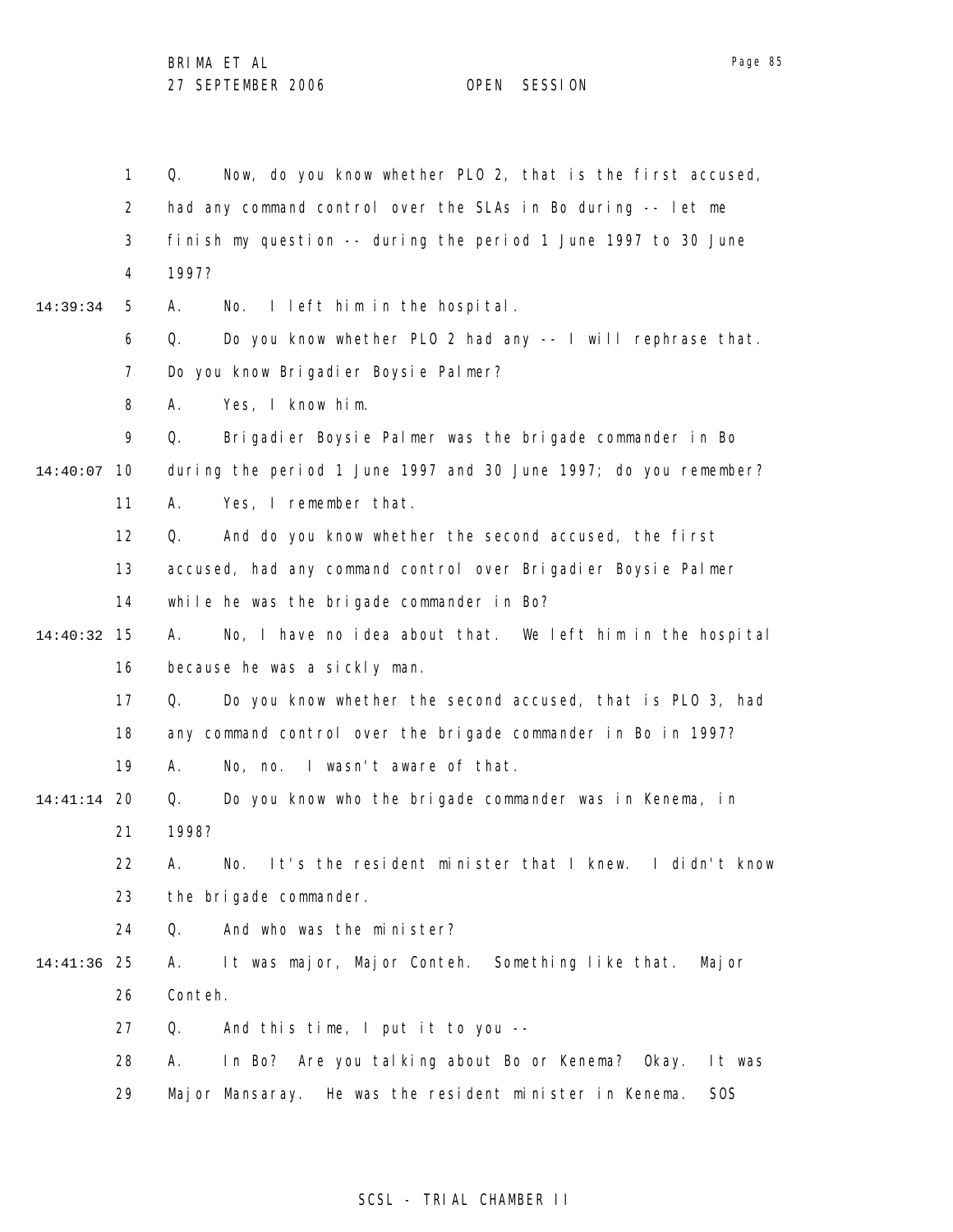Page 86

|                                                                    | 1         | resident minister.                                                |  |  |
|--------------------------------------------------------------------|-----------|-------------------------------------------------------------------|--|--|
|                                                                    | 2         | And I put it to you that the second -- the first and second<br>Q. |  |  |
|                                                                    | 3         | and third accused had no command control over the resident        |  |  |
|                                                                    | 4         | minister in Kenema in 1998; what do you say?                      |  |  |
| 14:42:21                                                           | 5         | No, I don't know about that.<br>А.                                |  |  |
|                                                                    | 6         | You said that while you were leaving Freetown, on your way<br>Q.  |  |  |
|                                                                    | 7         | to Kailahun, you spent 72 hours in Kono. Do you remember?         |  |  |
|                                                                    | 8         | Yes. It was not from Freetown. It was from RDF Masiaka.<br>А.     |  |  |
|                                                                    | 9         | RDF Sumbuya to Magbonkineh. We took three days in Makeni and      |  |  |
| 14:43:02                                                           | 10        | three days in Kono before going to Kailahun.                      |  |  |
|                                                                    | 11        | At the time, at the time, who was in charge of Kono?<br>Q.        |  |  |
|                                                                    | 12        | It was Mr Y. Honourable Y, he was in charge.<br>А.                |  |  |
|                                                                    | 13        | You also told us you came with Superman from Kailahun to<br>Q.    |  |  |
|                                                                    | 14        | Kono?                                                             |  |  |
| 14:43:33                                                           | 15        | Rambo, Judge Rambo. We met Superman in Kono.<br>Α.<br>Rambo.      |  |  |
|                                                                    | 16        | Q.<br>Who was Superman's second in command, in Kono?              |  |  |
|                                                                    | 17        | It was Major OJ. Major OJ.<br>А.                                  |  |  |
|                                                                    | 18        | Was Major OJ RUF or SLA?<br>Q.                                    |  |  |
|                                                                    | 19        | RUF.<br>RUF Major OJ.<br>А.<br>RUF.                               |  |  |
| 14:44:10                                                           | -20       | If I told you that the second accused was the second in<br>Q.     |  |  |
| 21<br>command to Superman in February to April 1998, in Kono, what |           |                                                                   |  |  |
|                                                                    | 22        | would you say?                                                    |  |  |
|                                                                    | 23        | No, he was not the second in command, because the RUFP, had<br>А. |  |  |
|                                                                    | 24        | a grudge over the --                                              |  |  |
| 14:44:34                                                           | 25        | THE INTERPRETER: Your Honour, please, can the witness take        |  |  |
|                                                                    | it again. |                                                                   |  |  |
|                                                                    | 27        | PRESIDING JUDGE:<br>Just a minute, Mr Witness.<br>You are         |  |  |
|                                                                    | 28        | talking too fast for the interpreter. Could you please repeat     |  |  |
|                                                                    | 29        | your answer?                                                      |  |  |
|                                                                    |           |                                                                   |  |  |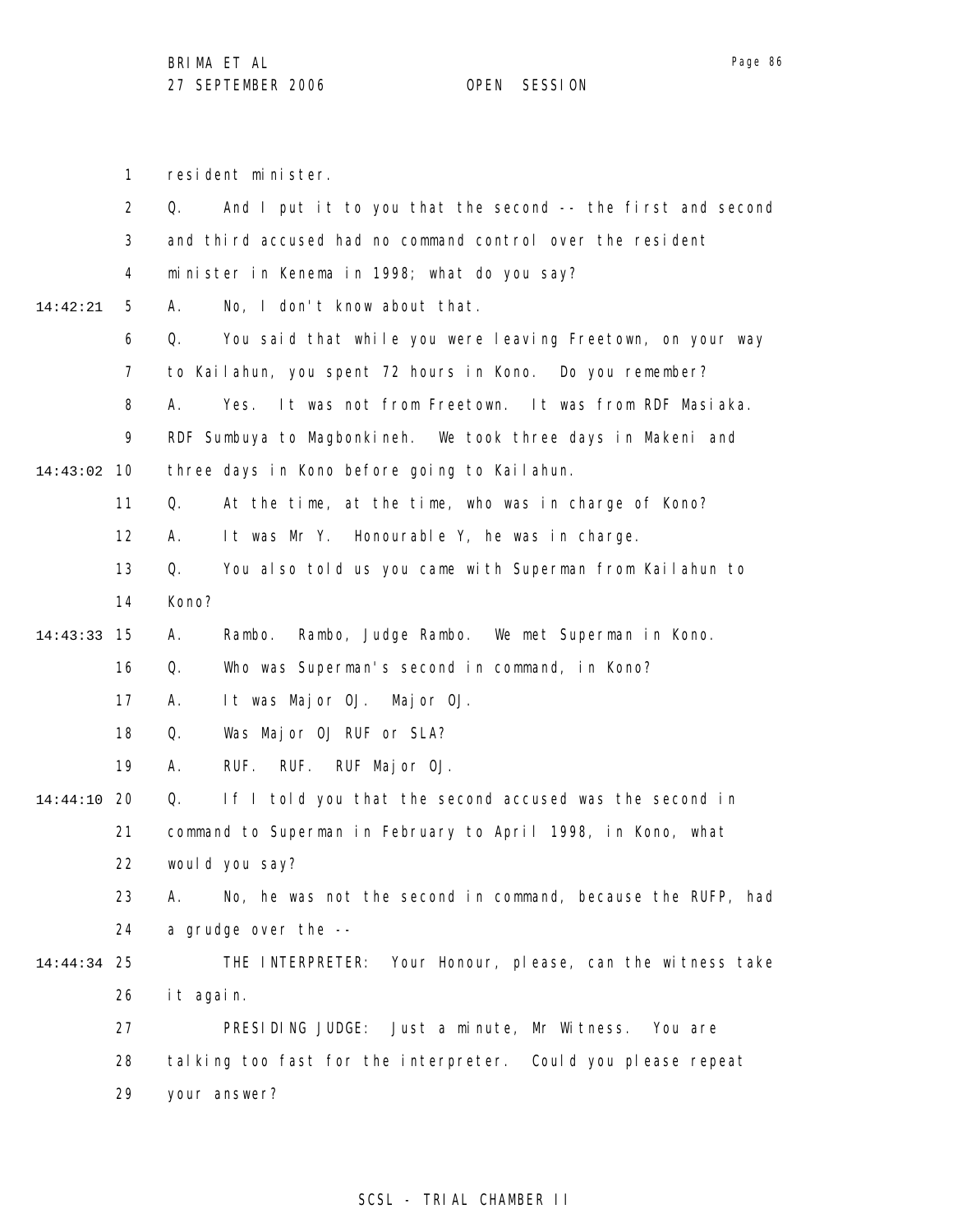1 2 3 4 5 6 7 8 9 10 14:45:26 11 12 13 14 15 14:45:53 16 17 18 19 20 14:46:23 21 22 23 24 25 14:46:51 26 27 28 29 14:45:05 MR DANIELS: I will ask the question again. Q. I said: If I told you that the second accused was the second in command to Superman in Kono, in February -- during February, March 1998, what would you say? A. No, it was Major OJ. Q. If I told you that the second accused was responsible, Ibrahim Bazzy Kamara, was responsible for the burning of houses in Koidu, during April, during February, March, April 1998, what would you say? A. No, that statement is not correct. I know all those who were responsible for the burning of Kono. Q. Who were those responsible for the burning of Kono? A. Judge Rambo, Superman, Amara Peleto, Major OJ, De Moor. These are the people that are responsible for the burning of Kono. MR DANIELS: Thank you very much. CROSS-EXAMINED BY MR KNOOPS: MR KNOOPS: Q. Mr Witness, good afternoon. A. Good afternoon, sir. Q. Mr Witness, is it correct that in the period February 1998 until April 1998 you were in Kono District? A. Yes. Q. Mr Witness, do you know the first accused, Santigie Borbor Kanu? Sorry, pardon me. Third accused, Santigie Borbor Kanu. A. Yes, I know him. MR KNOOPS: Sorry Your Honours, I didn't get the translation. PRESIDING JUDGE: His answer was, "Yes, I know him."

## SCSL - TRIAL CHAMBER II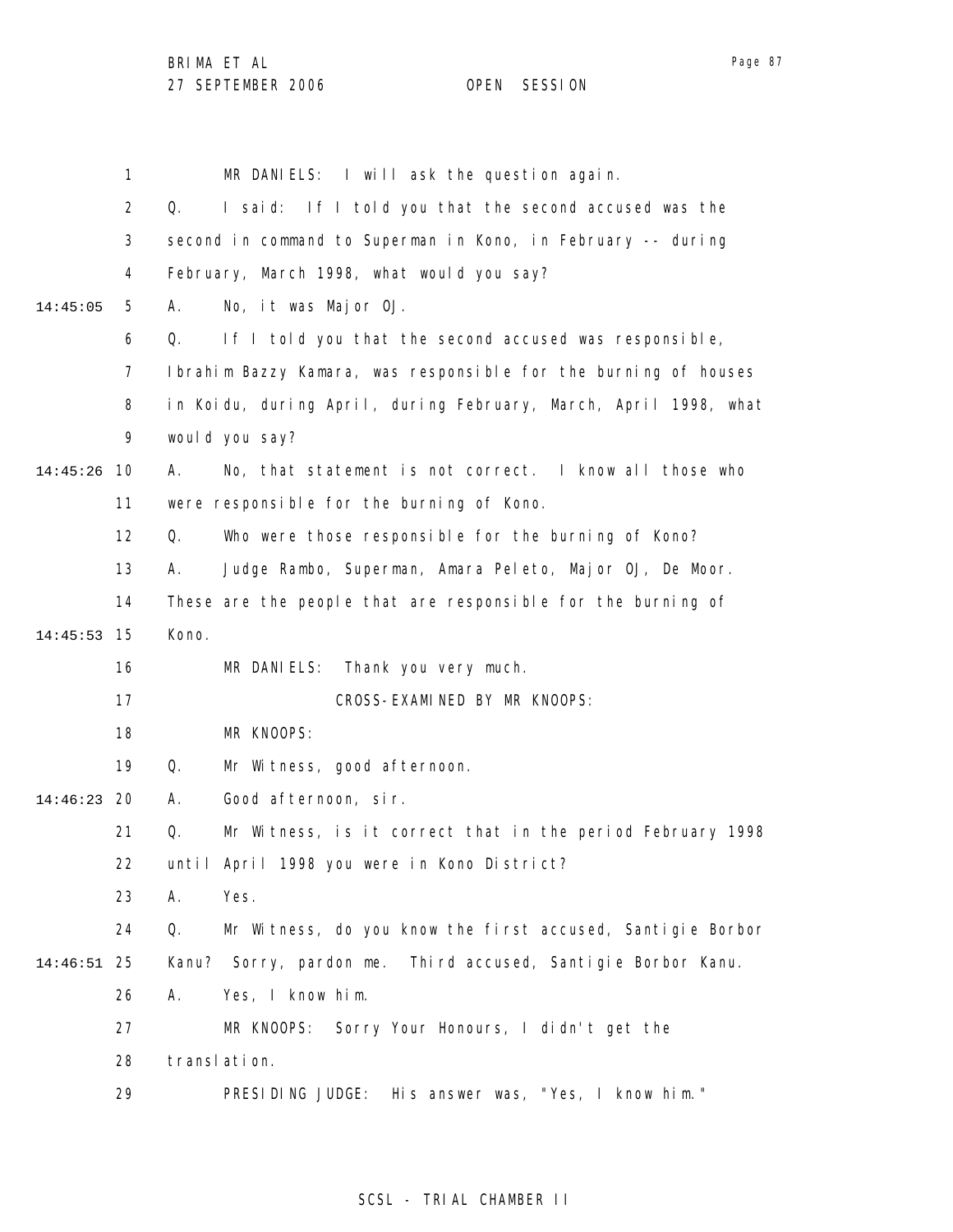1 MR KNOOPS:

|          | $\overline{2}$ | Can you please tell the Court, how do you know the third<br>Q.      |
|----------|----------------|---------------------------------------------------------------------|
|          | 3              | accused?                                                            |
|          | 4              | Well, I know the third accused during the AFRC regime and<br>А.     |
| 14:47:29 | 5              | what made me to focus my attention to him is that he loved little   |
|          | 6              | kids, especially orphans. He liked to put them together and I       |
|          | 7              | always commend him, because he liked orphans. That was how I        |
|          | 8              | came to know him.                                                   |
|          | 9              | PRESIDING JUDGE: Mr Knoops, did he say he loved to put              |
| 14:47:56 | 10             | them together?                                                      |
|          | 11             | THE WITNESS: Yes, he liked to put them together. Bring              |
|          | 12             | them together. The disabandoned [as interpreted] children.<br>He    |
|          | 13             | likes little children. He liked to bring them together. He said     |
|          | 14             | when $--$                                                           |
| 14:48:14 | 15             | PRESIDING JUDGE: All right. Mr Witness. I understand                |
|          | 16             | Had you said bring them together at first, I would not have<br>now. |
|          | 17             | asked that question. Put them together has a number of meanings.    |
|          | 18             | I understand now. Go ahead, Mr Knoops.                              |
|          | 19             | MR KNOOPS:                                                          |
| 14:48:28 | 20             | Mr Witness, can you please explain what you mean with the<br>Q.     |
|          | 21             | words "put them together"?                                          |
|          | 22             | PRESIDING JUDGE: No, no, he just explained it Mr Knoops.            |
|          | 23             | He meant bring them together.                                       |
|          | 24             | MR KNOOPS:<br>0kay.                                                 |
| 14:48:39 | 25             | Mr Witness, I just asked you about the period February,<br>Q.       |
|          | 26             | April 1998 when you were in Kono. Did you ever see the third        |
|          | 27             | accused in Kono?                                                    |
|          | 28             | No, no, no, no. He was not liked in Kono because the RUF<br>Α.      |
|          | 29             | people said he is too fussy, especially General Mosquito.<br>He     |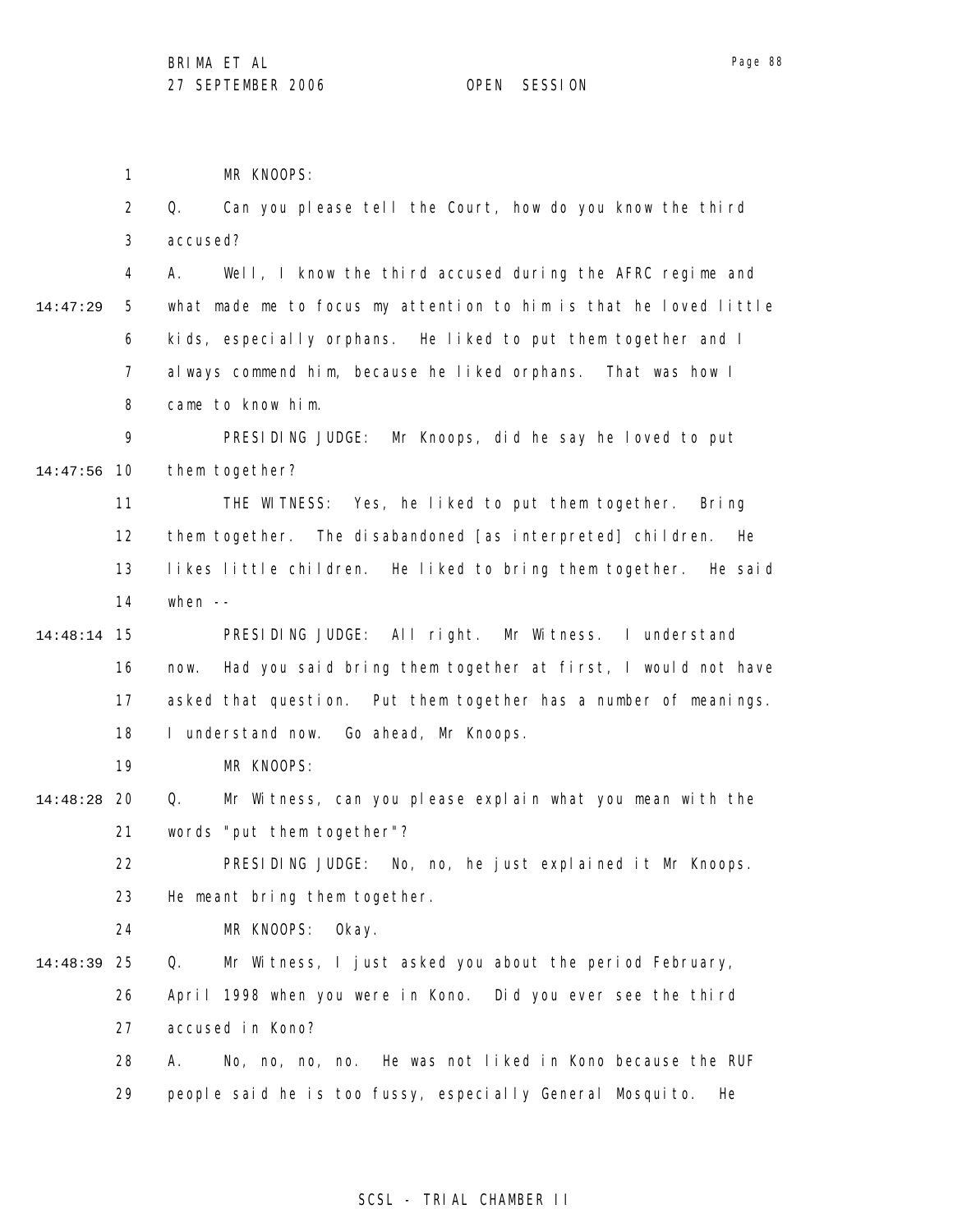1 2 3 4 5 6 7 8 9 10 14:49:59 11 12 13 14 15 14:50:33 16 17 18 19 20 14:51:00 21 22 23 24 25 14:51:20 26 27 28 29 14:49:31 said he said he is too fussy; that is, the third accused. So they didn't want to see him there. Q. What do you mean with the words "too fussy"? A. Well, wherever the RUF and the AFRC are, when they say the third accused likes to project himself, that is, at any forum he is the first to speak. So he was not liked because of that, and it started in Freetown. That was why he was not allowed to go to Kono. I only saw him in Kono -- Makeni, that is Teko Road. That is where I saw the third accused. Q. So you would agree with me that the third accused was not the senior commander of the AFRC or RUF forces in Kono District in February until April 1998? A. He was an honourable, but I don't see anything that he did in terms of command in the jungle. Q. Mr Witness, you earlier stated that in RUF territory the AFRC was not allowed to be present with a lot of people. Can you recall saying that? A. Yes, I said so. Q. What exactly do you mean with "RUF territory"? A. Well, we had an order from Liberia, from the Mansion, saying that we should not trust the AFRC people. They said the RUF people are those that have accepted the revolution. AFRC have just joined the revolution, so we should not trust them. So if it is downwards well, they would accept them, but they should not accept them within their territory and also to give them responsibility as commanders. That should not happen, and it's never occurred. I've never seen that. PRESIDING JUDGE: Well, we've just heard the answer and we are still no wiser as to what he means by RUF territory. I wish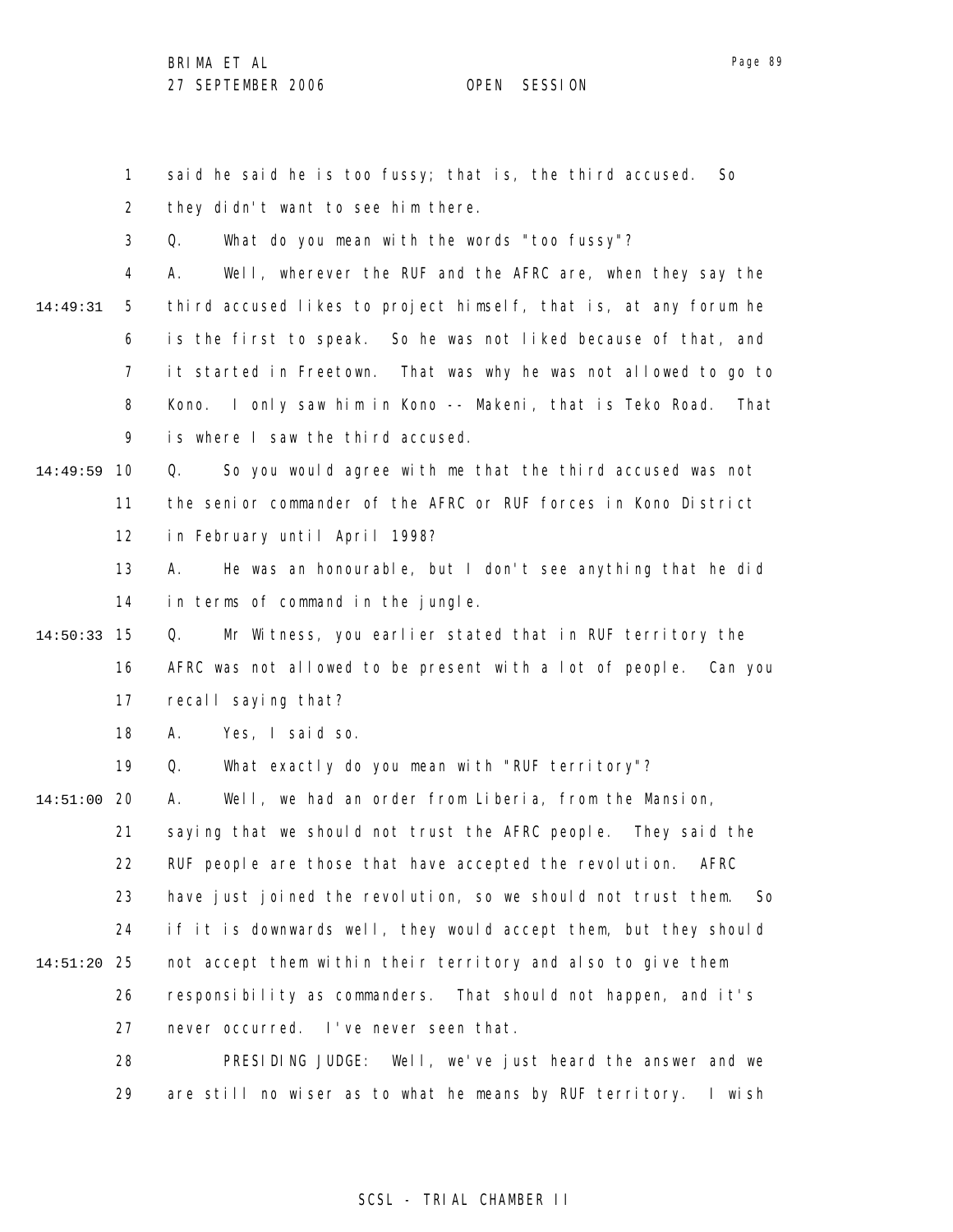1 the witness would listen to the questions.

2 MR KNOOPS:

3 4 5 6 14:51:55 Q. Mr Witness, I asked you, referring to your statement that the AFRC was not allowed to be present with a lot of people in RUF territory, what exactly do you mean with RUF territory? Can you mention anything?

7 8 9 10 14:52:22 11 12 13 14 15 14:52:45 16 17 18 19 A. Yes. Well, from the east, that is Kono, onto Liberia border, that was the RUF control area. So when we went with Johnny Paul and a lot of manpower, so they were afraid. They said we wanted to hijack the revolution from them. So, these are men that are very security conscious, so that was why I said so. PRESIDING JUDGE: Mr Witness, nobody asked you about men being security conscious. Please listen to the question. All you were asked is to tell us what you mean by "RUF territory." The rest of it you were not asked. Now, if you want to be in that witness box indefinitely, you just keep rambling on and volunteering information that you have not been asked. MR KNOOPS: Q. Mr Witness, you testified that the AFRC was not allowed to

20 14:53:07 21 be present with a lot of people in RUF territory. Why was the AFRC not allowed to be present?

22 23 MR HARDAWAY: Objection, Your Honour. I believe that's been asked and answered.

24 25 14:53:24 PRESIDING JUDGE: You'll have to refresh us, Mr Hardaway. What is the answer?

26 27 28 29 MR HARDAWAY: In answer to the other one he stated the orders from the AFRC -- orders from Liberia not to trust the AFRC. It wasn't in direct answer to this question but in answer to my learned friend's other question. That was the answer.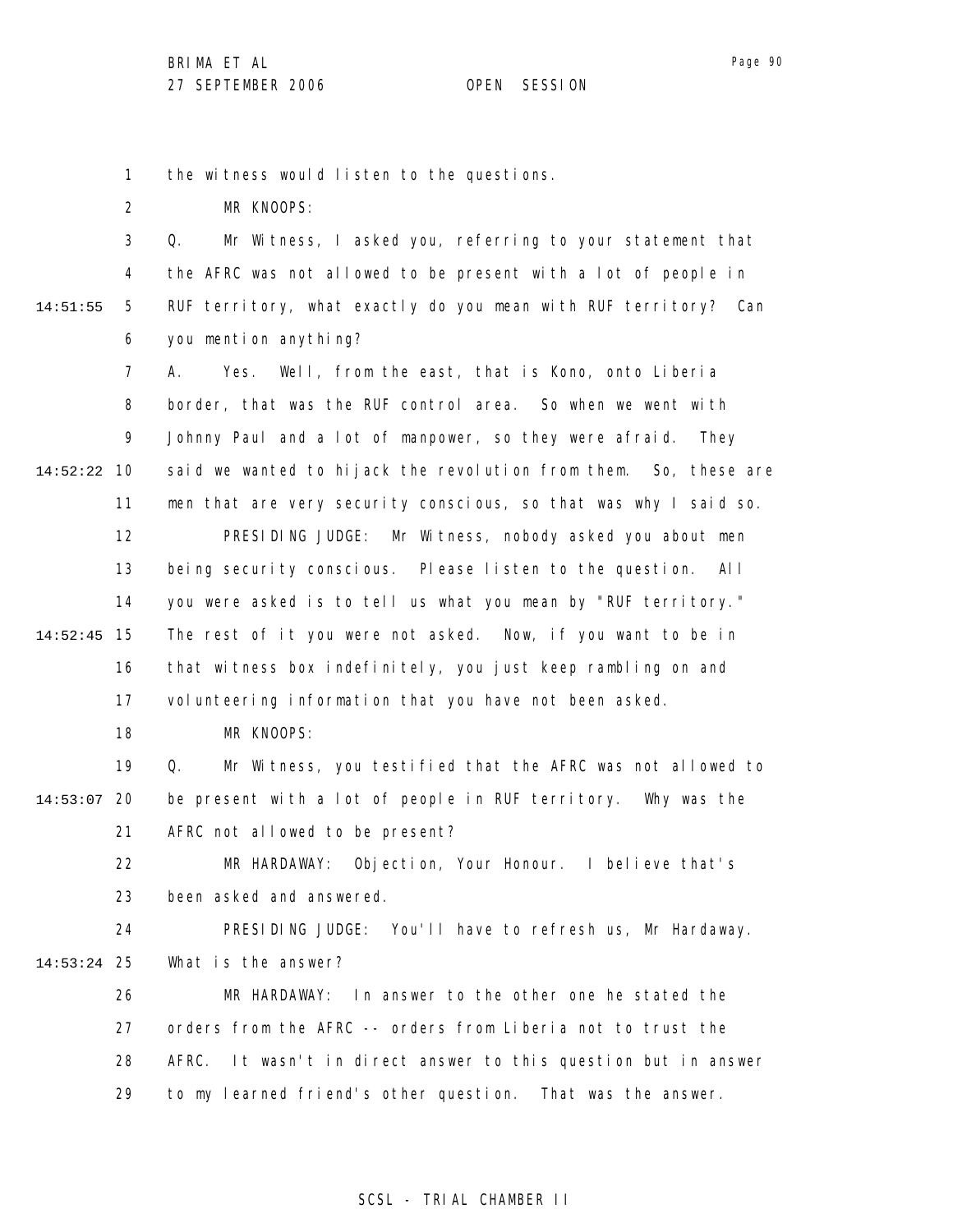Page 91

1 2 3 4 5 6 7 8 9 10 14:53:59 11 12 13 14 15 14:54:28 16 17 18 19 20 14:54:51 21 22 23 24 25 14:55:22 26 27 28 29 14:53:47 PRESIDING JUDGE: All right. Mr Hardaway. You've got a right to cross-examine. This is technically cross-examination too. MR HARDAWAY: Understood. MR KNOOPS: Your Honour, this is a deduction from the Prosecution. I'm specifically asking the reason --PRESIDING JUDGE: Go ahead, Mr Knoops. MR KNOOPS: Thank you, Your Honour. Q. Mr Witness, do you know if there was a specific reason why the AFRC was not allowed to be present with a lot of people in RUF territory? A. Yes, I have the reason. Q. Please tell us that reason, Mr Witness. A. Well, intelligence report met Tito at Makeni -- no, Kabala, that Johnny Paul has been placed under control and some of his securities have been shot. So Tito, from Kabala, started sending messages in RUF territory saying we were all the same, but as long as they've started treating our leader this way, so let everybody stay on his own. So whoever comes over to our territory will know how we treat him. So whoever comes to your territory, you treat him the way you want, so that was why RUF was afraid of us, AFRC. Q. Mr Witness, you've just testified about the arrest of Johnny Paul Koroma, and I believe you testified that you left Kono around April 1998; were there any SLAs present during those days in Kono? A. Yes. Q. When you have to make an estimation, how many SLAs were present in those days?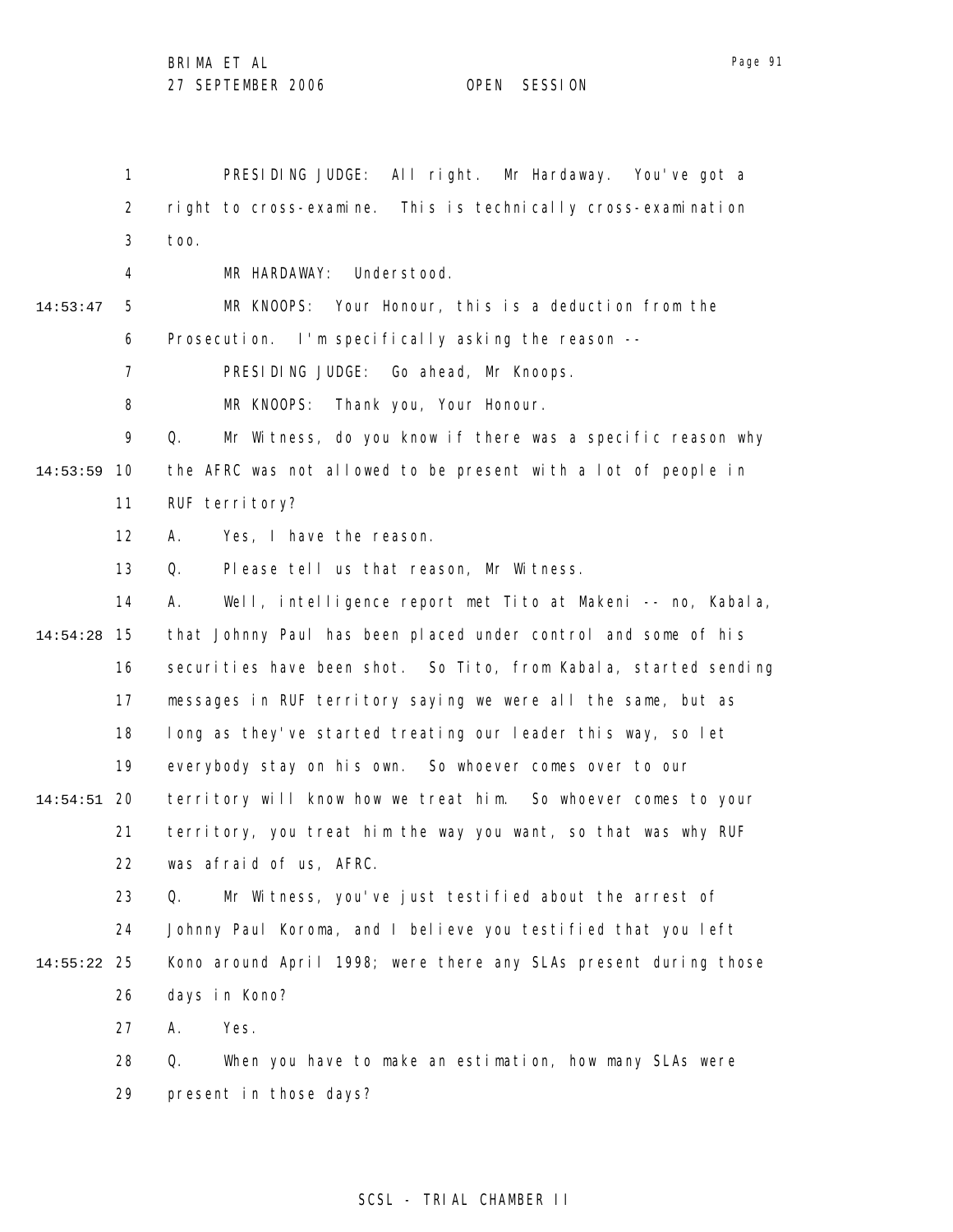1 2 3 4 5 6 7 8 9 10 14:56:39 11 12 13 14 15 14:57:07 16 17 18 19 20 14:57:32 21 22 23 24 25 14:57:44 26 27 28 29 14:56:09 A. Well, the SLA that were in Kono were just few. About 30, 31, 31 SLA. The rest of the other fighters were RUF. Q. Mr Witness, were you able to see how these SLAs responded to the arrest of Johnny Paul Koroma? A. With whom? Q. Were you able to see how the SLAs reacted when they heard about the arrest of Johnny Paul Koroma? A. Well, they didn't react badly because they never said, if they reacted Johnny Paul and family would have been killed. That was why they didn't react. They said we should be patient until we achieved peace. Q. Mr Witness, is it correct to say that the SLAs in that period were not willing to take orders from the RUF? A. No. They were not willing, because the RUF were just firing the SLAs, disarming, taking money from their hand and property, so that was why they were afraid of them. That was why, in fact, some men surrendered. Others said rather they would prefer to come to Kabala or Okra Hill. But they will not stay in RUF territories. MR KNOOPS: Thank you, Mr Witness. Your Honour, before I continue, the second accused would -- wishes to use the men's room, if possible. PRESIDING JUDGE: Yes, he can leave the courtroom. MR KNOOPS: Thank you. Q. Mr Witness, is it correct to say that in the time frame of February, April 1998, there were never any joint operations conducted by the SLAs and the RUF? A. Well, the joint operation that we did, in fact, I wouldn't call it a joint operation because it was purely SLA who were not

## SCSL - TRIAL CHAMBER II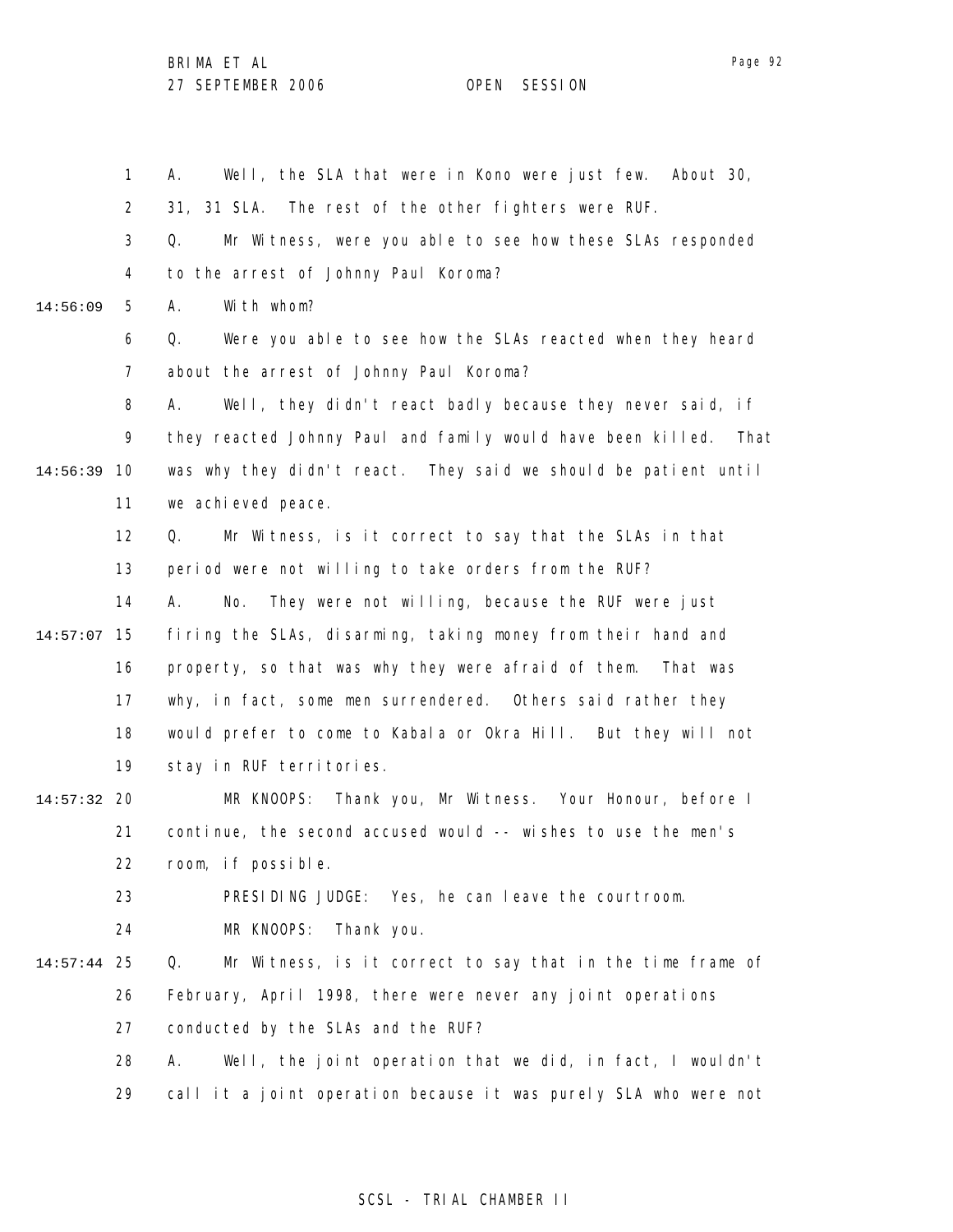1 2 3 4 5 6 7 8 9 10 14:59:00 11 12 13 14 15 14:59:35 16 17 18 19 20 14:59:58 21 22 23 24 25 15:00:25 26 27 28 29 14:58:38 senior officers, but the RUF who were high rank officers, so I wouldn't call it a joint operation. The SLAs who were there were fighting for their lives so they would not be branded as opposition to the revolution. Q. Mr Witness, I believe you testified that you worked for Honourable Y; is that correct? A. Yes, I was with Honourable Y. Q. Can you recall until what period of time you worked for him? A. Since I was sent there, when the coup had just occurred, I was with him up to intervention period. Q. So if there would have been a common plan, between the RUF and the AFRC, you would have known, wouldn't you? A. Yes, I would have known. Q. Mr Witness, can you tell the Court whether, according to your knowledge, a common plan existed between the RUF and the AFRC, to gain and exercise political power and control over the whole territory of Sierra Leone? A. No, they were not fighting for that any more. What the RUF and the AFRC were fighting for, they have lost the power, so they were fighting for peace. That was all they were fighting for. And the RUF said they should vandalise areas before United Nation could intervene, so that there will be peace. That was why Mosquito passed an order that we should make a war candle. That is to burn houses. That was what he meant by war candle. So that there will be total peace. Q. And, Mr Witness, is it correct to say that this wasn't the plan or purpose of the AFRC? A. Well, I'm correct, because I was very close to Chairman

## SCSL - TRIAL CHAMBER II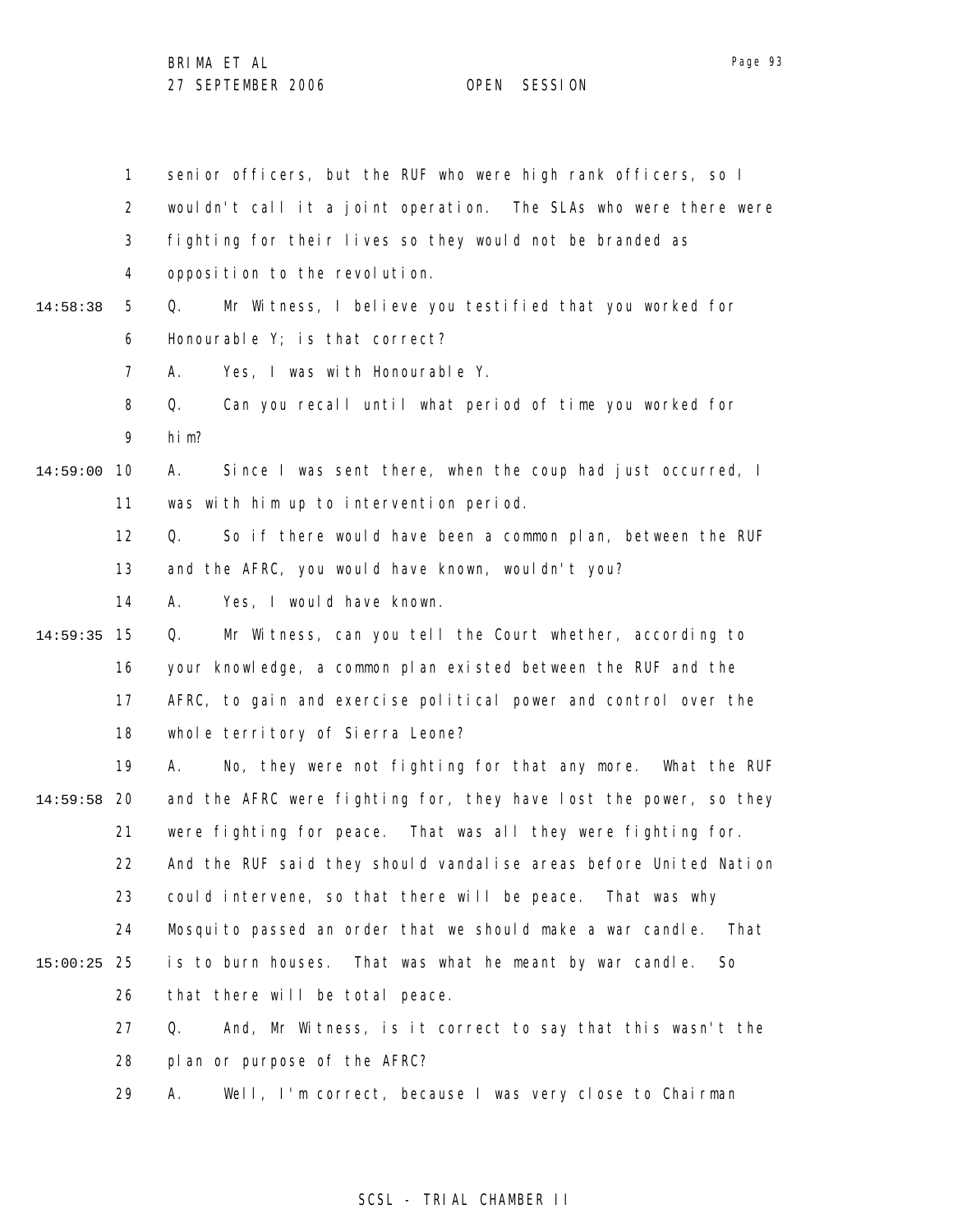1 2 3 4 5 6 7 8 9 10 15:01:23 11 12 13 14 15 15:01:44 16 17 18 19 20 15:02:03 21 22 23 24 25 15:02:21 26 27 28 29 15:01:08 Johnny Paul Koroma. Whenever he was making statements and also Mosquito, so I'm correct. Q. But I mean, Mr Witness, is it correct to say that the purpose of the AFRC wasn't to achieve peace through a war, wasn't it? A. No, it was to make peace. Q. And there wasn't any plan to burn houses and to attack civilians, wasn't it? THE INTERPRETER: Your Honours, can learned counsel please repeat the question. MR KNOOPS: Q. And, Mr Witness, there wasn't any plan, on the part of the AFRC, to burn houses and attack civilians; is that correct? A. No, there was no plan. That plan was only by General Mosquito. That is the burning of the house will necessitate UN to intervene into the conflict, so that there will be peace. MR KNOOPS: Thank you, Mr Witness. THE WITNESS: Thank you, too. MR KNOOPS: Your Honours, that concludes my cross-examination. PRESIDING JUDGE: Thank you, Mr Knoops. Yes, Mr Hardaway. MR HARDAWAY: Yes, Your Honour. At this point, the Prosecution would ask for an adjournment of the cross-examination of this witness until Tuesday of next week. The reasons given is that the summary was provided on September 11, which is outside of the -- which is in violation of the 21-day rule. Now, with full disclosure, the 21 days would fall on a Sunday and the next working day would be a Monday. The Prosecution is asking for Tuesday in this matter because, even though there is a pool of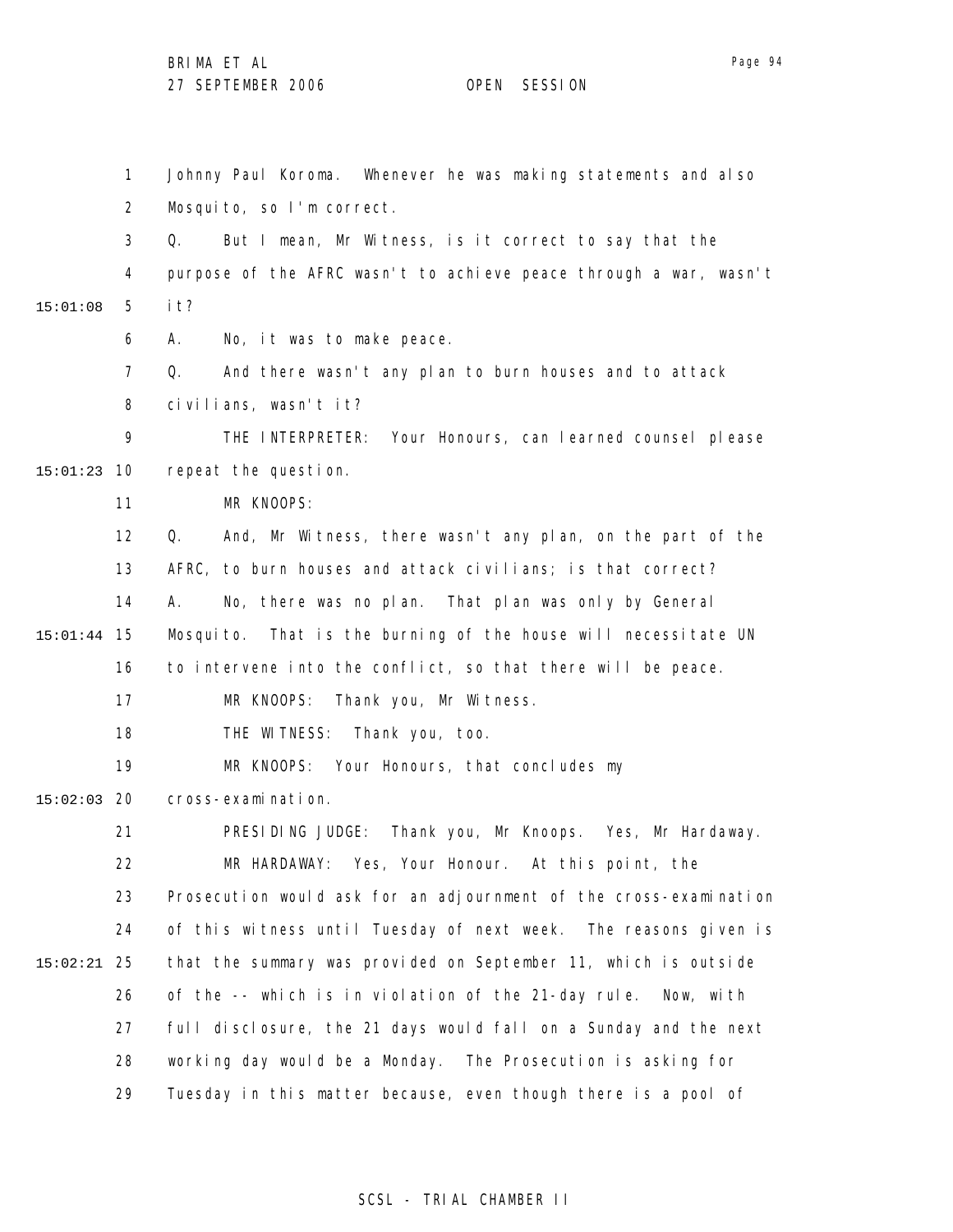1 2 3 4 5 15:03:02 witnesses, there is an issue really as to the call order and, granted through no fault of the Defence, some fell ill and some have been shuffling around, so it would just give us the extra time to prepare for that particular witness. We would ask for an adjournment for cross-examination until Tuesday.

> 6 7 PRESIDING JUDGE: Is there any objection to that from the Defence?

8 9 10 15:03:21 11 12 13 14 15 15:03:43 16 17 18 19 20 15:04:05 21 22 23 24 25 15:04:14 26 27 28 29 MS THOMPSON: Your Honour, whilst I don't object to the adjournment, I would think that perhaps, because of economy of time and looking at the facts that we are coming towards the end of the case for individual witnesses for Brima, and we have a cross-examination for Monday morning, I don't know how long that is going to be, but I would have preferred it, and the position I think, certainly for Brima Defence, would be for this cross-examination to follow immediately after the one on Monday. So if that means that Monday morning is dedicated to one, and finishes by lunch-time, then the other can follow immediately. Of course it may very well take the whole day in cross-examination and then go into Tuesday, in which case it doesn't really matter. PRESIDING JUDGE: Well, allow for the fact that it may end fairly soon, and you should have another witness ready, if that happens, Ms Thompson, don't rely on two cross-examinations lasting a whole day. MS THOMPSON: I would expect, Your Honour, that by then it would have exhausted the Brima Defence individual witness list. PRESIDING JUDGE: I see. MS THOMPSON: We will be going into the Kamara individual list because by then the -- a decision would have been made about

## SCSL - TRIAL CHAMBER II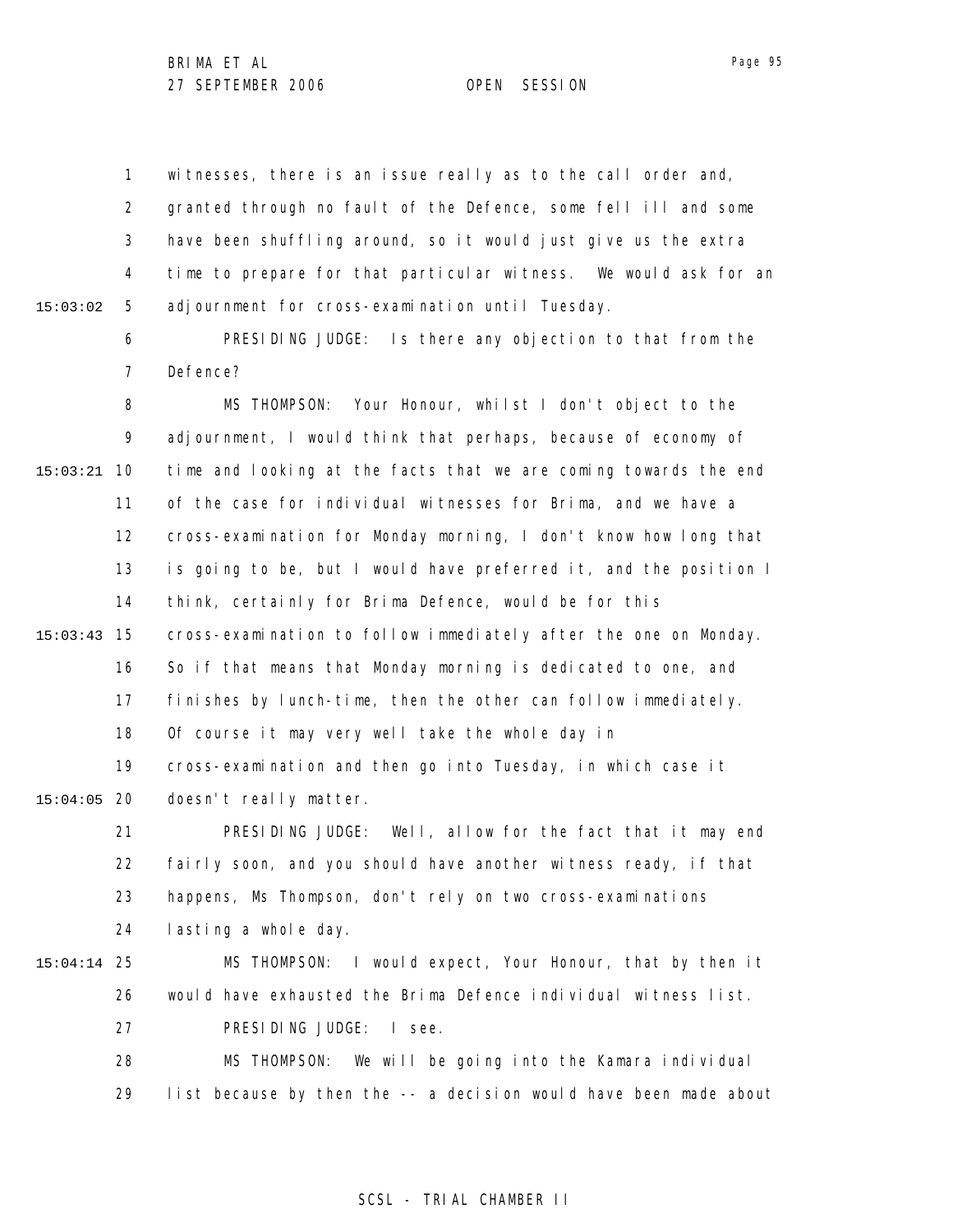1 2 3 4 5 6 7 8 9 10 15:05:08 11 12 13 14 15 15:05:30 16 17 18 19 20 15:06:07 21 22 23 24 25 15:06:26 26 27 28 29 15:04:48 the remainder of the common witnesses who are still at large. PRESIDING JUDGE: I understand. Thank you. Well, Mr Hardaway, what -- I will confer with my colleagues, of course, but I think what Ms Thompson says makes a lot of sense. There is al ready one deferred witness being cross-examined on Monday morning and, after that cross-examination, however long it might take, I don't know, it would be very convenient to be able to dispose of the other cross-examination as well. Does that leave you at any disadvantage, seeing your 21 days actually would have expired Monday anyway? MR HARDAWAY: That's true, Your Honour. Just based on the wealth of information that came out from the direct, which was not in the summary provided, the Prosecution would feel we would need that extra time to further the investigation for that. So it may actually be an issue. I understand the Prosecution is asking for the Court's indulgence for one day past what the 21-day rule calls for. PRESIDING JUDGE: Yes. Just one moment, please. JUDGE SEBUTINDE: Mr Hardaway, what date is Tuesday? MR HARDAWAY: I believe it's the 2nd. MS THOMPSON: No, Your Honour, it's the 3rd. MR HARDAWAY: I've never been good with dates without a cal endar, Your Honour. I apol ogi se. PRESIDING JUDGE: I think it would be the 3rd, Mr Hardaway. MR HARDAWAY: Understood, Your Honour. PRESIDING JUDGE: Thank you. MR HARDAWAY: Excuse me, sorry. PRESIDING JUDGE: Yes. [Prosecution counsel conferred]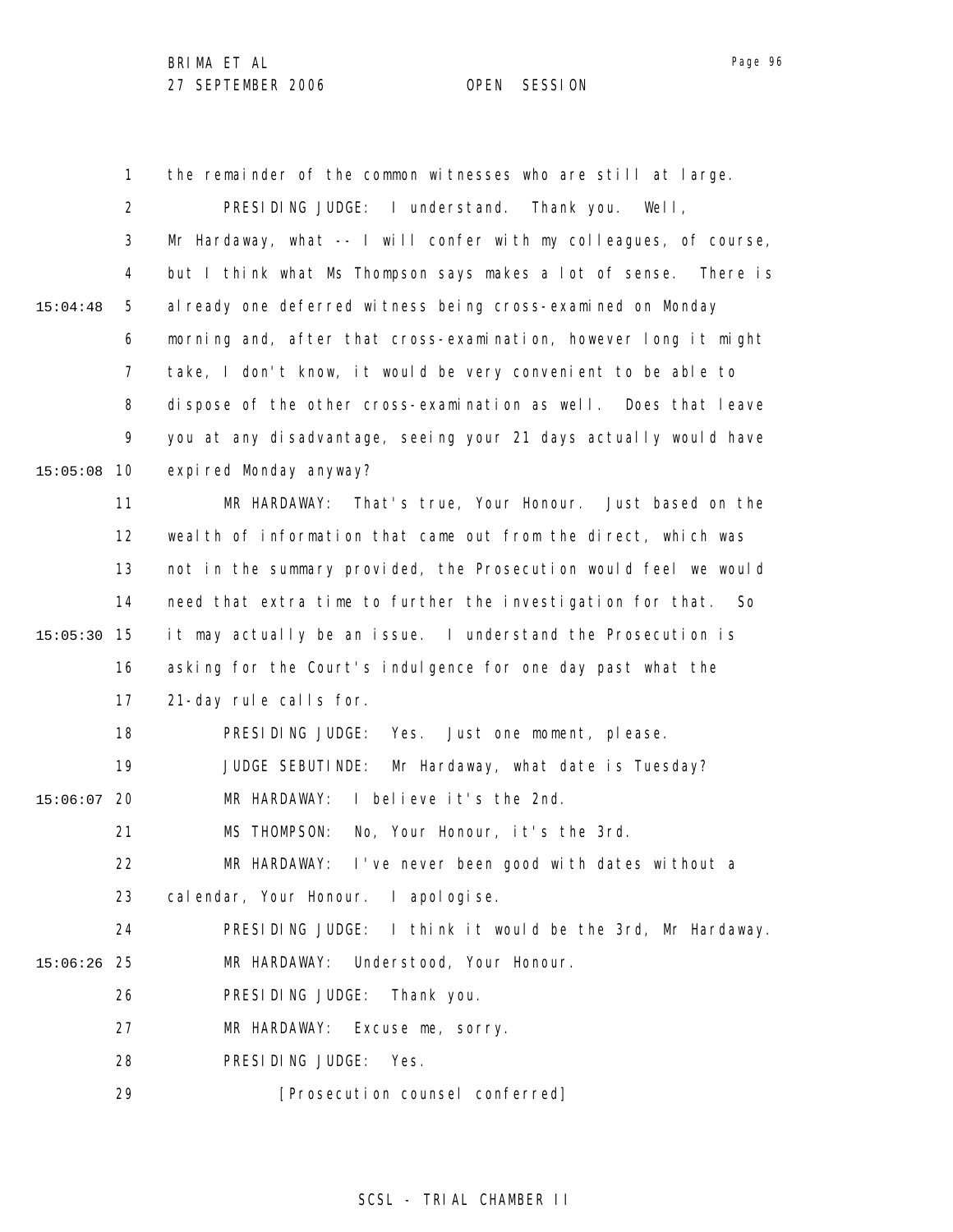Page 97

1 2 3 4 5 6 7 8 9 10 15:07:30 11 12 13 14 15 15:07:42 16 17 18 19 20 15:08:08 21 22 23 24 25 15:08:25 26 27 28 29 15:07:06 MR HARDAWAY: Upon speaking with my learned friend, we can do this on Monday then, Your Honour, if the Court is so inclined. We can finish one after the other. PRESIDING JUDGE: All right. Well, thank you for that, Mr Hardaway. That was the only Defence objection to the application. So we will grant that adjournment until Monday, 2 October. Now, Mr Witness, we are going to ask you to come back next Monday, that is 2 October, to complete your evidence then. And we have to -- THE WITNESS: I'm always ready. PRESIDING JUDGE: All right. Thank you for that. THE WITNESS: Because I'm saying the truth. PRESIDING JUDGE: All right. THE WITNESS: You were welcome. PRESIDING JUDGE: Wait. Madam Court Attendant, make sure his microphone is turned on and put his headphones back on. Mr Witness, I hadn't finished speaking to you. THE WITNESS: Okay. I'm sorry sir. PRESIDING JUDGE: It's important that I remind you that during this time from now, until you come back to Court to give evidence on Monday, you are not permitted to discuss this case, or the evidence, with anybody else. I've told you that before but I'm just reminding you; is that clear? THE WITNESS: Okay. Thank you, sir. PRESIDING JUDGE: Well, look -- JUDGE DOHERTY: Mr Witness, please sit where you are for a moment. PRESIDING JUDGE: Now, Ms Thompson, the reason I'm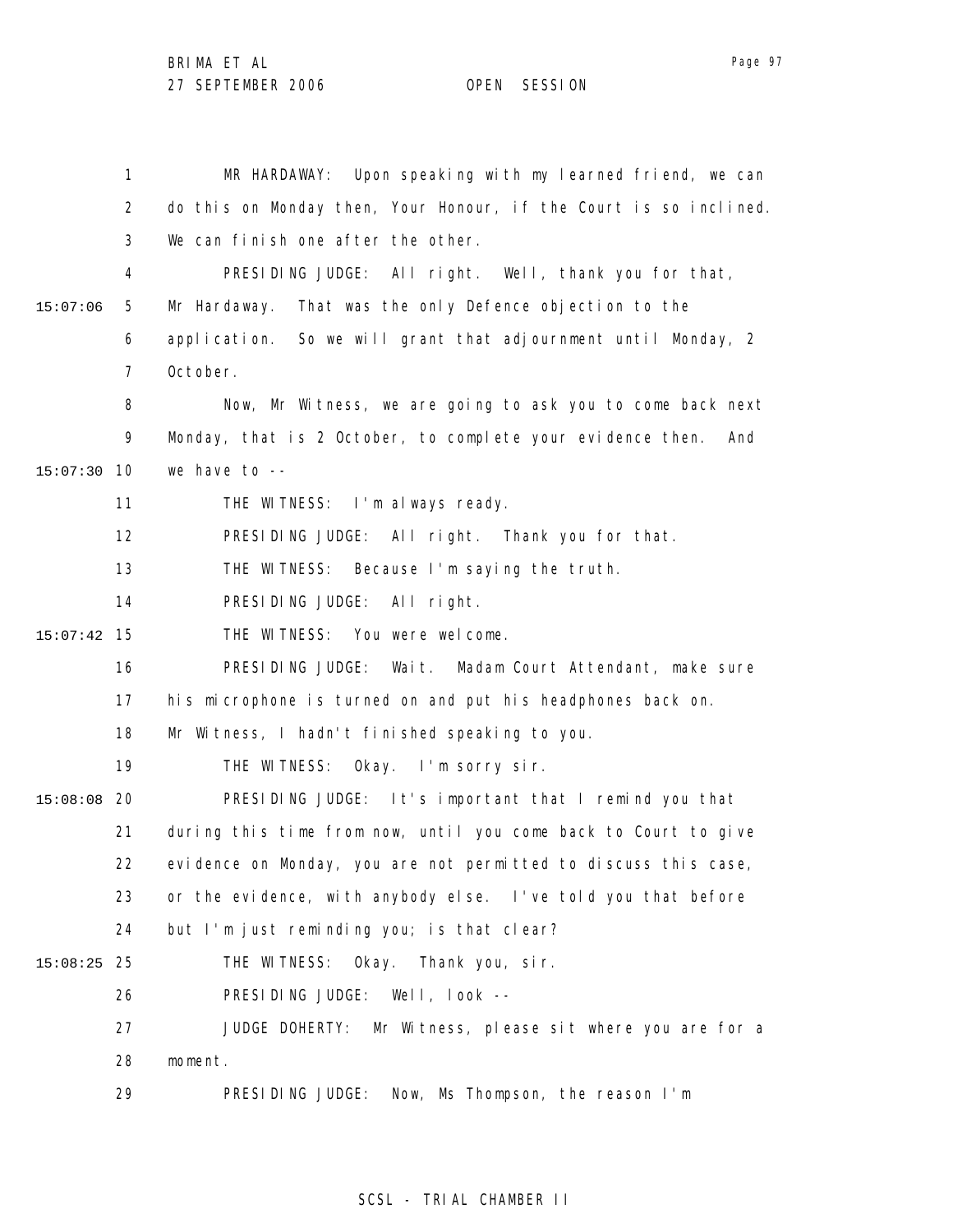1 2 3 4 5 addressing you now without the witness leaving Court is that we can sit here until he's taken out of Court, and then we can bring the next witness in. However, if there's not going to be a next witness, we might leave now, and then you can -- then Court Management can escort the witness out.

6 7 8 9 10 15:09:39 11 12 MS THOMPSON: Your Honour, there isn't going to be a next witness. Perhaps, I think, I am trying to work the list as we are going on. Of course, Your Honour knows that out of the three that were scheduled for this morning only one was well enough to give evidence. At the moment, I think there is a cross-examination in the morning, tomorrow. DAB-100 is slated for tomorrow afternoon. We are hoping that he will be able to

13 14 15 15:09:56 come in tomorrow afternoon. He arrived yesterday. He has had a day which we were told to give them. So he should be fit and ready for tomorrow afternoon.

16 17 18 19 20 15:10:19 21 22 23 On Friday, I am hoping that the two ladies, DAB-157 and 156, will then be well enough so that they could come in in the morning and then in the afternoon DAB-093. As far as those who were ill today, if DAB-109 is well enough, he can fit in some time tomorrow afternoon. I don't expect that 100 will be a very long witness. And, at the end of that, I am hoping that I am still on course to conclude the Brima Defence case on Friday, in terms of examination-in-chief.

24

15:09:08

PRESIDING JUDGE: Thank you, Ms Thompson.

25 15:10:40 26 JUDGE SEBUTINDE: Ms Thompson, did you provide for tomorrow morning? Did you give --

27 MS THOMPSON: Tomorrow morning I think there is a

28 cross-examination and I am hoping that DAB-100 will just follow

29 with the cross-examination tomorrow.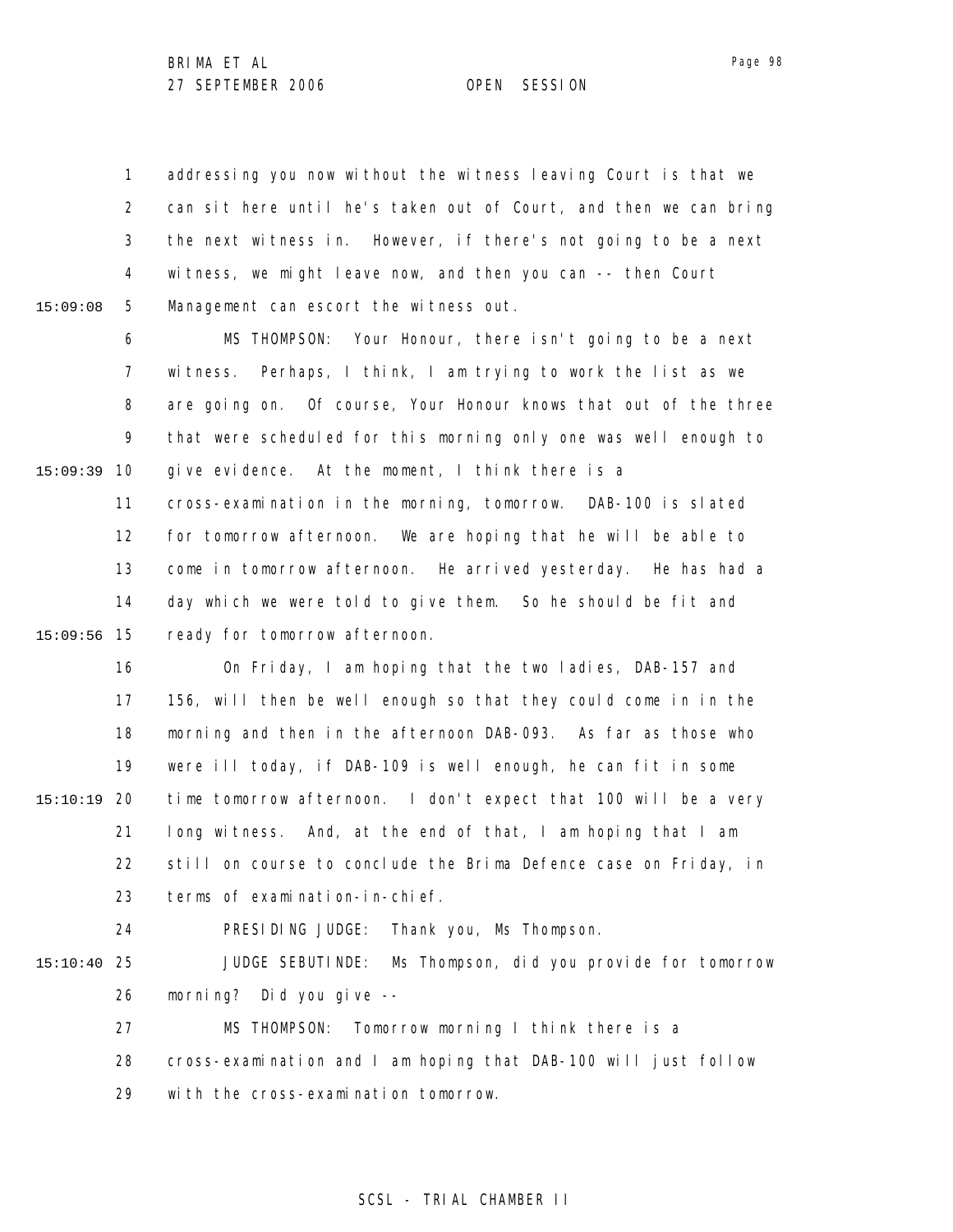Page 99

1 2 3 4 5 6 7 8 9 10 15:11:46 11 12 13 14 15 15:12:05 16 17 18 19 20 15:12:21 21 22 23 24 25 15:12:37 26 27 28 29 15:11:28 PRESIDING JUDGE: Yes. We have DAB-095 to give evidence tomorrow under cross-examination. MS THOMPSON: Yes. PRESIDING JUDGE: Just as a matter of interest, Ms Thompson, DAB-093 is the hearing impaired witness; is that right? MS THOMPSON: Yes, Your Honour. And he's the one, as I mentioned to the Court, the translator is only available in the afternoons. I worked out with the language department that perhaps later on in the week would be more suitable for the translator. They will have to speak to him as to how it will be done. So I think my learned friend and I had thought Thursday or Friday, but I think Friday is probably enough time. PRESIDING JUDGE: Well, we are dealing with a person who reads sign language, and he will be interpreting the sign language and there will be another interpreter to interpret the first interpreter's words; is that right? MS THOMPSON: Yes, Your Honour. I envisage that the sign language interpreter will be present in Court, so he can speak into the mic what is being said, and the translators in the language unit will then interpret to us. PRESIDING JUDGE: But the first interpreter is an accredited Special Court interpreter; is that right? This sign language reader? MS THOMPSON: As far as I am aware, Your Honour, Special Court hasn't got a sign language reader. This is someone who teaches at the National School for the Deaf, and I don't know where -- I think -- I don't know what the language he has put in place for them but this is something I had discussed with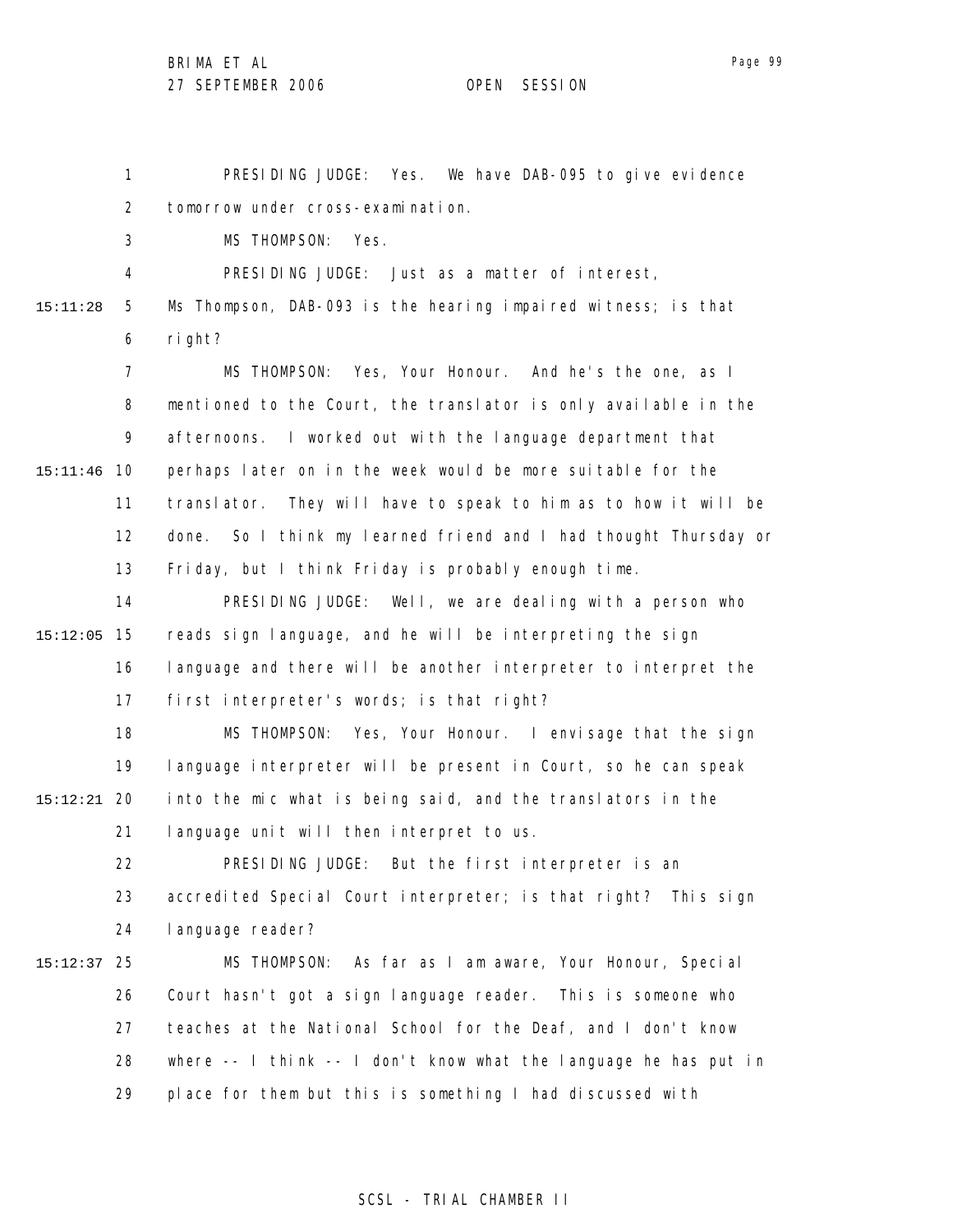1 2 3 4 5 6 7 8 9 10 15:13:34 11 12 13 15:13:15 Mr Sesay from the language unit. He was able to locate this person. I don't know what sort of hurdles there are for this person to go through. Whether he has to go through some sort of accreditation process or what have you. My guess is, and this is only guessing that, since we made it known to them, they would actually put in place the necessaries, whatever those were, for this person to be able to come to Court and then translate. PRESIDING JUDGE: Yes. He's being dealt with by the interpretation unit. MS THOMPSON: Yes, Your Honour. PRESIDING JUDGE: Well, look, I presume that they will give him the correct advice but I would draw the Defence's attention to the code of ethics for interpreters and translators, and this

14 15 15:13:53 16 person who is reading sign language will fall under certain onerous obligations imposed by that code of ethics, so I would like him to be made aware of that.

17 18 19 MS THOMPSON: I will actually contact the language unit as soon as we rise, to ensure that whatever needs to be done is done.

20 15:14:09 21 22 23 24 25 15:14:30 26 27 28 MR AGHA: Your Honour, at this juncture, I might raise, I wasn't fully aware that the witness, we would actually be hearing his evidence fully through sign language, and the Prosecution isn't of a view that that is permissible in terms of viva voce evidence. Certainly, if Your Honours were to feel it was, then we would need an accredited sign language person and then someone even to double-check that to make sure the interpretation is being done correctly. If the person is unable to speak, I don't see how he can give viva voce evidence.

> 29 PRESIDING JUDGE: We don't know much about the witness at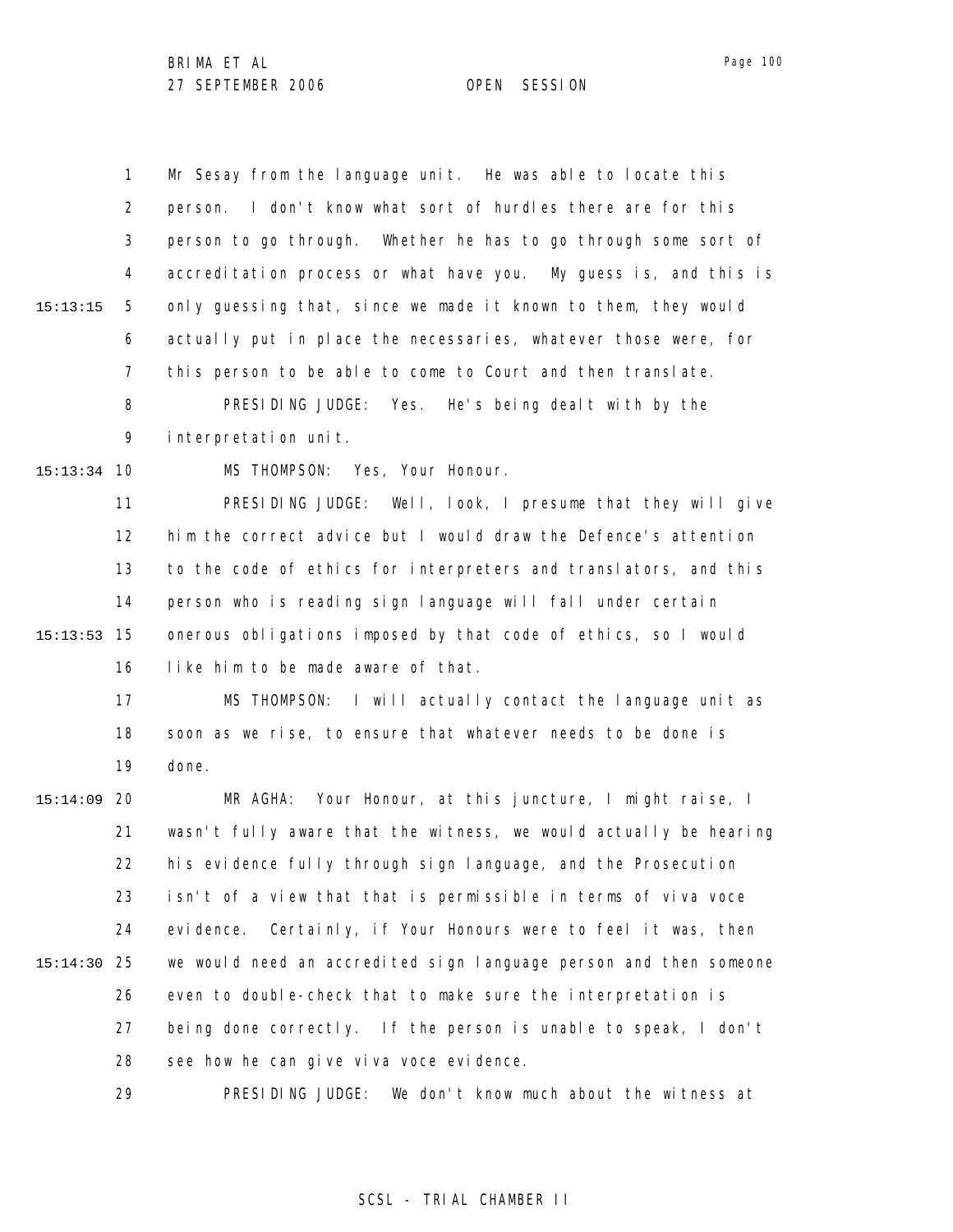1 2 3 4 5 6 7 8 9 10 15:15:26 11 12 13 14 15 15:15:45 16 17 18 19 20 15:15:58 21 22 23 24 25 15:16:14 26 27 15:15:06 this stage, and perhaps it's a bit premature to be making submissions. I am not sure whether you are saying this witness can't speak at all. I thought he simply was speech impaired. MS THOMPSON: Your Honour, he is speech impaired. He speaks through sign language. Those who know him well are able to communicate with him. There are others obviously who can't. I know of no reason why someone who suffers from a disability would not be able to give viva voce evidence, especially if they are present when certain things happened. As far as the accreditation of the person who will be translating obviously, as I mentioned before, I will speak to the language unit and find out what exactly needs to be done, and whether that has been done because they have been aware of this person since the beginning of the week. I think there was something else that my learned friend mentioned which I wanted to refer to, but, Your Honour, I know my learned friend Mr Knoops has actually found out whether there is any case law that would prevent this witness giving evidence. Because all it is is someone suffering from a disability, I am not sure whether my learned friend is saying that if you suffer from certain disabilities you cannot actually give viva voce evidence. PRESIDING JUDGE: Well, look, we are a bit premature now. JUDGE SEBUTINDE: Well, I recall that not long ago we took evidence of one witness who was speech impaired, and we had thought that we couldn't understand him but, in the end, we did. Now, neither of these witnesses, if I understand, is mentally impaired which is a different matter altogether.

> 28 29 MS THOMPSON: Quite, Your Honour. This one is a person who went -- he is impaired enough to have attended the deaf school so

## SCSL - TRIAL CHAMBER II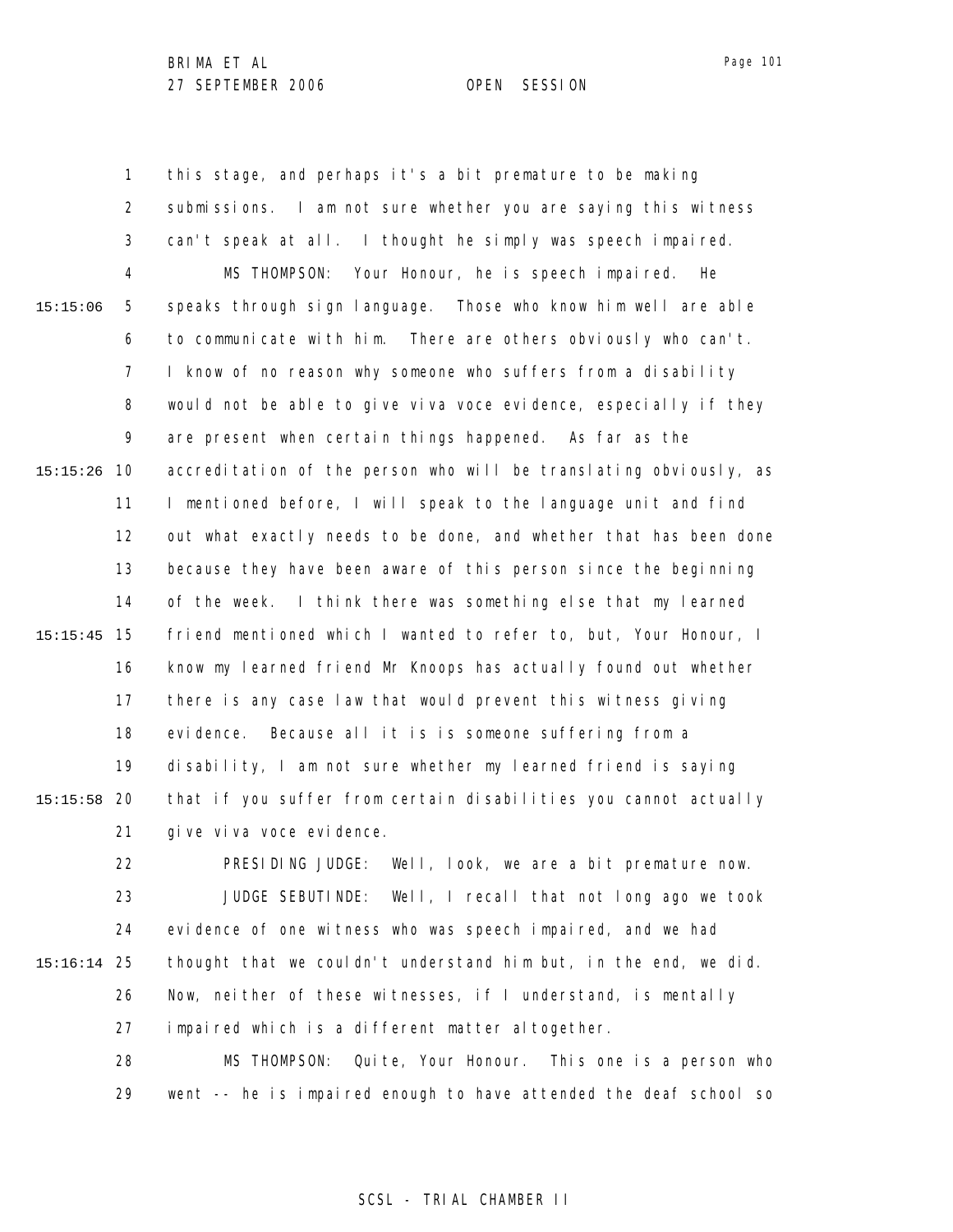1 2 3 4 5 6 7 8 9 10 15:17:03 11 12 13 14 15 15:17:15 16 17 18 19 20 15:17:31 21 22 23 24 25 26 27 28 29 15:16:46 at least he is versed in sign language and sign language is a form of speech. It's a form of articulating what it is we all say normally and therefore, Your Honour, I see no reason why he would not be able to give evidence with a proper accredited translator. As I say, Mr Knoops has looked at it, and we have not come up with any case law which would prevent such a witness from giving evidence. PRESIDING JUDGE: All right. Well, look, I think the first thing is if the witness DAB-093 is available for evidence on Friday, we will assess the situation then once he is in the witness box. MS THOMPSON: Most grateful. PRESIDING JUDGE: And we will hear any arguments, if necessary, at that stage. MS THOMPSON: Thank you, Your Honour. PRESIDING JUDGE: All right. Well, once again, Mr Witness, thank you. We are going to adjourn now. But please sit there, they will draw the curtains and you will be able to leave. [The witness stood down] PRESIDING JUDGE: We will now adjourn the Court until 9.15 tomorrow morning. [Whereupon the hearing adjourned at 3.19 p.m., to be reconvened on Thursday, the 28th day of September 2006, at 9.15 a.m.]